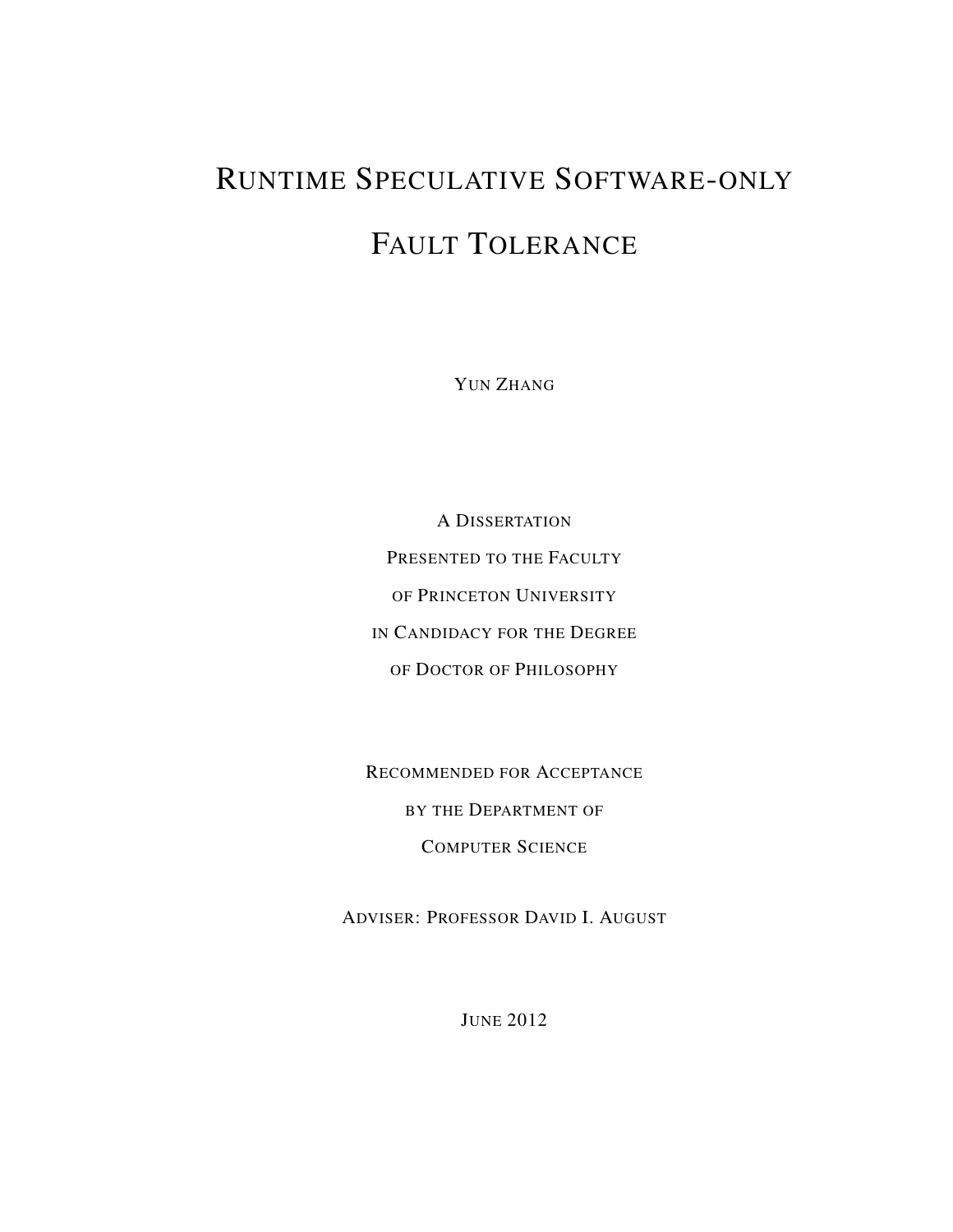c Copyright by Yun Zhang, 2012.

All Rights Reserved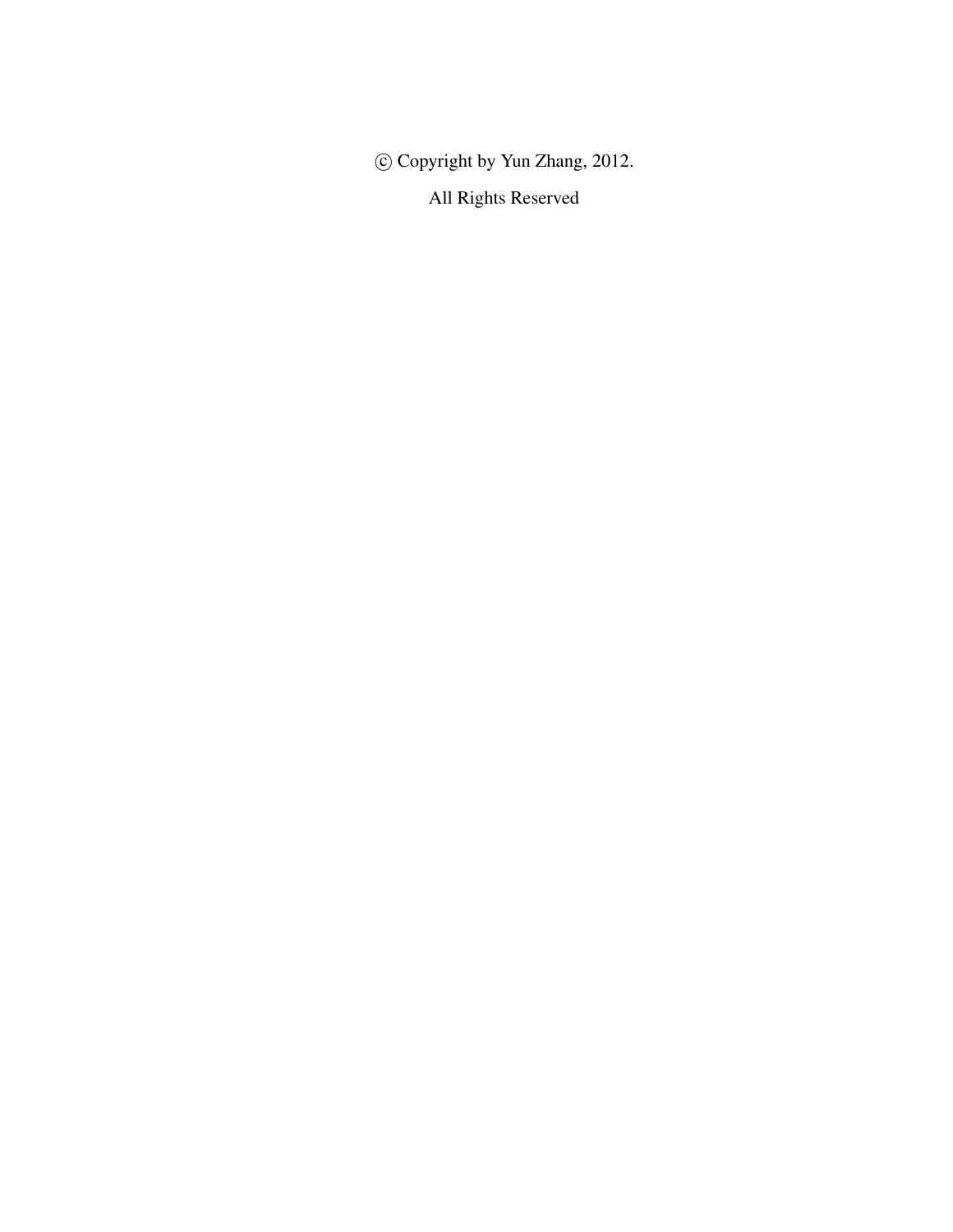#### Abstract

Transient faults are emerging as a critical reliability concern for modern microprocessors. Recently, microprocessors have been designed with lower voltage level ,smaller and faster transistors enabled by improved fabrication technology. A combination of increased density of transistors on chip, reduced noise margin of each transistor, and voltage scaling are making hardware systems more susceptible to transient faults than ever.

Both hardware or software solutions have been proposed for transient fault tolerance. The hardware approach typically adds redundant hardware modules to the system, thus requiring extra chip area as well as higher hardware design and verification cost. In addition, the scope and mechanism of fault tolerance are hardwired at design time, which could be suboptimal with the change of deployment environment. Unlike hardware solutions, software-only techniques do not require any specialized hardware extensions and are more flexible with the scope of protection and the change of environment. However, even the best-performing software-only fault tolerance techniques incur significant performance cost. The overhead of prior work comes from doubled register usage, frequent inter-core communication, or barrier synchronizations. These factors prevent existing software techniques from being adopted widely.

To address these problems, this dissertation proposes Runtime Software-only Speculative Fault Tolerance (RSFT). The key insights behind this dissertation are: (1) not all values are equally important. Transient faults may alter a transistor's value, which is never used. Only the values that will affect the externally visible behavior of a program must be verified before being used; (2) Value speculation can efficiently remove data dependences introduced by cross checking values produced in the program and its redundant copy with high confidence, thus significantly improves program runtime performance.

RSFT serves as a virtual layer between the application and the underlying platform.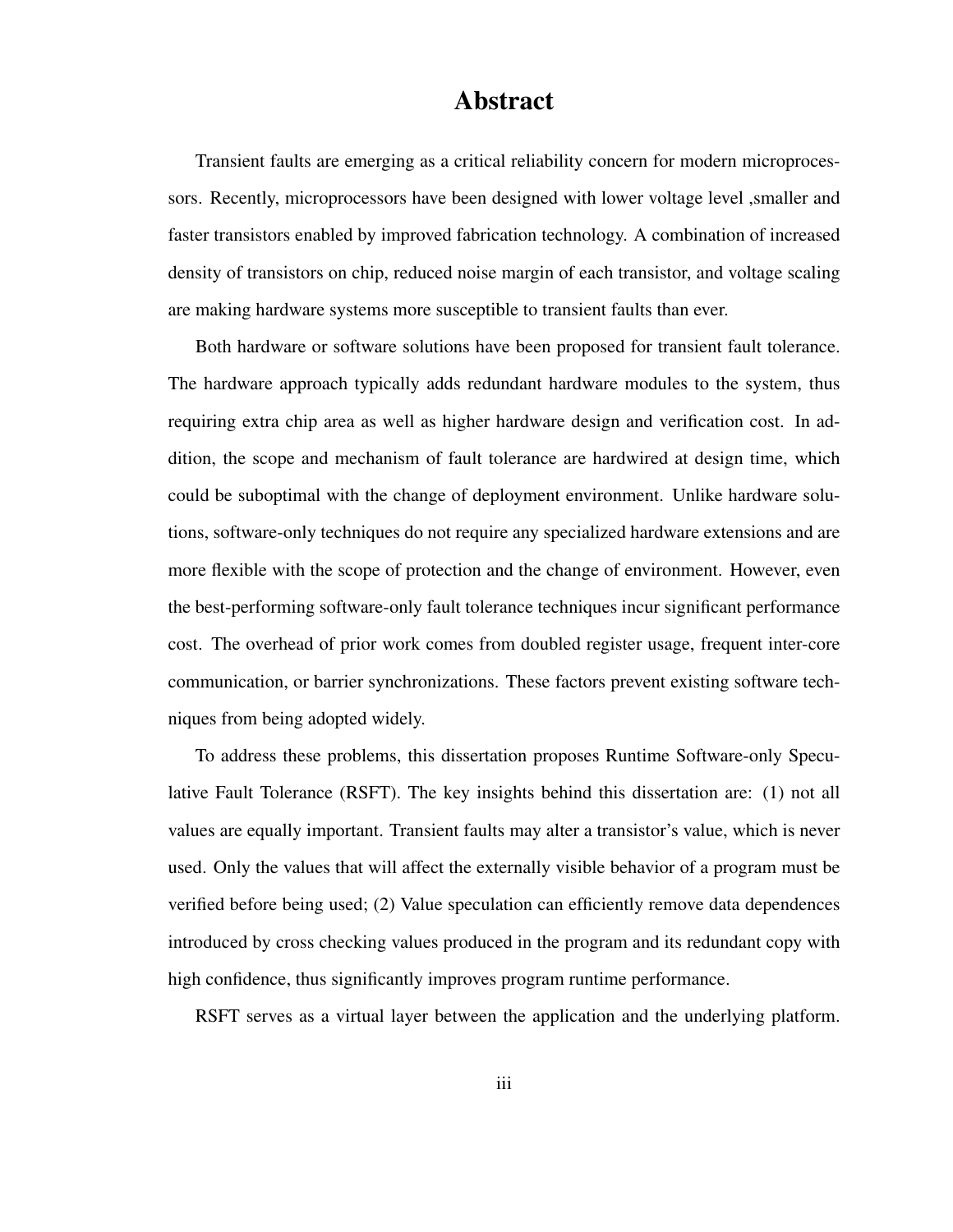It takes a program binary and designated execution arguments as input, and automatically creates two symmetric program instances for redundant execution, to utilize extra cores in a multi-core system. RSFT detects transient faults at system calls level in a non-invasive way, and exploits high-confidence value speculation to achieve low runtime overhead. Lightweight runtime checkpointing and background validation work together to provide transient fault recovery with only 6.17% overhead. The prototype of this framework was implemented and evaluated on a commodity multi-core system. The evaluation demonstrated that with this framework, transient fault tolerance can achieve best-in-class performance, full fault coverage, and fast recovery with no hardware module involved.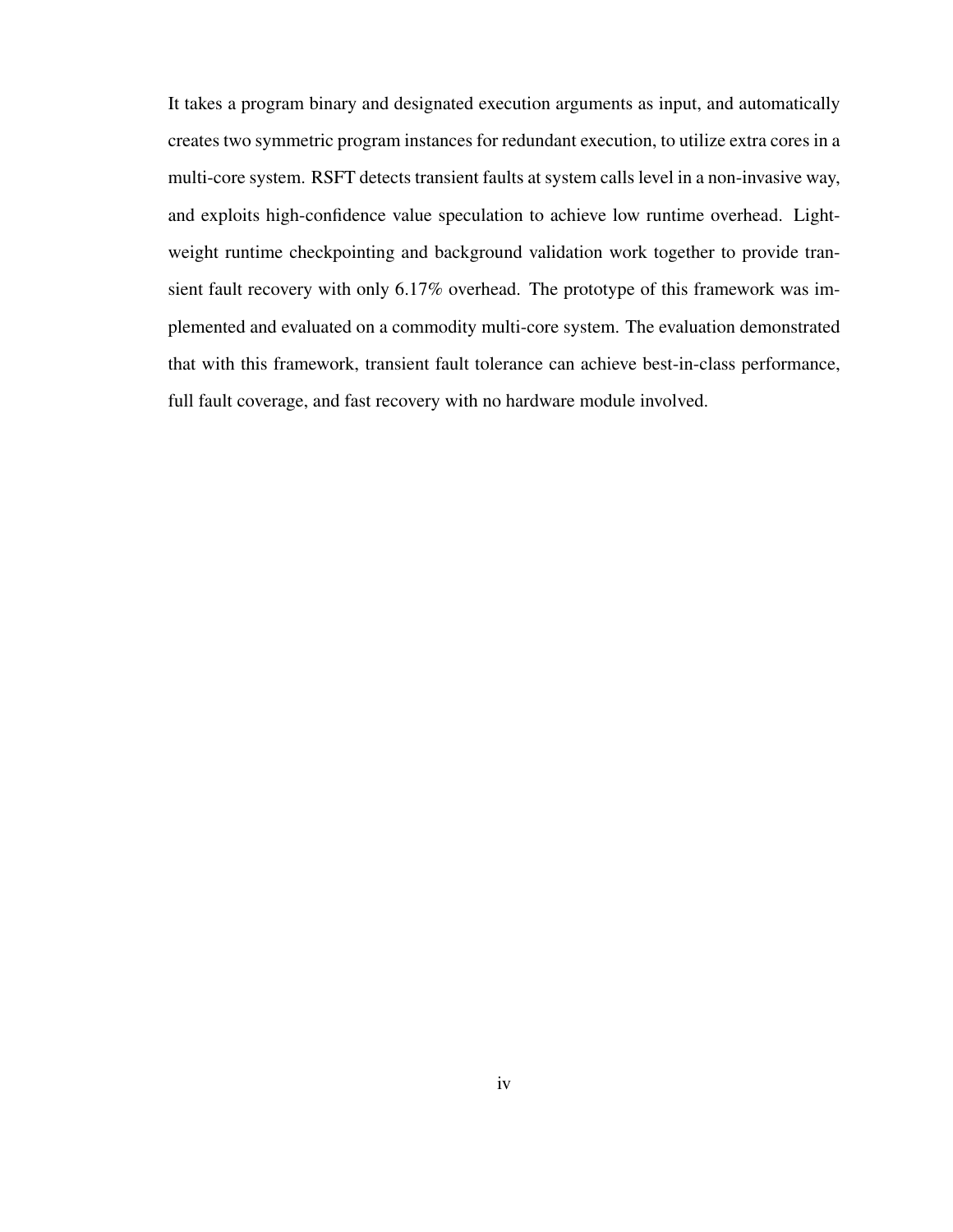#### Acknowledgments

First, I would like to thank my advisor David I. August for his guidance throughout my years in graduate school. His passion for research and his vision on research directions always give me great inspiration. David gave me priceless suggestions continuously on research, study and life, which I am and will always be grateful for. During the years I worked in his research lab, I learnt from him not only how to conduct research, how to write scientific papers, but also how to think and act like a real researcher. I am thankful for the opportunities and challenges he gave me all these years, which made this dissertation possible. I could not have made my way today without his encourage and support. I believe I will continue to benefit from the knowledge he taught me during my study in Princeton.

I thank Prof. David Walker and Prof. Scott Mahlke for reading this dissertation extensively and providing insightful comments. The dissertation was significantly improved based on their feedbacks. I would like to also thank Prof. Jennifer Rexford and Prof. Doug Clark for serving as my thesis committee members. Their feedbacks that helped me to polish and refine my thesis.

This dissertation would not have existed without the help and support from everyone in the Liberty Research Group. We engaged in numerous brainstormings, discussions, presentations throughout the years in graduate school. The collaborative environment of this group is extremely healthy and helpful. I have found great friendship with the Liberty group members. I will never forget the sleepless nights we spent together before paper deadlines and the coffee we shared.

I would like to first thank the senior Liberty group memebers, Neil Vachharajani, Matthew Bridges, and Guilherme Ottoni for their guide and help in my early years into my PhD study. I must also thank Thomas Jablin, for his intelligence throughout my years in Princeton. His broad knowledge in almost everything was certainly both inspiring and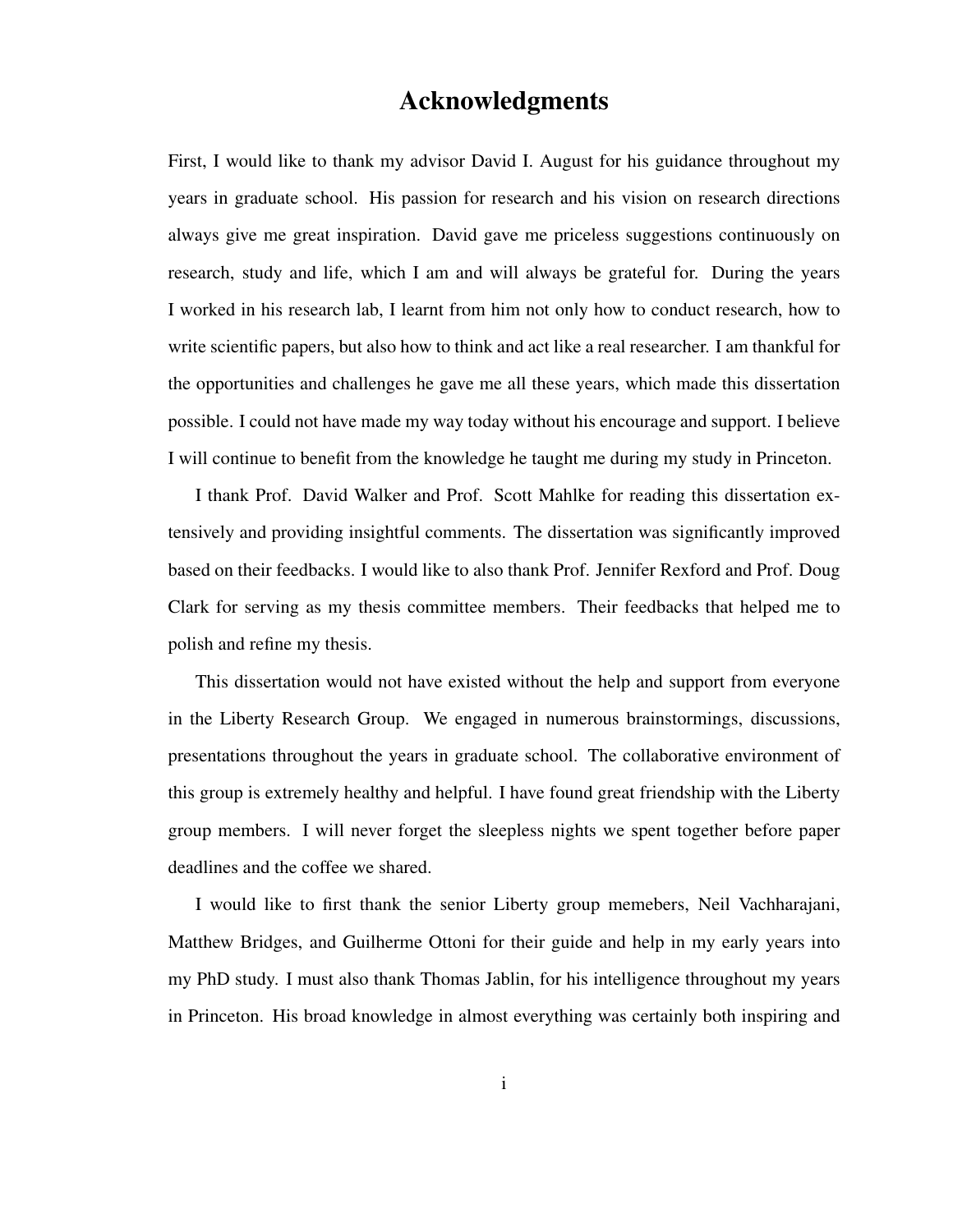educational. Without the discussions we had, this work would not have been possible. I am also indebted to Deep, who helped me on most of my paper submissions and magically made them better in every sense.

I also want to thank Prakash Prabhu, Souymadeep Ghosh, Jae W. Lee, Jialu Huang, Hanjun Kim, Nick Johnson, and Arun Raman, for making my life in graduate school an unforgettable experience. I will never forget the witty jokes Prakash tells everyday, the Bourburn shared with Nick when we are working for a paper deadline at midnight, and the countless lunch conversations with Jialu, and her talent in drawing.

During the years in Princeton, I had the luck to have great administrative support from the department and the Princeton University. In particular, my thanks go to Melissa Lawson, for handling my travelling, funding and many other things throughout the years. She made my life in Princeton a lot easier, which allowed me to focus on my research.

I also want to acknowledge the support from various organizations, who supported my PhD study. My work in Princeton was supported by DARPA, through contract FA8750-10- 2-0253, the National Science Foundation through Grant No. 0627650 and 1047879, and the Gigascale Systems Research Focus Center, one of five research centers funded under the Focus Center Research Program, a Semiconductor Research Corporation program.

I would also like to thank my parents for their unconditonal love and support, since I was a child. As the only child in the family, it was difficult for them to accept the fact that I have to spend so many years abroad studying, far away from home. But they supported me and my dream without reservation. They always encourage me to pursue what I love and are pround of my accomplishments. I cannot image how much they sacrificed to allow me to achieve what I have today. Everything I achieved today, is truly theirs.

Last, but not the least, I want to thank my husband Yunpeng Wang, for his love, care, and company during my last several years in graduate school. We met each other when I was failing in almost every aspect of my life. He brightens my life with humor, love and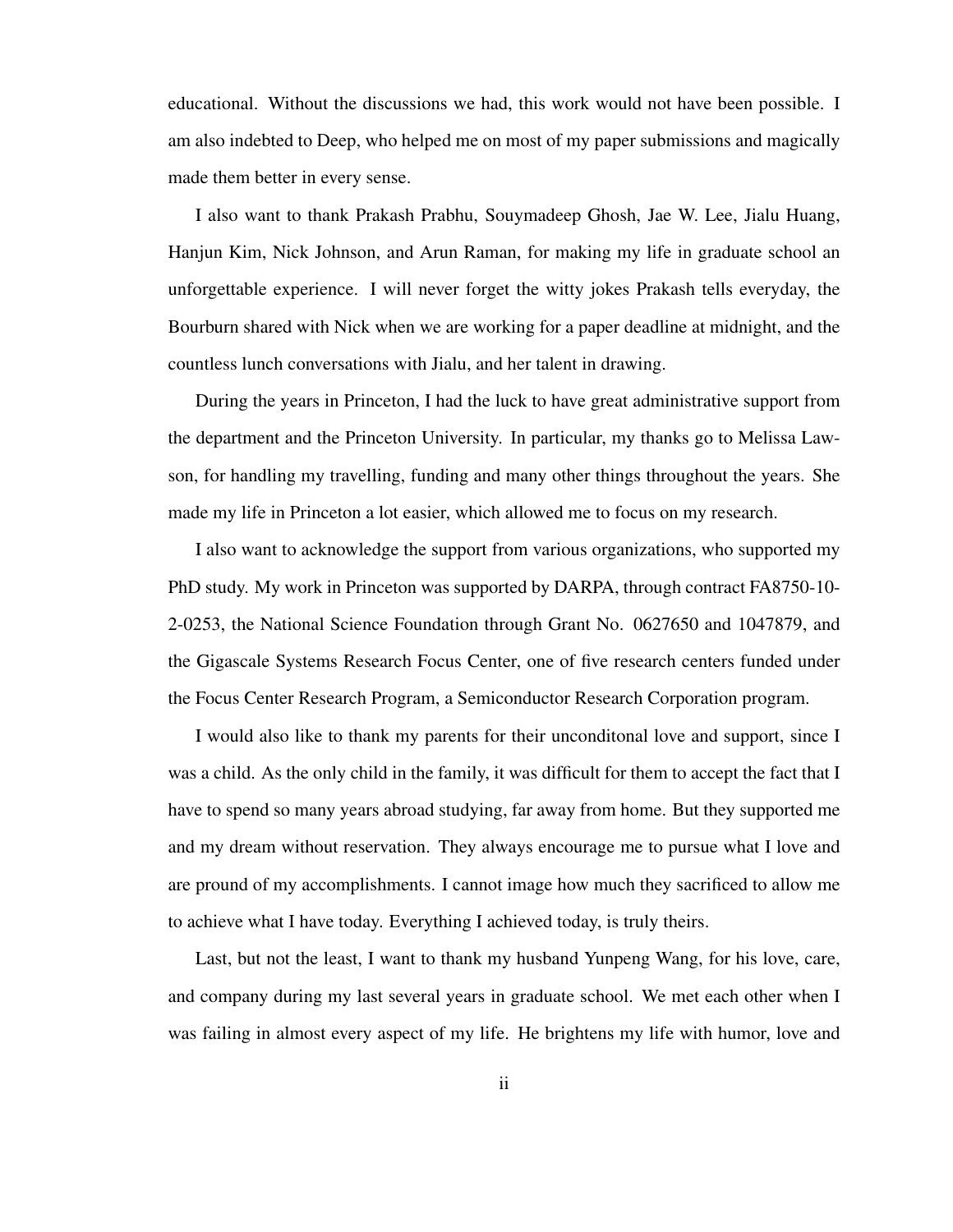great patience. I wish I could be half as witty and funny on my best days, as he is on his worst. I want to thank him for his unconditional support during highs and lows in our life together.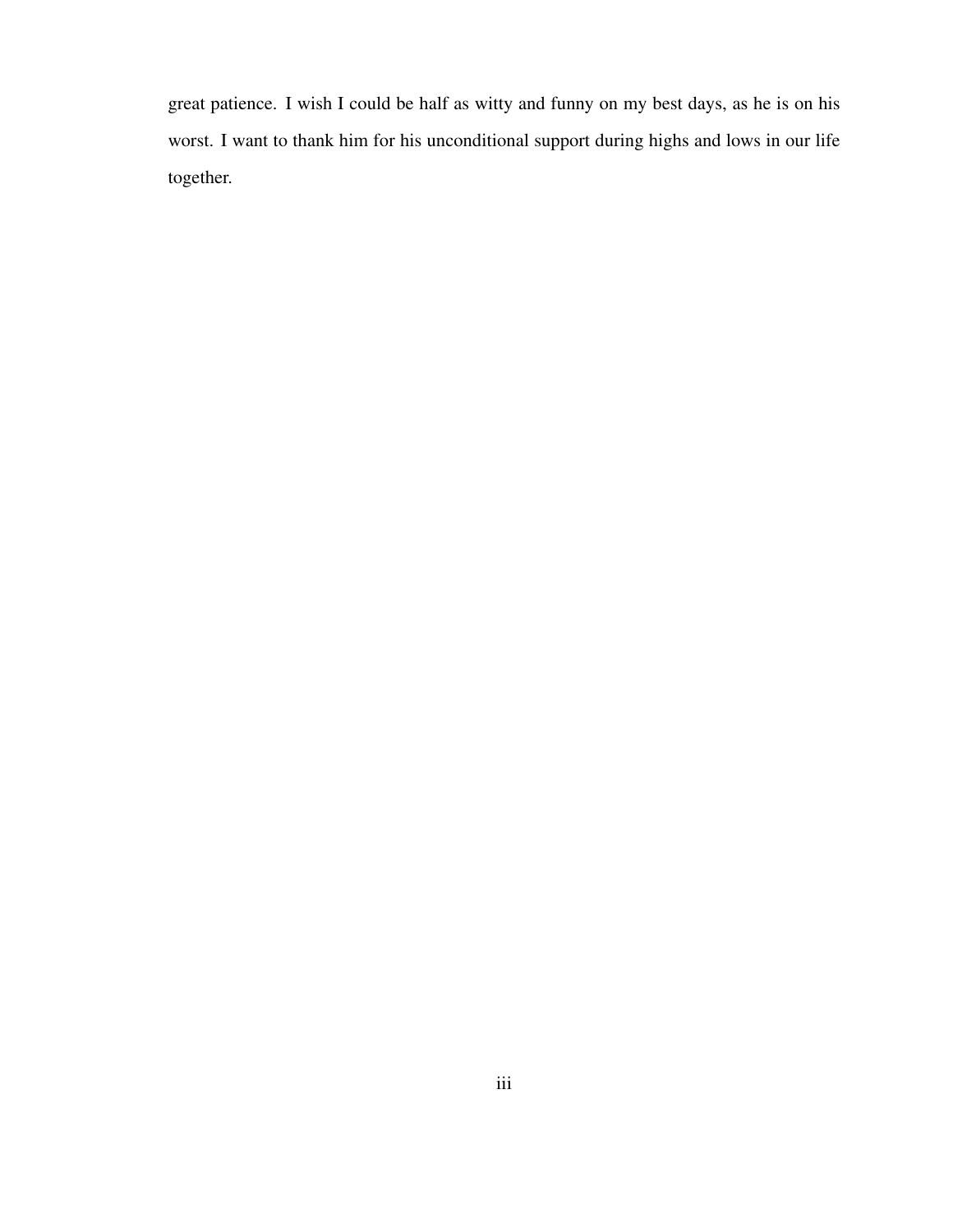## **Contents**

| $\mathbf{1}$   |     | <b>Introduction</b>                                  | 1                |  |  |  |  |  |  |  |  |
|----------------|-----|------------------------------------------------------|------------------|--|--|--|--|--|--|--|--|
|                | 1.1 | Limitations of Existing Fault Tolerance Techniques   | $\overline{2}$   |  |  |  |  |  |  |  |  |
|                | 1.2 |                                                      | $\overline{4}$   |  |  |  |  |  |  |  |  |
|                | 1.3 |                                                      | 8                |  |  |  |  |  |  |  |  |
| $\overline{2}$ |     | <b>Background</b>                                    | $\boldsymbol{9}$ |  |  |  |  |  |  |  |  |
|                | 2.1 |                                                      |                  |  |  |  |  |  |  |  |  |
|                | 2.2 | Existing Methods for Transient Fault Tolerance 12    |                  |  |  |  |  |  |  |  |  |
|                |     | 2.2.1                                                |                  |  |  |  |  |  |  |  |  |
|                |     | 2.2.2                                                |                  |  |  |  |  |  |  |  |  |
|                | 2.3 |                                                      | 18               |  |  |  |  |  |  |  |  |
| 3              |     | <b>Runtime Speculative Transient Fault Detection</b> | 21               |  |  |  |  |  |  |  |  |
|                | 3.1 |                                                      | 22               |  |  |  |  |  |  |  |  |
|                | 3.2 |                                                      | 23               |  |  |  |  |  |  |  |  |
|                | 3.3 |                                                      |                  |  |  |  |  |  |  |  |  |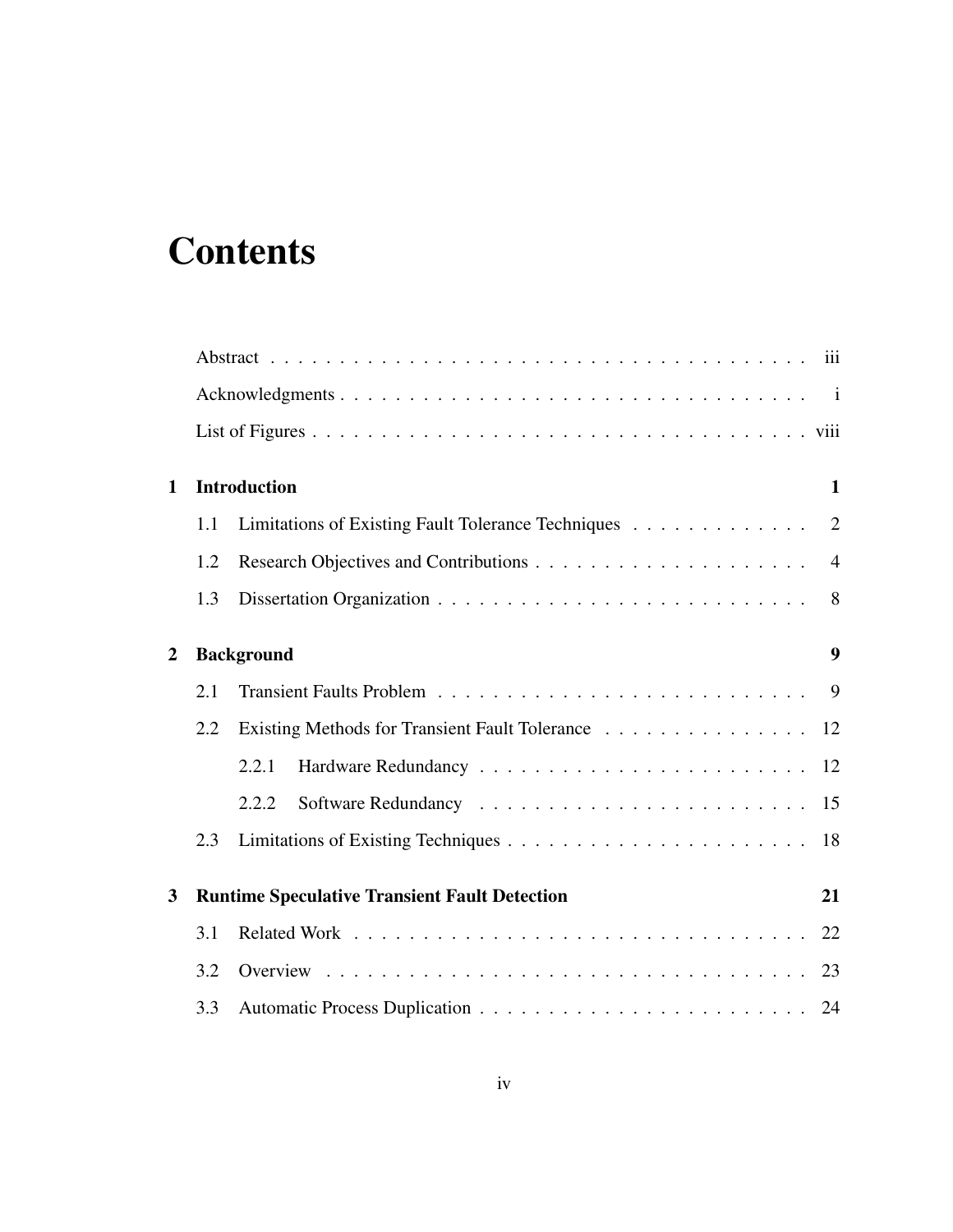|                         | 3.4 |       |                                       | 25 |
|-------------------------|-----|-------|---------------------------------------|----|
|                         | 3.5 |       |                                       | 27 |
|                         | 3.6 |       |                                       | 28 |
|                         | 3.7 |       |                                       | 30 |
|                         | 3.8 |       |                                       | 32 |
|                         | 3.9 |       |                                       | 33 |
|                         |     |       |                                       | 34 |
|                         |     |       |                                       | 36 |
| $\overline{\mathbf{4}}$ |     |       | <b>RSFT Transient Fault Recovery</b>  | 37 |
|                         | 4.1 |       |                                       | 38 |
|                         | 4.2 |       |                                       | 39 |
|                         |     | 4.2.1 |                                       | 39 |
|                         |     | 4.2.2 |                                       | 39 |
|                         |     | 4.2.3 |                                       | 41 |
|                         | 4.3 |       |                                       | 41 |
|                         |     | 4.3.1 |                                       | 42 |
|                         |     | 4.3.2 |                                       | 42 |
|                         |     | 4.3.3 | Background Process Image Verification | 44 |
|                         |     | 4.3.4 |                                       |    |
|                         | 4.4 |       |                                       | 46 |
|                         |     | 4.4.1 |                                       | 47 |
|                         |     | 4.4.2 |                                       | 47 |
|                         | 4.5 |       |                                       | 49 |
| 5                       |     |       | <b>Evaluation Methodology</b>         | 51 |
|                         | 5.1 |       |                                       |    |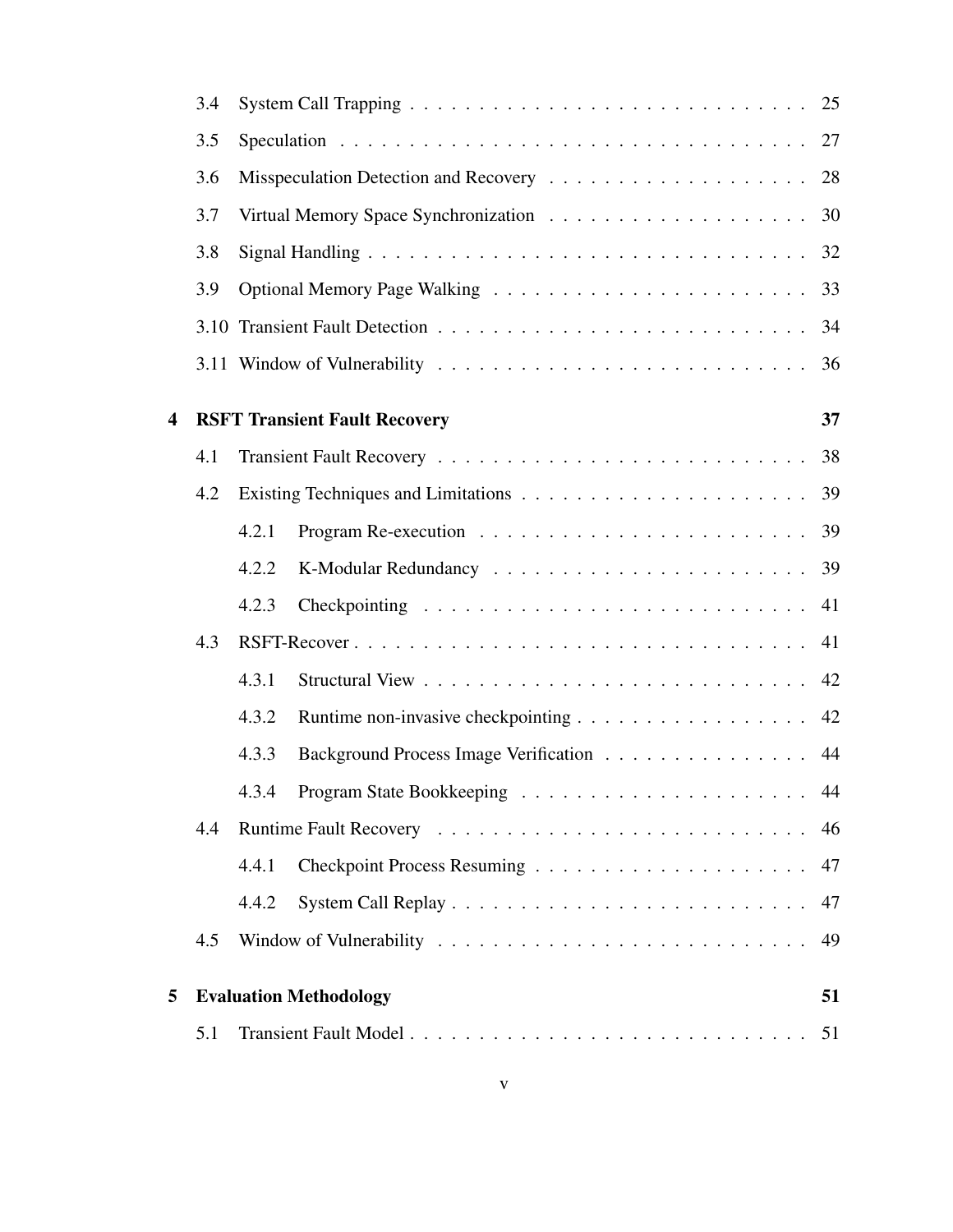|   | 5.2 |                     |                                                                                    | 52 |  |  |  |  |  |  |  |
|---|-----|---------------------|------------------------------------------------------------------------------------|----|--|--|--|--|--|--|--|
|   | 5.3 |                     |                                                                                    |    |  |  |  |  |  |  |  |
|   |     | 5.3.1               |                                                                                    |    |  |  |  |  |  |  |  |
|   |     | 5.3.2               |                                                                                    | 56 |  |  |  |  |  |  |  |
|   | 5.4 |                     |                                                                                    | 58 |  |  |  |  |  |  |  |
|   | 5.5 |                     |                                                                                    | 58 |  |  |  |  |  |  |  |
|   | 5.6 |                     |                                                                                    |    |  |  |  |  |  |  |  |
|   |     | 5.6.1               |                                                                                    | 60 |  |  |  |  |  |  |  |
|   |     | 5.6.2               |                                                                                    |    |  |  |  |  |  |  |  |
|   |     | 5.6.3               | Power consumption $\ldots \ldots \ldots \ldots \ldots \ldots \ldots \ldots \ldots$ | 61 |  |  |  |  |  |  |  |
|   |     | 5.6.4               |                                                                                    |    |  |  |  |  |  |  |  |
| 6 |     | <b>Evaluation</b>   |                                                                                    | 63 |  |  |  |  |  |  |  |
|   | 6.1 |                     |                                                                                    | 63 |  |  |  |  |  |  |  |
|   |     | 6.1.1               |                                                                                    |    |  |  |  |  |  |  |  |
|   |     | 6.1.2               |                                                                                    |    |  |  |  |  |  |  |  |
|   | 6.2 |                     |                                                                                    | 68 |  |  |  |  |  |  |  |
|   |     | 6.2.1               |                                                                                    | 68 |  |  |  |  |  |  |  |
|   |     | 6.2.2               |                                                                                    | 69 |  |  |  |  |  |  |  |
|   |     |                     |                                                                                    | 71 |  |  |  |  |  |  |  |
|   |     | 6.2.4               |                                                                                    | 73 |  |  |  |  |  |  |  |
|   |     | 6.2.5               |                                                                                    | 73 |  |  |  |  |  |  |  |
| 7 |     | <b>Related Work</b> |                                                                                    | 75 |  |  |  |  |  |  |  |
| 8 |     |                     | <b>Conclusion and Future Work</b>                                                  | 78 |  |  |  |  |  |  |  |
|   | 8.1 | 78                  |                                                                                    |    |  |  |  |  |  |  |  |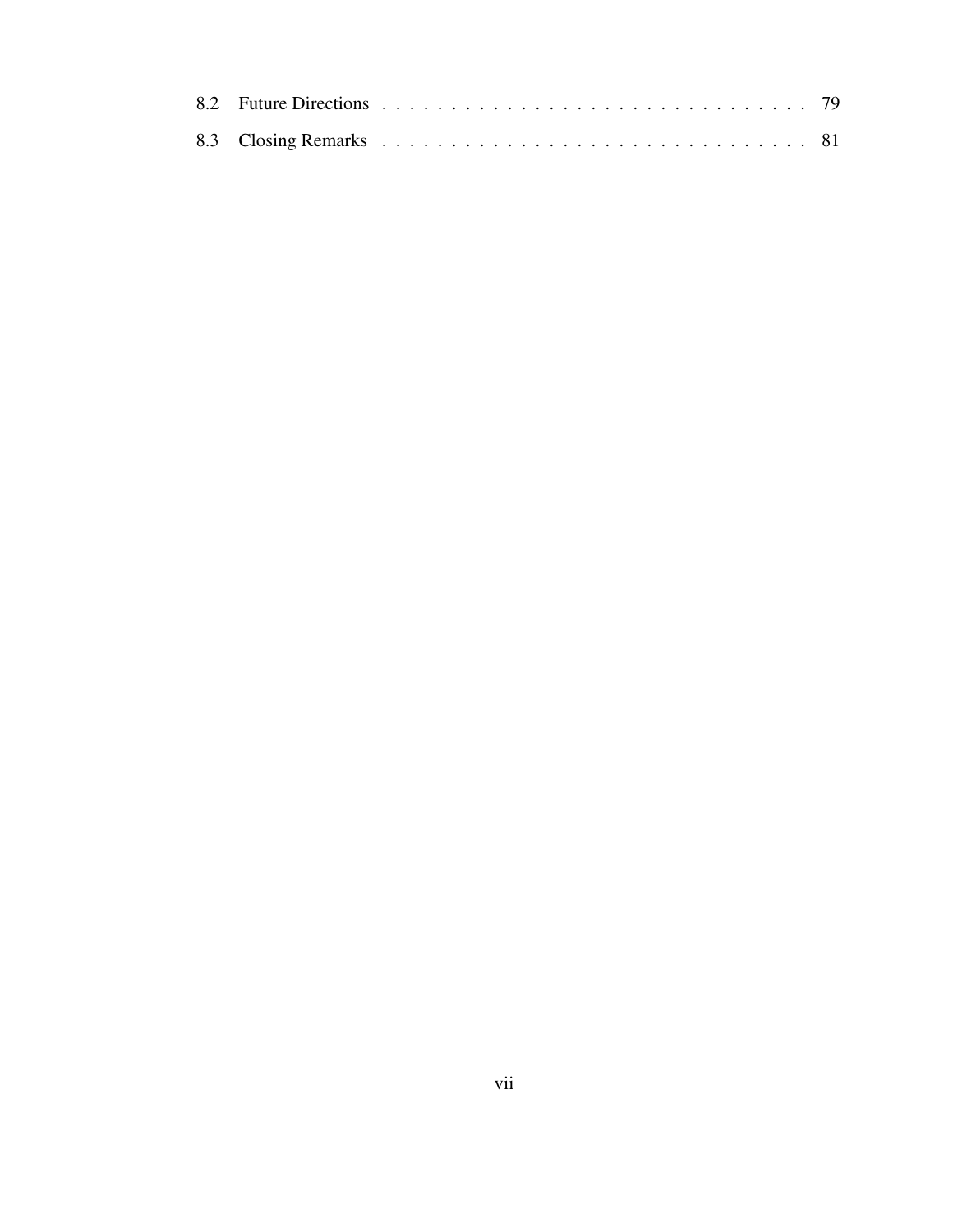# List of Figures

| 2.1 | Voltage scaling over generations of micro-processors. * Data source: Intel . 11    |    |
|-----|------------------------------------------------------------------------------------|----|
| 2.2 | Technology trend and soft error failures in time. *Data source: Intel              | 12 |
| 2.3 | Simplified Code Example from SPECINT 2000 Benchmark 183.equake                     | 16 |
| 2.4 | Execution plan of transient fault detection without and with speculation for       |    |
|     | example program in Figure 2.3 with $t$ imesteps = 3. The execution time            |    |
|     | of same instruction blocks, such as B1, B2, are slightly different across          |    |
|     | both processes because of various runtime factors such as cache behavior           |    |
|     |                                                                                    |    |
| 3.1 |                                                                                    | 24 |
| 3.2 |                                                                                    |    |
| 3.3 | Misspeculation detection and recovery process in RSFT-Detect 31                    |    |
| 4.1 | RSFT-Recover Structure Overview. Dashed line indicates forking a child             |    |
|     | process then transfers tracing control to other processes                          | 43 |
| 4.2 |                                                                                    | 48 |
| 5.1 | Number of system calls in each benchmark (log scale) $\ldots \ldots \ldots$ 59     |    |
| 5.2 | Normalized System Calls Categories in each benchmark                               | 60 |
| 6.1 | Register (R) and Memory (M) Transient Fault Distribution $\ldots \ldots \ldots$ 64 |    |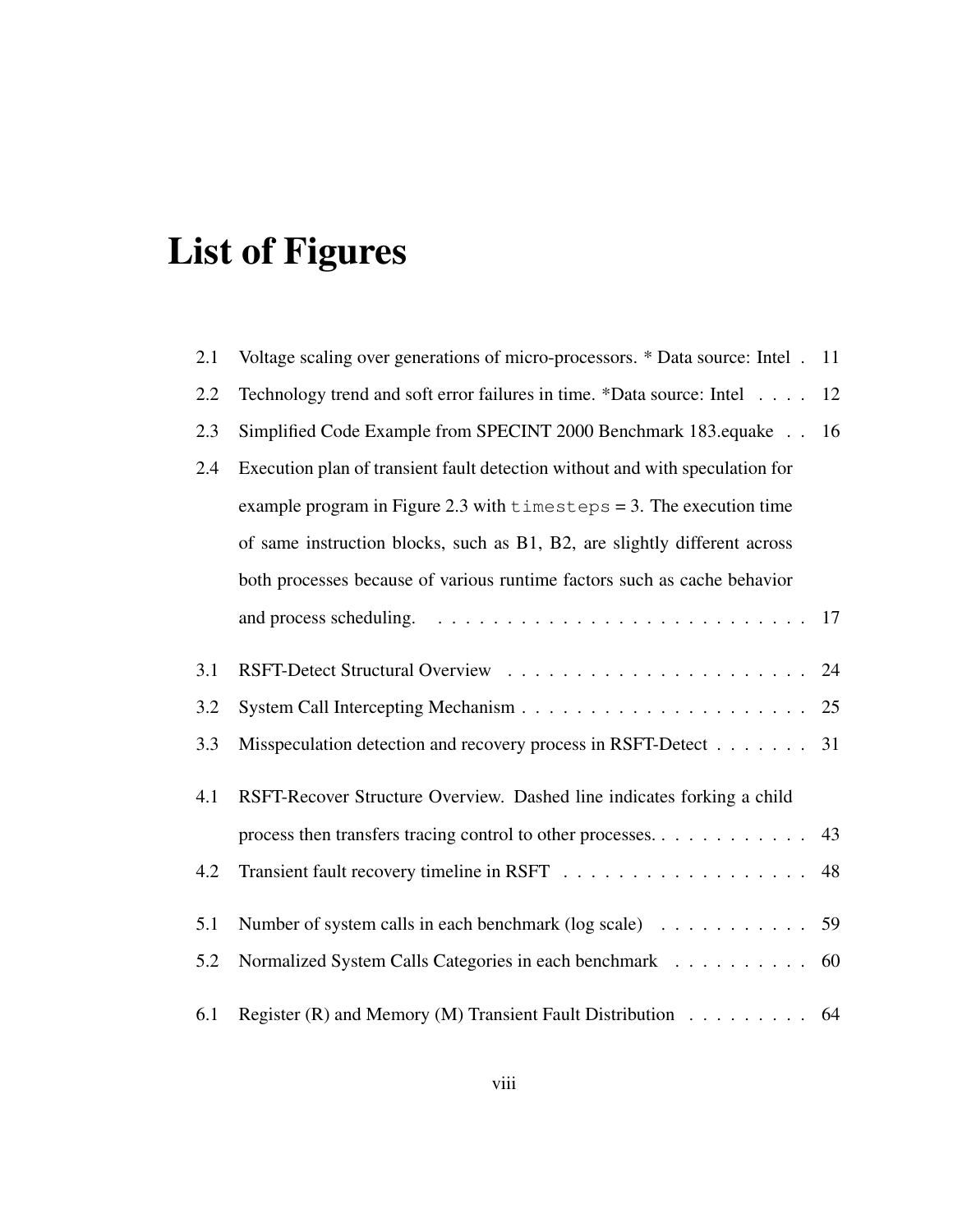|     | 6.2 Mean time to detection for RSFT-NoSpec and RSFT with and without fault    |  |
|-----|-------------------------------------------------------------------------------|--|
|     |                                                                               |  |
|     | 6.3 Performance overhead for RSFT-Detect with and without speculation, and    |  |
|     |                                                                               |  |
| 6.4 | Physical memory overhead for RSFT with and without fault recovery. 70         |  |
|     | 6.5 Physical memory overhead for RSFT with and without fault recovery 72      |  |
|     | 6.6 Power consumption overhead for RSFT with and without fault recovery. . 72 |  |
|     | 6.7 Checkpointing overhead for RSFT with and without fault recovery. 74       |  |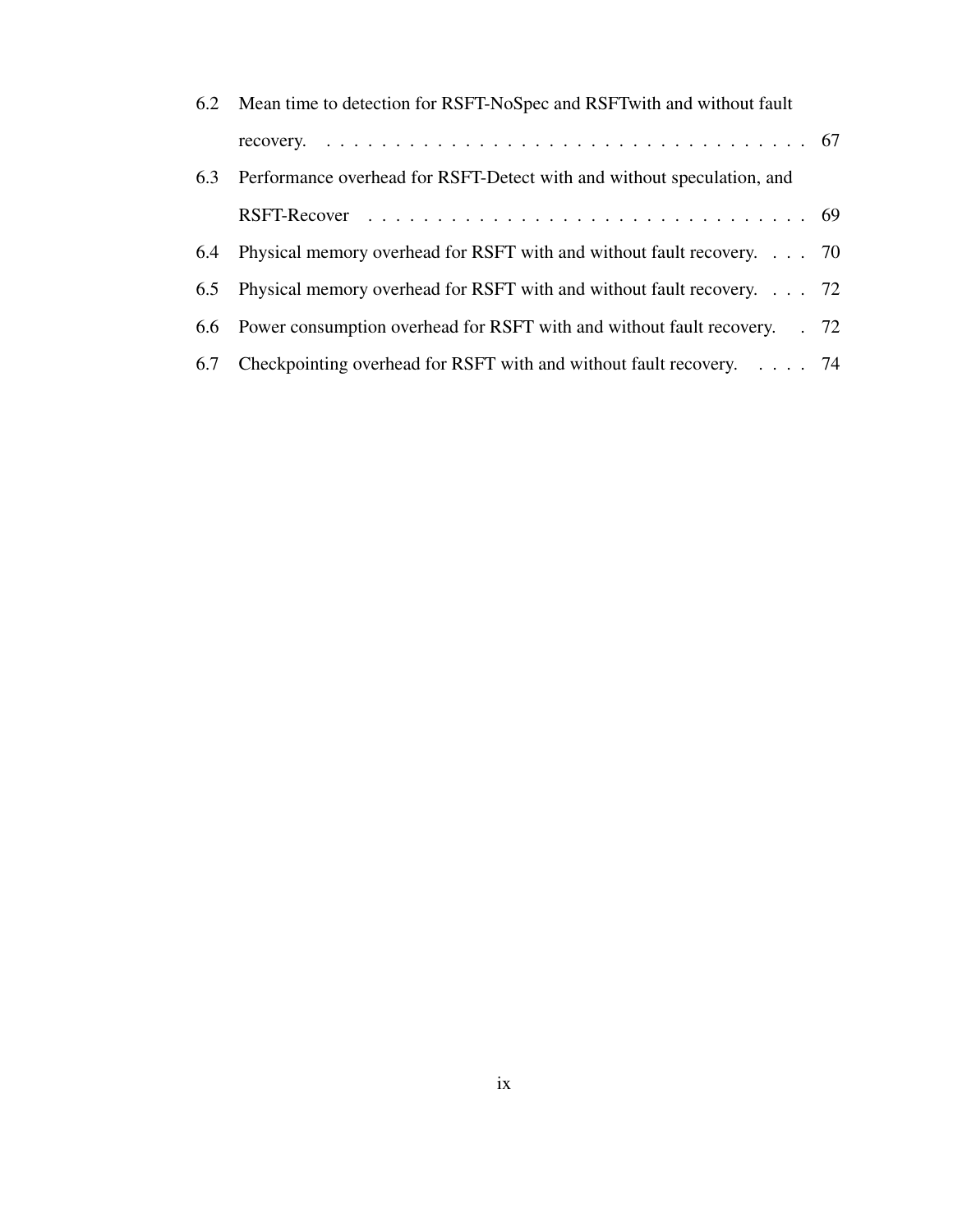### Chapter 1

### Introduction

Reliability is one of the more critical concerns of a computer system. Computations on a hardware system are supposed to be calculating the correct value, as fast as possible. However, computer systems may fail due to hardware errors or transient faults. Transient faults, also known as soft errors, are caused by either environmental events, such as particle strikes, or fluctuating power supply, and are nearly impossible to reproduce. Transient faults are not necessarily attributed to design flaws and occur randomly after deployment. These faults do not cause permanent hardware damage, but may result in a complete system failure or data corruption.

In 1978, Intel Corporation first reported transient faults occurrence when its chip packaging modules were contaminated by uranium from a mine nearby. Hewlett Packard reported that the servers in Los Alamos National Laboratory were frequently crashing from transient faults resulted from cosmic ray strikes [28]. IBM S/390 [51], Boeing 777 airplanes [65], and HP's Himalaya [18] all incorporate redundant hardware for fault detection and recovery.

While transient faults are already a concern of modern computer systems, they will become a bigger problem in the future generations of architectures. As semiconductor tech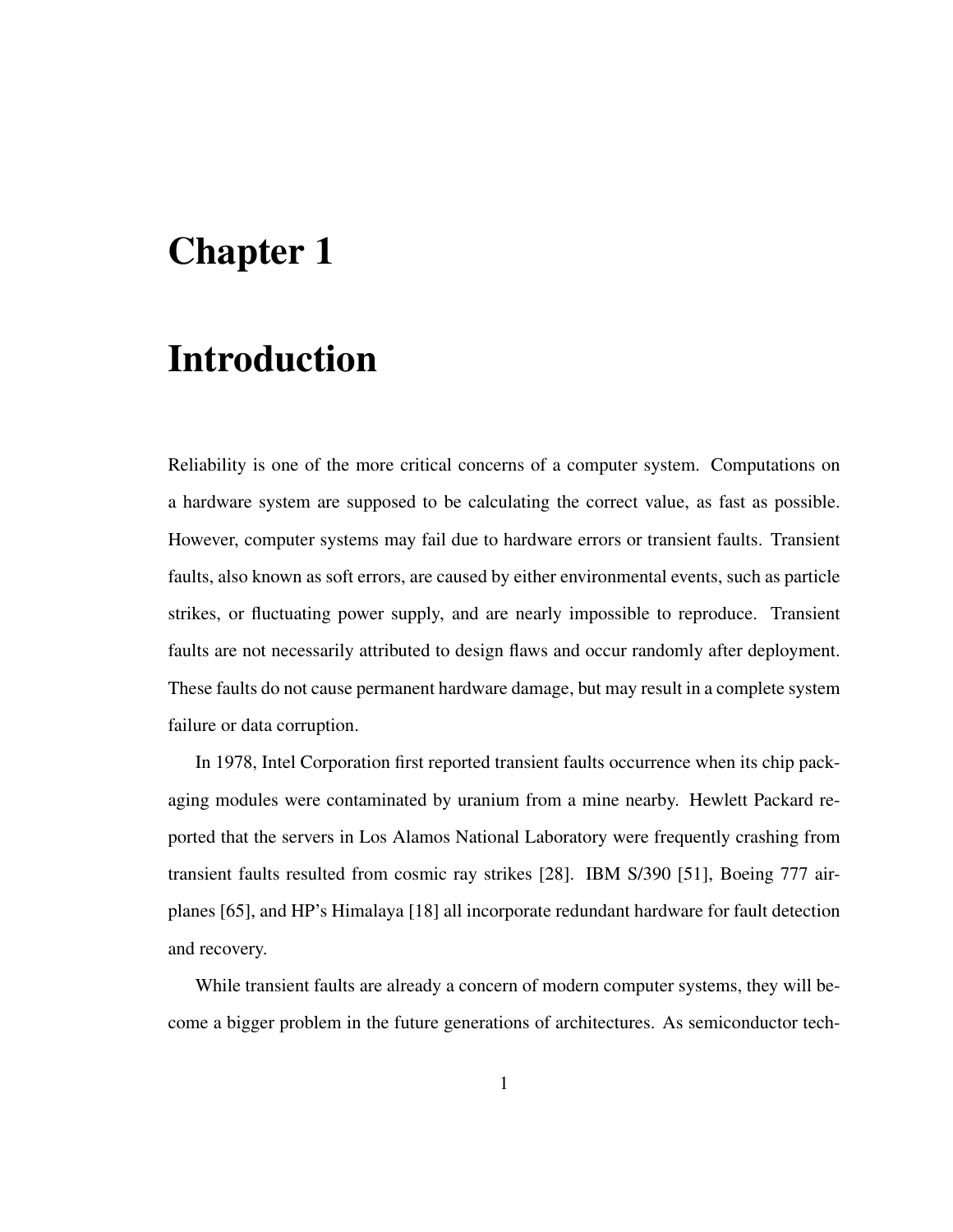nology continues to scale, the number of transistors on a single chip grows exponentially. As the chip area remains relatively constant, the density of transistors on a single chip is increased significantly. While the increasing number of transistors benefits processor performance, Increasing density of chips increases the chance that a particle strike affecting one transistor. Furthermore, the exponential reduction in transistor size and reduced noise margin of each transistor make them even less reliable. Moreover, extreme demands for energy efficiency drive aggressive voltage scaling, which leads to an even lower noise margin therefore less reliability. All of these technology trends make processor chips more susceptible to transient faults than ever before.

Due to the emerging requirement for reliable systems, transient fault tolerance has become one of the critical concerns in the semiconductor industry. A more recent study shows that a BlueGene/L machine with 104 nodes deployed in Lawrence Livermore National Labs experiences soft errors once every four hours [9]. For fast and reliable computation, it is critical to find efficient and low-overhead transient fault tolerance solutions for modern and future architectures.

### 1.1 Limitations of Existing Fault Tolerance Techniques

Due to the nature of transient faults, the common practice for fault tolerance is redundancy. Either the hardware module itself, or the computation on top of the hardware, is duplicated and compared against each other to verify the correctness of values. There have been two approaches, hardware and software. The hardware approach either duplicates hardware, or uses additional hardware to duplicate software execution, and the software approach duplicates program execution on the system.

Hardware solutions usually introduce extra hardware components, typically specialized for processors or storage systems. For example, caches and memory subsystems include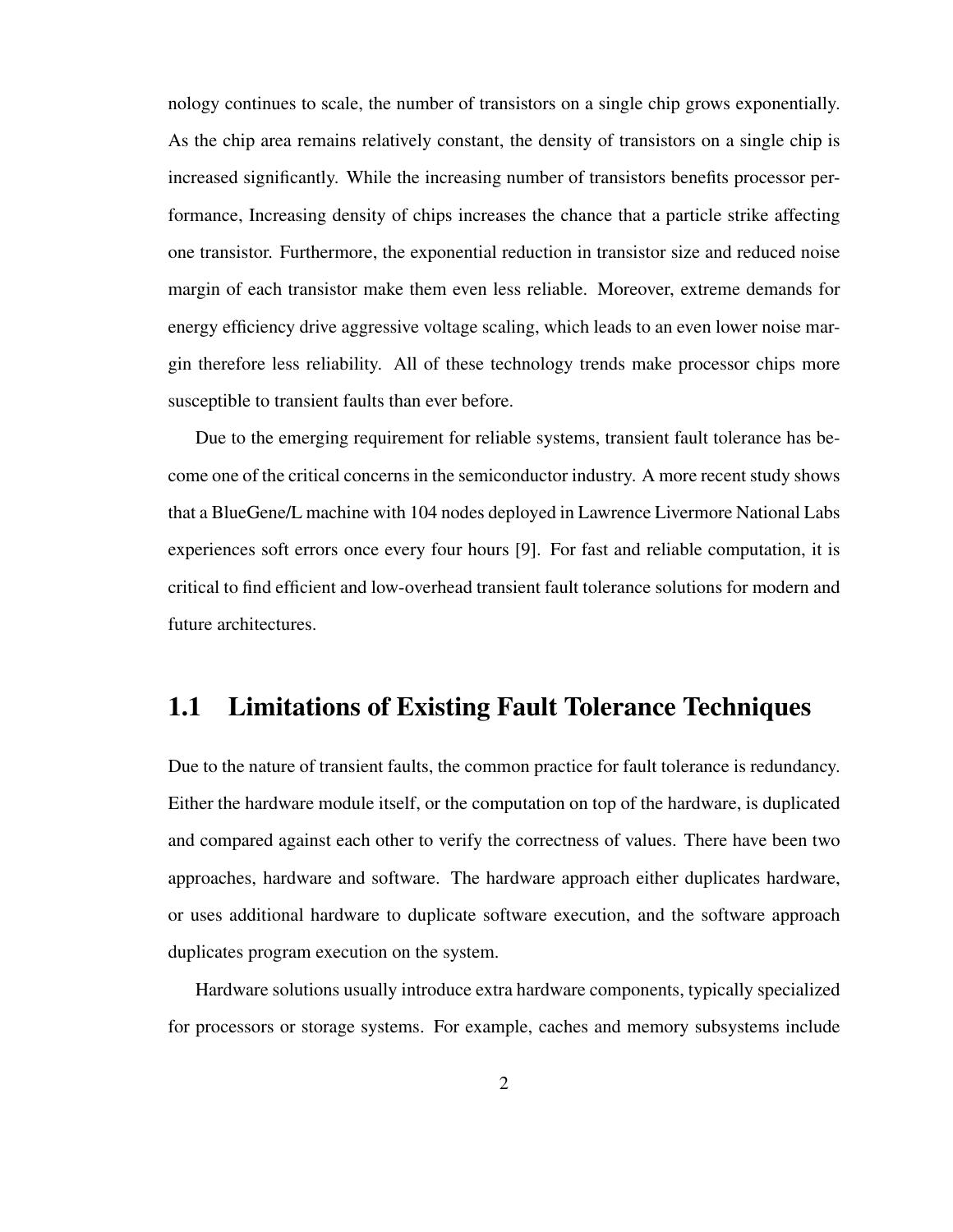extra information of error-correcting codes (ECC) to allow hardware checking for transient faults and recover at runtime. These bit-level techniques typically can protect values in memory subsystems, such as caches or main memory, against transient faults. But they are prohibitively expensive to be applied to the processors, due to the nature of frequent data updating in processors. Previous work on protecting register files using ECC is extremely costly in terms of both performance [57] and power [38]. This approach cannot be applied to, for example Arithmetic Logic Unit (ALU), without paying a significant penalty in chip area, power consumption or performance.

To solve the cost problem of ECC protection for processors, semiconductor industry has introduced redundancy for processor cores or hardware contexts [15, 18, 30, 41, 46, 47, 51, 61] to provide transient fault tolerance. Compared with the ECC or parity approaches, this hardware redundancy does not have to validate data at each computation and update parity information. These techniques can validate less frequently and reduces extra hardware required for error correction. This is commonly deployed in reliability-critical systems, especially server systems, such as the Compaq NonStop Himalya, IBM S390, and Boeing 777.

However, all hardware approaches involve extra hardware components, thus adding higher cost at design and validation time. In addition, the scope and mechanism of protection are hardwired at design time under an assumed failure model (e.g. single event upset model), and working environment (e.g. reference altitude), which may be suboptimal depending on deployment environments. Some hybrid techniques combine custom hardware extension and software redundancy [41, 60] for fault detection. Because of the hardware extensions, these approaches have the same limitations as the hardware techniques.

Current architectural trends toward multicore microprocessors naturally provide additional computing resources, thus making software redundant execution more viable than ever. Existing software proposals [35, 44, 49, 60, 67] typically insert redundant code into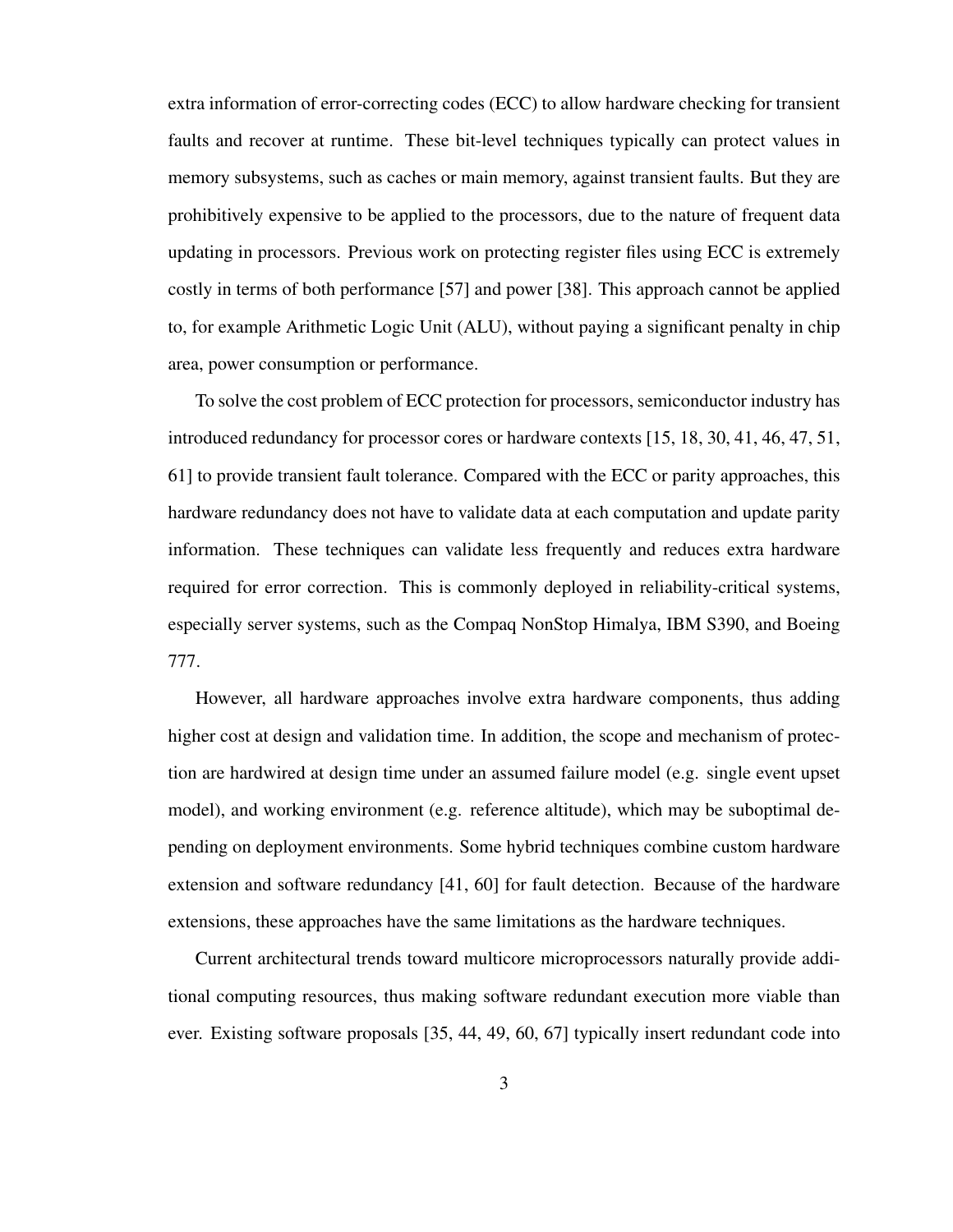a program at compile time or runtime, and check for transient faults at runtime. Among these proposals, compiler-based techniques [44, 49, 60, 67, 12] are only applicable to programs whose source codes are available. Separately compiled modules, such as libraries, cannot be protected using compiler-based techniques due to the absence of source code at compile time. Additionally, these techniques are not applicable to legacy binaries, due to the absence of original source code, or compiler compatibility problems. Runtime techniques, such as [49], use dynamic instrumentation to instrument program binaries for fault detection at runtime. But this approach still has high performance overhead due to the cost of dynamic binary instrumentation, as well as frequent program synchronizations.

### 1.2 Research Objectives and Contributions

To overcome the cost, performance and applicability limitations of the previously proposed techniques, this dissertation introduces Runtime Speculative Software-only Fault Tolerance(RSFT), a comprehensive framework that efficiently protect program execution against transient faults without requiring any specialized hardware or program source code. It works on off-the-shelf hardware platforms and legacy program binaries.

This dissertation achieves its objective by taking advantage of the following insights:

- Not all values are equally important. Some register values may never affect the output of a program or change the control flow of a program. Applications' inherent fault tolerance enables RSFT to use this information to remove unnecessary value validation code to minimize the runtime validation and communication cost.
- Cross checking values produced from the program and its redundant copy creates data dependences between these two instances, and introduces barrier synchronization. Value speculation with high confidence during program execution can effi-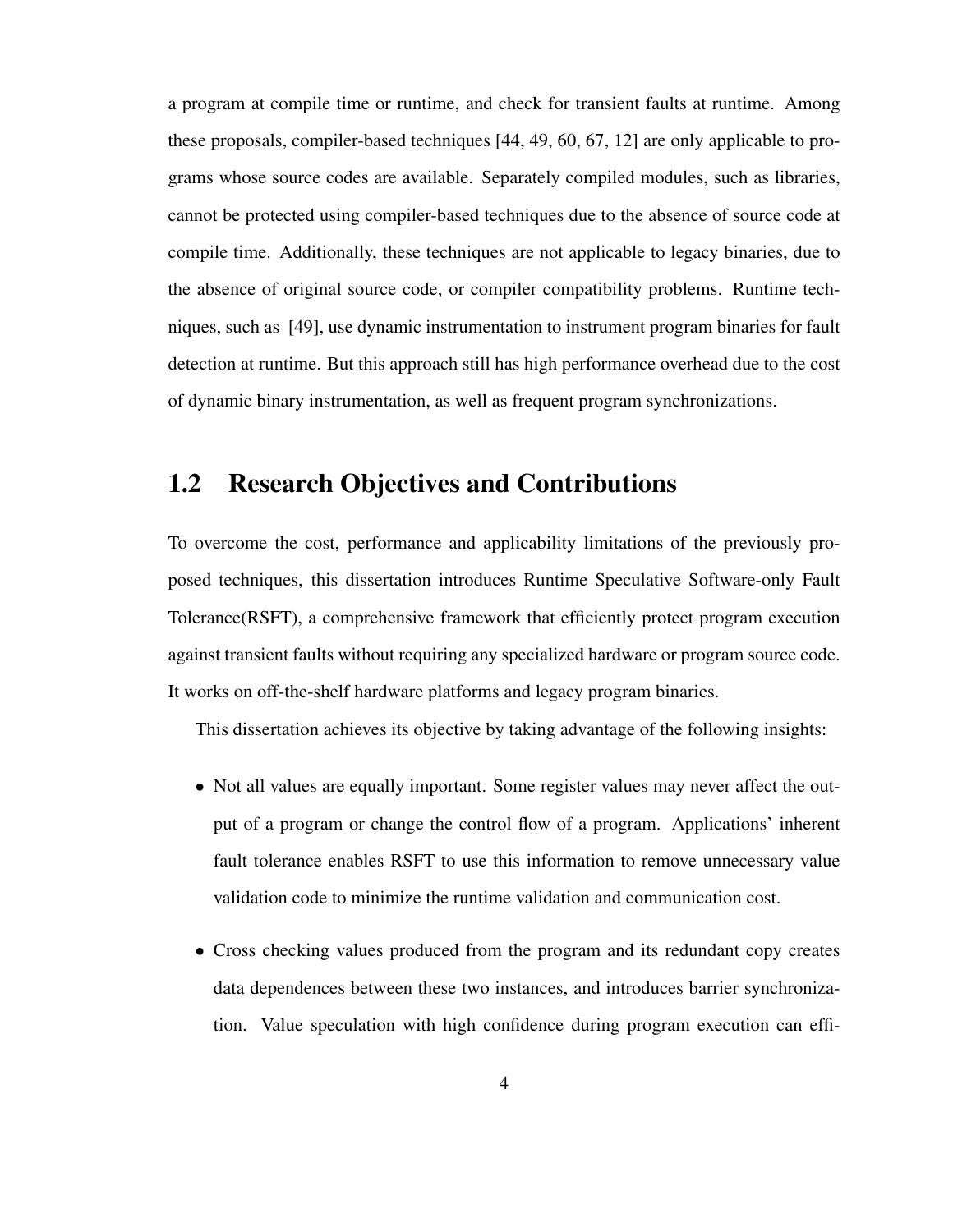ciently remove barrier synchronizations between hardware contexts, and significantly improve program performance.

With the above two observations, RSFT speculates results of predicatable system calls, so that the original program does not have to synchronize with the redundant copy(ies) to confirm the return values. This allows maximum overlapping of program execution, inter-thread/process communication, IO operations and transient fault detection.

This dissertation first presents a transient fault detection technique that provides efficient fault detection during program runtime without requiring program modification or recompilation. RSFT-Detection is a non-invasive speculative runtime system that detects transient faults. RSFT-Detection serves as a light-weight virtual layer between an application and the underlying platform. It takes a program binary as input, and automatically executes the binary redundantly using a process monitoring tool provided by the operating system to trap every system call. The arguments of the system calls invoked from both program instances are compared for correctness. A value mismatch means a transient fault has occurred and RSFT reports this to the user. Unlike some compiler-enabled techniques that must obtain knowledge of library functions for fault detection, RSFT must only understand the relatively stable and well-defined set of system calls.

To recover from faulty program execution and continue protecting execution from transient faults after recovery, this dissertation also proposes a comprehensive and efficient fault recovery scheme, named RSFT-Recovery. The original program and its redundant copy each creates a checkpoint of themselves at the beginning of the program, and keep creating checkpoints periodically during execution. The runtime light-weight checkpointing is created using system call fork's copy-on-write provided by the operating system. One checkpoint includes two newly forked processes that are stalled for future use, and their register files. Once a checkpoint is created, the two stalled processes are probed by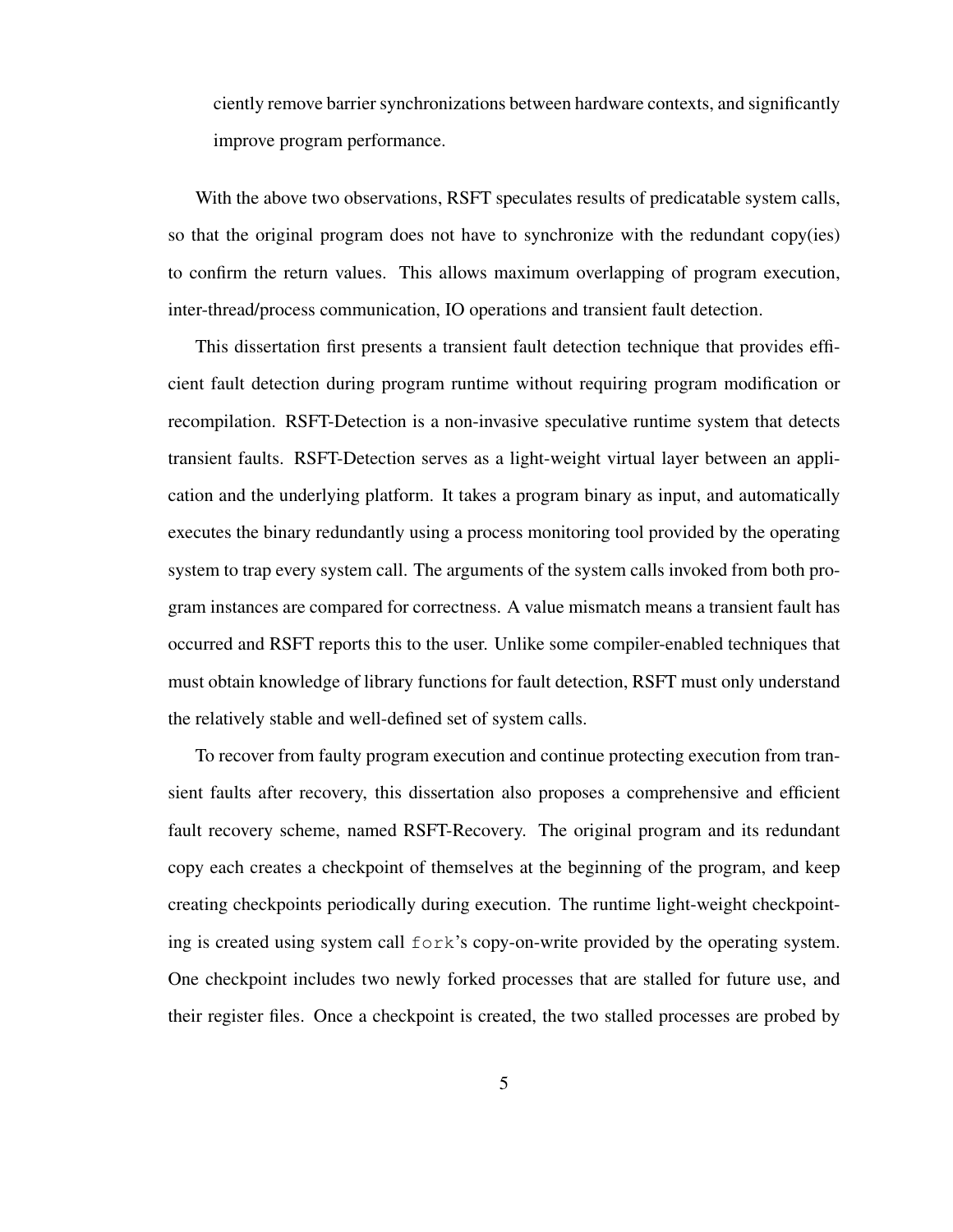another background validation process. Their register files as well as memory images are compared against each other for validation. If everything is identical, this checkpoint is considered a valid checkpoint, otherwise it is invalid and is discarded. At program runtime, if a transient fault is detected, the previous valid checkpoint is used to resume correct program execution and the faulty ones are discarded. If no valid checkpoint is available, the program rolls back to the very beginning and restarts execution redundantly.

Compare with hardware or hybrid fault tolerance approaches, RSFT provides comparable performance. However, hardware solutions can provide protection for the underlying operating systems, and a wider range of hardware modules. For mission-critical systems, such as a space shuttle, the cost associated with hardware redundancy is not a major concern, but the speed of fault recovery and the fault coverage is critical. In these cases, hardware solutions suit the fault tolerance purpose better than RSFT.

RSFT provides a cheap and effective software-only method to protect applications from transient faults, with full fault coverage. However, redundant execution costs extra resources to achieve the fault tolerance. For example, RSFT consumes twice as much memory and CPU cycles as the original unprotected program. RSFT performs best when applied to applications that are computation intensive, and on multi-core or distributed architecture where extra unused CPU resource is available. Scientific computation is a good example of a typical application that RSFT works best on. For heavy IO bound applications, RSFT may add considerable runtime overhead. In addition, as RSFT does not provide protection for execution out of an application's user space, RSFT has wider window of vulnerability for those applications. These programs are better protected using hardware solutions than software ones.

One type of IO bound application is the video/audio decoding applications, such as media players. These application have high tolerance to faults naturally, and require high processing throughput. The high fault coverage of RSFT is not necessary, and RSFT's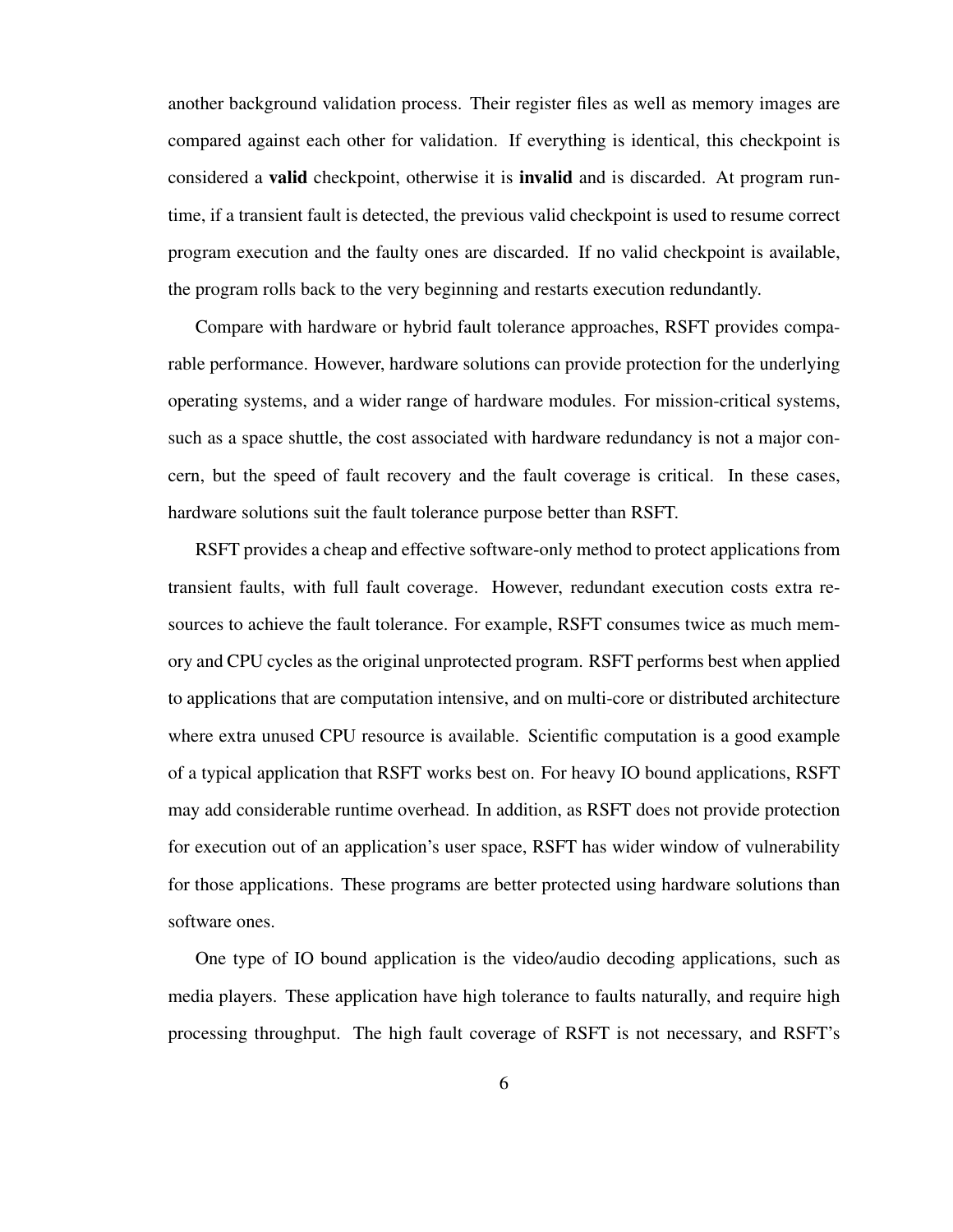runtime misspeculation cost is not appealing for these applications. Compared with RSFT, other software solutions, such as symptom-based techniques, will introduce lower overhead, and provide acceptable level of fault tolerance.

A prototype of RSFT is implemented and evaluated in this dissertation. To study the reliability of RSFT, a in-depth analysis on its window of vulnerability is also discussed and measured via simulated fault injection. The performance of RSFT with fault detection and recovery are separately evaluated on a commodity hardware system.

It must be noted that the implementation of RSFT in this thesis does not support multi-threaded programs. However, this implementation can be extended to support multithreaded programs with deterministic outputs. For applications, where non-deterministic outputs are acceptable, RSFT may raise false alarms. Research on applying RSFT to these applications and redefining faulty behavior for programs with non-deterministic outputs remains a future work of this thesis.

The contributions of this thesis are:

- Design and implementation of RSFT, the fastest transient fault tolerance technique known to date. RSFT delivers full transient fault coverage with a geomean performance overhead of 6.17% for 23 SPEC CPU benchmarks using a commodity multicore system.
- A detailed evaluation of the reliability of RSFT by injecting transient faults into both register files and memory space. This work is the first to simulate and evaluate the reliability of a software transient fault tolerance technique against memory faults.
- A transient fault tolerance framework that does not require any program modification and recompilation.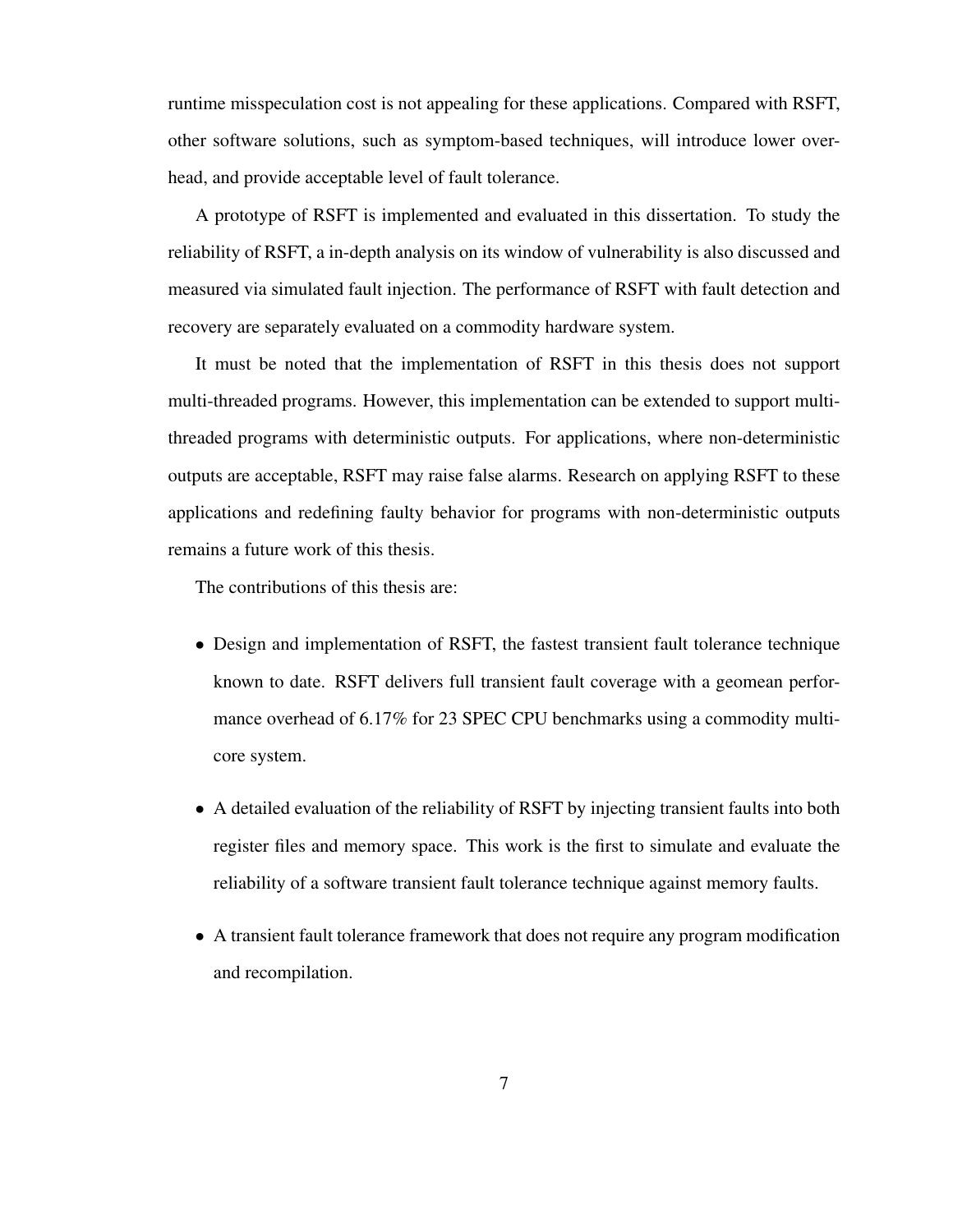### 1.3 Dissertation Organization

Chapter 2 provides background information on transient faults, the state-of-the-art transient fault tolerance techniques and their limitations. Chapter 3 and Chapter 4 propose software-only speculative transient fault detection and runtime checkpointing and recovery techniques, respectively. Their design and implementation details are described in these chapters as well. Chapter 5 introduces the methods used for evaluation in this thesis, comparing with common practice in the field and provides rationale behind these metrics. Chapter 6 summaries a broad quantitative evaluation of RSFT on a commodity multi-core system. Finally, Chapter 8 concludes this dissertation and discusses future directions of research.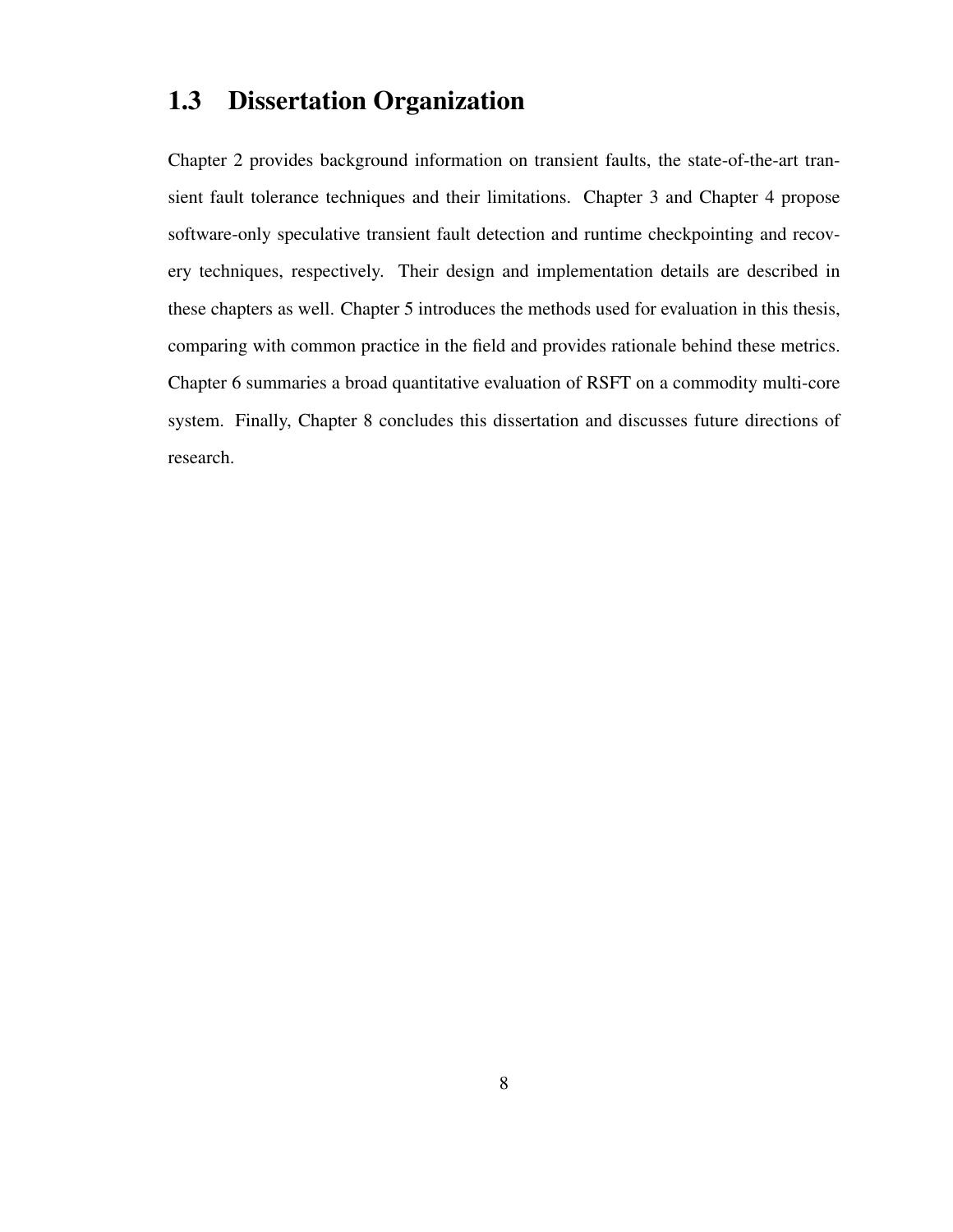### Chapter 2

### Background

Transient faults are emerging as a critical reliability concern in microprocessors. These faults are usually caused by external events such as particle strikes, or internal events, such as power fluctuation [4, 34, 43, 48]. These events can cause additional charge to be deposited and therefore alter the value of a single transistor. Transient faults do not result in permanent hardware damage, but may lead to system failures or affect program execution.

### 2.1 Transient Faults Problem

Transient faults have already caused significant failures in deployed computer systems. Sun Microsystems, for one, acknowledges that customers such as America Online (AOL), eBay, and Los Alamos National Labs have experienced system failures due to transient faults [5]. In 2005, a 2048-CPU Hewlett Packard server system in Los Alamos National Laboratory was frequently crashing because of transient faults caused by cosmic ray strikes [28]. In addition to causing machine crashes, recent research has also shown that soft errors can lead to the derivation of secret keys in RSA public-key cryptography [3, 7] and induce security vulnerabilities [16].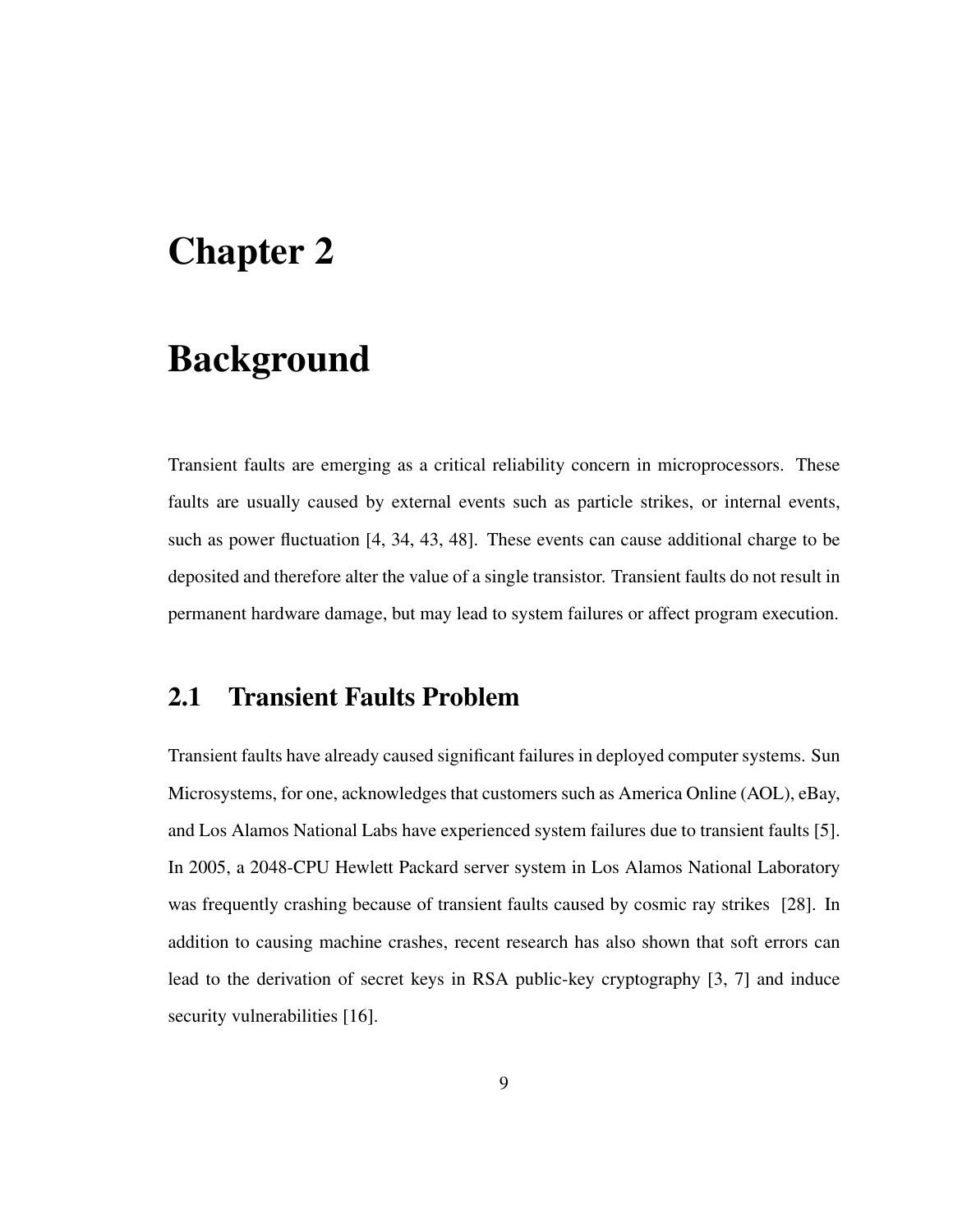Intel [54] and IBM [68] noted that radioactive materials can change the values in storage devices of processors. Manufacturing process has been taking caution to protect hardware from being exposed to radiation. While the fault rate per bit remains relatively constant over technology generations [17], exponentially growing transistor counts, combined with aggressive voltage scaling, make microprocessors more susceptible to transient faults than ever before. Additionally, cosmic radiation effects on modern microprocessors are hard to trace and evaluate because it changes with the system's deployment environment, such as altitude, geography and periodic solar phases. A majority of solar radiation is deflected from the planet surface by the Earth's magnetic field. The amount of radiation can vary significantly depending on the geographic location.

It is also difficult to measure the failure rate after deployment due to the unpredicatablity of transient faults. Previous research has shown that average failure rate per bit is between 0.01 to 0.001 per  $10^9$  hours[17, 22, 32, 56]. SPARC64 was reported to have 80% of its 200,000 latches covered by some form of fault protection [2].

Future generations of processors will be even more susceptible to transient faults. Competing factors for the reliability of individual bits in a processors suggest the failure rate per bit will remain constant for the next few generations [17, 22]. The reduction in transistor size decreases the probability that cosmic radiation will strike one single transistor, but each transistor also has a reduced critical voltage (the charge necessary to change its values), increasing the likelihood that a particle strike will affect the stored state. While the failure rate per bit is staying roughly constant, the failure rate per processor is increasing proportional to the number of transistors on a chip, which increases at an exponential rate.

Voltage scaling is also one factor that may increase the fault rate per transistor in the future. Active power consumption<sup>1</sup> of a chip has quadratic relationship with the supply voltage. As a result, the tightening power consumption constraint requires the aggressive

 $<sup>1</sup>$ Active power consumption is the total power consumed minus the leakage power</sup>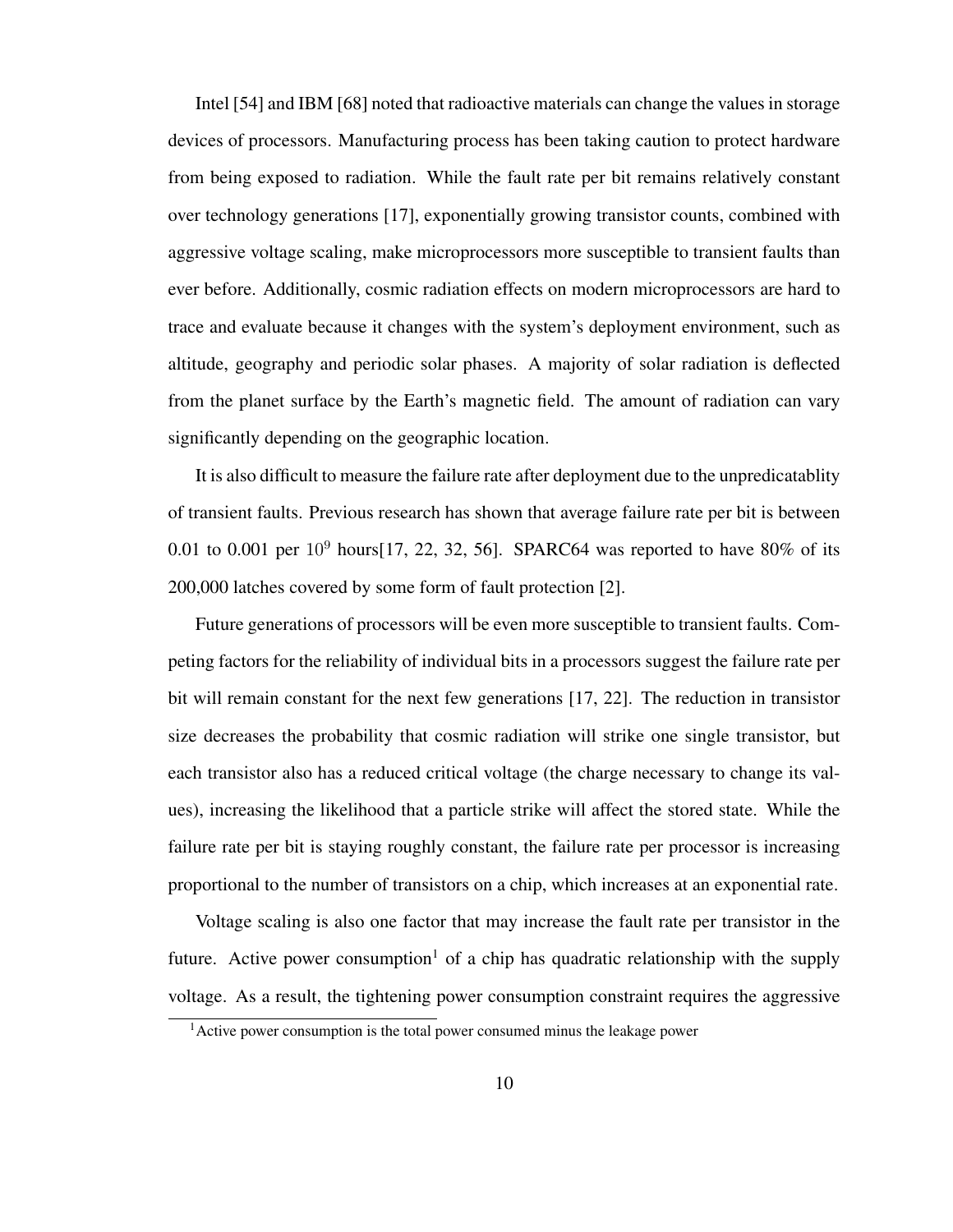

Figure 2.1: Voltage scaling over generations of micro-processors. \* Data source: Intel

voltage scaling. Figure 2.1 shows the voltage scaling trend over generations of microprocessors [8]. This technology trend leads to reduced noise margins, which makes transistors more vulnerable against particle strikes and power fluctuation.

The soft error rate per chip, including processor logic and on-chip memory subsystems, is increasing with the decrease of technology node. As shown in Figure 2.2, processors produced with the 32nm technology is 50% more vulnerable than the ones made with 180nm [8]. As technology leans toward smalled logic units, the soft error rate will continue to scale up. In 2004, Borkar et al. estimates about 8% reliability degradation per bit per generation of microprocessors. It is getting more and more difficult to design and produce computer systems with reliable components today, and even so in the future.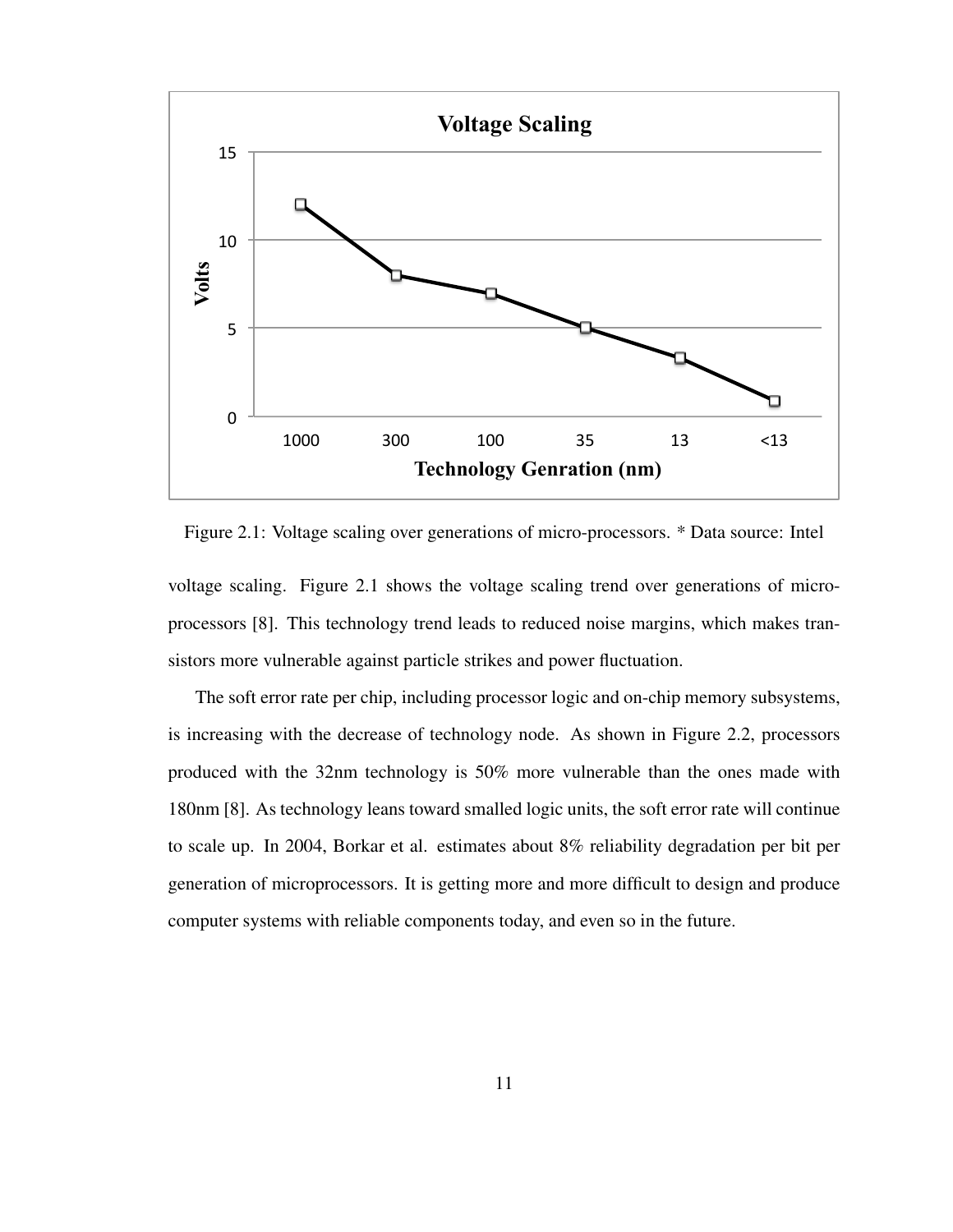

Figure 2.2: Technology trend and soft error failures in time. \*Data source: Intel

### 2.2 Existing Methods for Transient Fault Tolerance

Fault tolerance solutions have been proposed to detect transient faults during program execution via redundant computation, and recovery from the faults. The sphere of replication (SoR) [41] is used to identify the scope of fault coverage. Values that enter the SoR must be replicated for redundancy and values that exit the SoR must be checked for faults to ensure their correctness. The implication of SoR is the scope of transient fault protection. All fault tolerance techniques proposed so far depends on redundancy, either in space or time. Table 2.1 lists most recent existing representative fault detection techniques.

#### 2.2.1 Hardware Redundancy

Hardware redundancy provides transparent fault tolerance using extra specialized hardware, such as *watchdog* processor in [26]. In reality, IBM S/390 [51], Boeing 777 air-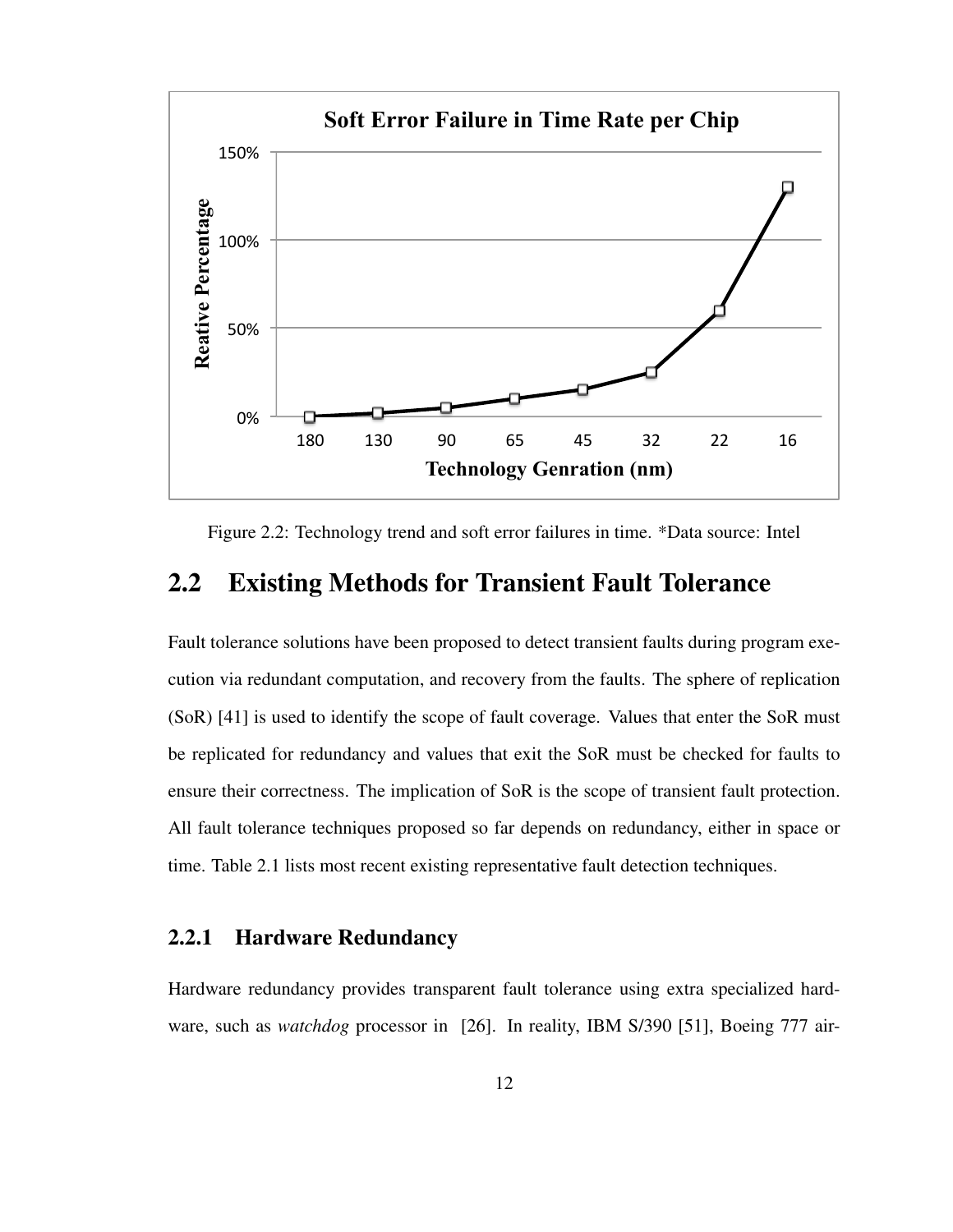|                 |                          | Main      | Need           |           | Hardware                 | Sphere of   |           | Reported              |                          |  |
|-----------------|--------------------------|-----------|----------------|-----------|--------------------------|-------------|-----------|-----------------------|--------------------------|--|
| Approach        | Technique                | Memory    | Source         |           | Contexts                 | Replication |           | Overhead              |                          |  |
|                 |                          | Usage     | Code           | Detection | Recovery                 | Processor   | $M$ emory | Detection             | Recovery                 |  |
|                 | <b>SWAT [25]</b>         | $1\times$ | No.            |           |                          | Most        | None      | 5%                    |                          |  |
| Specialized     | AR-SMT [46]              | $1\times$ | No.            | 8         | -                        | All         | None      | $16.7\%$ <sup>†</sup> |                          |  |
| Hardware        | <b>CRT [30]</b>          | $1\times$ | No.            | 2         | -                        | Most        | None      | Unreported            |                          |  |
|                 | <b>SRT [41]</b>          | $1\times$ | N <sub>0</sub> | 2         | ۰                        | Most        | None      | Unreported            | ۰                        |  |
|                 | Hybrid-SRMT [60]         | $1\times$ | Yes            | 2         | $\overline{\phantom{a}}$ | Most        | None      | $19%$ <sup>†</sup>    |                          |  |
| Thread-local    | EDDI [35]                | $2\times$ | Yes            |           | $\overline{\phantom{a}}$ | Most        | All       | 52.2%                 |                          |  |
| Duplication     | <b>SWIFT [44]</b>        | $1\times$ | Yes            |           | ۰                        | Most        | None      | $45\%$ <sup>†</sup>   |                          |  |
|                 | Shoestring [12]          | $1\times$ | <b>Yes</b>     |           | ۰                        | Most        | None      | $15.8\%$ <sup>†</sup> |                          |  |
| Redundant       | <b>SRMT</b> [60]         | $1\times$ | Yes            | 2         | ۰                        | Most        | None      | 400%                  |                          |  |
| Multi-Threading | <b>DAFT</b> [67]         | $1\times$ | Yes            | 2         | -                        | Most        | None      | 38%                   | $\overline{\phantom{a}}$ |  |
| Process-based   | PLR [49]                 | $2\times$ | N <sub>0</sub> | 2         | 3                        | Most        | Some      | 16.9%                 | 41%                      |  |
| Redundancy      | <b>RSFTIThis Thesis1</b> | $2\times$ | N <sub>0</sub> | 2         | 2                        | Most        | All       | $3.54\%$              | 6.17%                    |  |

Table 2.1: Comparison Among Transient Fault Tolerance Techniques. † indicates the results was obtained on a simulator, not commodity hardware.

planes [65], and HP's Himalaya [18] all incorporate triple-redundant hardware for fault detection and recovery on-the-fly.

However, redundant execution in custom hardware can increase the transistor count of a processor by 20-30%. This also leads to extra chip area and verification cost [2, 51]. For example, AR-SMT [46], SRT [41], and CRT [30] all use at least one or more processing unit for transient fault detection only. Additionally, the scope and mechanism of protection are hardwired at design time under an assumed failure model (e.g. single event upset model), and working environment (e.g. reference altitude), which may be suboptimal depending on deployment environments.

One hardware solution, named SWAT [25], is a symptom-based fault tolerance technique. It detects transient faults by observing the program behavior at runtime using an assumed-to-be faulty-free processor. If a program crashes, SWAT will report it and recover from a previous checkpoint, which is also assumed to remain intact after the checkpoint is made. This approach also does not handle Byzantine failures  $2$ , which is more difficult to detect than program crash.

Early multi-threaded fault detection techniques rely on specialized hardware to execute

 ${}^{2}$ Byzantine failures means program runs and completes even it is affected by faults. Programs with this kind of failure does not crash, but will produce erroneous, random or even malicious results.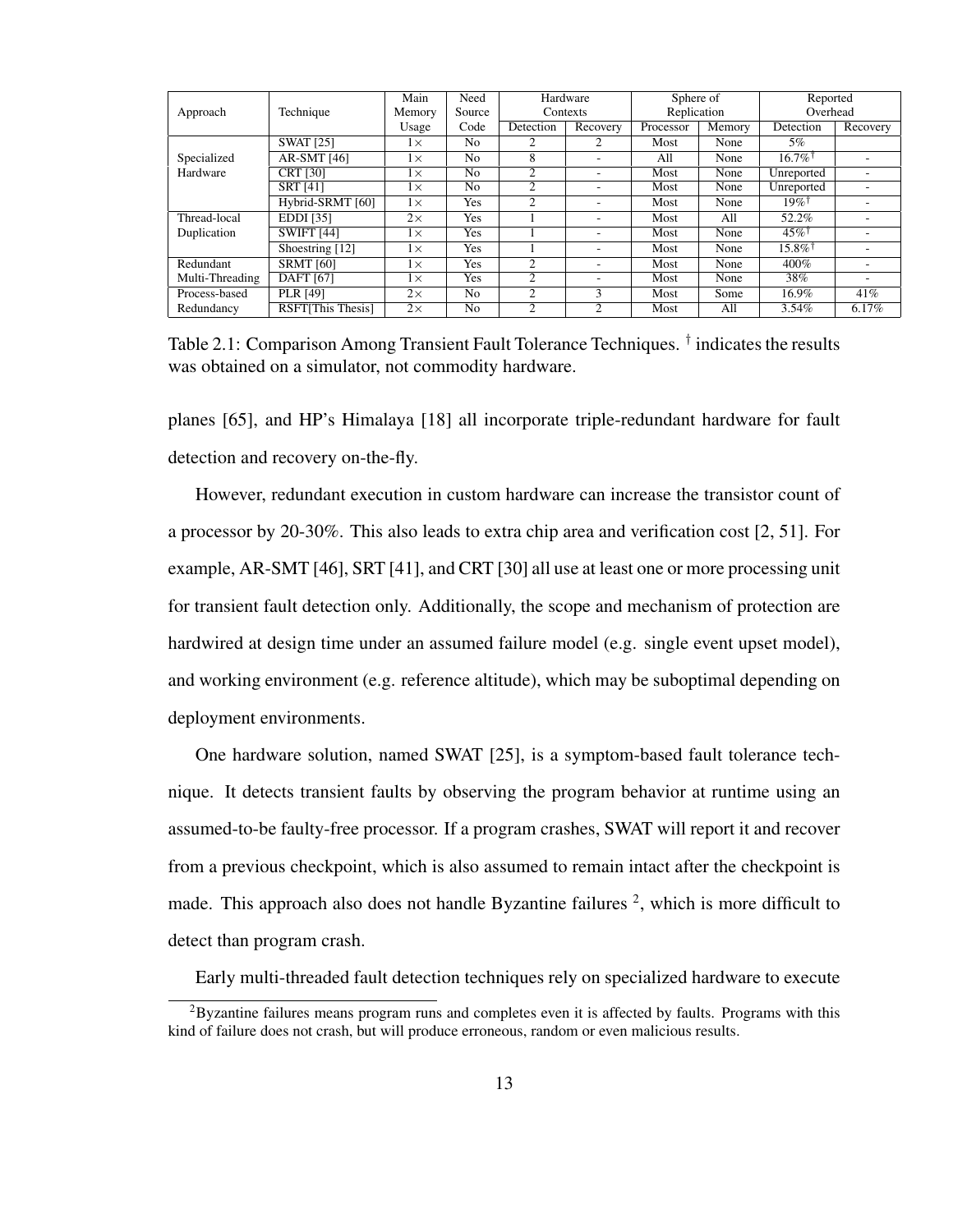redundant copies of the program for transient fault detection and recovery. Rotenberg's AR-SMT [46] is the first technique to use simultaneous multi-threading for transient fault detection. An active thread  $(A)$  and a redundant thread  $(R)$  execute the same program at runtime, and their computation results are compared to detect transient faults. This method uses an 8-way simultaneous multi-threading trace processor to achieve its purpose. Simultaneous Redundant Threading (SRT) [41] and Chip-level Redundant Threading (CRT) [30] exploit simultaneous multi-threaded processors and multiple cores respectively for redundant execution and value checking. These techniques use duplicate hardware modules, and check values when they escape the SoR for fault detection. Limited by its specialized hardware requirement, these approaches are also not widely adopted.

For caches and memory subsystems, extra information of error-correcting codes (ECC) is a common practice to allow hardware checking for transient faults and recover at runtime. This bit-level technique typically protects values in memory subsystems, such as caches or main memory, by encoding the bits and verifies the value against transient faults. Although this is effective to tolerant single-bit-flip transient faults, they do not work well against multiple bit flip events. Additionally, they are prohibitively expensive to be applied to the processors, or on-chip caches, due to the nature of frequent data updating in processors. Previous work on protecting register files using ECC is extremely costly in terms of both performance [57] and power consumption [38]. Similar results have been found for on-chip cache ECC protection as well. Systems with ECC protected caches suffers nearly 2% performance degradation, and 15% chip area increase. With the increase of on-chip cache size and exponentially increasing transistor count of processors, protecting processors and on-chip caches means paying a significant penalty in chip area, power consumption, performance, or all of the above.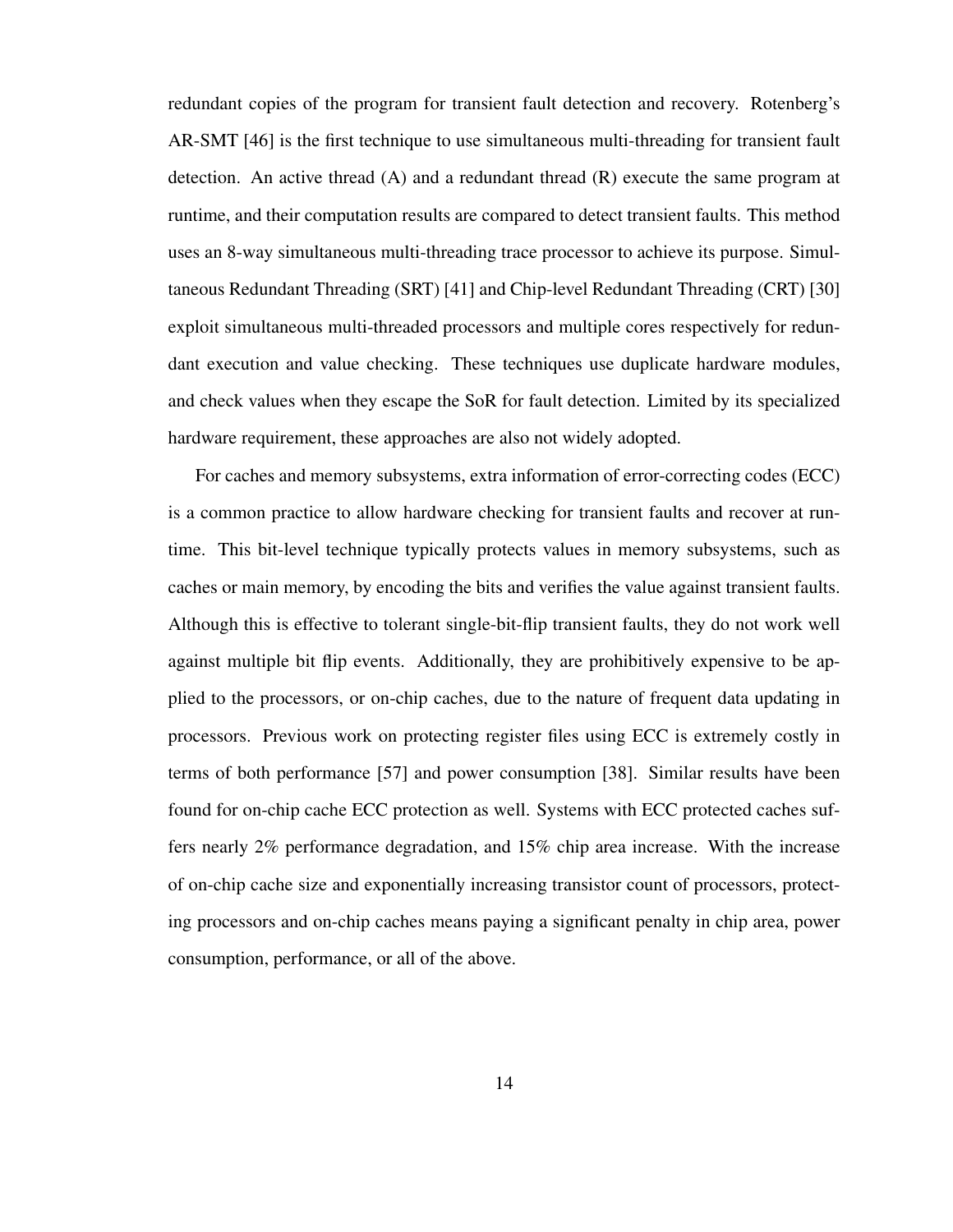#### 2.2.2 Software Redundancy

Compared with hardware redundancy approaches, software-only solutions are more appealing for its cost-efficiency and flexibility [15, 30, 44, 60, 35]. Although software solutions also use some extra resources for redundancy, they usually do not require specialized hardware modules. Instead, these techniques exploit redundancy using existing underemployed processors, register files or cores to achieve redundancy. Software transient fault detection techniques typically fall into three categories: thread-local duplication, redundant multi-threading and process-based redundancy, as shown in Table 2.1. Thread-local duplication techniques such as EDDI [35] and SWIFT [44] redundantly execute instructions within a single thread, exploiting instruction-level parallelism to improve performance. Shoestring [12] combines symptom-based fault detection with selective instruction duplication to achieve lower overhead than both EDDI and SWIFT, but with lower fault coverage. Redundant multi-threading techniques (e.g. SRMT [60] and DAFT [67]) use multiple threads to execute program codes redundantly. Process-based redundant techniques (e.g. PLR [49]) use multiple processes instead of threads, at the cost of maintaining multiple memory states.

All these techniques are typically implemented using either compiler transformations or runtime systems. Compiler-based approaches toward transient fault detection, such as EDDI [35], SWIFT [44], SRMT [60], DAFT [67], and Shoestring [12], all require program source code for recompilation, and cannot detect any transient fault occurring in separatelycompiled modules.

EDDI [35] provides fault tolerance for programs via instruction duplication within the same thread. Each memory location has a corresponding shadow location in memory for duplicated instruction, which increases memory pressure. SWIFT [44] also exploits unused computing power of multiple-issue processors by duplicating program execution within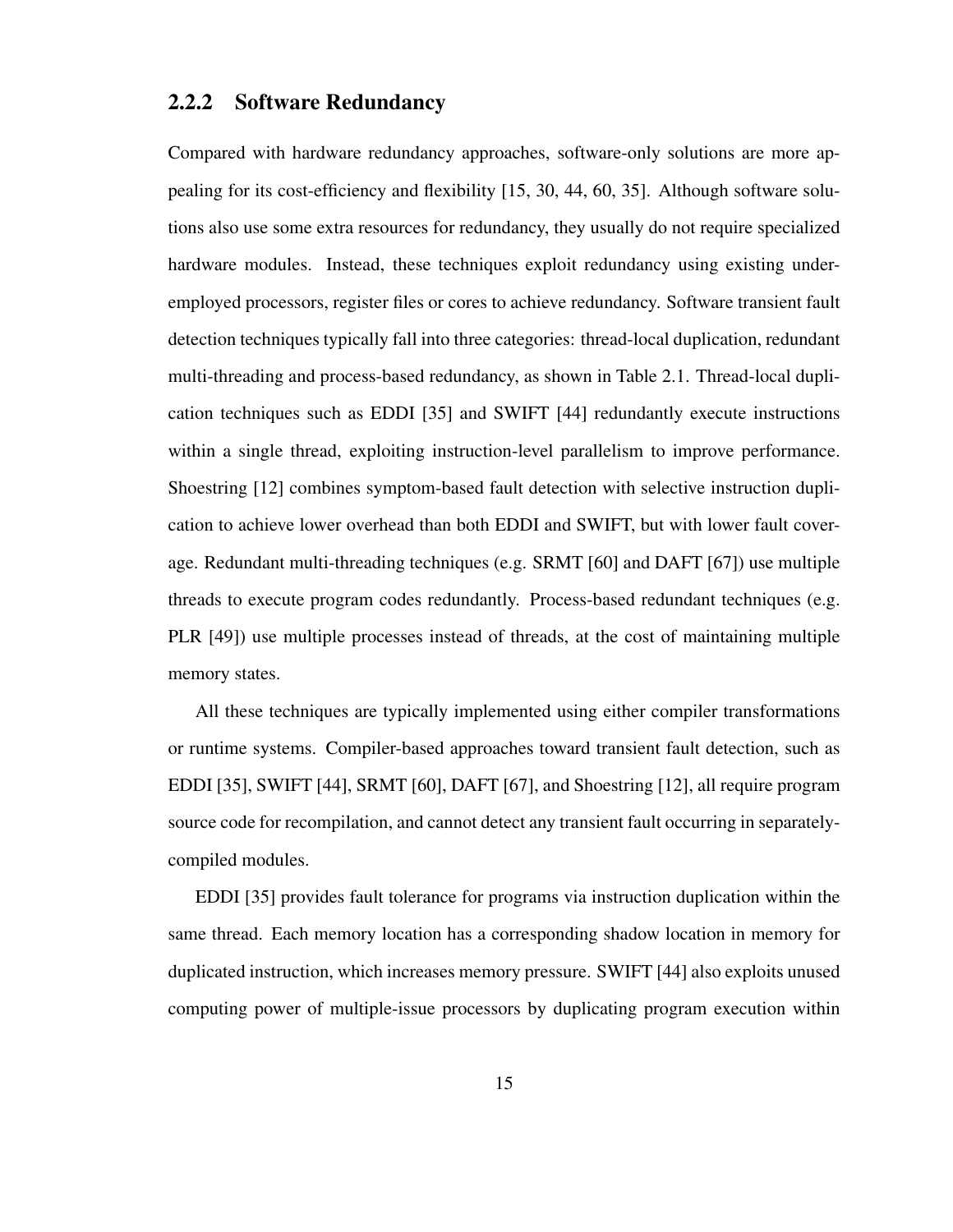```
A: for (iter = 1; iter \le timesteps; iter++) {
B: computeMatrix();
C: printf("%d: %.2e %.2e %.2e\n",
             Node[src], Matrix[pos][0], 
             Matrix[pos][1], Matrix[pos][2]);
F: updateValues();
   }
                                                       int printf(const char *format, …) {
                                                    D: …
                                                          syscall(sys_write);
                                                    E: …
                                                       }
```
Figure 2.3: Simplified Code Example from SPECINT 2000 Benchmark 183.equake

the same thread. Achieving low runtime overhead for fault detection, SWIFT-transformed codes require twice as many registers, potentially causing register spills. In SWIFT, memory operations can only be performed once due to potential side effects. Transient fault checking instructions must be inserted before every memory operation. Unlike SWIFT, RSFT exploits multiple cores for redundant execution to minimize runtime overhead, and utilizes separate memory spaces provided by multiple processes to eliminate per-memory operation fault checking.

Software-based Redundant Multi-threading (SRMT) is a software solution that achieves redundancy with multiple threads. The SRMT techniques uses compiler transformation to automatically generate redundant code for runtime fault detection. However, due to the single memory state maintained during execution, redundancy is lost at memory operations. These techniques cannot issue redundant store instructions because only one shared memory state is maintained. Before a memory operation is executed, its operands are communicated between threads and checked for consistency. Consequently, frequent barrier synchronization is required and adds significant performance cost. When a real transient fault triggers an exception, SRMT invokes the program's exception handler to catch the fault, registering a false positive and possibly changing the program's behavior.

Compared with compiler-based techniques, runtime techniques do not require any program source code to be recompiled and can detect transient faults for separately compiled modules as well. One such implementation called PLR [49], a dynamic instrumentation technique, provides transient fault detection with the minimum runtime overhead (16.9%)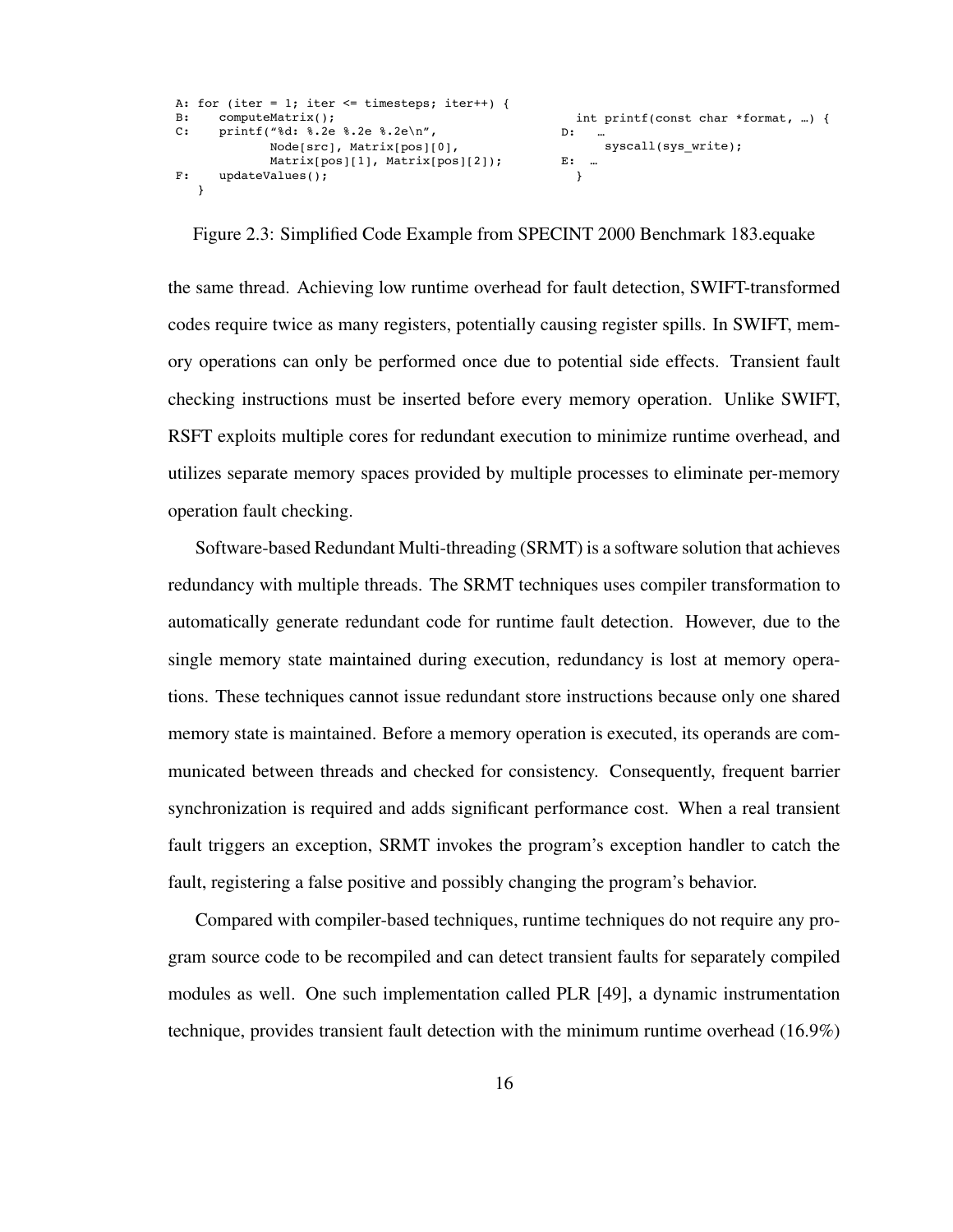

Figure 2.4: Execution plan of transient fault detection without and with speculation for example program in Figure 2.3 with  $t$  imesteps = 3. The execution time of same instruction blocks, such as B1, B2, are slightly different across both processes because of various runtime factors such as cache behavior and process scheduling.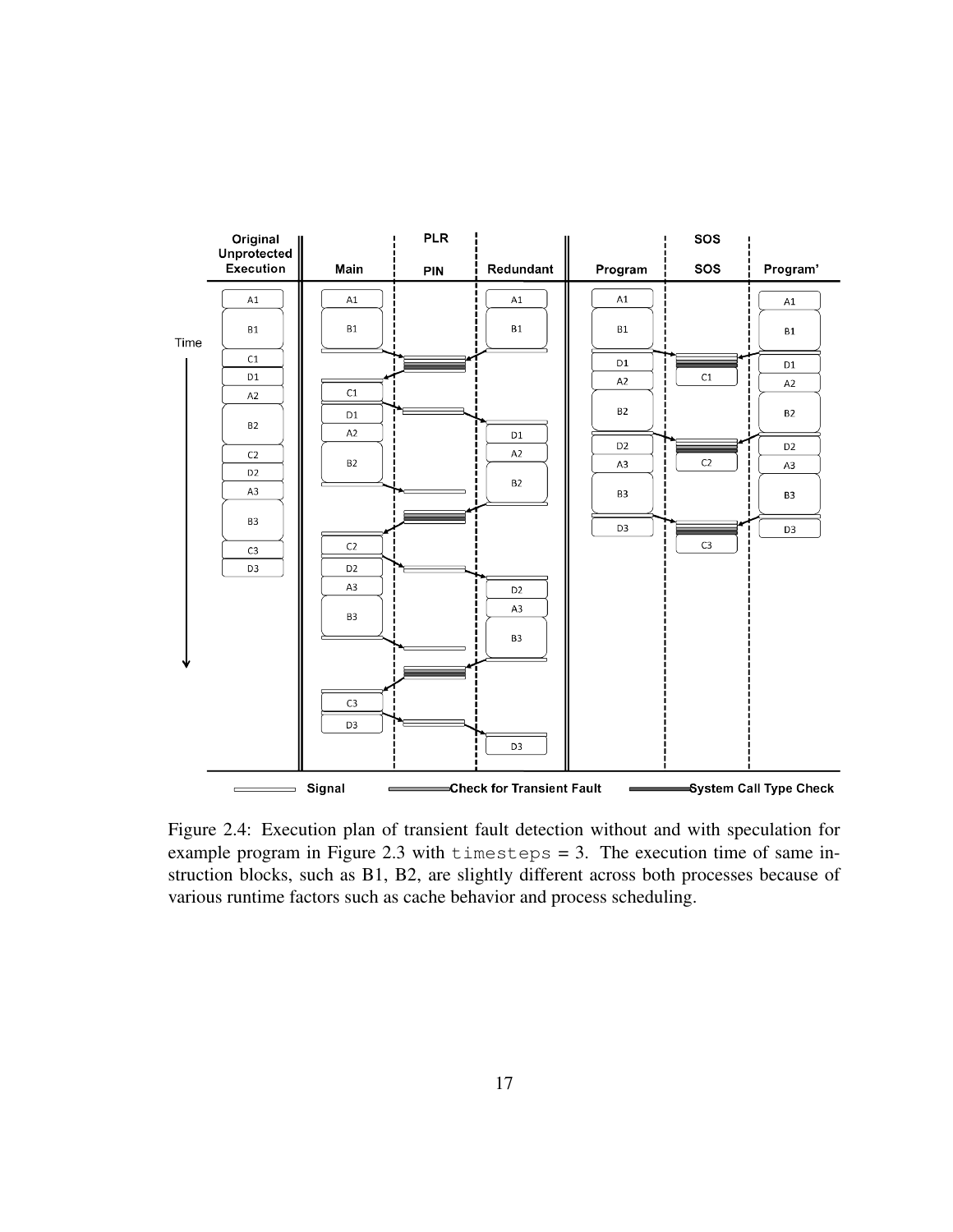among all software solutions with full coverage. This technique duplicates the original program into several instances at runtime, maintaining one private memory space for each instance. Only externally visible values need to be verified before they escape user space.

PLR duplicates the execution of the application and its libraries, protecting program execution on both processors and memory, but not in the operating system. As a result, the arguments of a system call escape the SoR and must be checked before the system call is executed in kernel mode. Similarly, the return value of the system call is an input to the SoR, and needs to be replicated in both program instances. Therefore, PLR synchronizes the main and the redundant processes at every system call for transient fault detection and returns replicated value. The main process executes the system call. The redundant process only resumes execution after the system call is completed. This barrier synchronization puts inter-core communication on the critical path of program execution, leading to slower performance.

Other techniques, such as the pi bit [64] proposed by Weaver et al. and dependencebased checking [58] by Vijaykumar et al. detect faults that affect program behavior. This is done by following the propagation of faults through the entire program. For optimal performance, these techniques have to use herotic alias analysis to find the minimum set of dependences that fault tolerance code must track at runtime. RSFT achieves the same goal by only detecting non-benign faults only when they are about to affect program output. No program source code or alias analysis is needed to analyze the fault propagation ahead of time.

### 2.3 Limitations of Existing Techniques

Hardware redundant computing requires extra chip area, extra logic units, and additional hardware verification. The scope of protection and fault detection scheme are usually hard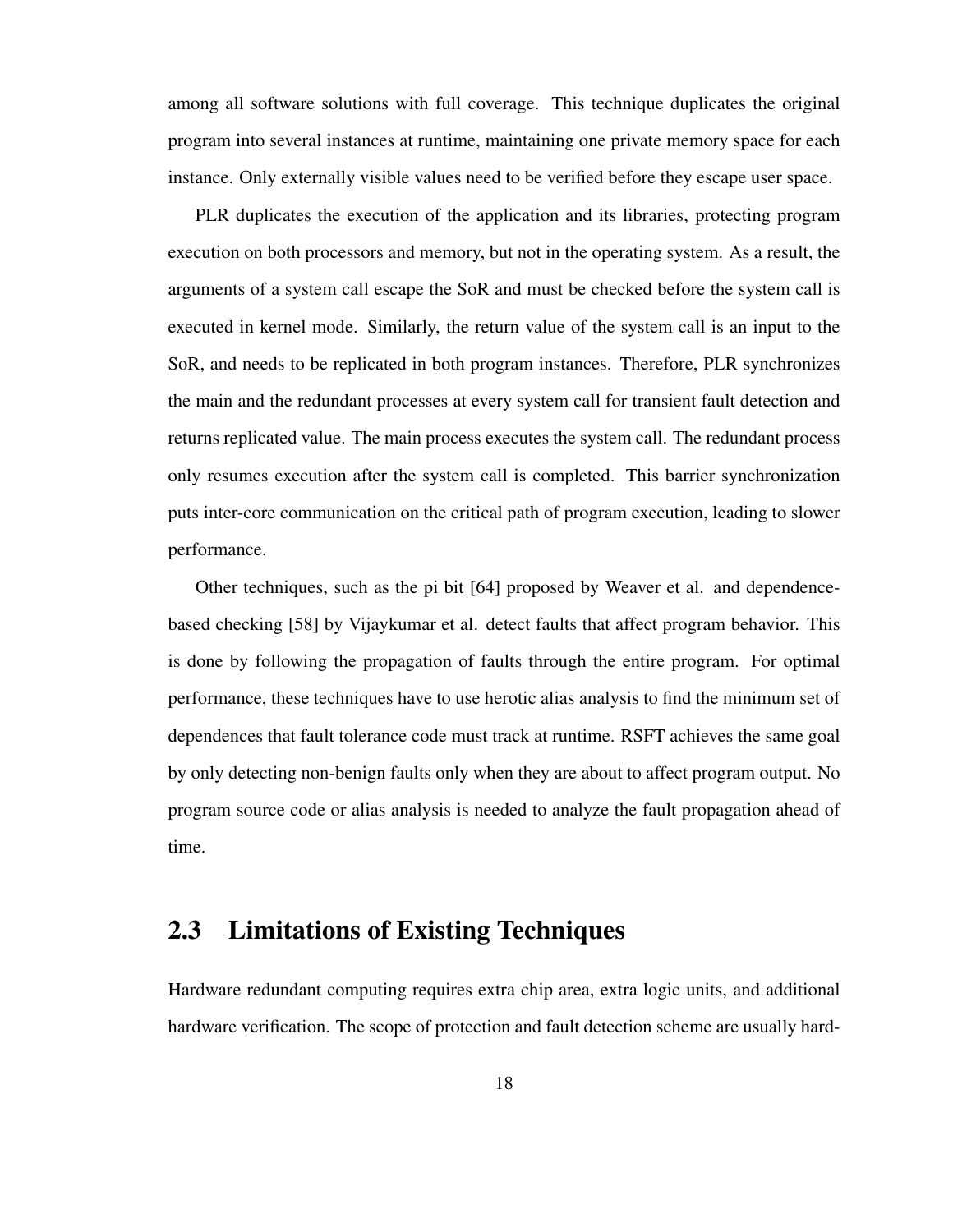wired at design time, which limits the system's flexibility. On the other hand, software redundancy is more flexible and much cheaper in terms of physical resources. Software approach avoids expensive hardware and chip development costs. The ongoing multicore design provides increasing parallel resources in hardware, making software redundancy solutions more viable than ever.

Although software approach is more appealing, the significant runtime overhead of existing software techniques prohibits the previously proposed schemes from being deployed on commodity multi-core systems. For example, SRMT [60], a compiler-assisted redundant multi-threading implementation, adds 19% performance overhead, even with specialized hardware communication queue. PLR [49], as an example of runtime technique using process level redundant execution, adds 16.9% average runtime overhead for un-optimized programs, and much more overhead on IO intensive applications.

This dissertation proposes RSFT, the first speculative transient fault tolerance framework that provides the fastest transient fault detection and recovery. RSFT automatically duplicates program execution in a non-invasive way. As a result, RSFT maintains replicated memory states and has the SoR that covers both the processor cores and the memory subsystems. It eliminates frequent barrier synchronization via speculation, and provides efficient recovery mechanisms after a transient fault is detected. Compared with previous work, RSFT yields the lowest performance overhead for transient fault detection without compromising fault coverage.

To illustrate the advantage of RSFT , Figure 2.3 shows a simplified code example from 183.equake, a SPECFP 2000 benchmark program. Figure 2.4 compares non-speculative execution plan versus speculative execution plan in RSFT. These execution plans demonstrate that barrier synchronizations add considerable runtime overhead to the program. Although both process instances are executing the same program binary, the cycles spent on executing each piece of code, such as  $B1$ ,  $B2$ ,  $\ldots$ , are not the same because of various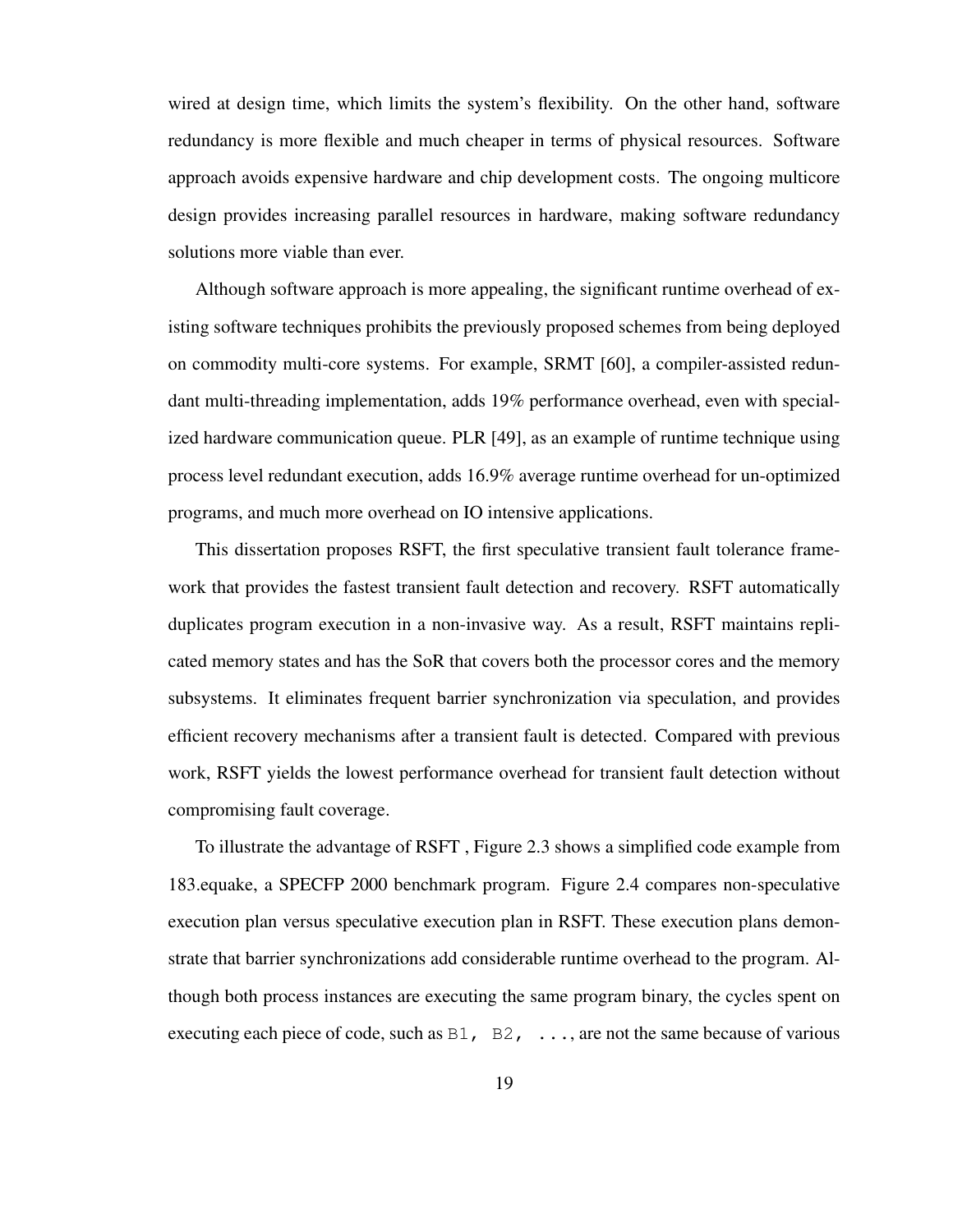runtime factors such as cache behavior and process scheduling. Forcing barrier synchronization at every system call accumulates such timing difference, consequently slows down the whole program execution. In contrast, RSFT allows one process to speculate the return values of sys write system call without actually executing it, therefore does not require waiting till the other process to invoke the same system call and the barrier synchronization between several program instances. If a misspeculation occurs, an efficient misspeculation recovery scheme is employed to continue execution from a previous verified program state. Combining all the features above, RSFT achieves very low runtime overhead with full fault coverage.

To understand and compare the performance of PLR, the best performing software transient fault tolerance technique, this thesis also implemented an approximation of PLR called RSFT-NoSpec. The implementation of RSFT-NoSpec faithful replicates the original paper, but using the light-weight processing monitoring tool utilized in RSFT , instead of PIN, the dynamic binary instrumentation employed in the original paper. As shown in Figure 2.1, RSFT-NoSpecis a lower-bound approximation of PLR with regard to the performance overhead.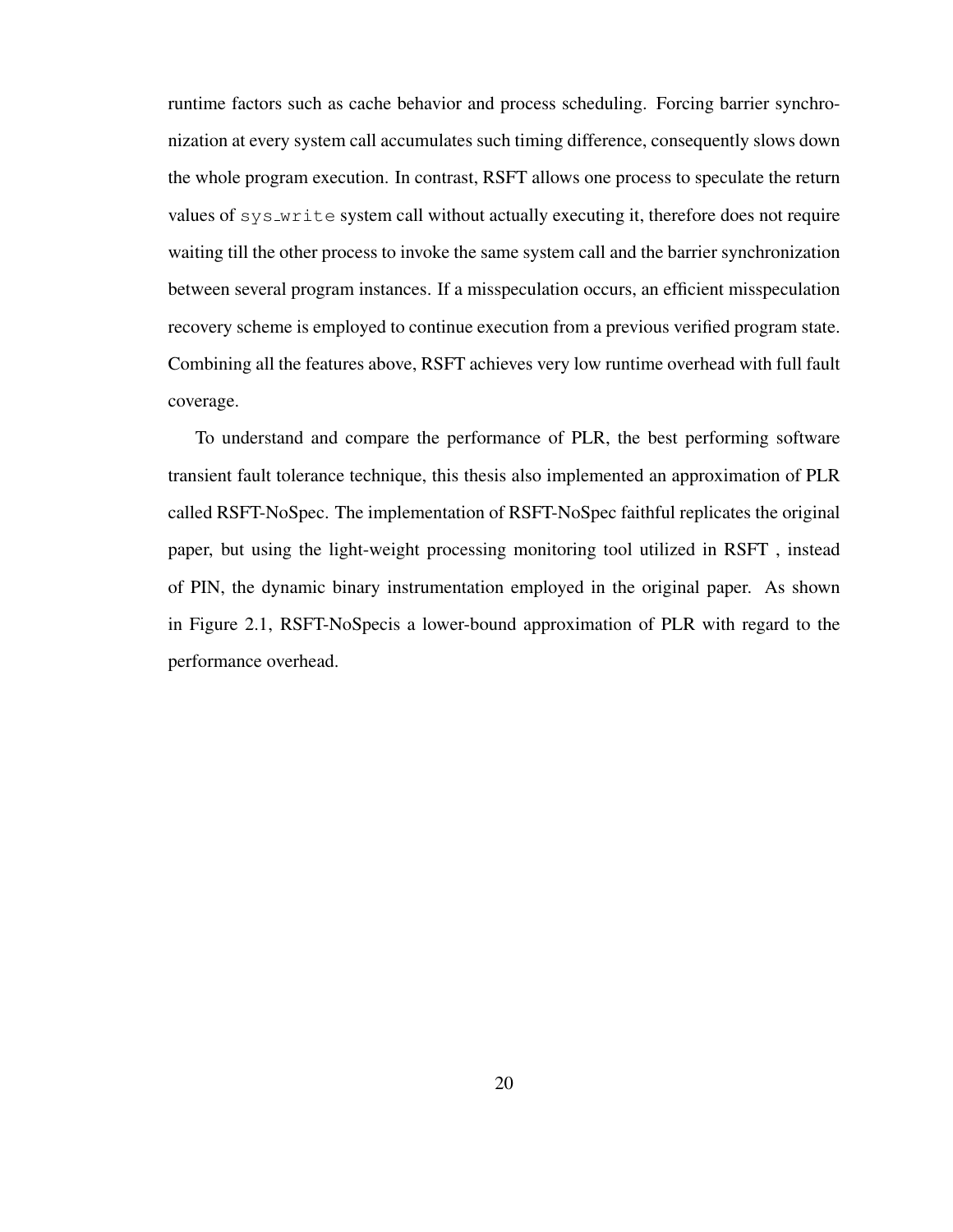### Chapter 3

# Runtime Speculative Transient Fault Detection

This chapter introduces the transient fault detection mechanism in RSFT , called RSFT-Detect [66]. Compared with previously proposed fault detection work, this technique does not require program source code, runtime instrumentation or program recompilation. RSFT-Detect is a fast and effective transient fault detection system that exploits the efficiency and functionality of an OS-level process monitoring tool ptrace. The ptrace utility is a POSIX standard that is provided by Linux/Unix, Mac OS, and Solaris systems to provide process monitoring and debugging capabilities. This kind of monitoring utility is exploited in RSFT-Detect as a method of trapping system calls and comparing the values of their arguments to detect transient faults. This approach ensures that RSFT-Detect can transparently detect transient faults occurring in a non-invasive way.

This chapter first discusses the existing research on transient fault detection, and compares RSFT-Detect with other alternative techniques. Section 3.2 describes the overall structure of RSFT-Detect . The following sections details the technique and its implementation. Section 3.11 discusses the window of vulnerability of RSFT-Detect, and compares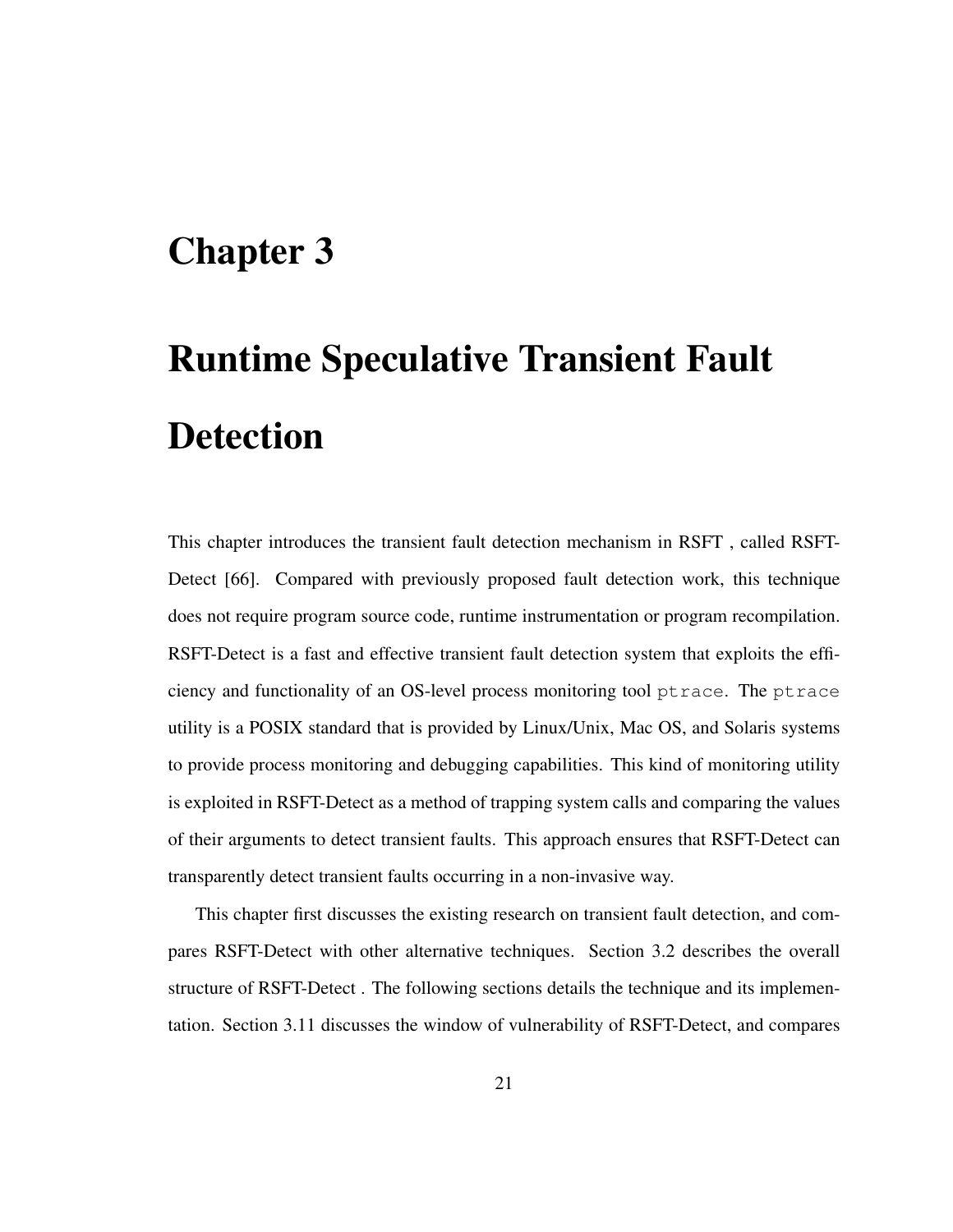it with previous works.

### 3.1 Related Work

Software-only transient fault detection techniques are advantageous compared with hardware approaches because of their flexibility and no extra hardware design cost. They are typically cheaper and easier to deploy on a commodity systems.

Among existing software transient fault detection techniques, many proposals use the compiler to recompile application code and insert proper instructions for transient fault detection. While these techniques can obtain a global view of the program code and instruction dependences to further optimize code for performance, they are limited by the need for the program source code. Separately compiled modules, such as existing libraries, often do not have source code available for recompilation. Thus, these separately compiled modules are a part of the window of vulnerability of these techniques. Previous compilerbased fault tolerance techniques do not evaluate their fault coverage when processors are running library code.

Another approach, being aware of such limitations, proposes to instrument program binary code at runtime for transient fault tolerance [49]. Although this approach protects program and its dynamically linked binaries, it suffers from high overhead incurred by the dynamic instrumentation. For example, Pin instrumentation framework, which was used in PLR [49], is reported to add 20-30% runtime overhead on average, just through executing a program binary within the framework. The evaluation in this dissertation runs all SPEC benchmark programs within the PIN dynamic instrumentation framework, and proves the estimates. The average performance overhead of PIN is 44.54% across all benchmark programs. The barrier synchronization in PLR further adds 17.27% more overhead on top of that.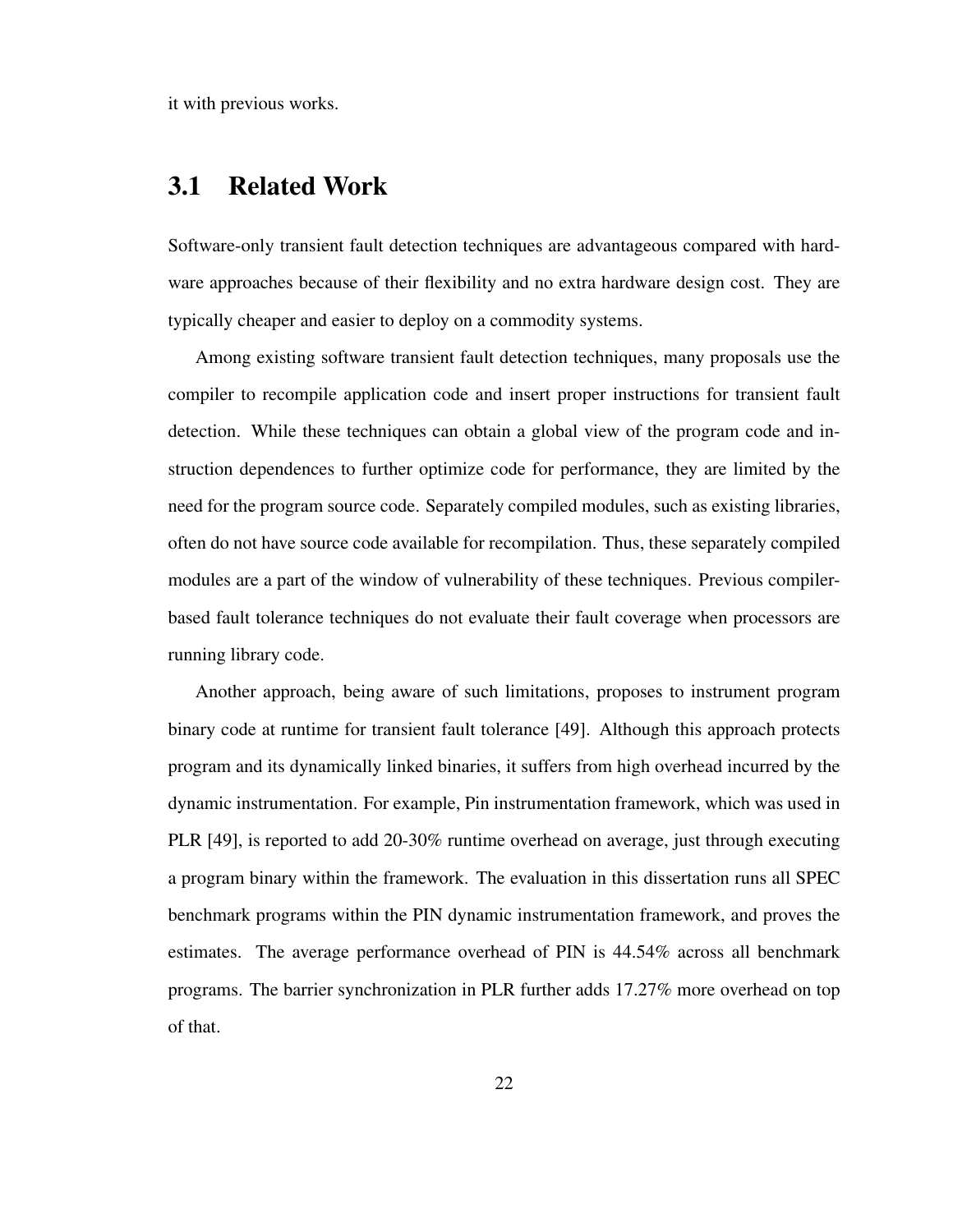### 3.2 Overview

Unlike all previous proposals, RSFT-Detect utilizes a process monitoring utility ( $ptrac{e}{r}$ ) to intercept system calls invoked by a program. As a light-weight interface between the operating system and user applications, ptrace adds very little runtime overhead. Figure 3.1 demonstrates the overall structure of RSFT-Detect and the interaction between several components of the system. RSFT-Detect first takes the program binary and its input, then spawns one process that execute the binary redundantly. Upon process creation, RSFT-Detect immediately pauses that process, and inject a fork system call into the just-created child process App. The child process App spawns another process App' from itself, inheriting all its virtual address table and signal handling table. This is critical to eliminate potential false-positives, especially on systems with address space randomization enabled. From then on, App gives up its parent-ship of App' to the tracer process. Both App and App' becomes processes that are traced only by the tracer process RSFT-Detect.

During the execution, RSFT-Detect serves as a virtual layer between the application and the underlying OS services and devices. It traps every system call invoked by either program instance. After a system call is trapped, the process's register file is examined to find out the type of the system call. RSFT-Detect then compares the system call's arguments against those in the other program instance to check for transient faults, if available, according to its specific calling context. If the system call reads a process' memory space through pointer arguments, the memory content is also checked. If no transient fault is detected, RSFT-Detect executes the system call and lets the program instance continue execution. This runtime system predicts the results of system calls when possible, which allows speculative execution of the program. When misspeculation is detected after a system call is completed, misspeculation recovery schemes are employed to ensure continuous correct execution of both program instances.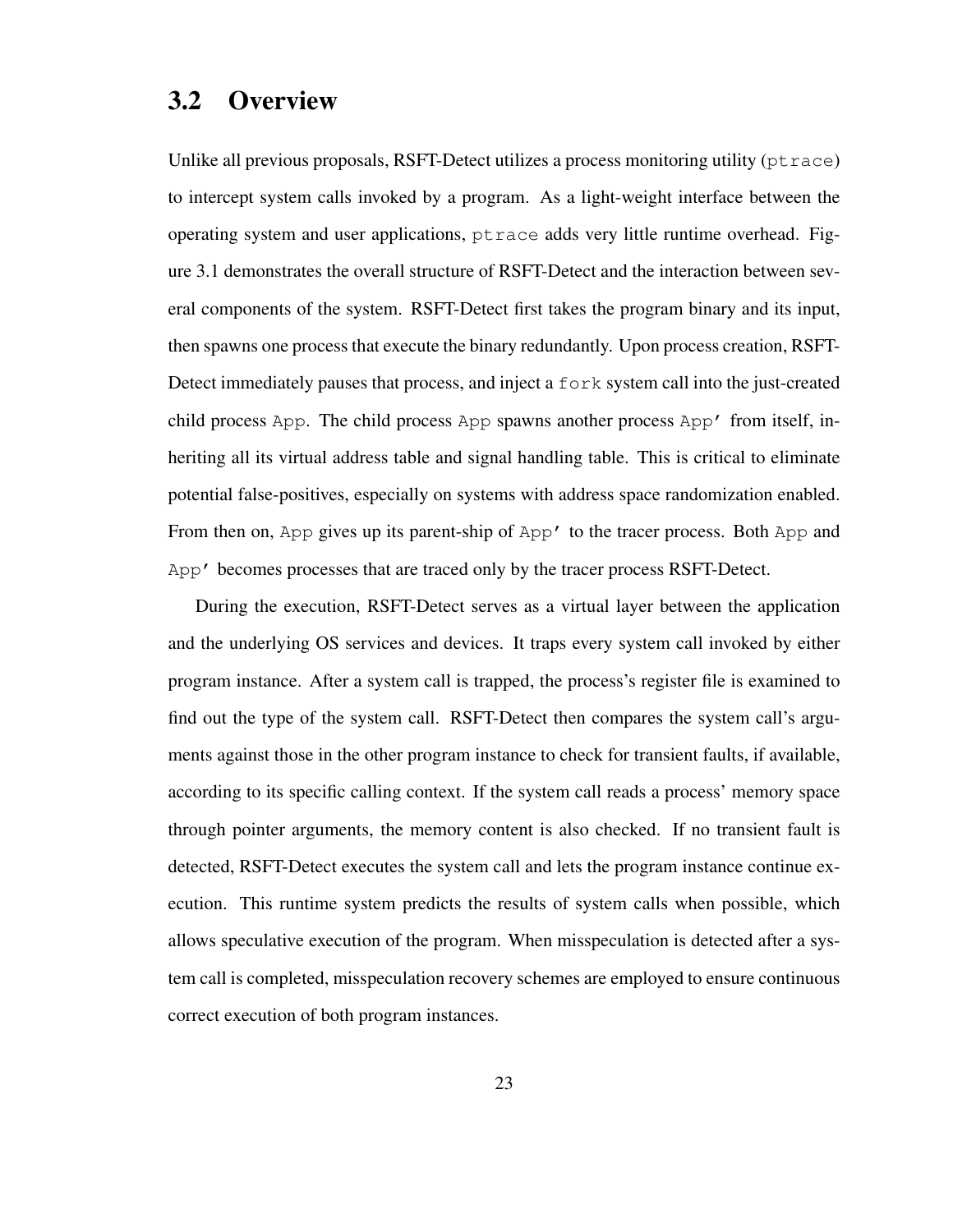

Figure 3.1: RSFT-Detect Structural Overview

### 3.3 Automatic Process Duplication

As shown in Figure 3.1, RSFT-Detect first fork a new process from itself, and starts executing the binary with its arguments in the newly create process. Algorithm 1 describes the detailed steps of how to force a child process W1 to create a copy of itself and gives up its parent-ship to RSFT-Detect.

#### Algorithm 1 Non-invasive Process Duplication

```
1: W1.pid = fork()
```
- 2: copy original register file of W1
- 3: *W1.Regs.rax* = *SYS fork*
- 4: // the instruction *SYSCALL* is 0F 05, which takes 2 bytes
- 5: *W1.Regs.rip* = *W1.Regs.rip-2*
- 6: continue executing the system call
- 7: // program will re-enter interrupt and execute system call *fork*
- 8: wait for kernel finishes executing *SYS fork*
- 9: *W2.pid* = *W1.Regs.rax*
- 10: copy back original register file of W2
- 11: continue executing W1 and W2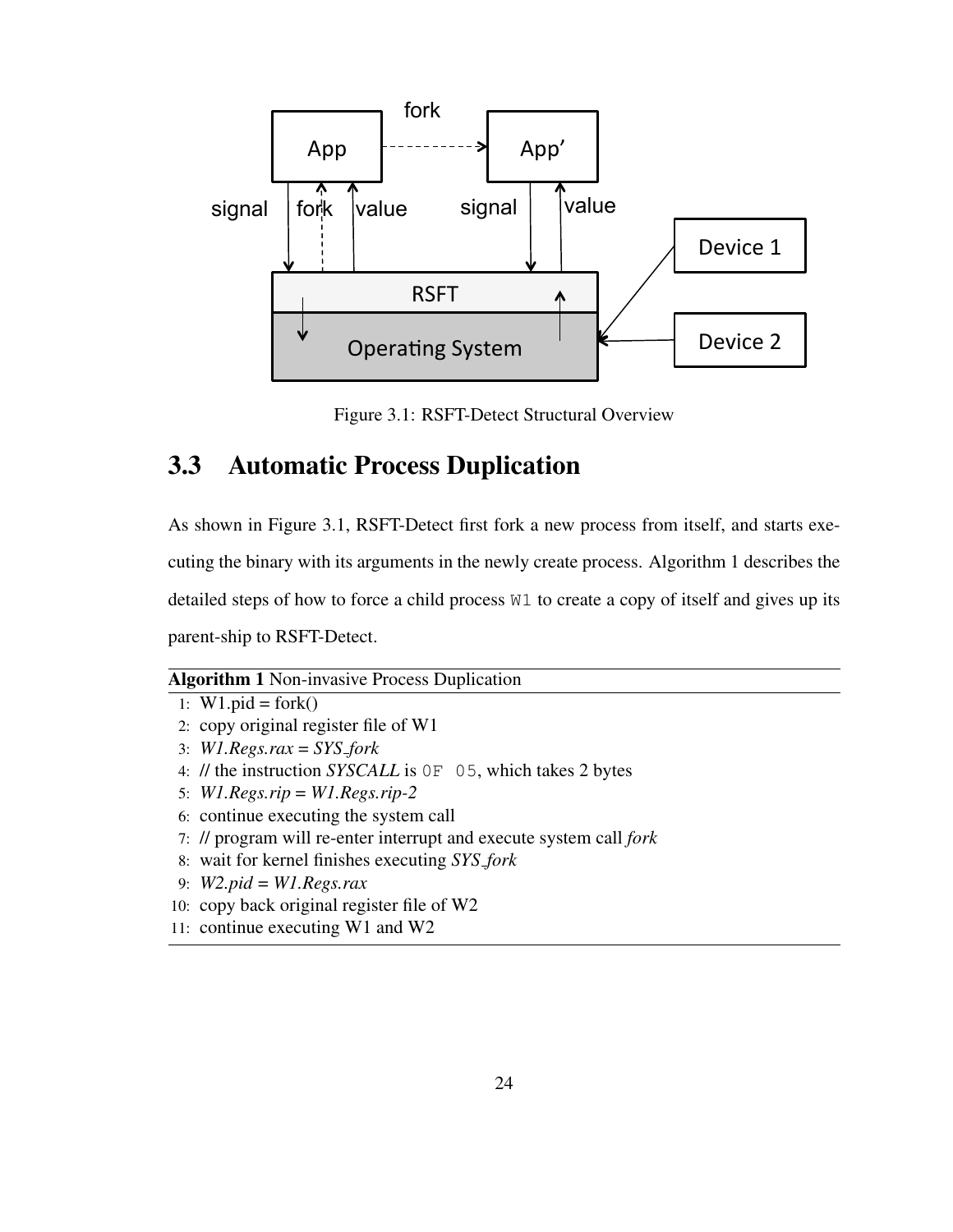

Figure 3.2: System Call Intercepting Mechanism

### 3.4 System Call Trapping

RSFT-Detect detects transient faults at system call interface level. The idea is to intercept all system calls initialized from two identical program instances. There is a fixed set of well-defined system calls provided by the operating system to applications. For modern Linux operating system, a total of 298 system calls are defined. It is reasonable to specify customized system call arguments verification for each system call.

RSFT-Detect serves as a thin layer between programs and the underlying system and hardware devices. Figure 3.2 illustrates the process of system call intercepting and argument verification process. Depending on the type of the arguments, different checking methods are used, including value comparison and memory content comparison. As the interface of system calls are very well defined, all system call arguments must be a register value. If an argument is a pointer, the size of the pointed to content must be specified in the system call arguments as well. Operating system itself also leverages this knowledge to handle the user space memory content. As a result, it is possible to manually inspect all system calls, and write speculation code for each system call by hand.

Despite the redundant execution of program binaries, side-effecting work should only happen once. Since system calls have well defined interfaces and calling contexts, it is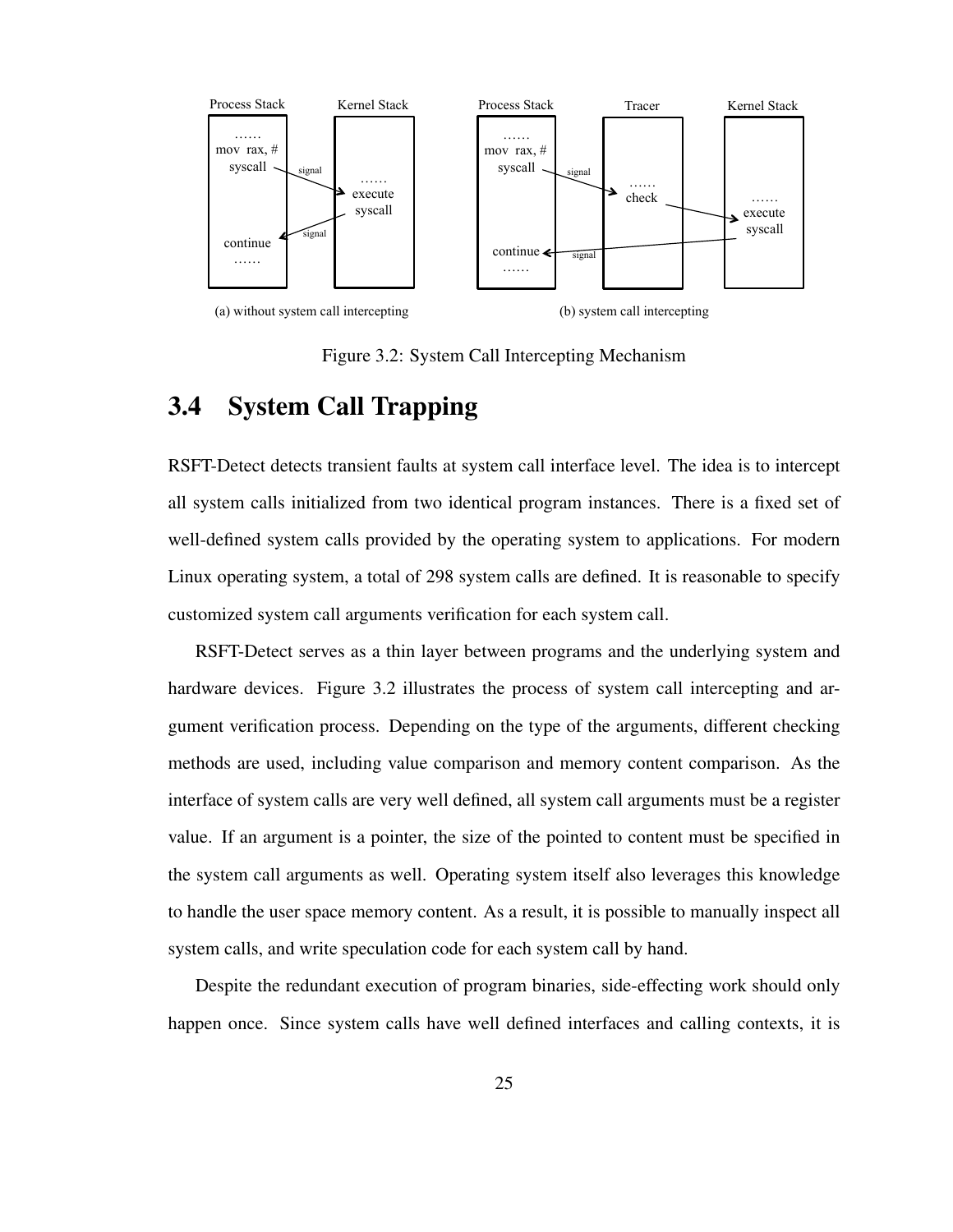|        | Duplicate | Speculation | Example                                            | Distribution in SPEC |
|--------|-----------|-------------|----------------------------------------------------|----------------------|
| Sync   | No        | No          | $sys\_read(0)$ , $sys\_readv(0)$ , $sys\_lseek(0)$ | $0.01\%$             |
| Asynch | Yes<br>No |             | sys_mmap, sys_mremap, sys_brk                      | 19.33%               |
|        | No        | Yes         | sys_write, sys_writev, sys_setitimer               | 80.66%               |

Table 3.1: Categorized System Calls

possible to manually examine all system calls and select out the side-effecting ones. For example, a fprintf (which transitively calls a write system call) can not be redundantly executed. Based on whether the results of the system call can be speculated and whether the system call needs to be executed in both copies of the program instances, all system calls are categorized into four categories. Table 3.1 gives the classification and some examples from existing system calls. The last column gives the distribution of system calls among these four categories, sampled from SPEC benchmark programs. RSFT-Detect handles system calls differently depending on which category they belong to.

- *Synchronize*: This category includes system calls that have no predictable program state after system call execution. These system calls cannot be executed redundantly  $(e.g.  $sys\_read$  that writes data to memory). Some read operations, such as  $destruc$$ tive read from standard input or other devices, can only be executed once. After the read, the content will be destroyed and not be available for a redundant read. RSFT-Detect can tell this kind of read from the file descriptor argument of sys\_read call. RSFT-Detect must conduct sys-read system call only once, and copy the data to both program instances' private memory space to ensure identical program state in the subsequent execution. sys\_lseek has the same semantics that need to be respected.
- *Asynchronize duplicate*: Some system calls, such as  $sysbrk$ , have no predictable return values, but its execution and return values must be duplicated in both program instances to ensure correct program execution. These system calls need to have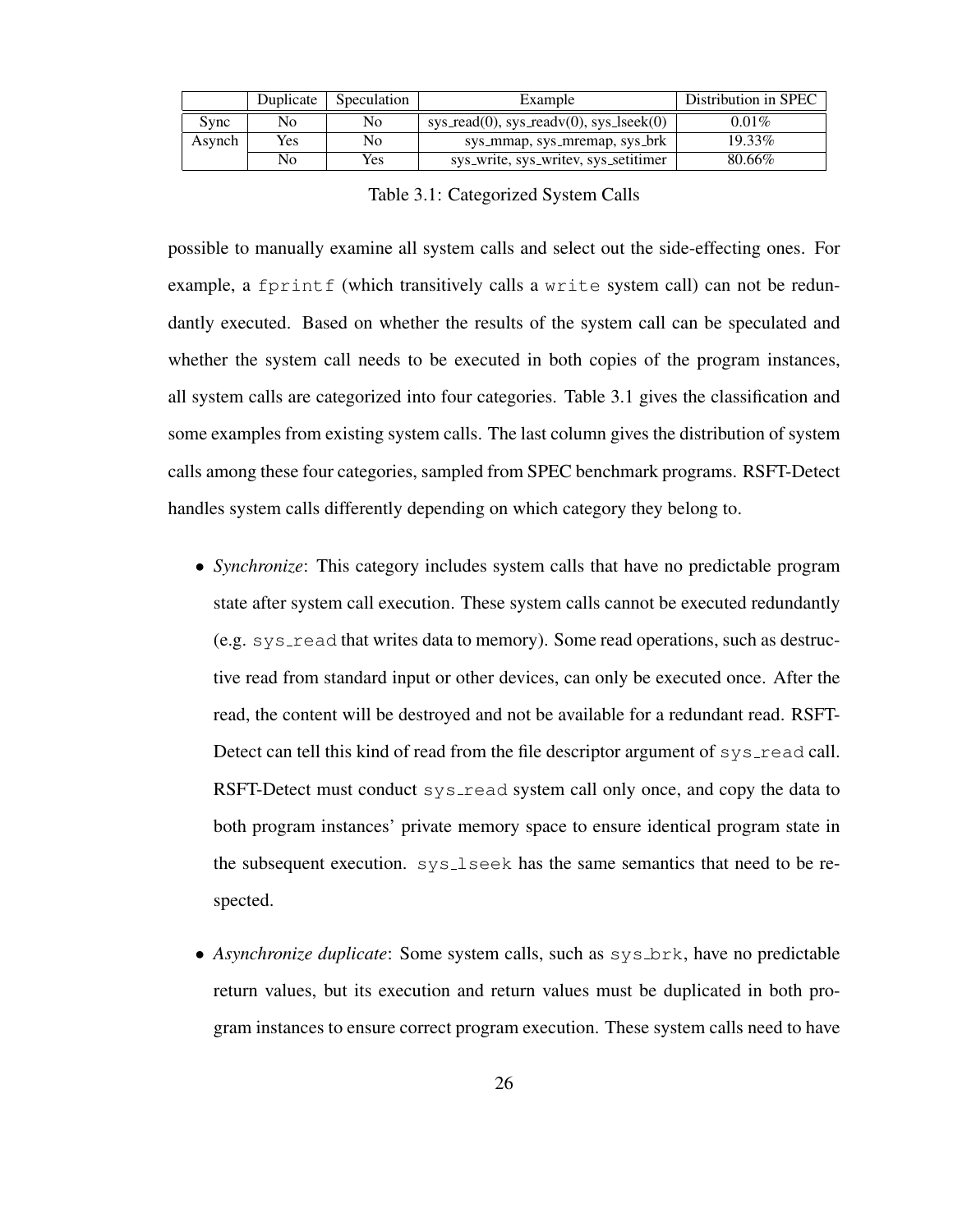identical return values in both program instances, but barrier synchronization is not necessary. RSFT-Detect handles this kind of system calls by allowing the first instance that invokes the call to execute the call and keeps a record of its return values. When the other instance invokes the same call, RSFT-Detect compares their arguments for faults detection, then enforces the call to do the same work in the second instance. In the example of systimes, the recorded return value is returned to the second instance.

• *Asynchronize single*: This category includes system calls with return values that can be speculated with high confidence, but cannot be executed redundantly, such as sys write. Among all system calls invoked dynamically on SPEC benchmark program, 72.59% calls belong to this category. RSFT-Detect does not require barrier synchronization for these system calls. If one copy of the process invokes sys write ahead of the other process, it can continue executing the rest of the code without waiting for the system call to complete. When the other process reaches the point of issuing sys write, it will compare the arguments of this system call and the memory content it is going to write for fault detection. If any fault occurs, RSFT-Detect is still able to report the fault to users.

### 3.5 Speculation

Previous work on transient fault detection, such as PLR proposed by Shye et al. [49], also explored the method of monitoring program execution at system call level to find mismatched arguments. However, these approaches conservatively require both processes (the original and the redundant) to synchronize at each system call. Some system calls can be executed redundantly, while some cannot. Both processes are allowed to continue execu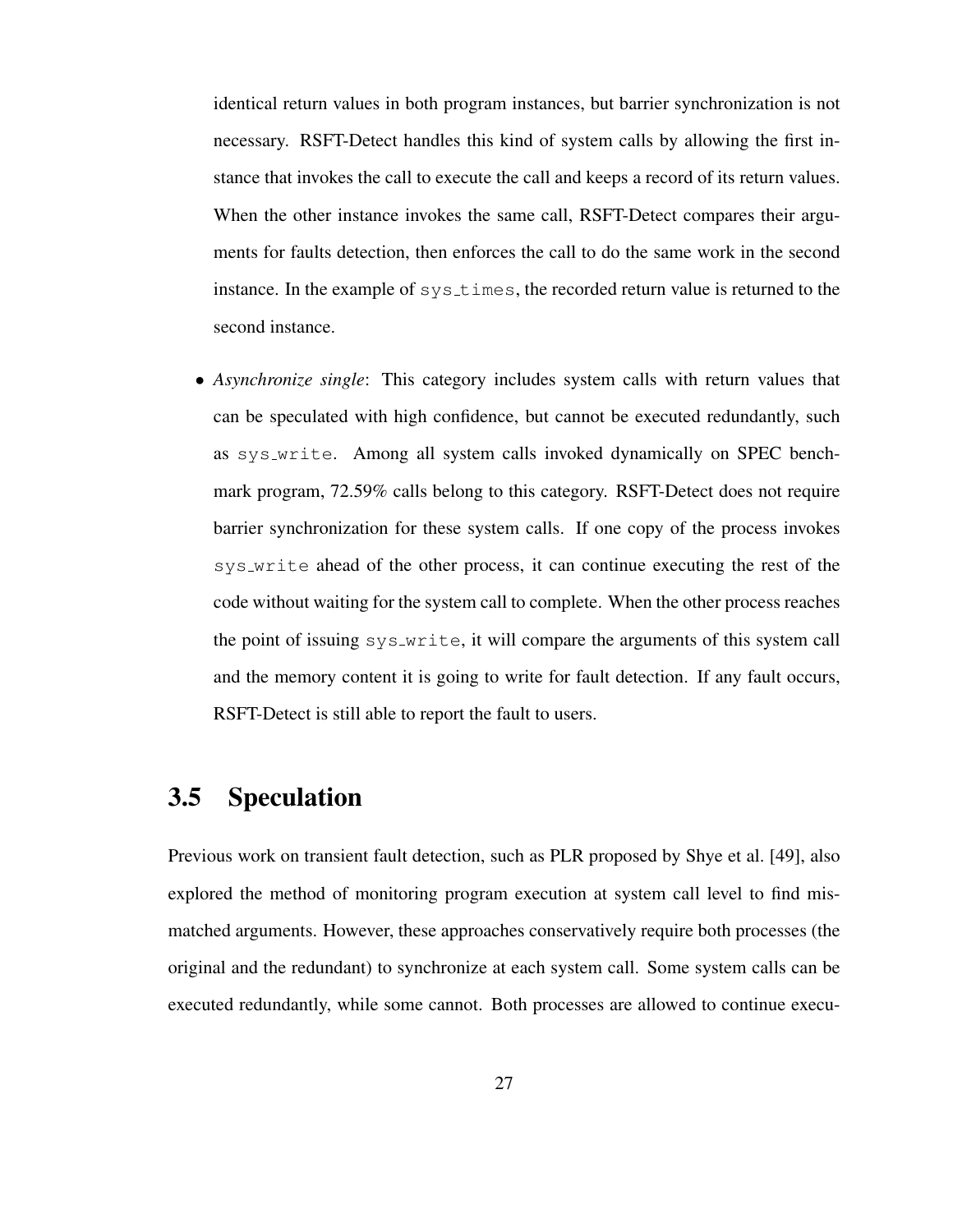tion only after non-redundant system call returns from the kernel, when its return value is duplicated and sent to both processes for further computation. This kind of barrier synchronization adds considerable overhead to program execution time. Evaluation in Chapter 6 discusses the performance in details.

RSFT-Detect, on the other hand, does not require barrier synchronization between processes when the results of the system call can be speculated. For example, in line C in Figure 2.3, printf invokes system call sys\_write, which returns the number of bytes transmitted if it succeeds. RSFT-Detect always speculates the return value to be the number of bytes supposed to be transmitted according to the input parameter. The first program instance that invokes this  $sys_w$  is call is allowed to continue execution without waiting for this system call to complete, as shown in Figure 2.4. This system call is only executed by the kernel when the other program instance also invokes the same call. This high-confidence value speculation allows one process to proceed without waiting for the other process or the system call to complete in kernel mode. A large set of the existing POSIX system calls such as sys\_write, sys\_munmap can be speculated in this way.

### 3.6 Misspeculation Detection and Recovery

Misspeculation occurs when the results of a system call differs from what RSFT-Detect predicts. This means the speculatively executing program instance must be discarded due to a wrong prediction made earlier. RSFT-Detect features a fast misspeculation detection and recovery scheme to restart program execution from the point of misspeculation.

In order to efficiently record program state, RSFT-Detect exploits system call forks copy-on-write semantics. If the tracing process detects misspeculation, it kills the speculative process and duplicate the non-speculative process for later computation. Copy-onwrite semantics have previously been used to implement speculative systems [40]. Com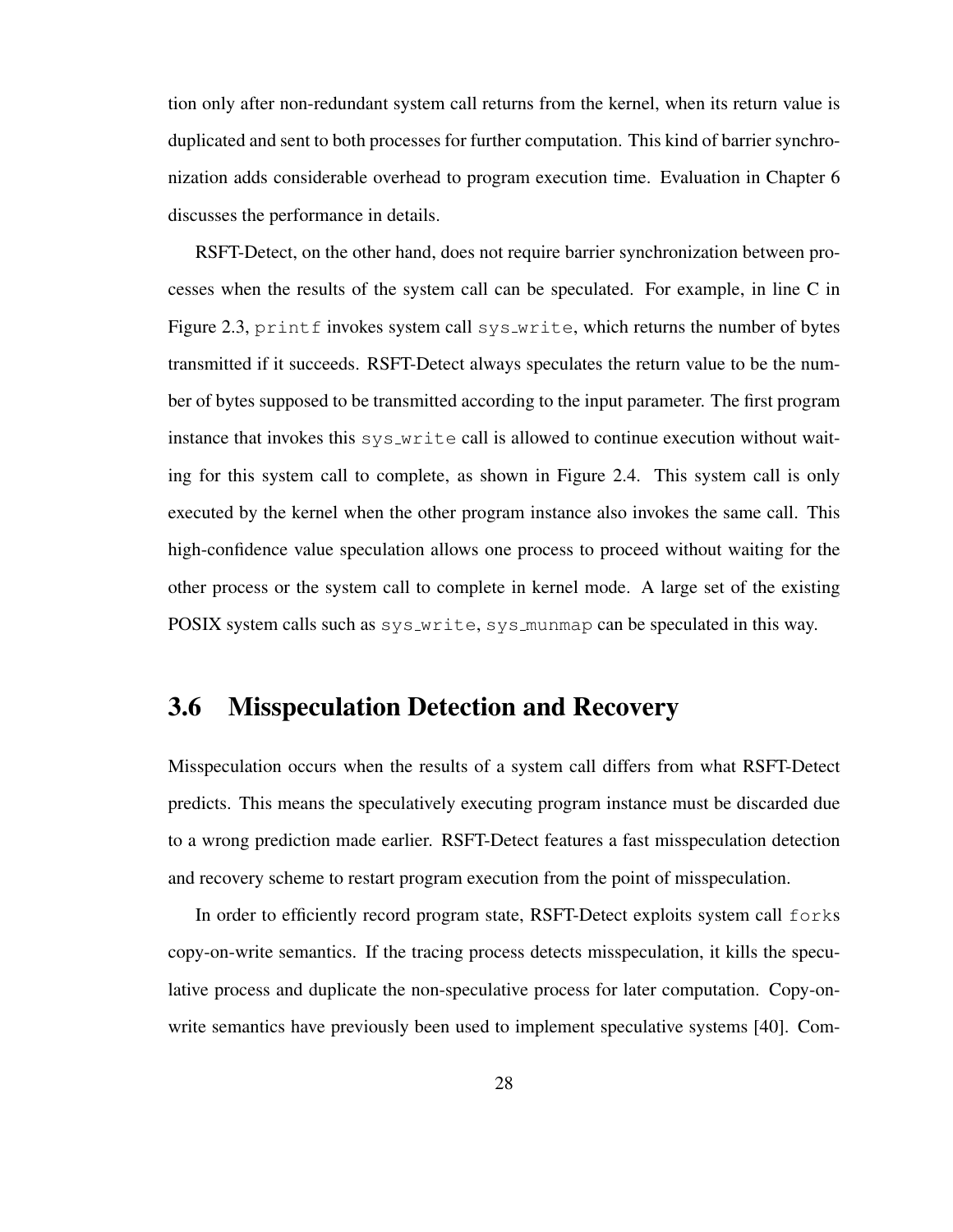pared with transactional memory, this approach has less speculative overhead.

To inject a fork system call into the no-speculative process, without rewriting program's binary, RSFT-Detect follows the algorithm described in Algorithm 2. In the following algorithm, W1 refers to the first invocation of the program binary, W2 refers to its replicate, and W refers to either one of the worker processes (W1 or W2).

|     | <b>Algorithm 2 Misspeculation Detection and Recovery</b>            |  |  |
|-----|---------------------------------------------------------------------|--|--|
|     | $1:$ repeat                                                         |  |  |
| 2:  | intercepts system call sys from a traced process W(either W1 or W2) |  |  |
| 3:  | // Code for fault detection                                         |  |  |
| 4:  | if $sys$ 's return value was speculated in W2 then                  |  |  |
| 5:  | $\frac{1}{2}$ symmetric if W1 is the speculative process            |  |  |
| 6:  | if $W1. Regs.rax := W2. specvalue[sys]$ then                        |  |  |
| 7:  | kill(W1.pid, SIGKILL)                                               |  |  |
| 8:  | // duplicate the non-speculative process W2                         |  |  |
| 9:  | make a copy of the register file of W2                              |  |  |
| 10: | $W2. Regs.rax = SYS_fork$                                           |  |  |
| 11: | // the instruction SYSCALL is $OF$ 05, which takes 2 bytes          |  |  |
| 12: | $W2. Regs.rip = W2. Regs.rip-2$                                     |  |  |
| 13: | continue executing the system call                                  |  |  |
| 14: | // program will re-enter interrupt and execute system call fork     |  |  |
| 15: | wait for kernel finishes executing SYS_fork                         |  |  |
| 16: | $W1$ . <i>pid</i> = return value                                    |  |  |
| 17: | copy back original register file of W2                              |  |  |
| 18: | continue executing the program                                      |  |  |
| 19: | end if                                                              |  |  |
| 20: | end if                                                              |  |  |
|     | 21: <b>until</b> W1 and W2 both exit                                |  |  |
|     |                                                                     |  |  |

For the code example in Figure 2.3, RSFT-Detect speculates the number of bytes being transmitted by system call sys write and allows the process arriving first to proceed without waiting for the other process. When the other process calls sys\_write, RSFT-Detect executes sys\_write and then compares the return value with the speculated value. If the two values are the same, both processes proceed normally. Otherwise, misspeculation happens. The recovery process is demonstrated in Figure 3.3. When misspeculation is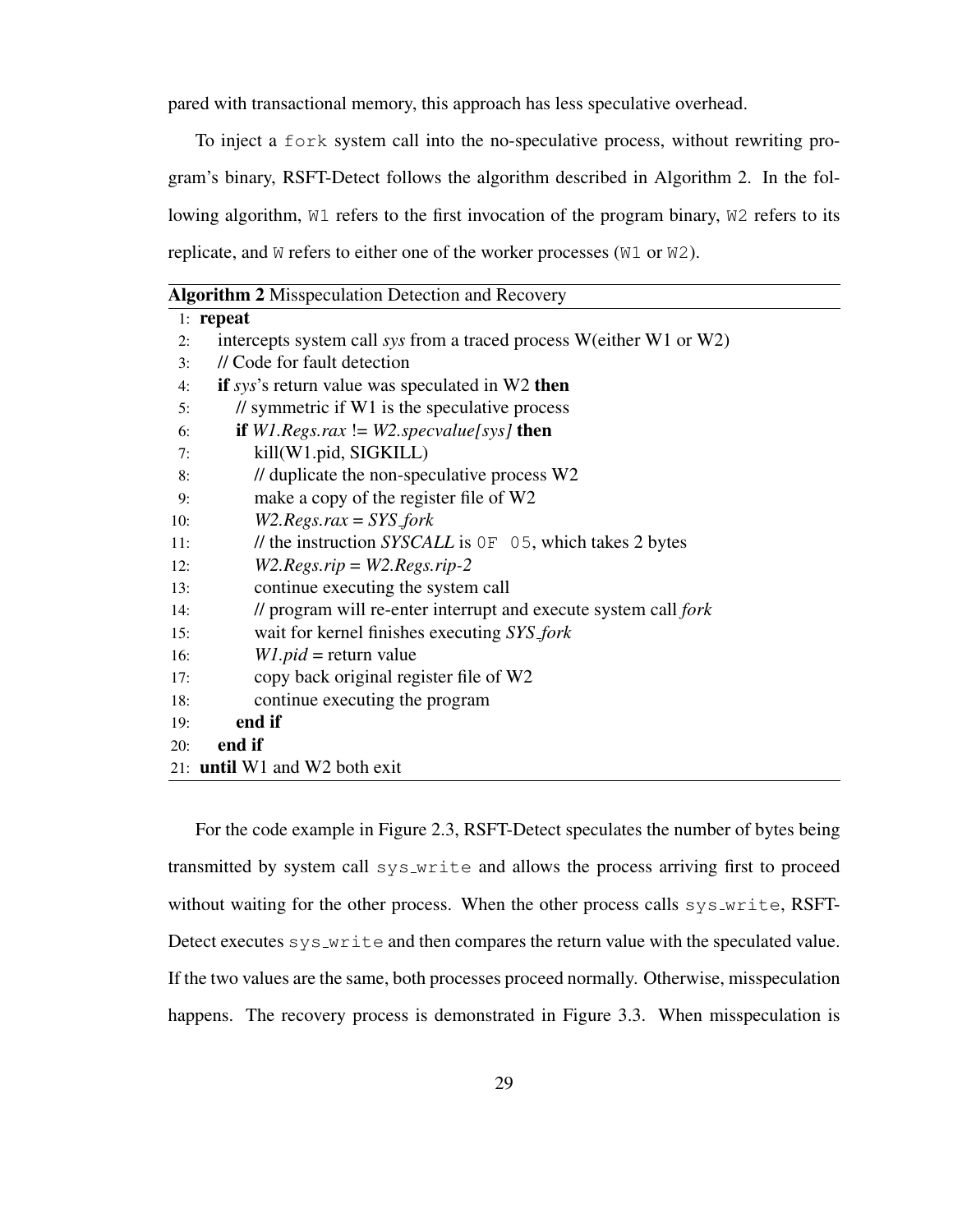detected upon the return of the real system call (as shown in Figure 3.3), RSFT-Detect sends a signal to kill the misspeculated process. Another signal is sent to the program instance with correct values to force a fork system call. A new process is then spawned from Program, and continues the rest of program execution redundantly with the correct program state.

### 3.7 Virtual Memory Space Synchronization

To compare execution of two processes, the original one and its redundant copy, the fault detection may have to compare some virtual memory addresses at some system call. This is crucial to ensure identical memory layout of all processes to eliminate false-positives. As a result, some system calls, such as sys mmap, must be executed in all copies of processes for a program to continue. Additionally, these two processes must have identical virtual address table to start with. In systems with address space randomization (ASR), independence processes have randomized virtual address mapping even for executing the same program binary.

One solution to this problem is to disable address space randomization entirely by configuring the operating system. However, this also disables the ability of other applications, for example security sensitive applications, from benefiting from ASR.

RSFT-Detect solves this problem by allowing the first process that reaches sys\_mmap to execute first. Upon returning from the system call, RSFT-Detect keeps a record of the virtual memory address that this call allocates in this process. When the other the process invokes sys mmap, RSFT-Detect first compares their arguments for transient fault detection, then forces this call to map to the same virtual address as the first process, by setting the MAP FORCED flag. Because both processes maintain the same memory layout, both processes should be in the same program state before and after the system call.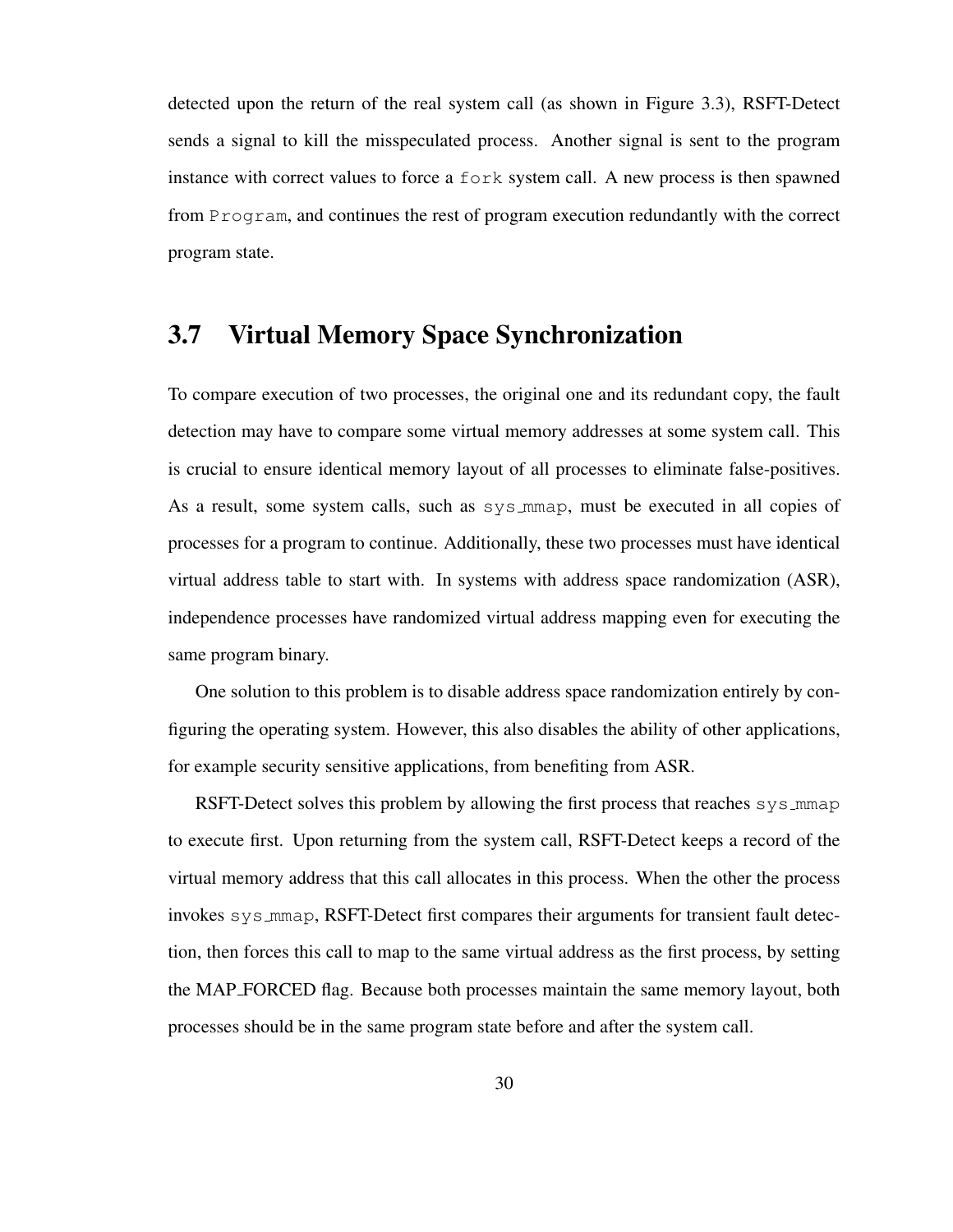

Figure 3.3: Misspeculation detection and recovery process in RSFT-Detect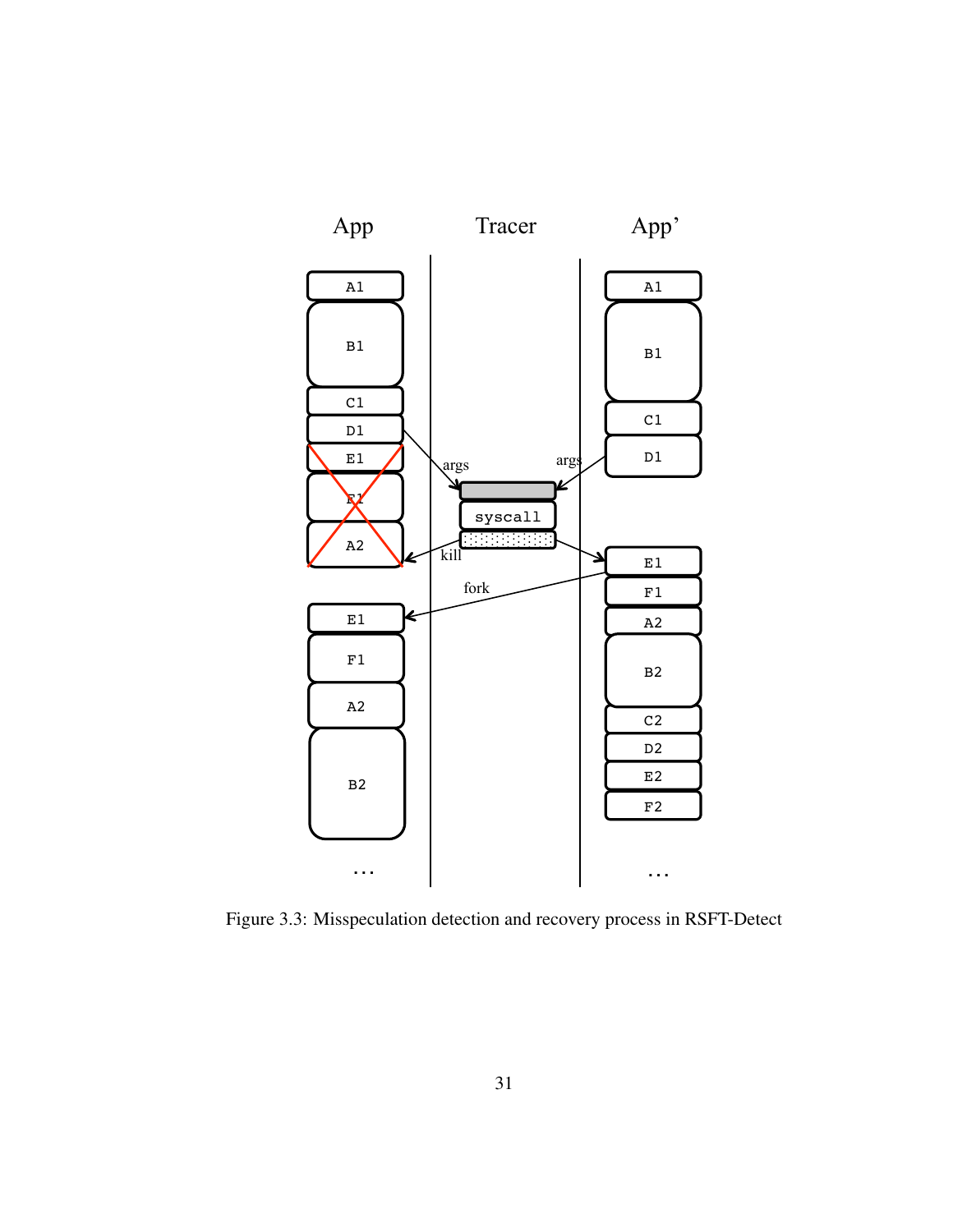There are also cases when sys\_mmap intends to map files to a process' virtual memory space and performs read and write operations. By intercepting mmap system call and checking its arguments, RSFT-Detect can identify such requests and map that file in RSFT-Detect's own memory space. RSFT-Detect then returns a protected page address to the two program instances. When these programs intend to access the protected page, a signal is sent to and trapped in RSFT-Detect. At that point, RSFT-Detect checks for transient faults, then performs the actual read and write access only once on the memory mapped file.

### 3.8 Signal Handling

In RSFT-Detect, signals sent to the program and signals raised from one copy of the program must be handled in a way that is transparent to the user. Failing to handle these signals will result in either false alarms, or incorrect program behavior. All existing software-only transient fault tolerance techniques either ignore these signals or report them as transient faults despite of what they really are. This section discusses two different types of signals and the methods RSFT-Detect take to handle them.

*Internal Signal*: Signals can be raised from program itself, in the absence of transient faults, either as a program bug or designed the program behavior. However, some transient faults can cause a program to raise an unexpected internal signal. For example, a particle strike may flip a bit in a register that holds a memory address the program loads from. Note that the two identical program instances do not share memory space and have different set of register files. Consequently, a transient fault may cause a segmentation fault raised by one of the processes, but not both of them. Similarly, other exceptions, such as divide-byzero, may also occur as a result of a transient fault. To distinguish a transient fault from a normal internal signal raised by the program, such as signals caused by program bugs, RSFT-Detect traps all signals raised by both processes. If the two processes both raise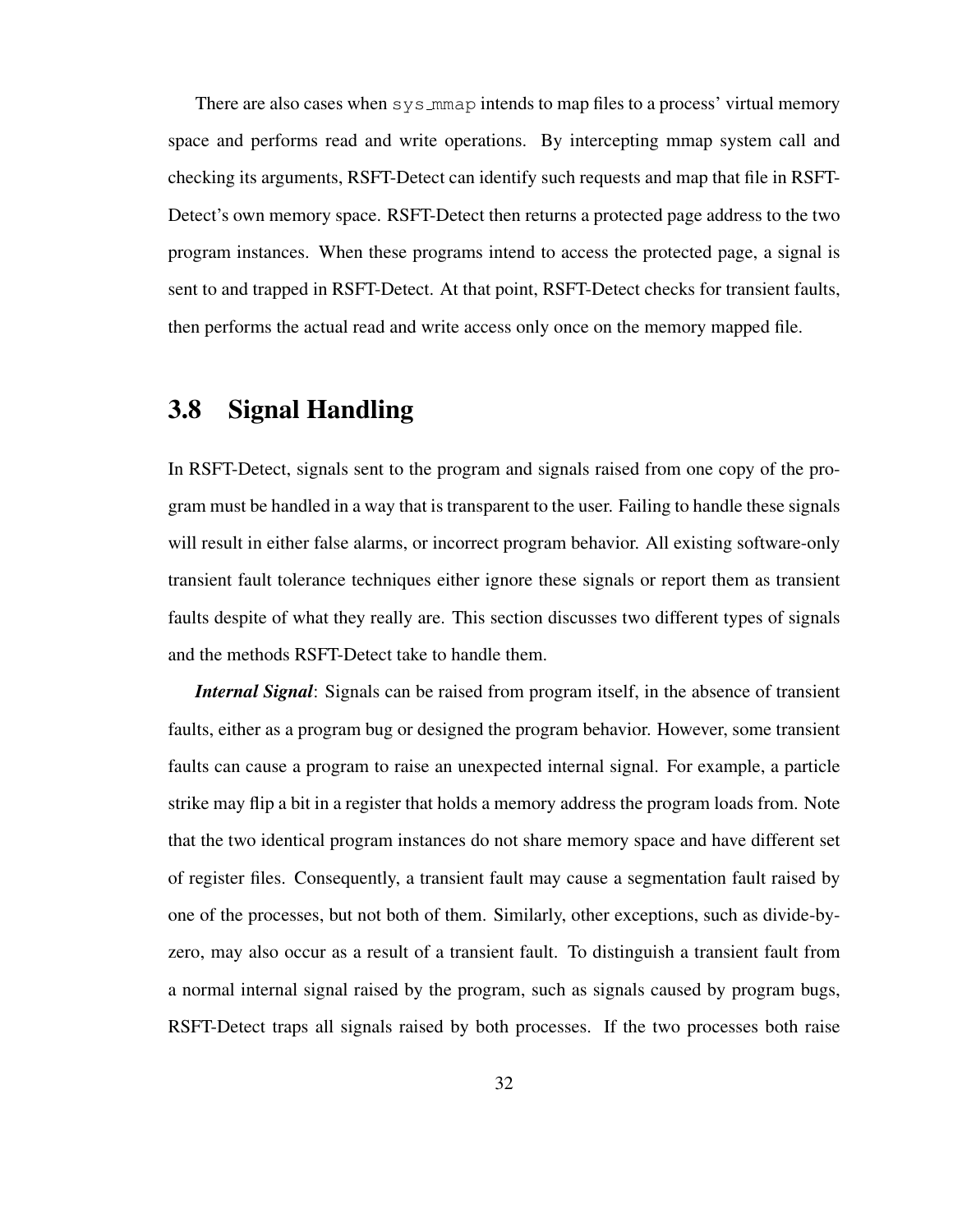the same internal signal, it is an expected signal and must be handles in the default way. Otherwise, RSFT-Detect alerts the users the existence of a transient fault.

*External Signal*: As a transparent transient fault detection technique, RSFT-Detect maintains the original deterministic behavior of the original program. External signals may cause non-determinism among the two copies of programs. For example, the user may press  $ctrl$ -c from command line, which sends a SIGINT signal to the program. RSFT-Detect should make sure the two program copies behave as if only one program is running and abort the program.

To achieve this, RSFT-Detect registers special signal handlers for all external signals. Specialized signal handlers are registered at the beginning of the program. When an external signal is received, the corresponding signal handler is called and proper actions are taken. For example, in the case of a SIGINT sending to the program from command line, RSFT-Detect communicates SIGINT to both processes, terminates their execution and kills itself as well.

There are cases where one fault process may bypass the signal raising code. RSFT features a timeout watchdog process, which will raise timeout signal if the program has not made progress after a pre-defined threshold. RSFT will handle this case as a transient fault. This threshold is typically application specific. In the evalution of this dissertation, the threshold was set to ten times of a typical run's execution time.

### 3.9 Optional Memory Page Walking

To protect program execution from transient faults in memory sub-systems, RSFT-Detect adopted process-level duplication and use redundant memory space. However, two processes, one forked from another, share the same physical memory page, if no value is written to that page. As a result, memory faults occurring in pages that are shared by the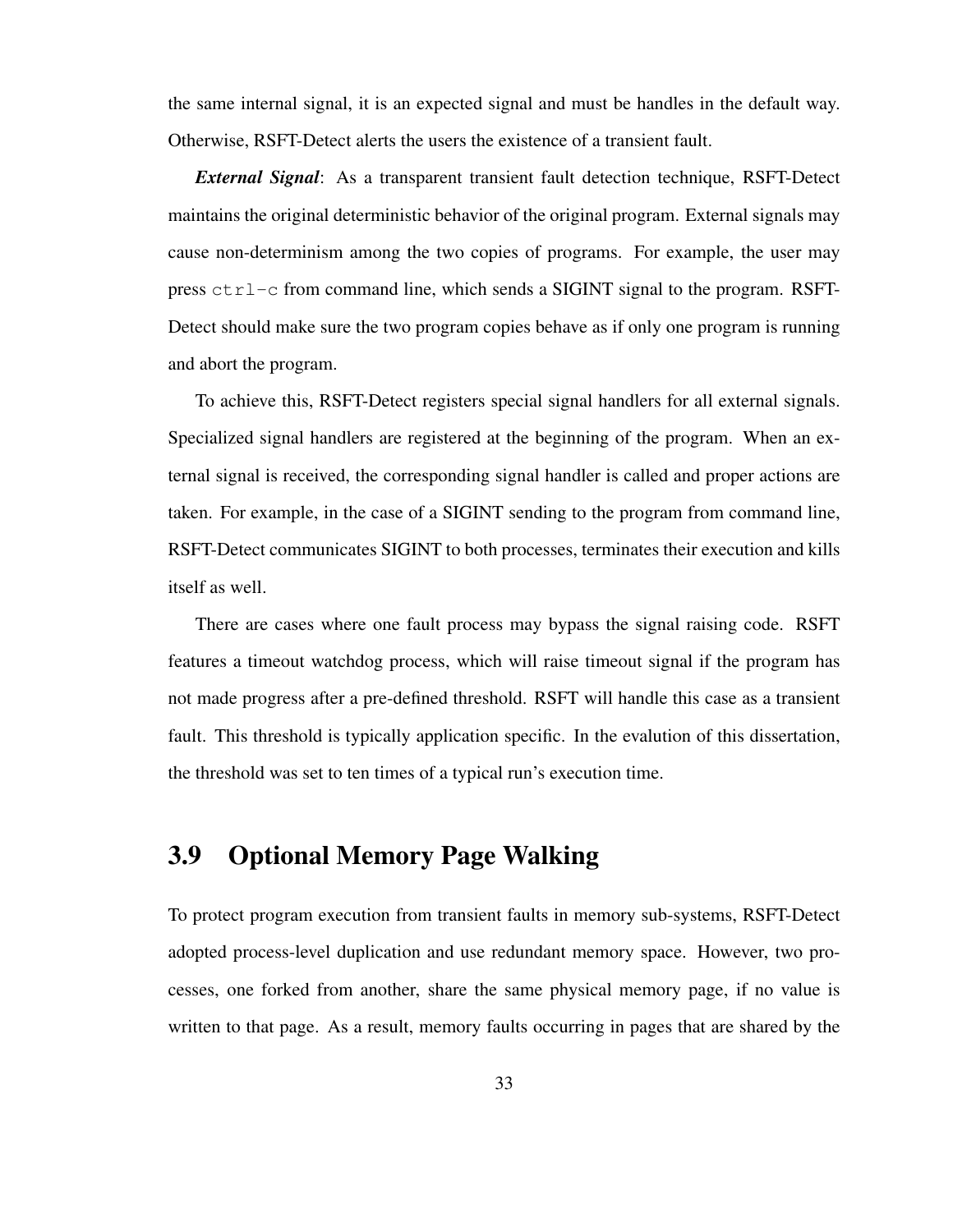two processes can be read by both program copies hence introducing faulty values. This means the two copies will produce the same faulty results, which may cause the system to fail severely.

RSFT-Detect solves this problem, by optionally turning on a knob to perform automatic memory page walking. The idea is to check the two processes' physical page table periodically. If any of the pages that are physically in memory has the same physical page address for both processes, RSFT-Detect automatically loads a word from the page, and immediately writes the same value back, utilizing the copy-on-write feature of forked processes. The operating system will automatically create another physical page as a tainted copy.

There is a trade-off between memory consumption and memory fault coverage. By enabling memory page walking, there is a better chance for RSFT-Detect to detect memory transient faults, at the cost of using more physical memory during redundant execution. Disabling this memory page walking will reduce the size of active physical memory usage, but results in larger window of vulnerability in practice.

### 3.10 Transient Fault Detection

A combination of the above techniques gives RSFT-Detect the ability to detect a wide range of transient faults in both processor and memory subsystems. Figure 3.10 lists several results of transient faults, and how RSFT-Detect handles each of them.

• Register Value. A transient fault may alter a register value that never flows into the following computation of the program. These faults can be safely ignorely. If the altered register value directly changes the values that escapes the SoR, these faults can be detected via value comparion in RSFT fault detection. If a fault changes an address of a memory access operation, the program may trigger a segmentation fault. If a segamentation fault is found in only one of the work processes, this asymmetric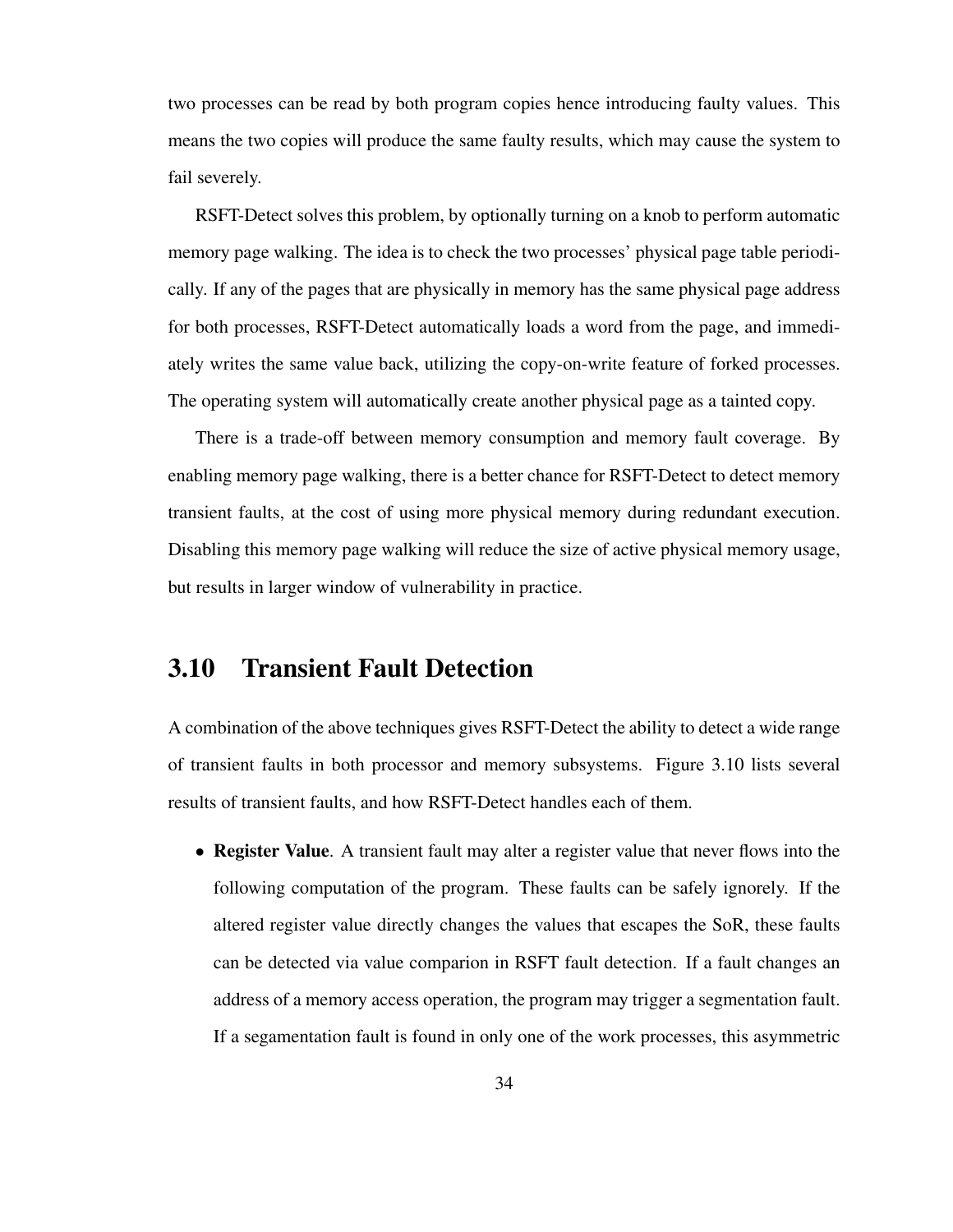

behavior is identified as a transient fault. Otherwise, transient fault detection will not catch this fault when it occurs. Instead, this fault will be caught in later fault detection via value comparison.

• Memory address. If a memory content is modified by a transient fault, this value can be either instruction or data. In case the value is an instruction, and will be executed, the two worker processes have high probability of executing different binary and end up sending different values out of SoR. This kind of faults is captured by RSFT. Otherwise, this altered instruction can be safely ignored. If the memory content holds a value to be loaded to the program, RSFT detects such fault like register values discussed above. Otherwise, this fault will not change the program behavior, hence not the target of transient fault detection.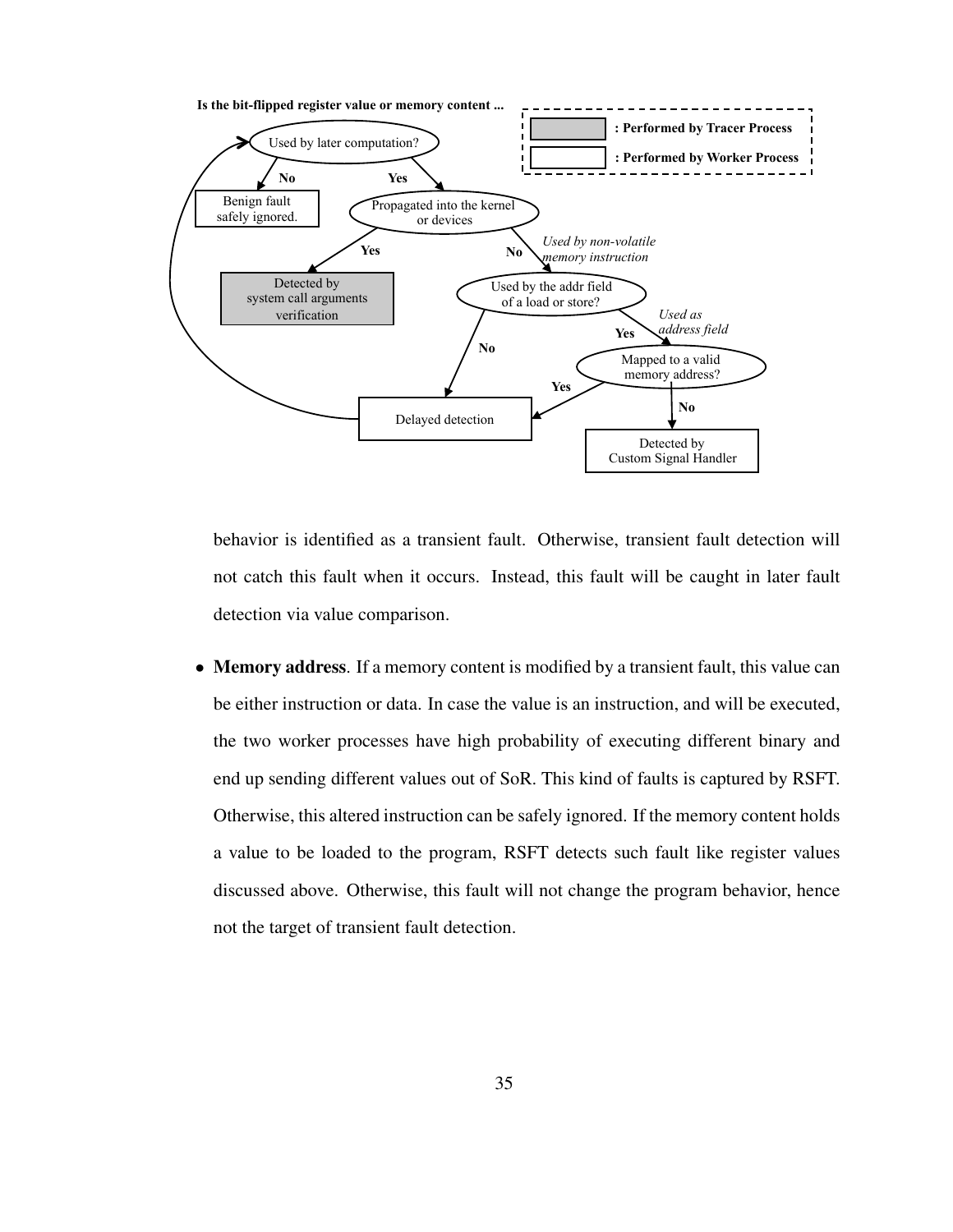### 3.11 Window of Vulnerability

A fault occurring in RSFT-Detect itself may cause an unrecoverable error or erroneous results or undefined program behavior. Additionally, RSFT-Detect does not protect the operating system and its services executed in kernel. Transient faults occurring in the kernel code may still cause program failure.

Although RSFT-Detect itself represents a single point of failure, it only occupies the CPU for a very short duration and only consumes a few clock cycles. Typically the RSFT-Detect process only takes less than 0.01% CPU time throughout program execution. The probability of transient faults occurring registers while RSFT-Detect code is running is extremely low.

The memory consumption of RSFT-Detect is 9.5MB peak. If a transient fault hits the main memory that holds data used in the tracing process, it may lead to program crash or wrong output. However, such faults may still be benign faults or be detected via transient fault detection. For example, if the fault flips a bit of a word in memory, which is overwritten before the value is loaded, the fault is a benign fault. If a memory fault changes the value of a word in memory which results in a value mismatch in fault detection code, it can also be detected.

Chapter 6 evaluates RSFT-Detect's window of vulnerability by simulating transient faults in both register files and main memory.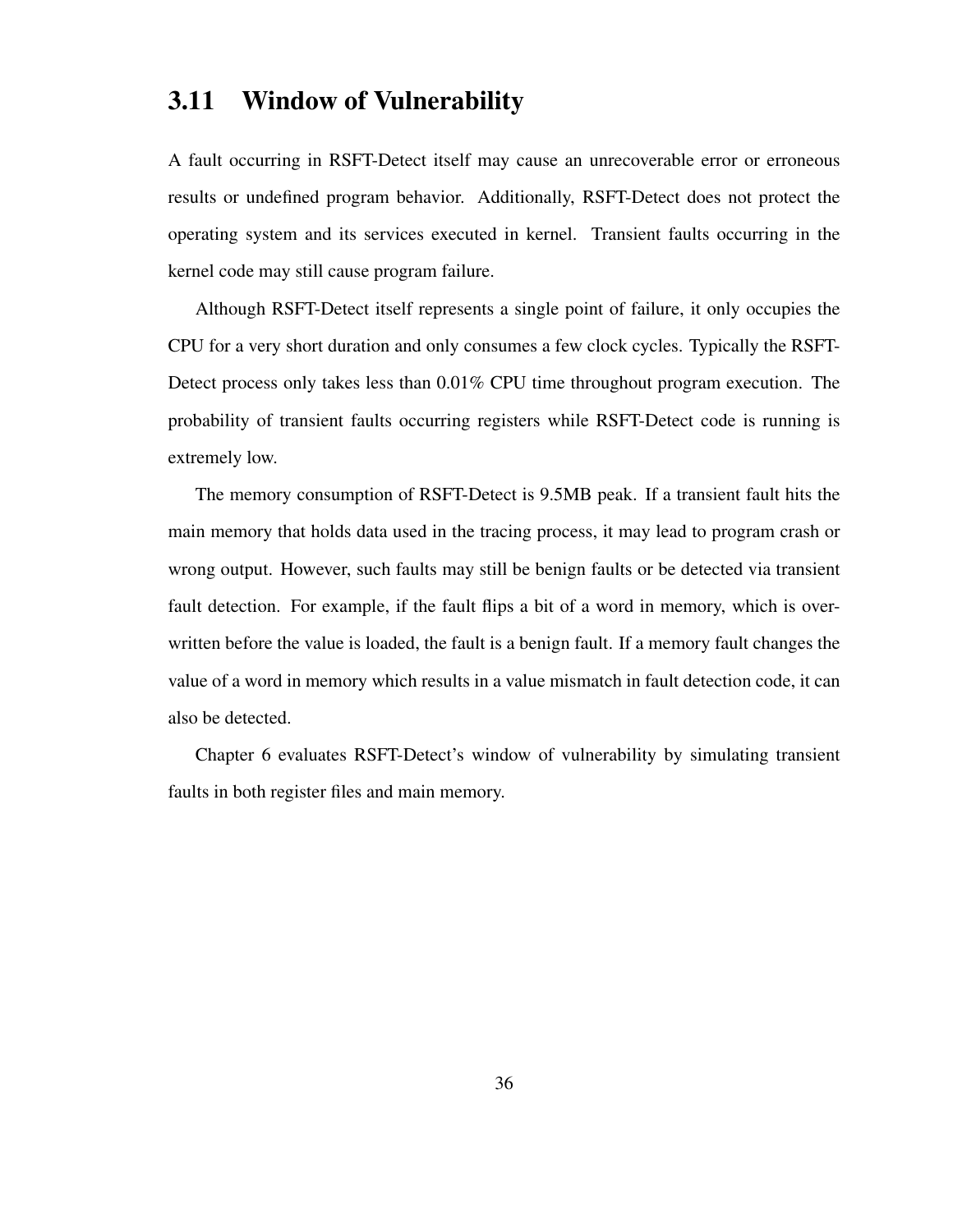# Chapter 4

# RSFT Transient Fault Recovery

The previous chapters presented transient faults detection at program runtime using program instance duplication and runtime checking. However, detecting a transient fault is only the first step of fault tolerance. Detecting a fault only prevents program from corrupting outside visible program state and enforces data integrity. Detection alone does not guarantee un-interrupted correct program execution in the presence of transient faults. In an environment where transient faults occur frequently, users may never have a single run without transient faults corrupting critical values. A system must be able to recovery from a fault to be truly fault resilient.

This chapter describes the transient fault recovery system of RSFT, called RSFT-Recover . RSFT-Recover is a novel program execution checkpointing and recovery system that performs cheap and fast program checkpointing, program state verification and fast program state recovery.

This chapter first introduces the background of transient fault recovery. Section 4.2 discusses several common fault recovery mechanisms proposed previously and their limitations to motivate the RSFT-Recover. Section 4.3 illustrates the overall design of RSFT-Recover . The following sections introduces the implementation details of RSFT-Recover .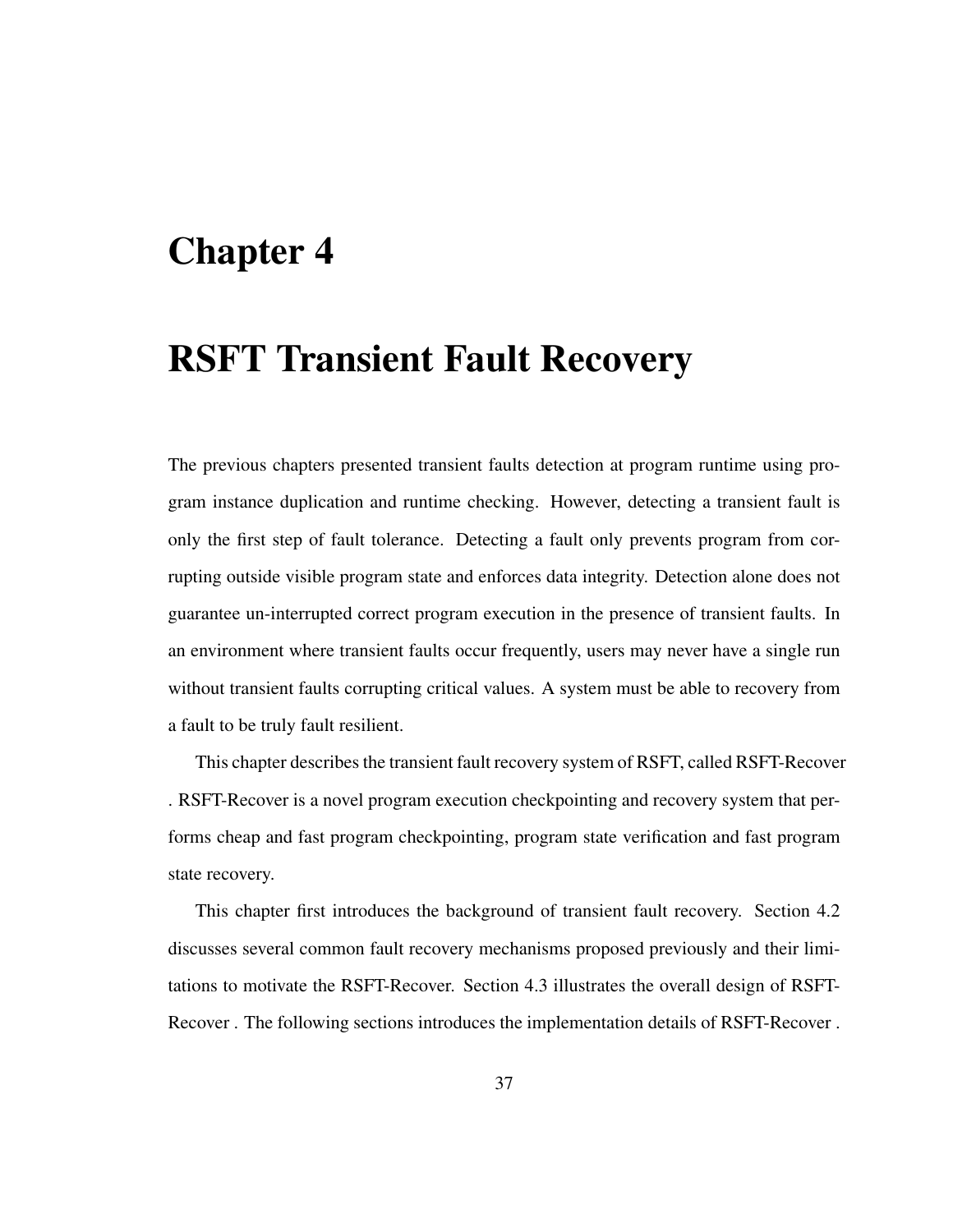Section 4.5 discusses RSFT-Recover's window of vulnerability and compare it with existing fault recovery proposals.

### 4.1 Transient Fault Recovery

After a transient fault is detected, the program may behave differently depending on the result of the transient faults.

- Benign Faults. These transient faults alter values held in registers or memory, but does not propogate to the output or devices. The program can continue executing and produce correct output after a fault has occurred.
- Non-benign faults. Program execution hit by a transient fault may produce erroneous values to the outside world. In such cases, the program either cannot complete execution, or generates wrong output. When these faults are detected, a transient fault recovery is necessary for the program to finish correctly.

RSFT operates as a layer between applications and the underlying operating system. As a result, transient faults detected by RSFT are always non-benign faults. To complete program execution correctly and fully tolerant the transient faults, effective fault recovery is necessary for programs protected by RSFT.

Among the previous related work discussed in Chapter 2, only a small number of transient fault tolerance techniques cover transient fault recovery after a fault is detected. The following section discusses several representative transient fault recovery solutions, their advantages and disadvantages. The transient fault recovery scheme is RSFT is introduced in later sections.

Previous transient fault detection techniques, such as SRT [29], requires frequent checkpointing to recover from faulty states to safe states.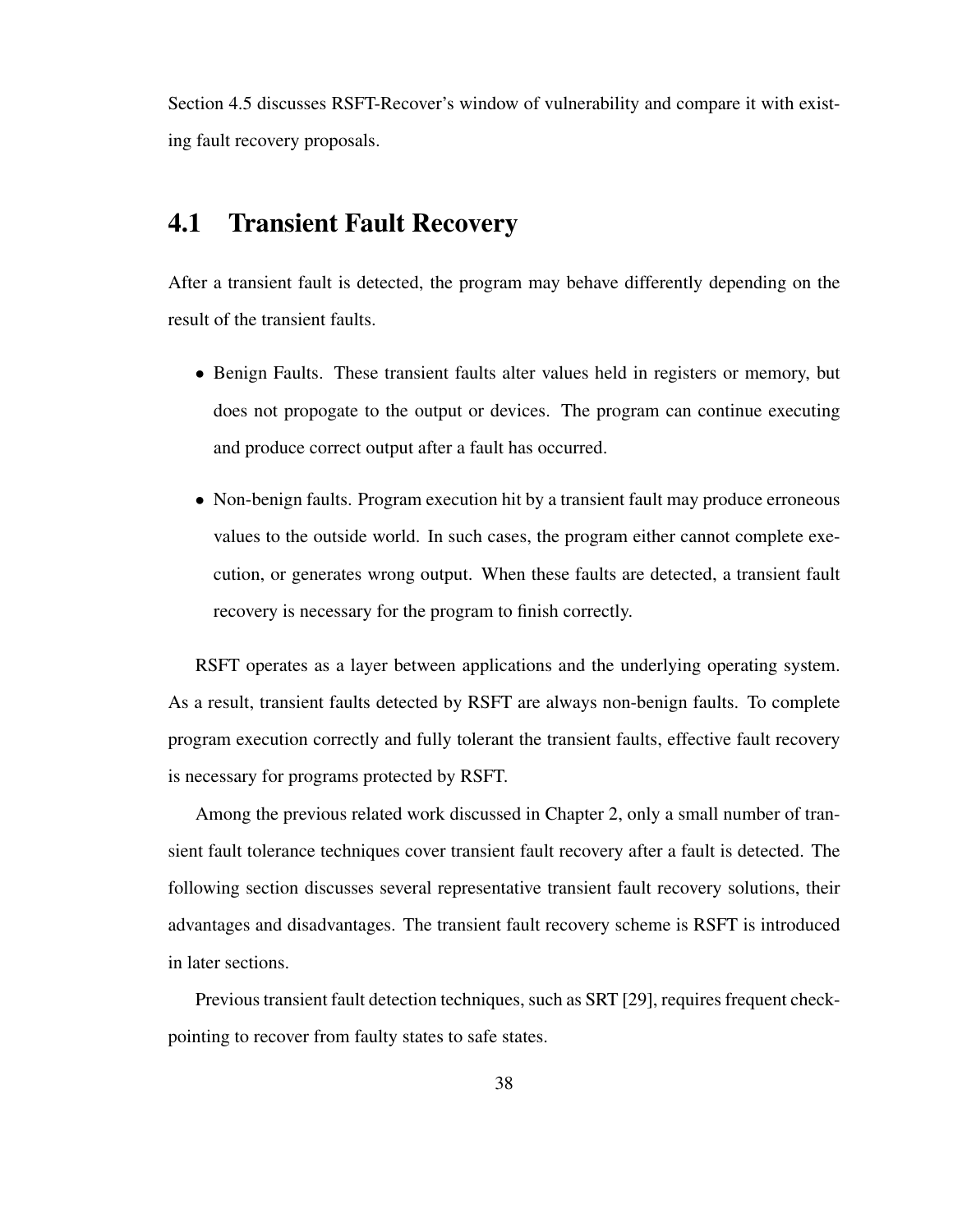### 4.2 Existing Techniques and Limitations

#### 4.2.1 Program Re-execution

The program execution is stopped after detecting fault, and is restarted from the beginning, hoping to have a fault-free execution in the second run. This approach has several problems itself.

- The program may have already resulted in outside-visible effects, such as sending network packages. Re-executing from the very beginning of the program results in recomputing correct results computed previous to the fault, hence more resource consumption.
- The probability of having a transient fault in the second run is independent of the previous run. Hence it is also possible to have a soft error in the second run as well. Continuously stopping and re-executing a program, especially for long-run scientific programs that may take up to weeks or months, is time-consuming and not efficient.

### 4.2.2 K-Modular Redundancy

Some existing techniques uses or triple-modular redundancy(TMR) in either hardware, such as Boeing airplanes [65] or software[42], PLR [49] to recovery from a transient fault. TMR means that either three identical program/hardware copies, or one main code and two redundant copies are computed simultaneously. This allows the fault to corrupt one execution at a time, as long as the other two can agree on the critical values. By using this scheme, any single-even-upset can be corrected as two of the versions still have the correct data. After a single-event fault is detected, the corrupted values are ignored and corrected. If any independent memory image is corrupted, the particular program instance is also discarded.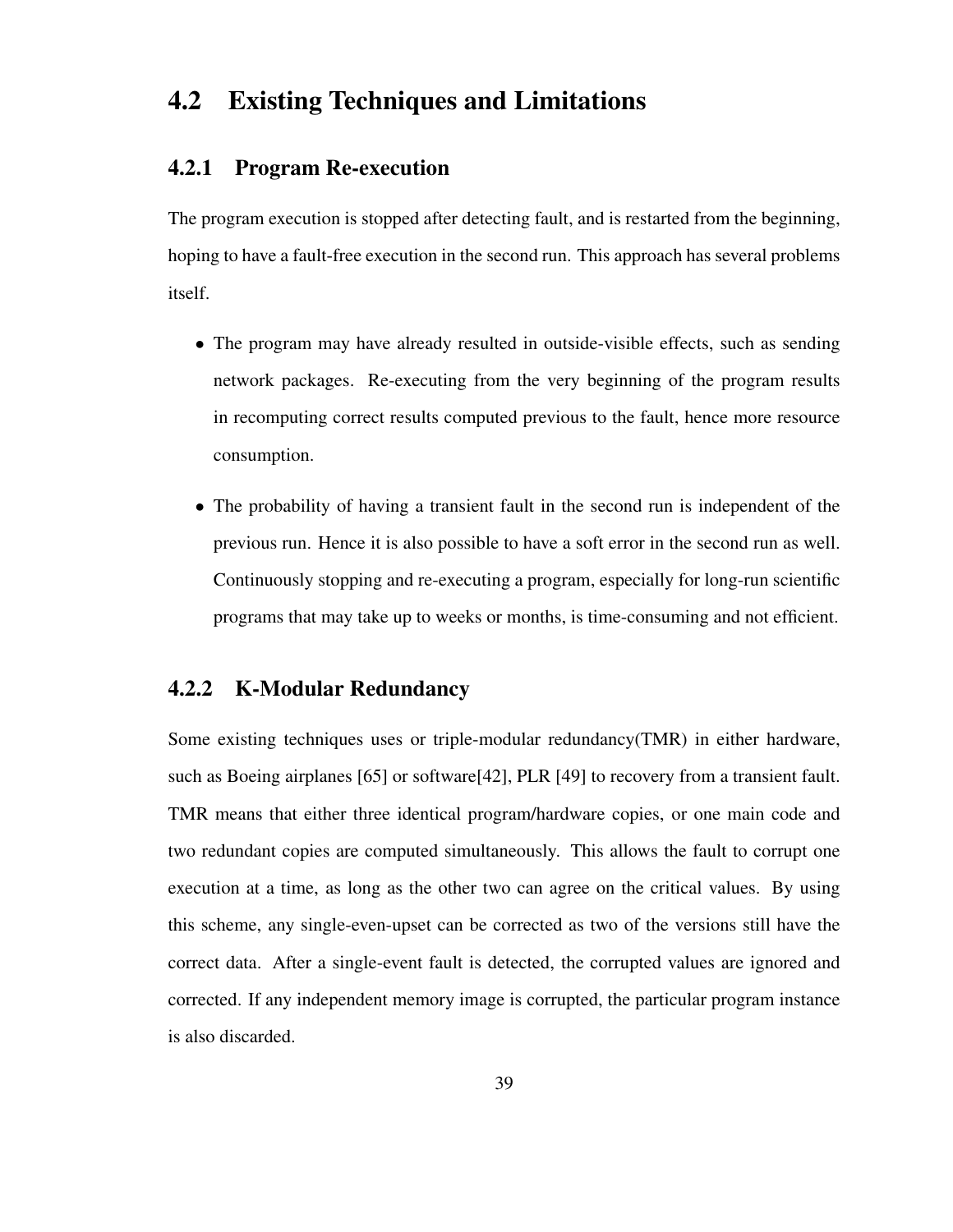As a natural extension of triple-modular redundancy, some fault recovery techniques employ *k*-modular redundancy and majority voting to correct program execution from the failure point one, in the presence of multiple transient faults. These recovery techniques typically use more than three identical execution contexts, and compare the values that escape the SoR to detect transient faults. If any of the values mismatch with the majority of other copies, the value is considered corrupted and a transient fault is detected.

To recover from the fault, the identical majority values are considered correct and used in later computation. The corrupted value is thrown away and that execution context is also discarded. A system with majority-voting fault recovery can survive *k* faults is called *K-fault tolerant*. Such a system requires at least *k+1* processes to tolerance *k* faults. In situations where faults occur more than once during program execution, the cost of majority voting recovery can be very high both in term of performance and power consumption.

Some techniques can spawn another execution context with correct values from the failure point on, to maintain *k* active program instances at any time. This solution may be effective under single-event-upset model. However, if transient faults occur more frequently than expected, it is possible several active copies contain different corrupted values at the same time. Majority voting may not get a majority vote. Moreover, some program instances may present identical values like other copies, but may contain other corrupted values in memory. Duplicating another instance from these instances may lead to future program failure.

In addition, using more than three processes for fault recovery consumes more computation resources, such as CPU time and memory, than using two processes. Power consumption is also increased with the increase of execution contexts. This is an effective yet not ideal way to recovery from transient faults.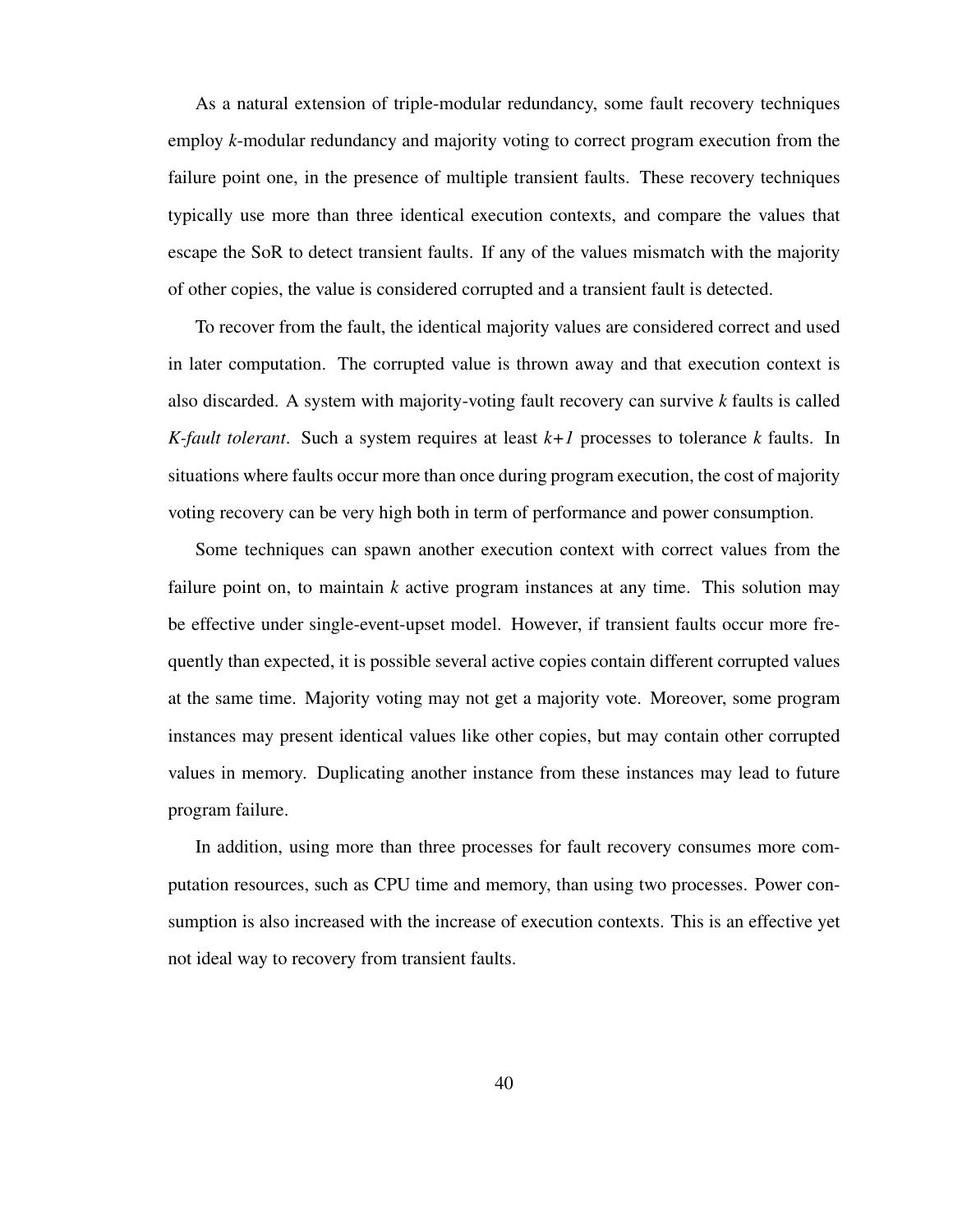#### 4.2.3 Checkpointing

Other techniques [14, 38, 39, 52] keeps track of correct program states via checkpointing program execution. These checkpoints can be used later if any transient fault is detected and program needs to roll back to a previous correct version.

In practice, the program, or another checkpointing process, creates checkpoints periodically, either in memory or some external storage device. When a fault is detected, the program rolls back and resumes execution from the last program checkpoint. This approach does not have the problem of keep hitting a fault during execution. However, it still suffers from the problem that some critical values may have escaped SoR between checkpoint and the point a fault is detected. One solution is to checkpoint more frequently, ideally before or after every instruction that may cause outside-visible behavior. However, frequent checkpointing slows down program significantly. The evaluation demonstrated in Chapter 6 will discuss this problem further.

To solve this problem, specialized hardware modules were proposed to perform checkpointing to maintain correct hardware state. Additional IO operations bookkeeping are necessary for fault recovery using checkpointing.

In addition, software runtime checkpointing typically introduces significant performance overhead. For example, some existing checkpointing algorithms stalls program execution, make a record of all register files and memory state, keeps the record in either memory or disk files, then resume program execution.

### 4.3 RSFT-Recover

This dissertation proposes a runtime lightweight checkpointing and fault recovery technique for transient fault recovery. This technique provides automatic program checkpoint-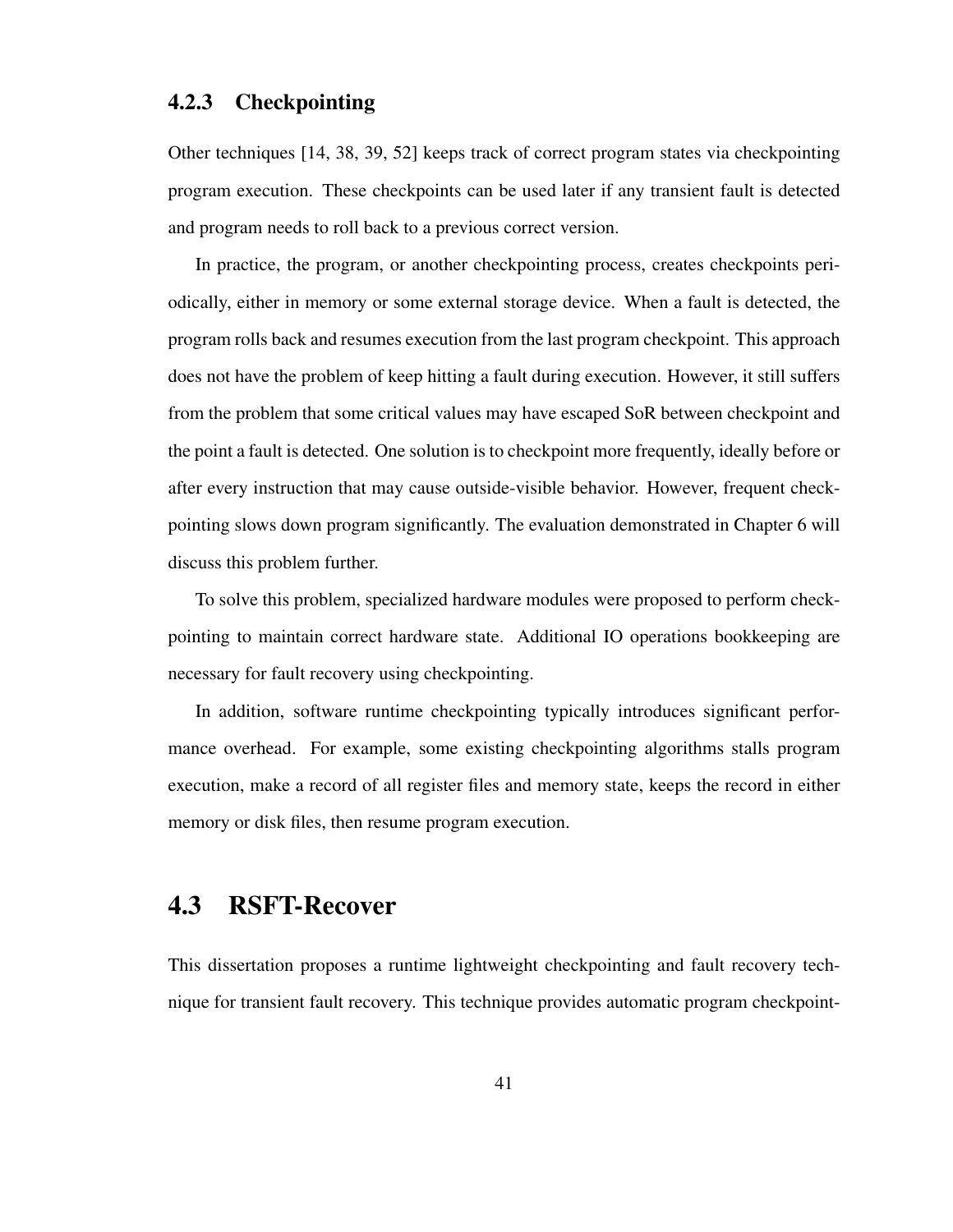ing, outside-visible behavior bookkeeping, and program re-execution from last verified checkpoint.

Compared with previous proposed fault recovery techniques discussed above, RSFT-Recover does not need to re-execute the whole program from the beginning, hence reducing the probability of transient fault occurring during program execution.

#### 4.3.1 Structural View

Like the fault detection discussed in the previous chapter 3, RSFT-Recover automatically duplicates the program binary execution into two copies. Current security policies of modern operating systems only allow a process' parent(s) to trace and intercept system calls. Therefore, slightly different from the implementation of fault detection only, RSFT-Recover first creates a process for conducting the process (T) tracing and fault detection. Process T will create a process (W1) to invoke the program binary and duplicate W1 in another process W2 for redundant execution. Figure 4.1 illustrates the overall structure of fault recovery.

#### 4.3.2 Runtime non-invasive checkpointing

To restart a program from a correct previous version after a fault is detected, the program needs to create checkpoints from time to time. The runtime checkpointing of RSFT-Recover is implemented via duplicating a process' state, including register files and memory content. The duplication process utilize the fork system call provided by operating systems. fork system call is designed to duplicate a process, with all its memory pages marked copy-on-write(COW). The two identical program instances, namely W1 and W2, each create a checkpoint using fork system call independently, but at the exact same program point.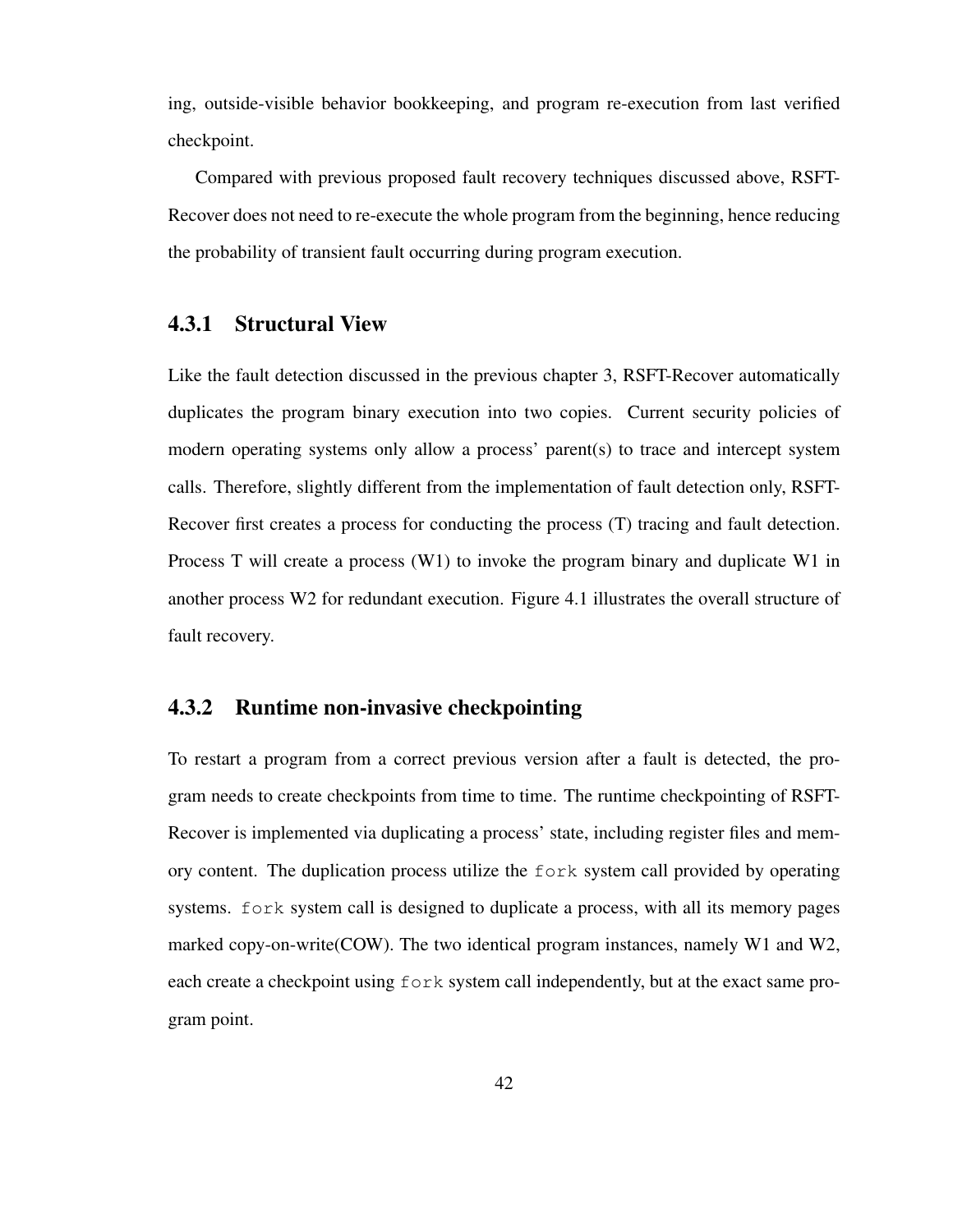

Figure 4.1: RSFT-Recover Structure Overview. Dashed line indicates forking a child process then transfers tracing control to other processes.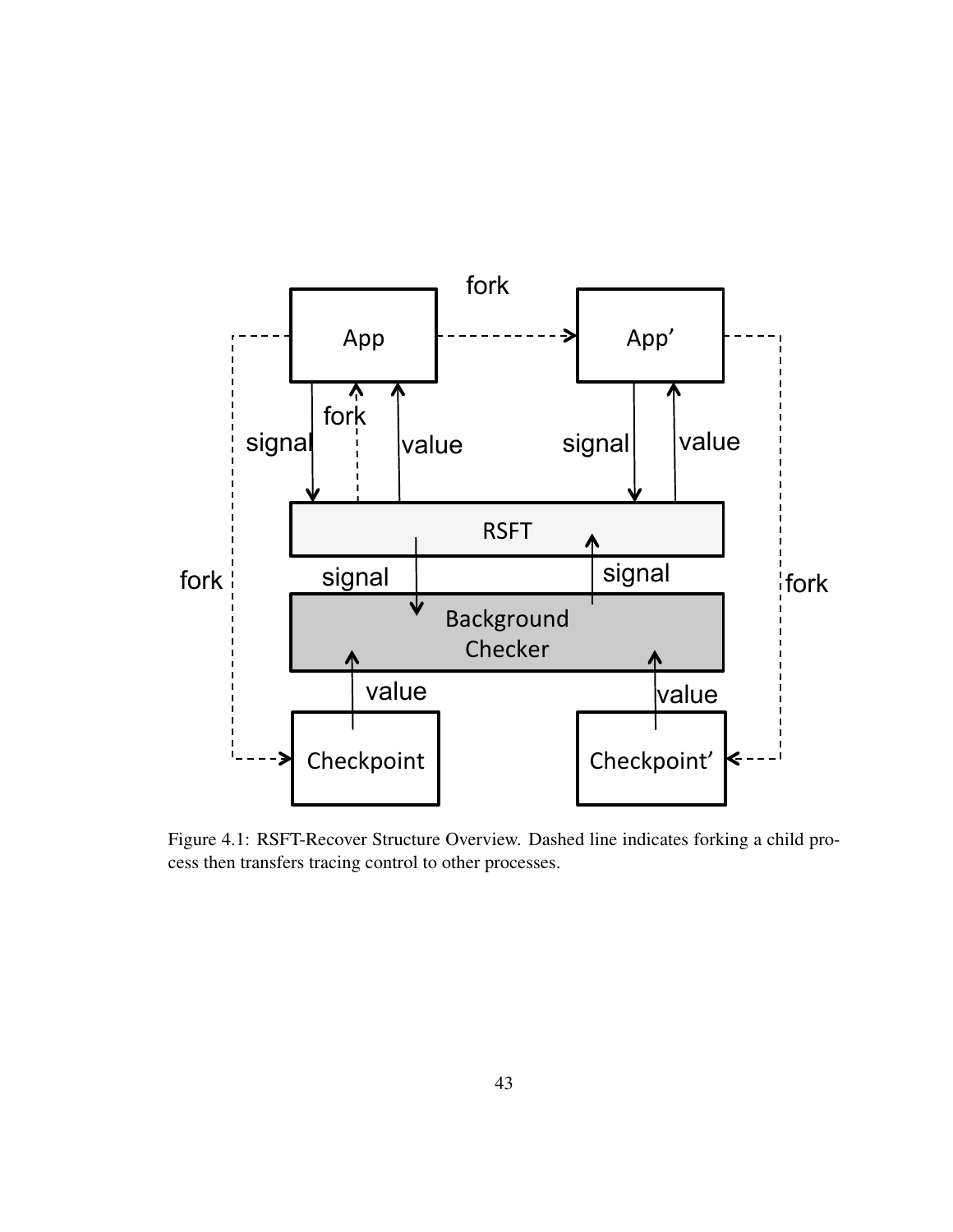The program point RSFT-Recover choose to create a checkpoint is predefined as an environmental variable in term of number of system calls (NSYS) in the program. RSFT-Recover checks the value of the variable at program runtime and create checkpoints every NSYS system calls.

To invoke a fork system call in W1 and W2, RSFT-Recover need to either modify the binary of W1 and W2, or inject a system call in a non-invasive way. In the implementation proposed in this dissertation, RSFT-Recover inject a fork system call using Algorithm 3.

#### 4.3.3 Background Process Image Verification

After a checkpoint process is created, it is trapped by the tracer process (T). T communicates its PID to the background scrubbing process through software communication queue described in [19]. The scrubbing process consumes the PIDs and performs background memory content and register value verification. Algorithm 4 describes the process of memory scrubbing after a checkpoint is created.

#### 4.3.4 Program State Bookkeeping

One common problem of previous recovery techniques is that re-executing the program, either from the beginning or from a checkpoint, involves re-issuing some instructions that has side-effects. For example, a program may send signals to another process, or send a package over the network to another system, or transfer values to hardware devices, after a verified program checkpoint. Most of these cases are non-reversible. After a program recovers from a checkpoint, if the program executes these side-effecting instructions again, the program may behave incorrectly from the outside world's view.

To solve this problem, RSFT-Recover keeps track of all program behavior that may be visible outside of its SoR. The nature that RSFT operates at the system calls granularity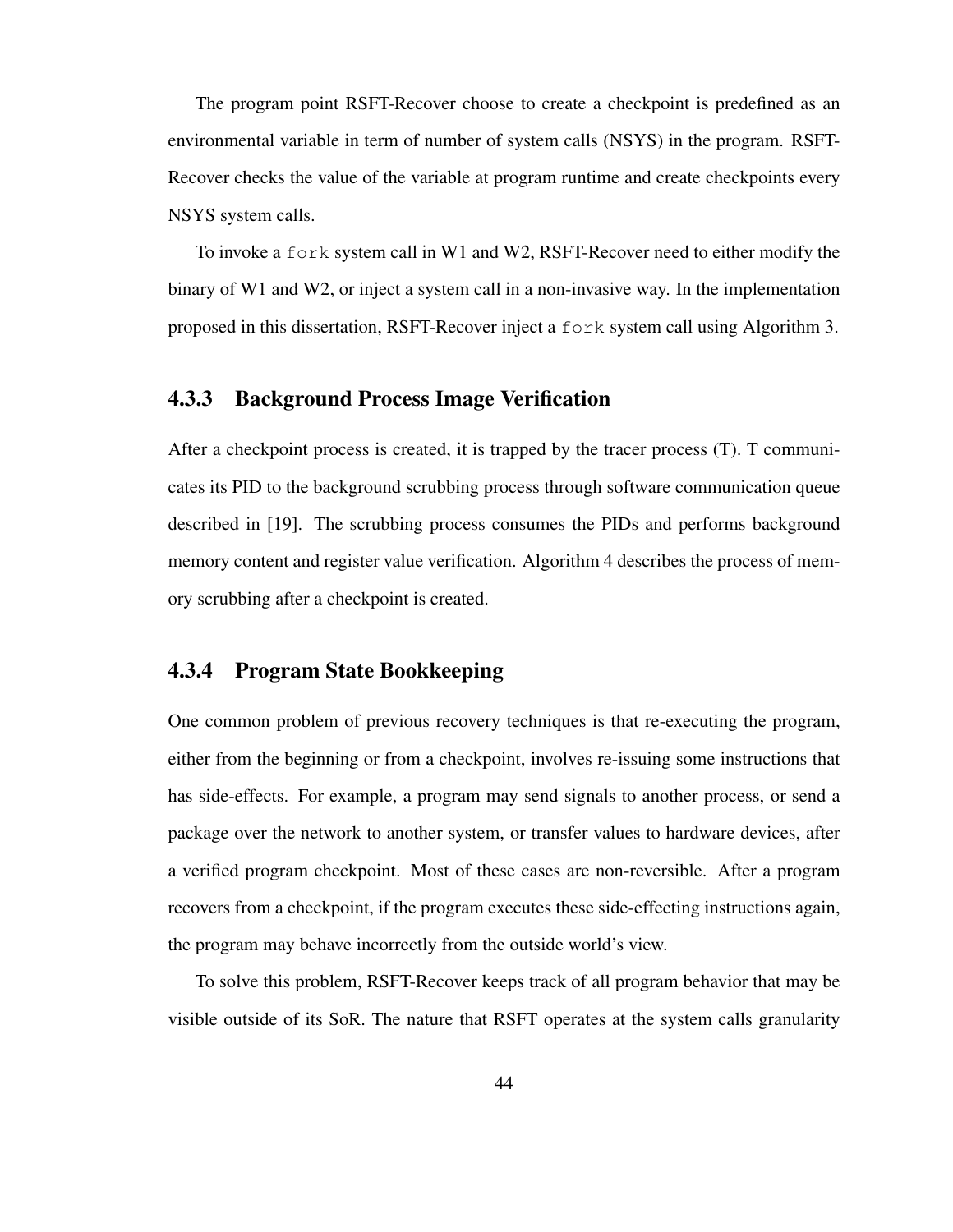|     | <b>Algorithm 3 Automatic Runtime Checkpointing</b>                          |  |  |  |
|-----|-----------------------------------------------------------------------------|--|--|--|
|     | $1:$ repeat                                                                 |  |  |  |
| 2:  | intercepts system call sys from a traced process W(either W1 or W2)         |  |  |  |
| 3:  | $n$ sys++                                                                   |  |  |  |
| 4:  | if $nsys == NSYS$ then                                                      |  |  |  |
| 5:  | // create a checkpoint                                                      |  |  |  |
| 6:  | if process W is entering a system call then                                 |  |  |  |
| 7:  | make a copy of the register file of W                                       |  |  |  |
| 8:  | $W. Regs. orig\_rax = SYSTEM$                                               |  |  |  |
| 9:  | continue executing the system call                                          |  |  |  |
| 10: | wait for W to return from SYS_fork                                          |  |  |  |
| 11: | $NewPID = W. Regs.rax$                                                      |  |  |  |
| 12: | enqueue(NewPID)                                                             |  |  |  |
| 13: | copy back original register file of W                                       |  |  |  |
| 14: | $W. Regs.rax = sys$                                                         |  |  |  |
| 15: | // the instruction SYSCALL is 0F 05, which takes 2 bytes                    |  |  |  |
| 16: | $rip = rip-2$                                                               |  |  |  |
| 17: | continue executing W                                                        |  |  |  |
| 18: | // program will re-enter interrupt and execute the original system call sys |  |  |  |
| 19: | else                                                                        |  |  |  |
| 20: | make a copy of the register file of W                                       |  |  |  |
| 21: | $Regs.rax = SYS_fork$                                                       |  |  |  |
| 22: | // the instruction SYSCALL is 0F 05, which takes 2 bytes                    |  |  |  |
| 23: | $rip = rip-2$                                                               |  |  |  |
| 24: | continue executing the system call in kernel                                |  |  |  |
| 25: | // program will re-enter interrupt and execute system call fork             |  |  |  |
| 26: | wait until the system call returns from SYS_fork                            |  |  |  |
| 27: | $NewPID = W. Regs. raz$ // return value                                     |  |  |  |
| 28: | enqueue(NewPID)                                                             |  |  |  |
| 29: | copy back original register file of W                                       |  |  |  |
| 30: | continue executing W                                                        |  |  |  |
| 31: | end if                                                                      |  |  |  |
| 32: | else                                                                        |  |  |  |
| 33: | perform fault detection                                                     |  |  |  |
| 34: | end if                                                                      |  |  |  |
|     | 35: until W1 and W2 exit                                                    |  |  |  |

 $\overline{\phantom{0}}$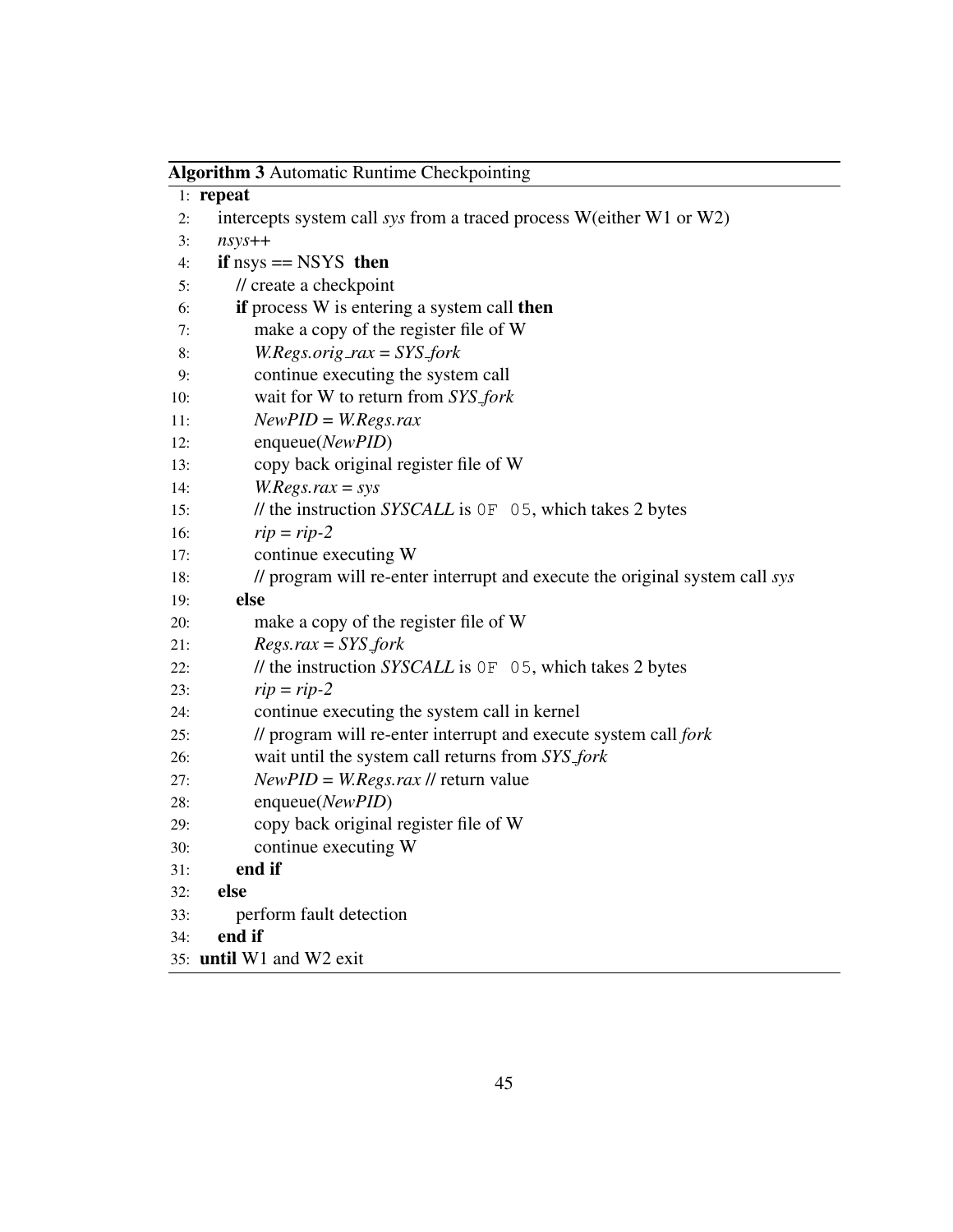#### Algorithm 4 Background Memory Scrubbing

|     | $1:$ repeat                                               |
|-----|-----------------------------------------------------------|
| 2:  | $newPID1 = \text{dequeue}$ ;                              |
| 3:  | $newPID2 = \text{dequeue}$ ;                              |
| 4:  | openMemoryMapFile(newPID1, newPID2                        |
| 5:  | openMemoryFile( <i>newPID1</i> , <i>newPID2</i> )         |
| 6:  | for all memory page P in memory of newPID1 and newPID2 do |
| 7:  | touchMemoryPages $(P)$                                    |
| 8:  | read page P from memory of newPID1, newPID2               |
| 9:  | compare memory content from two versions                  |
| 10: | if memory contents mismatch then                          |
| 11: | discard this checkpoint                                   |
| 12: | else                                                      |
| 13: | keep this checkpoint                                      |
| 14: | discard the previous checkpoint                           |
| 15: | end if                                                    |
| 16: | end for                                                   |
|     | 17: <b>until</b> signaled to exit                         |

allows RSFT -recovery to bookkeep the program states in term of system calls. After a program checkpoint is made, RSFT-Recover keeps track of the number of system calls issued from each program instance. Note that RSFT compares the arguments of system calls at each call site, the difference of number of system calls issues from the two program instances are less or equal to one. Once a transient fault occurrence is confirmed, RSFT-Recover tries to recover program from the last checkpoint. After the program restarts from the last verified checkpoint, RSFT-Recover is able to replay the program execution without re-issuing instructions that cause outside-visible behaviors.

### 4.4 Runtime Fault Recovery

When a transient fault is detected during program execution, RSFT-Recover picks up a previous correct checkpoint and resume program execution from the checkpoint on.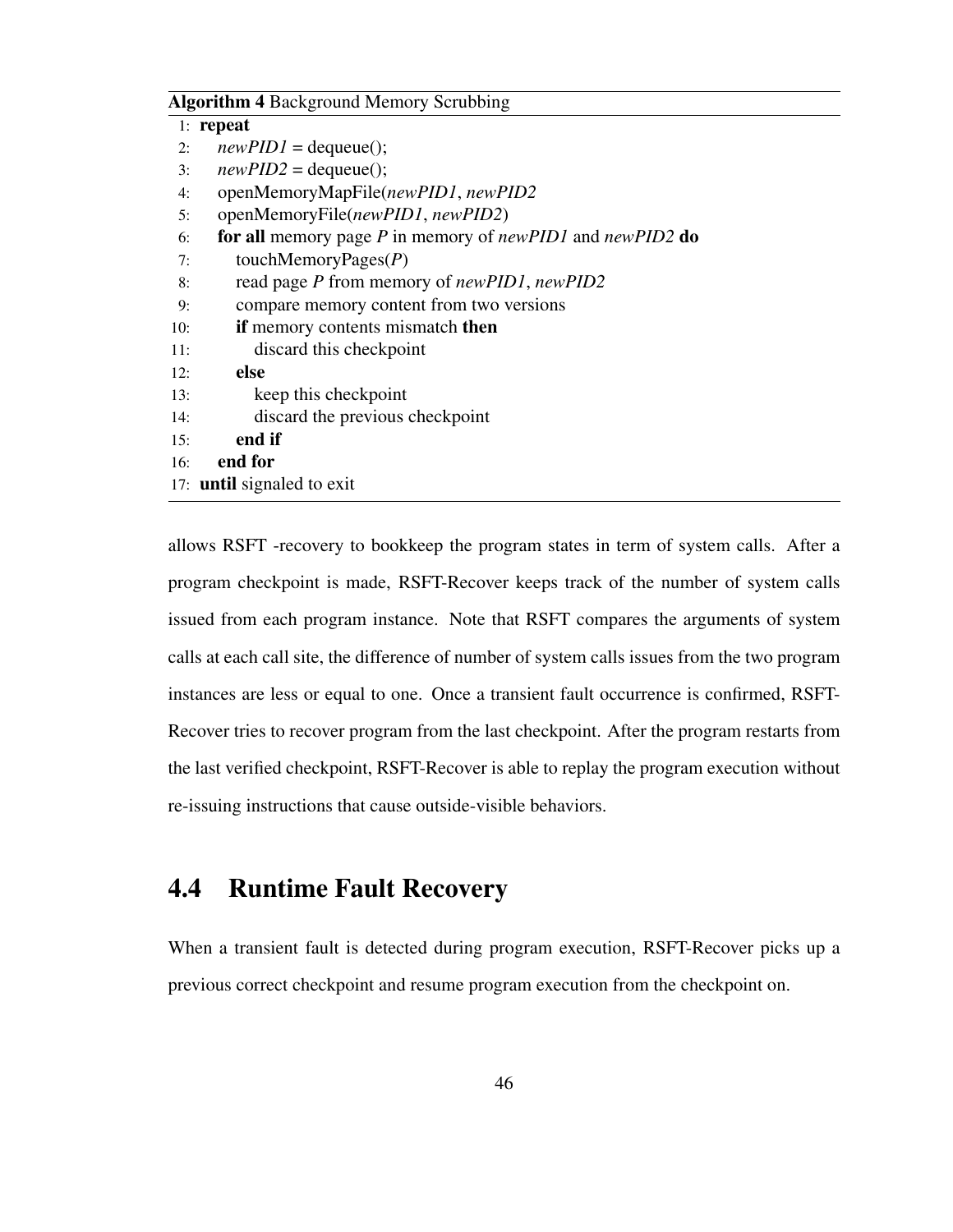#### 4.4.1 Checkpoint Process Resuming

The checkpoint processes are duplicates of the original working processes W1 and W2. They are stopped by the scrubbing process for memory content comparison. After the process image comparison is successful, they are still stopped at exactly the same program point and not allowed to continue execution.

Program execution recovery is two simple steps, as illustrated in Figure 4.2:

- 1. Kill the existing two working processes.
- 2. Signal the last verified checkpoint processes. The checkpoint processes are woken up by signals to continue executing the rest of the program.

### 4.4.2 System Call Replay

After the program resumes from a previous correct checkpoint image, RSFT-Recover keeps track of the number of critical system calls such as read, write. This number is compared with the number of correctly executed system calls after the checkpoint. If the number is less than the previously successfully committed system call number, this system call is bypassed. RSFT does not allow this system call to flow into the operating system or causing any outside visible behavior.

Note that some system calls, such as mmap, mremap, are still performed to ensure future correct program execution. Only those that will send values to outside world will be emulated and not replayed.

However, there are some cases that this replay may violate program semantics. For example, if an application is supposed to send a heartbeat network message at a certain frequency, skipping such system calls may change how the outside world sees this application. While this dissertation does not handle this case, it is possible to either notify users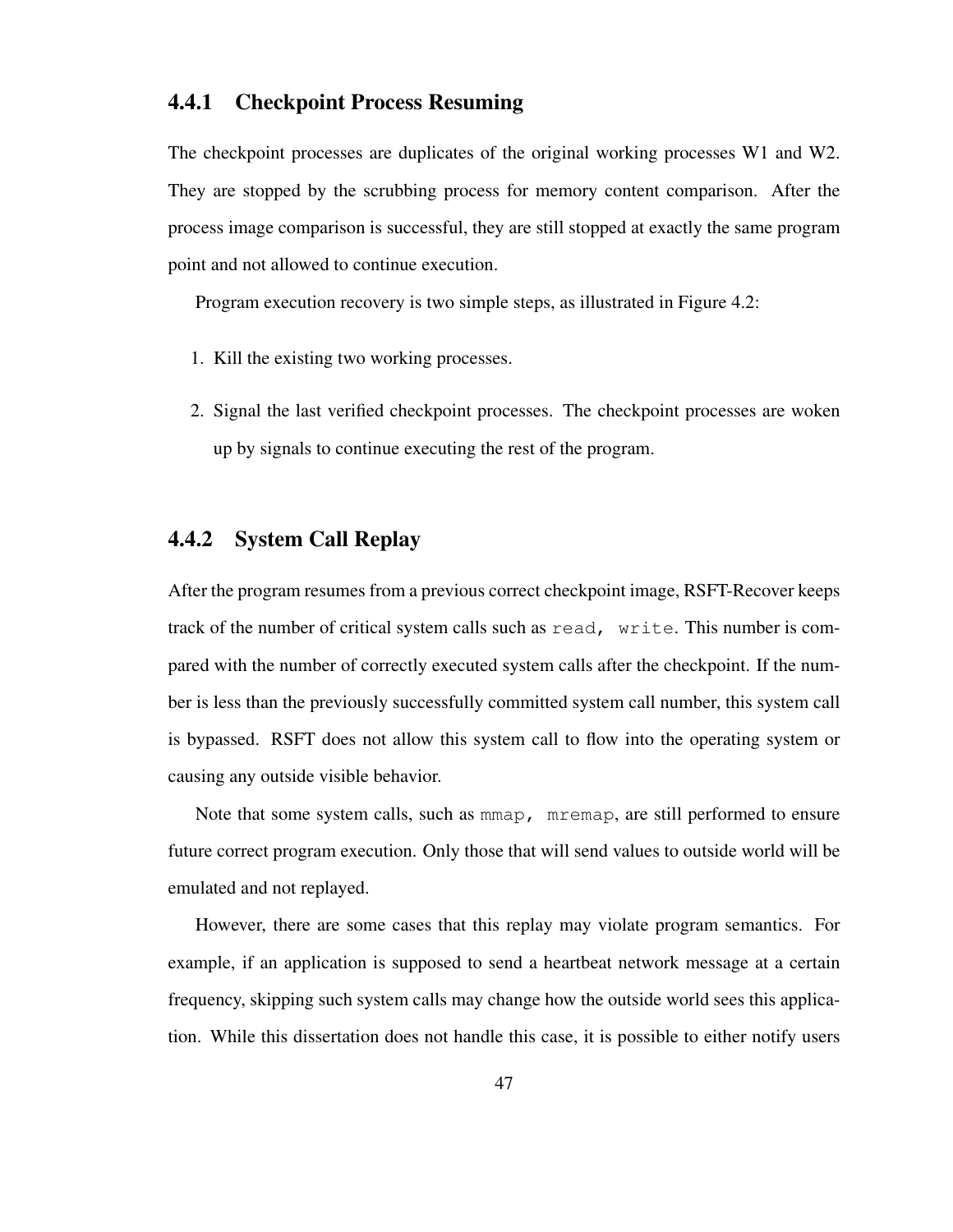

Figure 4.2: Transient fault recovery timeline in RSFT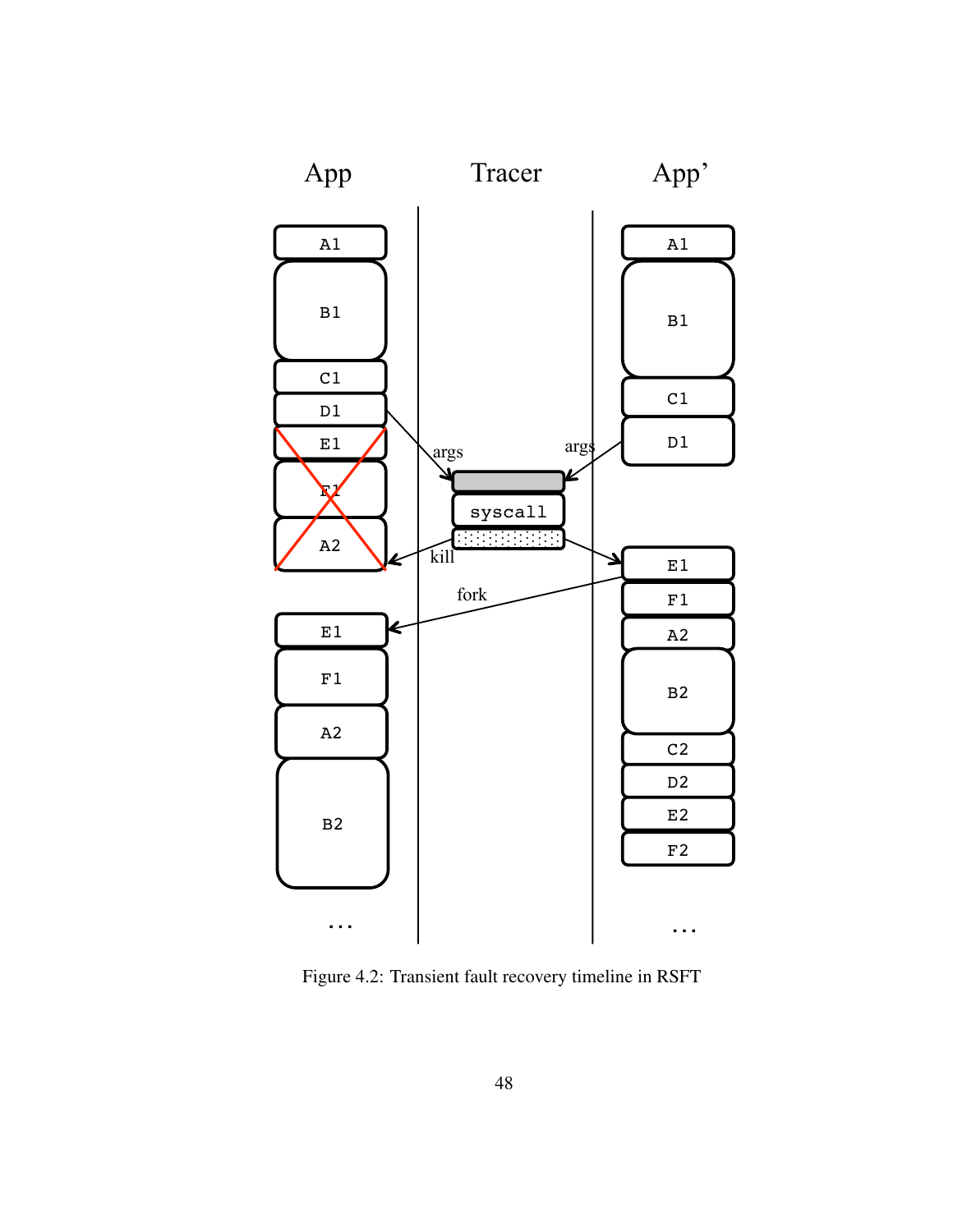to ignore temporary out-of-sync nodes or modify the receiver of such network messages to be aware of the temporary service outrage.

### 4.5 Window of Vulnerability

RSFT-Recover has a small window of vulnerability. First of all, the recovery process itself is a single point of failure. After a transient fault is detected, RSFT-Recover wakes up the previous checkpoint and tries to restart program execution from the last correct program state. However, if another transient fault occurs during the recovering process, the program may (1) fail to restart, or (2) restart with a faulty program state. In the former case, the timeout mechanism will ask the program to restart from the very beginning. Although this is a slower than usual recovery, it still manage to recover program execution transparent to the user. In the latter case, the faulty program instances may either result in RSFT detecting the fault later via value verification, or incorrect program output.

Given the potential occurrence rate of transient faults in common environments, it is extremely unlikely that the recovering process is hit while performing the recovery. But in severe environments with high radiation rate, this is a window of vulnerability for RSFT protected programs.

Another vulnerable window of RSFT-Recover is the verification process. During memory verification, if the memory content of the checkpoint processes, or the verification result (match or mismatch) is corrupted at runtime due to a transient fault, RSFT-Recover may incorrectly conclude that one of the working processes is affected by a transient fault. However, RSFT-Recover will not raise a false positive alarm of transient fault in such a case. Instead, RSFT-Recover will discard this version of checkpoint and hoping to get a correct checkpoint next time.

RSFT-Recover also registers signal handlers for the background process. If the back-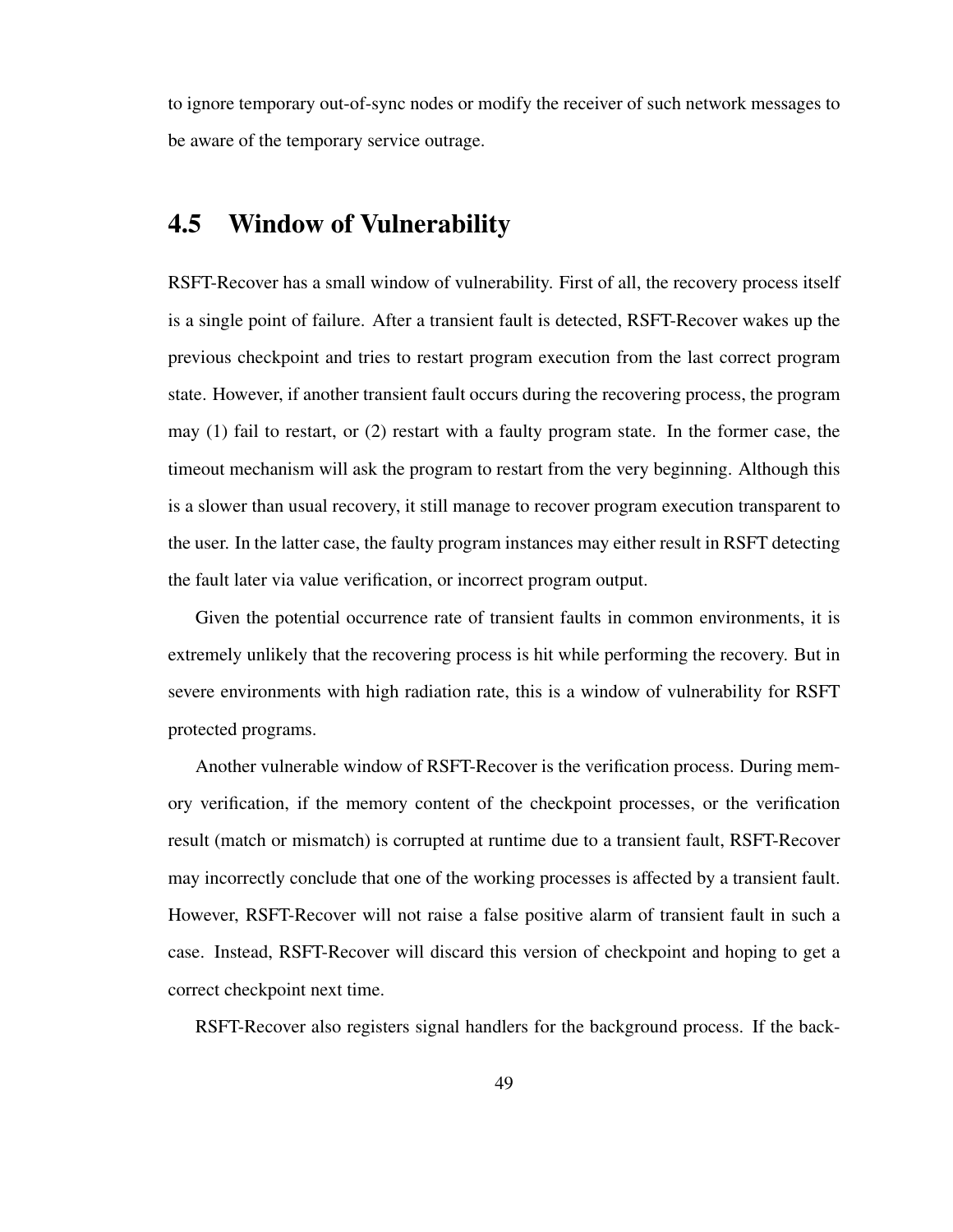ground verification process itself suffers from a transient fault, which results in a process crash, RSFT-Recover will trap the signal, and create a new process to continue perform scrubbing from the failure point on. However, all previous checkpoint information will be lost.

If any memory content of the checkpoint is corrupted before it is used for recovery, it may lead to future program failure. However, because these two checkpoint processes are hanging there, waiting to be waken up. The operating system will schedule them off the processors and memory system most of the time, the window of being hit by a transient fault is only during process image comparison, which is extremely low compared with the other processes or the whole program execution.

Note that RSFT-Recover does not introduce false positives to transient fault detection, since it is independent from transient fault detection RSFT-Detect. RSFT-Detect can work with other recovery mechanism as well in a plug-and-play fashion.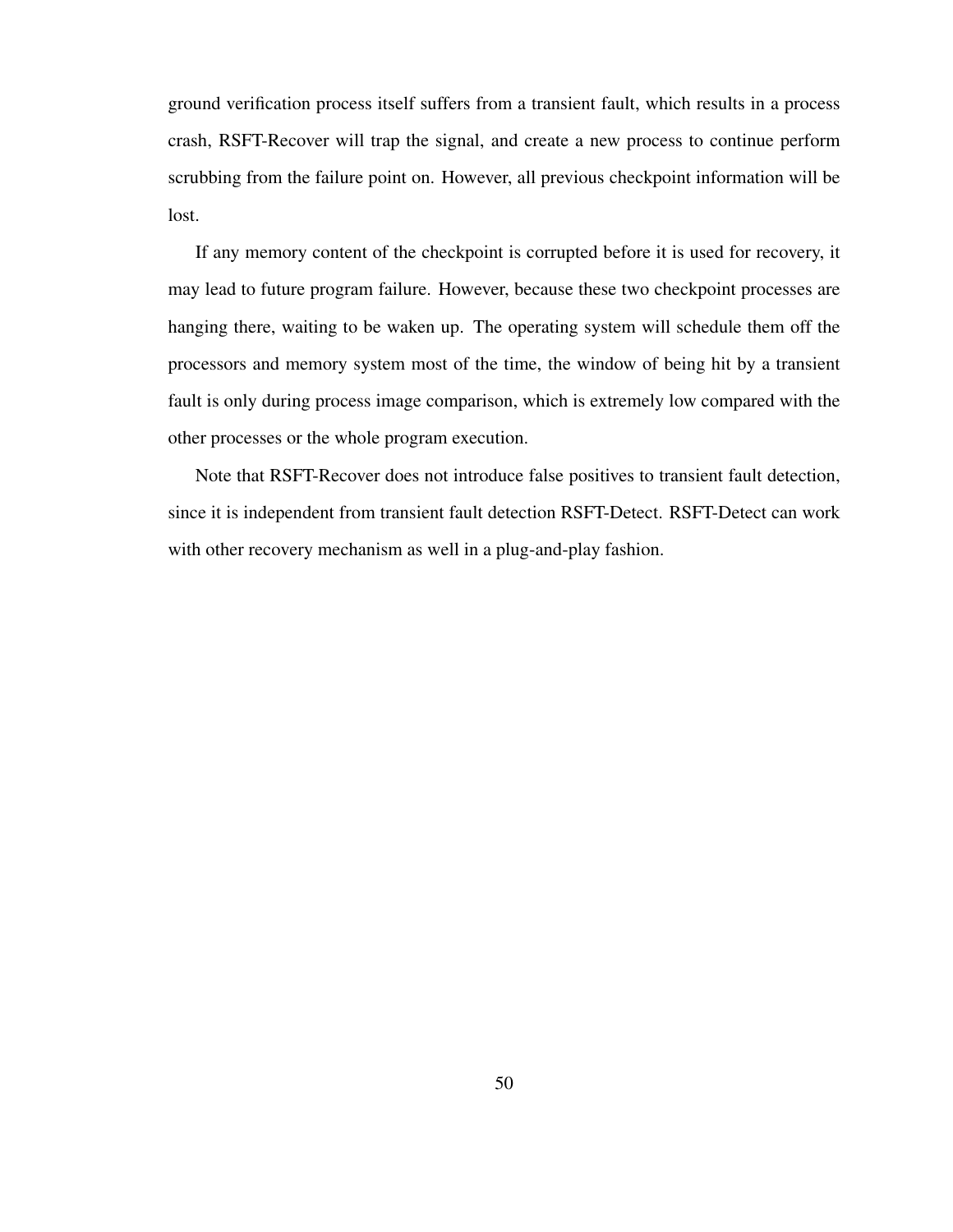# Chapter 5

# Evaluation Methodology

This chapter describes the methodology used to evaluate the reliability of RSFT presented in this dissertation. Section 5.1 discusses the standard transient fault model, and a more realistic fault model used for evaluation in this dissertation. Section 5.2 explains the metrics used to measure reliability of RSFT. Section 5.3 details the simulation details and evaluation method used to measure the metrics.

Section 5.4 describes the evaluation environment in this dissertation. And Section 5.5 presents an analysis of the benchmark characteristics. Section 5.6 inroduces the methods used in evaluation on a set of 23 for reliability, performance, and resource consumption.

### 5.1 Transient Fault Model

In recent fault tolerance research, *Single Event Upset(SEU)* model is commonly adopted to evaluate the reliability of techniques. This model assumes that one and only one transient fault occurs during one program execution, and this fault flips exactly one bit. The SEU itself is not considered permanently damaging to the transistor's functionality.

Although SEU model is commonly adopted, it is also beneficial to study the reliability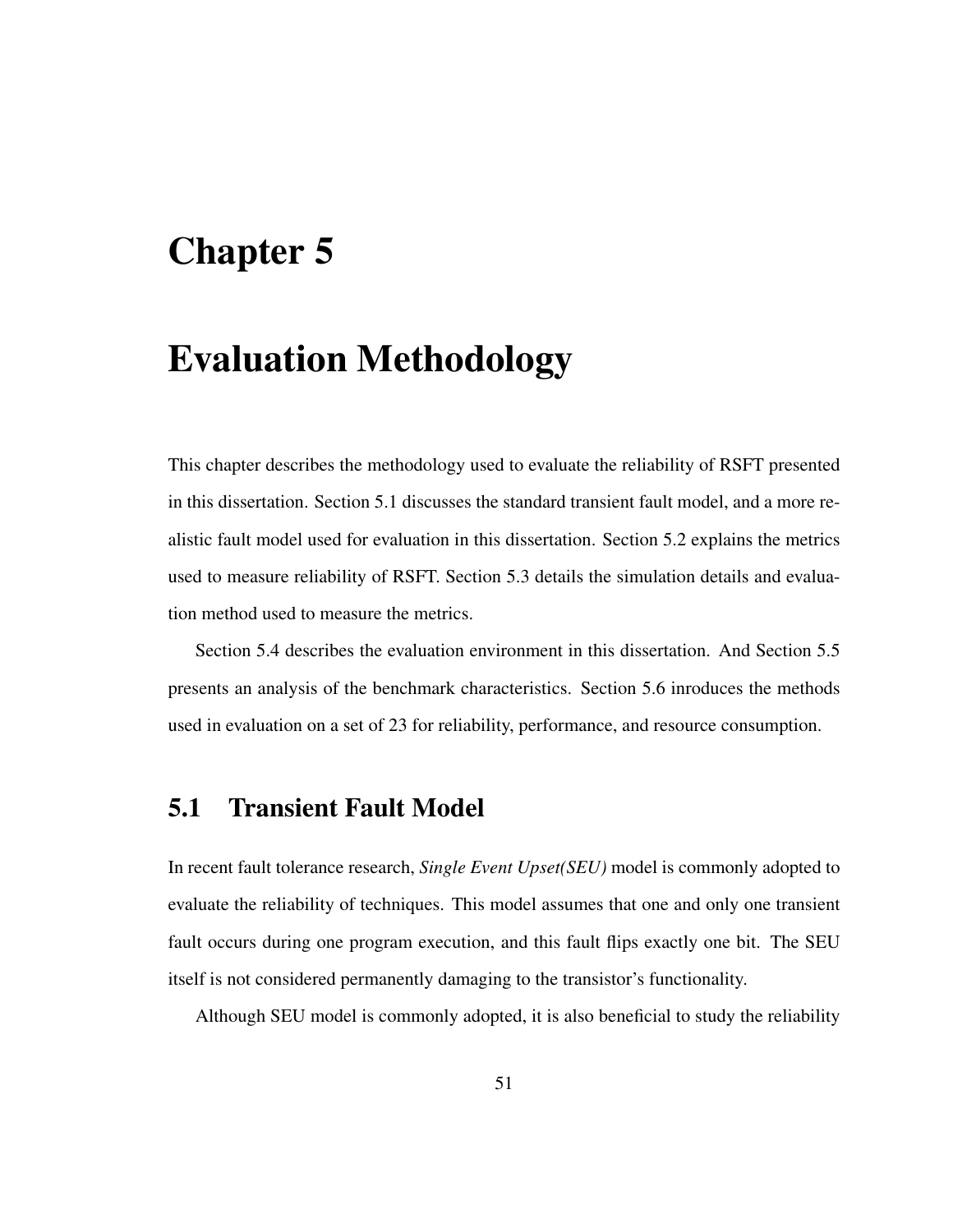of fault tolerance under the *Multiple Event Upset (MEU)* model. The MEU model means that there can be more than fault occurring per program execution. These faults may flip exactly one bit, or flip multiple bits at a time. In reality, radiation may flip a bit and one or more bits that are physically close to the flipped bit. Compared with the SEU model, MEU is more realistic and is useful to study the fault tolerance techniques when fault frequency is higher than expected. ECC memory can protect memory content against transient faults, but limited to SEU only. In cases where multiple bit are flipped within an ECC protection unit (e.g. a word), ECC is more likely to fail.

To compare with existing technique, we did experiments with MEU model. For each fault model, the simulation was done 3,000 times on each benchmark program. The evaluation is implemented using a processing tracing tool (ptrace on Linux) to simulate transient faults at runtime in both register files and memory space, in a way similar to [20, 50, 21]). Two bits of the same word are flipped in the program's register files or physical memory space.

### 5.2 Reliability Metrics

Transient faults may have different effects on program execution. Mukherjee et al. classify transient faults by these effects into the following categories [31]:

- Benign Fault. A transient fault that does not affect the outcome of the program is a benign fault. Wang et al. report that 85% of total transient faults are benign, and result in no externally visible program errors [61].
- Silent Data Corruption. If a fault induces the system to generate erroneous program outputs, it is said to have suffered silent data corruption. Silent data corruption, or SDC, is what all fault detection techniques are designed to detect and what fault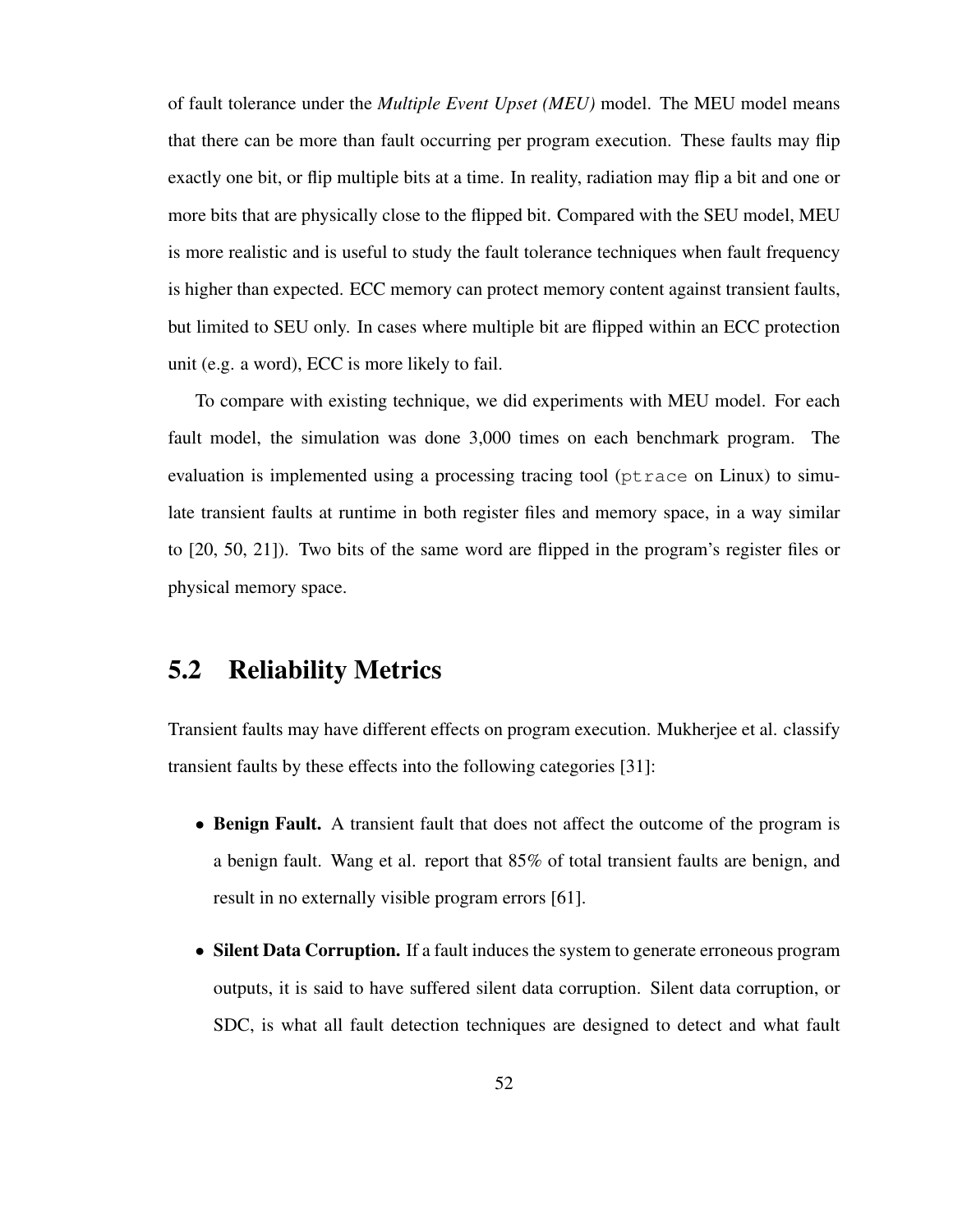recovery mechanisms are designed to recover from.

• Detected Unrecoverable Error. A detection-only protection mechanism does not recover the program from a fault, but prevents SDC through fail-stop mechanism, thereby avoiding any data corruption. An error of this kind is called Detected Unrecoverable Error, or DUE.

The target of this dissertation is to detect and recover from the faults that cause SDCs. RSFT benefits from the insight that minimizing the cost of detecting benign faults can improve program performance by a large amount.

The average Mean-Time-To-Failure (MTTF) time is a widely accepted metrics to evaluate the reliability of a fault tolerance technique. At the time of a fault injection, a timestamp is recorded. If the fault does not lead to any failure or detected fault, this timestamp is discarded. Otherwise, another timestamp is recorded at the time of fault detection or program failure. The difference between these two timestamps is called Mean-Time-To-Failure (MTTF). The distribution of MTTF out of 3000 runs of each benchmark program is demonstrated in the evaluation section.

Mean Time to Failure does not describe the reliability of a fault tolerance technique entirely. If one technique enables the program to execute twice as faster as the program protected by another technique, the second program, since taking longer to run, is twice more likely to be hit by transient faults. Some previous work used other metrics, such as Mean Instruction To Failure (MITF) and Mean Work To Failure (MWTF) [44]. These methods are useful when all instruction are equally important and takes roughly the same time to execute, or when the definition of work is the same across all techniques in comparison.

This dissertation adopts the metrics of MTTF. Typically, the faster a program executes, the less likely it execution is affected by transient faults, which is correlated with MTTF.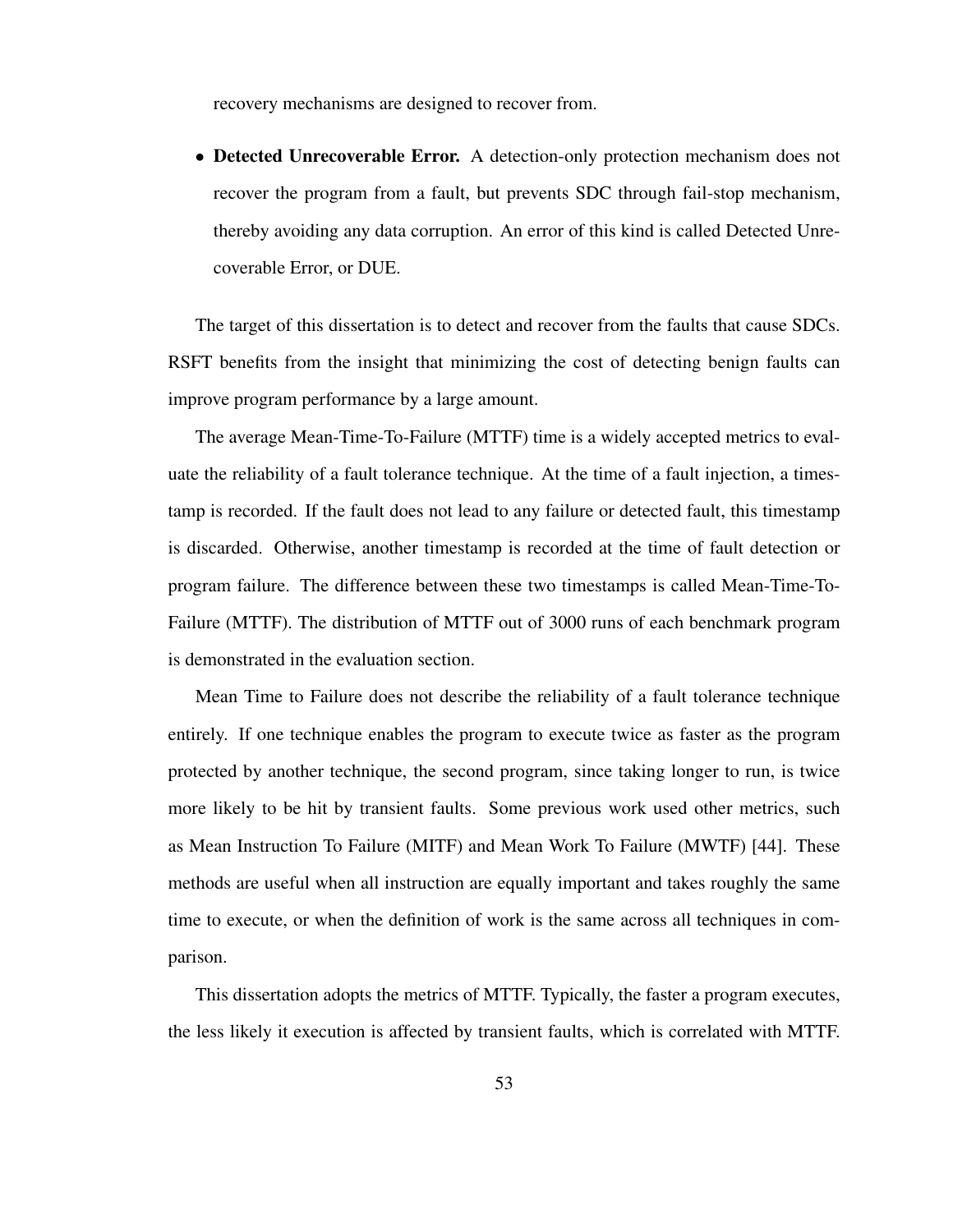| Reason                                                              | Symptom                | Modelling                                                                   |
|---------------------------------------------------------------------|------------------------|-----------------------------------------------------------------------------|
| Instruction                                                         | instruction corruption | Modify the value in a random memory address that maps to the program binary |
| instruction corruption or data corruption<br><b>Physical Memory</b> |                        | Modify random memory address that may contain instruction or data           |
| instruction fetch error or data corruption<br>Memory Bus            |                        | Modify random memory address that may contain instruction or data           |
| Register File<br>data corruption                                    |                        | Flip bits in a random general-purpose, XMM, floating point, or register     |
| Program Counter<br>incorrect program flow                           |                        | Flip bits in the PC register                                                |
| PC value corruption<br>Control Logic                                |                        | Bit flip in PC register                                                     |
| Re-order buffer<br>data corruption                                  |                        | Bit flip in a random register or memory content                             |
| data corruption<br>load store queue                                 |                        | Bit flip in a random register or memory content                             |

Table 5.1: Transient fault types and modeling

Given that the goal is to protect program execution from transient faults, it is reasonable to simply measure MTTF as the simulation is injection a constant number of faults per run, not per time unit.

## 5.3 Transient Fault Simulation

This dissertation considers transient faults in register files, physical memory, and controllogic. Table 5.1 shows various types of transient faults and the way they are modelled in this dissertation.

All reliability evaluation demonstrated in this dissertation injects faults into *all three processes*(two worker and one tracer). This fault injection method does not inject faults into the operating system itself. However, the time spent in the tracer process includes the time that all system calls spent in the operating system. By injecting faults into the tracer process and change its register or memory values, some faults in the operating system are also simulated.

#### 5.3.1 Register Fault Simulation

Many prior work uses PIN dynamic instrumentation to inject faults into register files. This thesis uses another system-level approach. First, a profile run of the original program binary is timed to estimate how long it may take to execute the program. Before fault injection, our tool randomly selects one point in time, one random program instance, one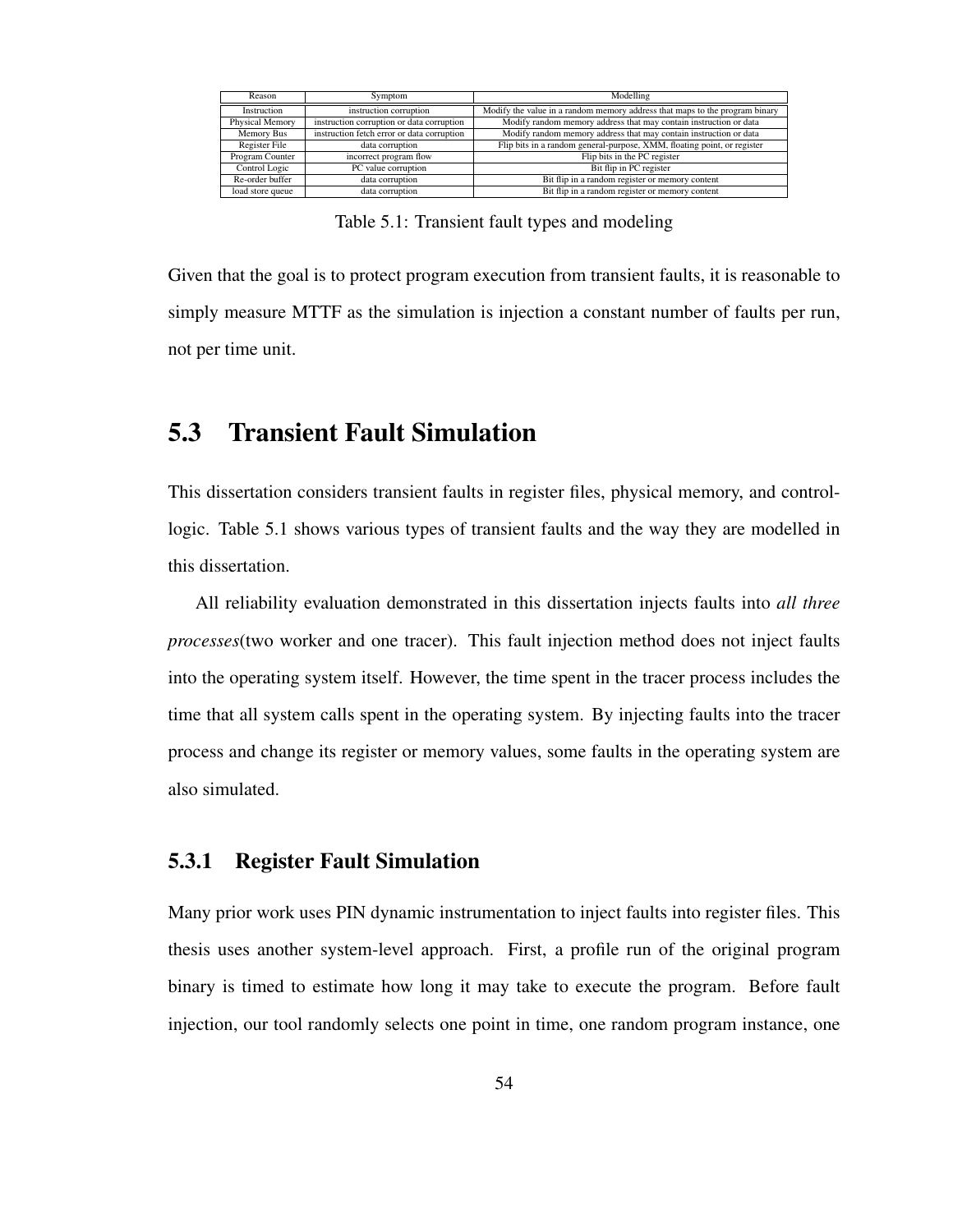random bit of a register, as well as one random register among general-purpose, floating point, XMM, and flag registers. During program runtime, this fault injection simulation issues an alarm after a random period of time. It then sends a signal to the randomly selected process, stops its execution, and flips the random bit of the selected register. The particular program instance then continues execution. Finally, the execution result of the fault-injected program is compared against the reference output to ensure that the RSFTprotected program's externally visible behavior is correct.

The drawback of this kind of simulation is that it only simulates architectural states including register files, instruction decoding, and program counter. Some work also simulates transient faults at a microarchitectural level [43], and an RTL level [61]. Because transient faults naturally occurs at the hardware logic level, simulation at a lower level, such as RTL level, has better accuracy. For example, the hardware simulation can inject faults into the bypass network, which is not visible to the architectural view. However, this approach is usually prohibitively slow for sizable programs such as SPEC benchmark suites. Mukherjee et al. proposed methodologies to estimate the architectural vulnerability factors(AVF) at microarchitecture level by sampling the AVF of a given structure in a given time [31]. These techniques can only simulate and cover a fraction of the program.

The reliability evaluation in this dissertation is pessimistic. For example, some benign faults, such as the faults that hit the processor but are automatically correctly before the value is loaded, or is microarchitecturally masked, are not simulated and represented in this dissertation. However, since these are benign faults and does not change program behavior, RSFT does not attempt to detect or recovery from them.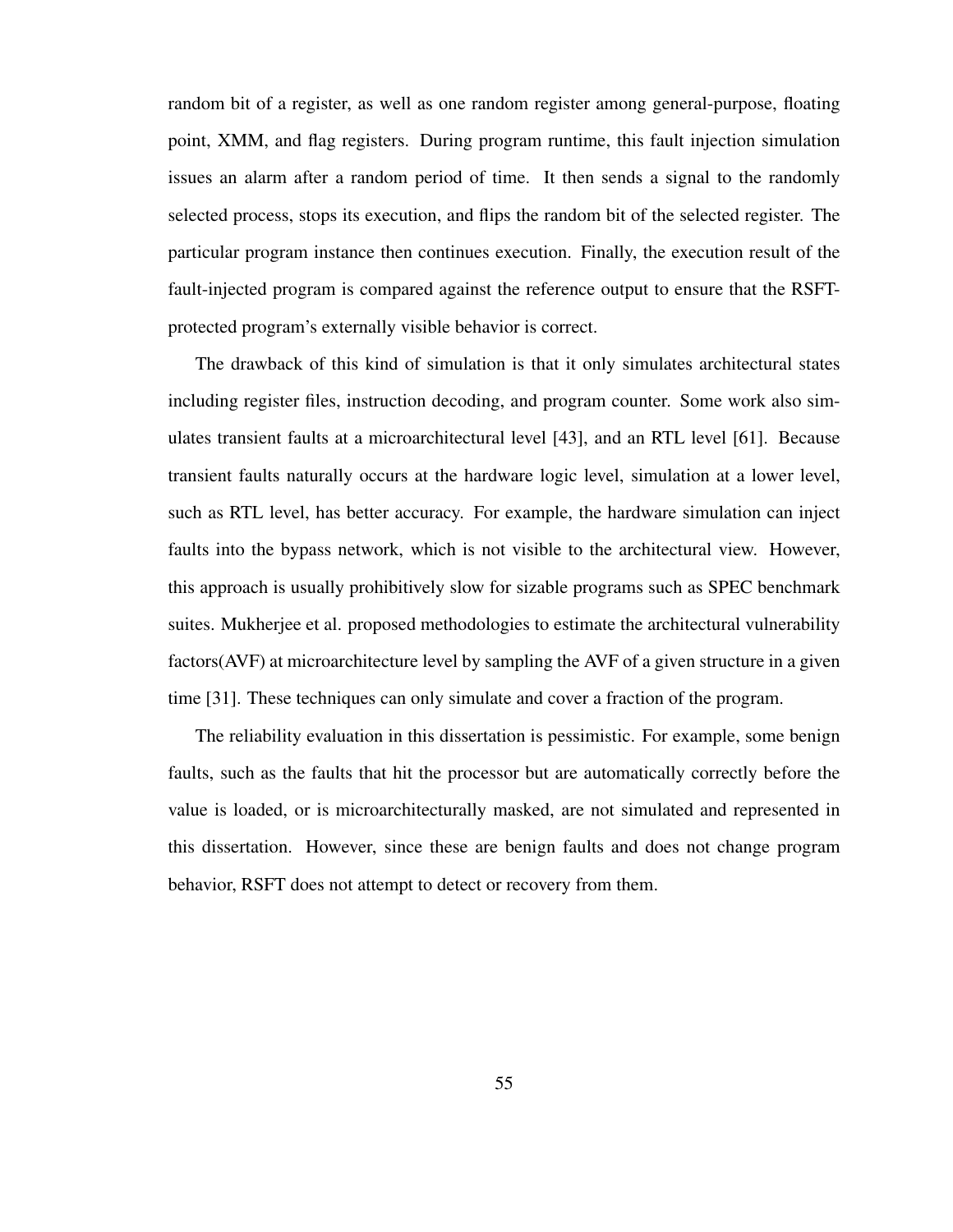### 5.3.2 Memory Fault Simulation

Previous work only simulates transient faults in registers. The instruction-level redundancy and redundant multi-threading approaches only maintain one memory state, and rely on ECC memory to protect programs against memory transient faults. Process-based redundancy techniques maintain multiple memory states and can provide transient fault protection for memory. However, prior work using process-based redundancy, including PLR, did not do any experiments regarding memory transient faults. This thesis is the first to simulate and evaluate the detection of transient faults in memory for software transient fault tolerance techniques.

Similar to injecting faults into register files, memory fault injection involves a profile run, and a random selection of a program point. Subsequently, memory fault injection randomly selects a virtual memory address owned by one process, and randomly flips a bit of the value stored in that memory address. This memory address may contain data or text of the program. Memory faults are injected into all running processes (the monitoring process, and two program instances), with the likelihood of the occurrence of the faults being proportional to the amount of memory used by each process. Each program was executed 3000 times with one memory fault injected each time.

Memory faults are only injected into the physical memory. Although a process may use a large amount of virtual memory, the number of physical memory used is typically much smaller than the virtual memory pages. One reason is that virtual memory space includes not only stacks and heap, but also binary file and dynamically loaded libraries. Not all the pages are accesses during program execution. Another reason is that only recently used pages are swapped into the main memory for locality.

Because we are simulating real transient faults which occur in hardware, memory content that is not physically in memory is not supposed to be changed by any transient fault.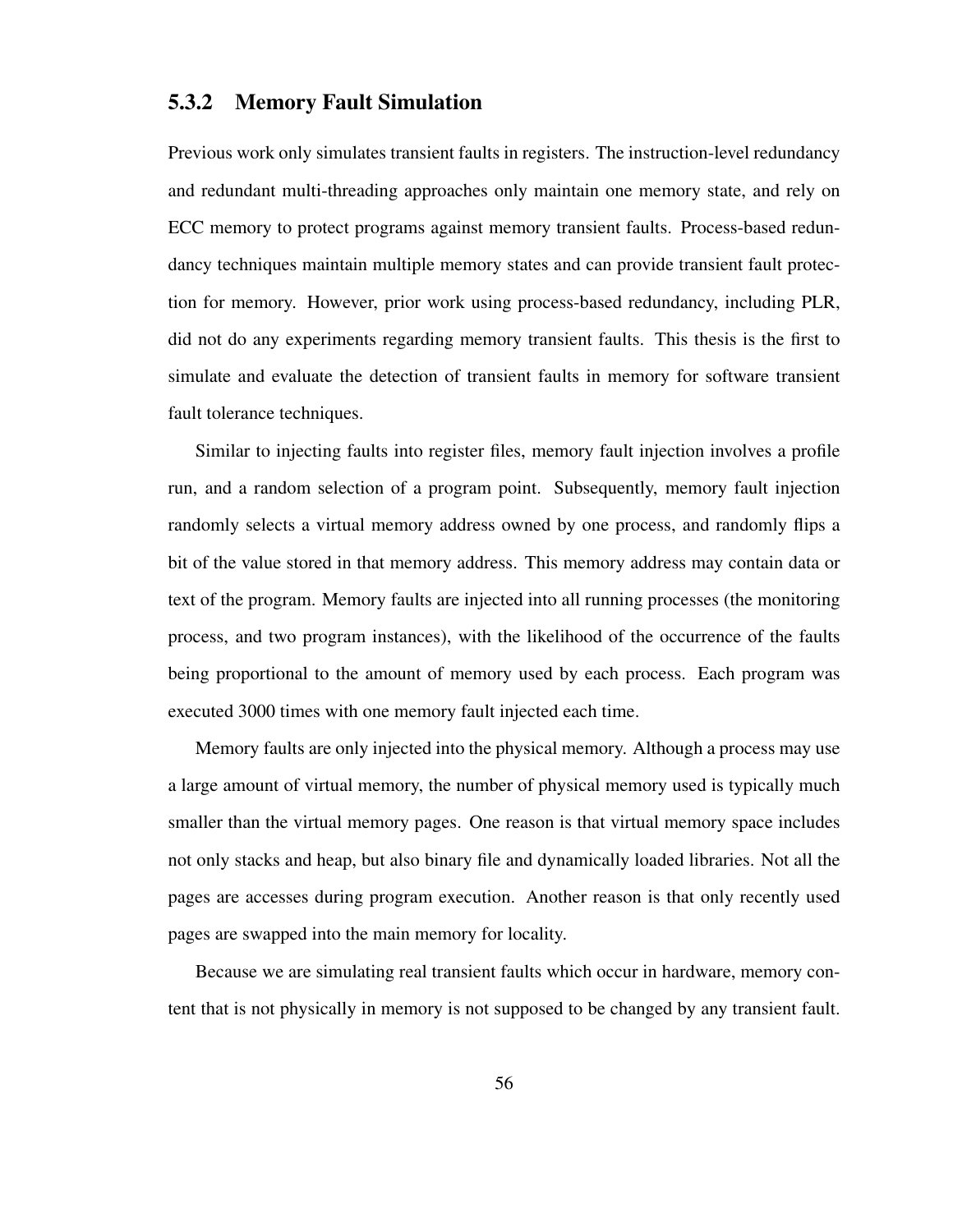As a result, like the register fault simulation, this dissertation also picks random point in program execution, and halts the process execution at that point. After the process is paused, the injection process walks through the physical page table of the randomly selected process, make a record of pages that are currently in memory, and randomly pick a bit in a random memory address that belongs to those pages.

To demonstrate the advantage of memory fault tolerance using RSFT, the evaluation in this dissertation flips two bits of the same word stored in that random memory address. The reason is that ECC memory provides fault tolerance against transient faults. Guaranteed to detect and recover from single-bit flip faults, ECC memory may fail when multiple bits of the same protection unit are flipped at the same time. However, when a particle strikes and flips a bit, it is possible that the same particle beam may flip other bits that are physically near the already altered bit, which makes ECC memory vulnerable. RSFT compares the values instead of setting parity values of bits, therefore can detect multiple-bit-flip events.

Memory faults injected into RSFT itself may also be detected. For example, if a fault changes the value in memory that stores the system calls' arguments for later comparison, this fault will be detected when the values are compared against values from the other process later. Another example is that the memory fault injected may be transitively passed on to one of the processes and results in a value mismatch in later transient fault detection. However, if an injected memory fault changed a value in memory that is transitively passed on to both processes, and that value affects the final output, RSFT will not be able to detect it.

The disadvantage of this memory faults injection method is that the simulation is not at hardware level. Previous work on simulation memory faults, such as the ECC technique, evaluates its reliability by simulating transient faults at the hardware level. Hardware level simulation is more accurate than software level simulation. However, the simulation methodology used in this dissertation can approximate hardware simulation as close as soft-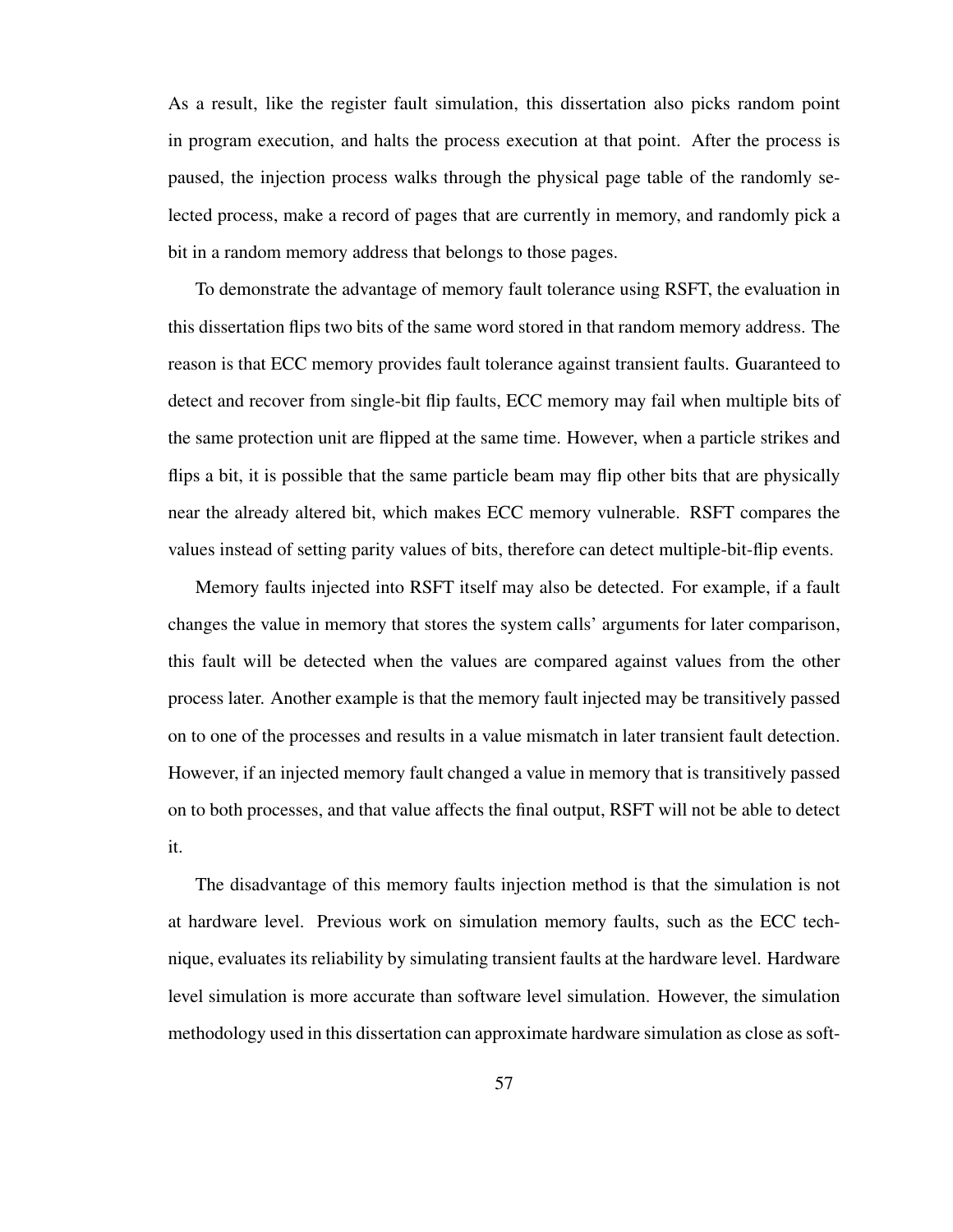| Processor                 | Intel Core 2 Duo®Q6600 |
|---------------------------|------------------------|
| Processor Speed           | 2.4GHz                 |
| L <sub>2</sub> Cache size | 4096KB                 |
| <b>RAM</b>                | 8GB                    |
| <b>Operating System</b>   | Linux 2.6.38           |
| Compiler                  | $\csc 4.6$             |

ware simulation can get. Because RSFT is an application-level fault tolerance technique, memory faults in the memory space used by the unprotected programs are not simulated or evaluated.

This chapter presents an thorough evaluation on a set of 23 for reliability, performance, and resource consumption. The methodology used to evaluate RSFT is described in this chapter.

### 5.4 Experiment Setup

The program binaries for all benchmark programs are generated using compilation option -O2 with gcc. The performance of the original binaries are used as the baseline throughout the evaluation. Both performance and reliability evaluation were conducted by executing the binaries with RSFT on a 2.4Ghz Intel Core 2 Quad-Core (Q6600) machine running Linux 2.6.38.

### 5.5 Benchmark Programs

The benchmark program used for evaluation in this dissertation are from SPEC CPU 2000 and SPEC CPU 2006 benchmark suites. These benchmarks were selected to be included in SPEC benchmark suites as representatives of real-world applications, including generalpurpose applications and scientific applications. For example, 433.milc is developed by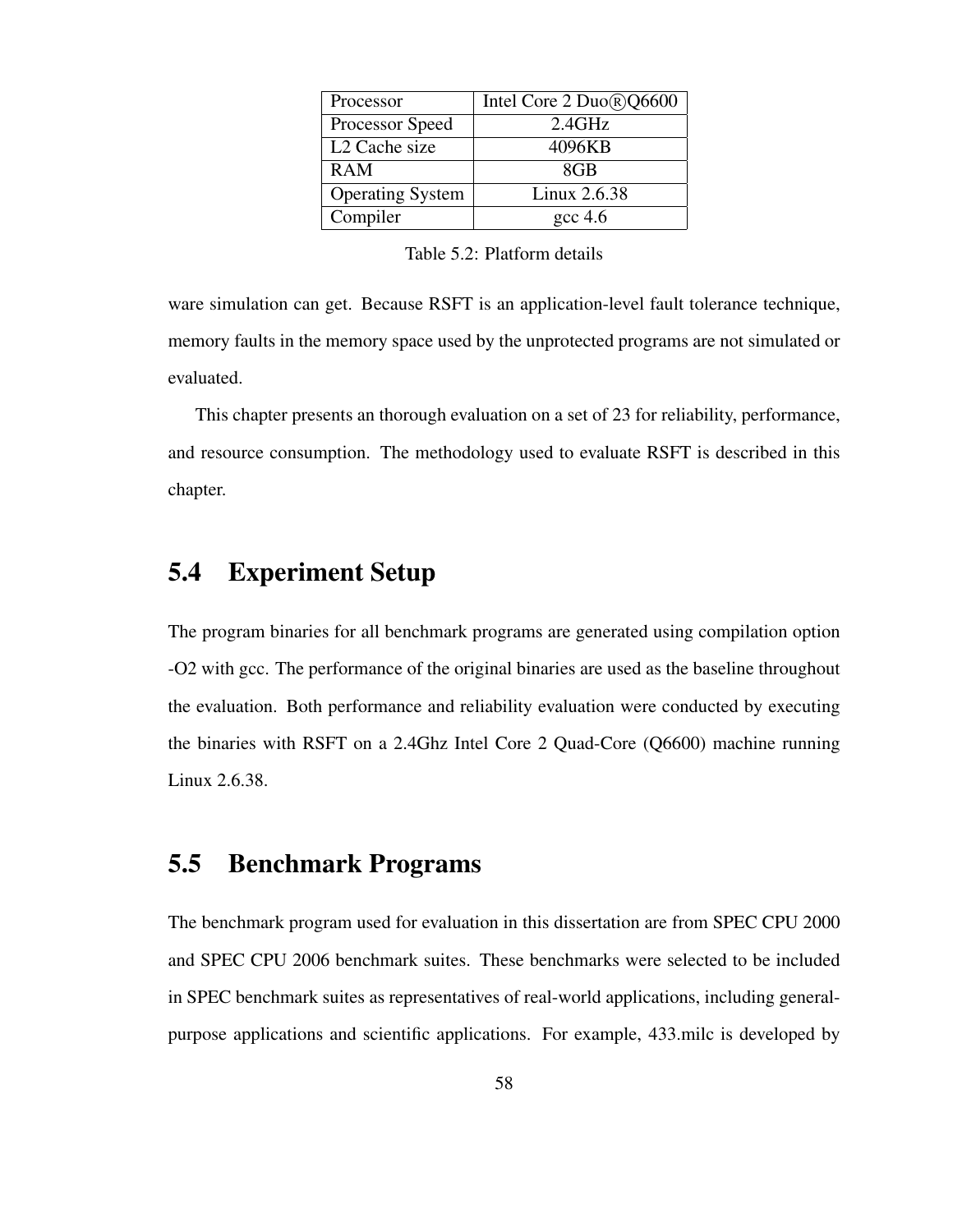

Figure 5.1: Number of system calls in each benchmark (log scale)

the MIMD Lattice Computation (MILC) collaboration for doing simulations of four dimensional SU(3) lattice gauge theory on MIMD parallel machines. This code is used for millions of node hours at DOE and NSF supercomputer centers. The programs selected for evaluation in this dissertation were chosen based on availability.

Figure 5.1 shows the number of system calls issued from each unprotected original benchmark program. Due to the huge variation of number of system calls (from several hundreds to a couple of hundred of thousands), the number of system calls are shown in the log scale of 10. Among all 298 system calls defined, about 45 of them are actually issued in the SPEC benchmark suite.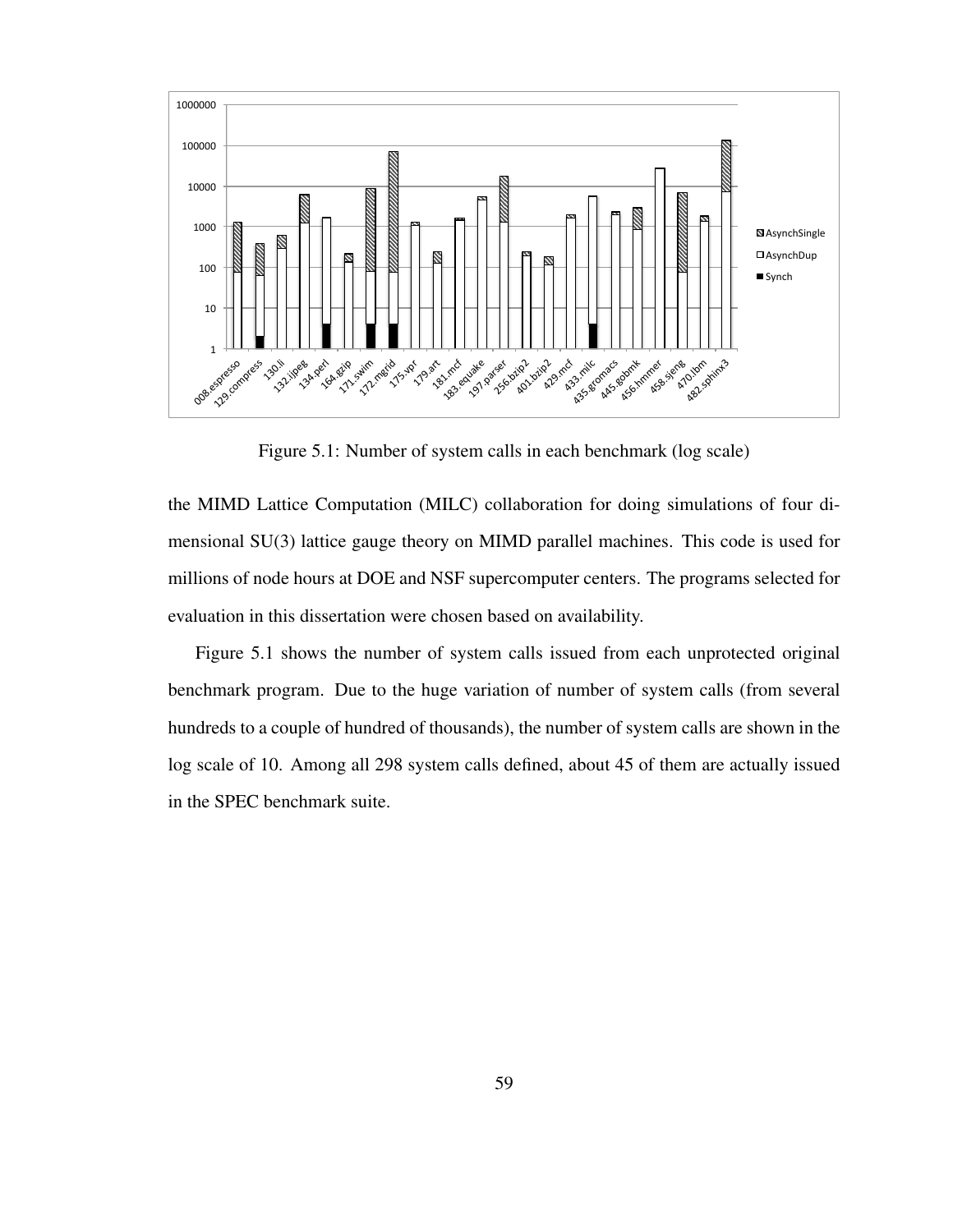

Figure 5.2: Normalized System Calls Categories in each benchmark

## 5.6 Performance Evaluation Methods

### 5.6.1 Runtime Overhead

The runtime overhead is one of the most important metrics used to evaluate RSFT. The runtime performance of RSFT is evaluated in comparison with the non-speculative execution. The runtime overhead is obtained from measuring the average execution time of RSFT from five runs on an empty unoccupied multi-core system, normalized to the original unprotected program execution time.

This evaluation was conducted using time on Linux. The execution time includes RSFT initialization, new process forking, checkpointing (if recovery is enabled), program computation, and the time spent in the operating system.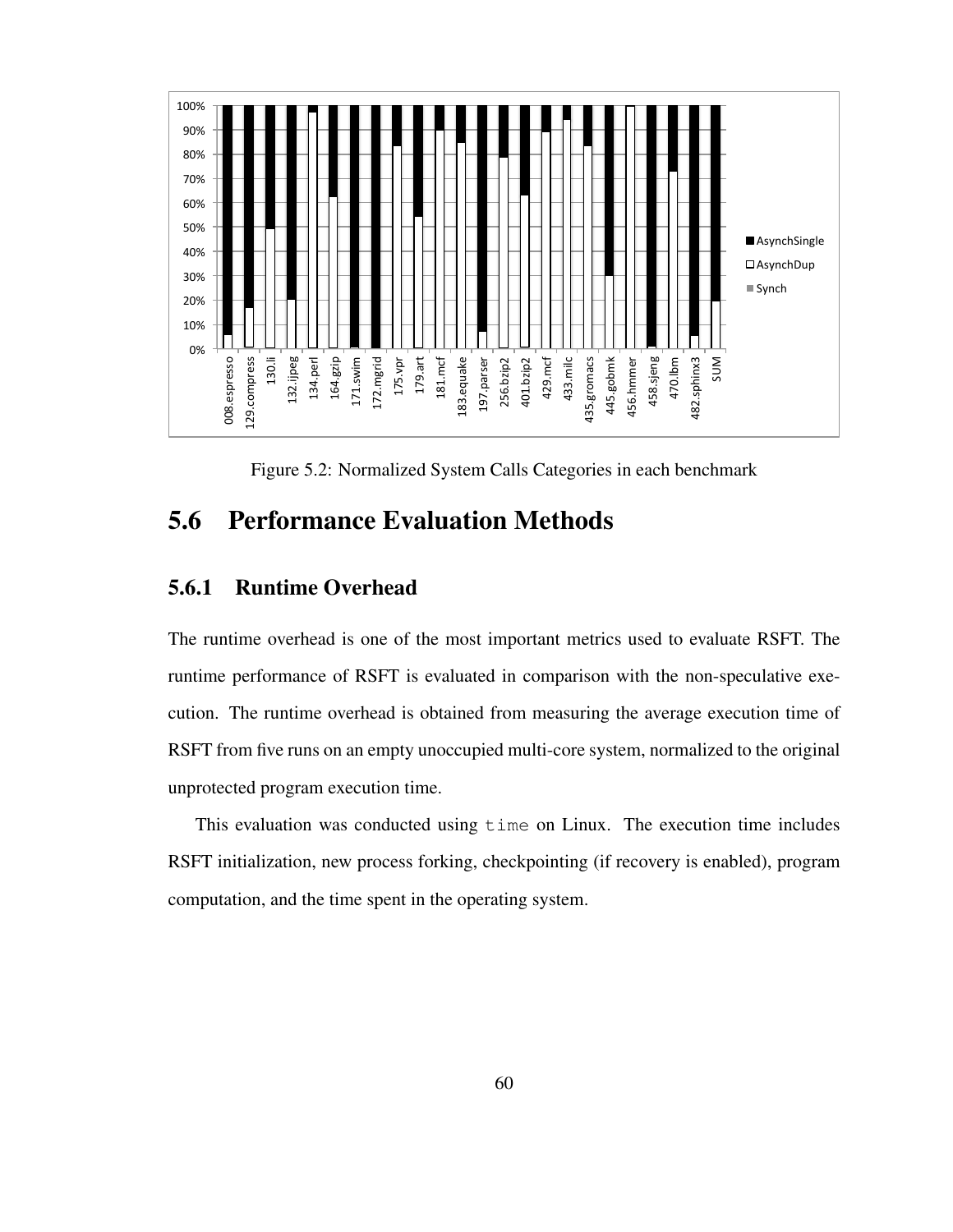### 5.6.2 Memory consumption

Although duplicating a program execution doubles the amount of virtual memory used by the original program instance, it does not necessarily duplicate program's physical memory consumption. Compared with virtual memory size, extra physical memory usage is a more accurate metric in evaluating how much memory resources are consumed that can be used by other processes.

To compute how much physical memory is used at runtime by RSFT and the duplicated program instance, this dissertation instruments in program execution to evaluate real-time physical memory usage. This is achieved through stalling process execution periodically, then walking through the page table of stalled process. If a virtual memory page in page table has a corresponding physical page address, it is considered a page in memory. In addition, the tracing process itself is also periodically stalled and checked for physical memory consumption to get a total number for all processes.

## 5.6.3 Power consumption

Similar to memory consumption, duplicating program execution does not necessarily introduce more power consumption. The evaluation in this dissertation uses a power monitor attached to the evaluation platform. Its voltage is observed during program runtime to compute the power consumed by the whole evaluation platform. Since the evaluation is carried out on an unoccupied system, the power consumption is the power used by the hardware resources that execute the operating system, RSFT, and RSFT protected program.

The power consumption was measured in a separate process during the execution of RSFT protected benchmark programs. The measurement was done via sampling power voltage periodically, according to a pre-defined sampling rate. In this dissertation, the sampling rate is set to once per 10 second. The average voltage is computed as the average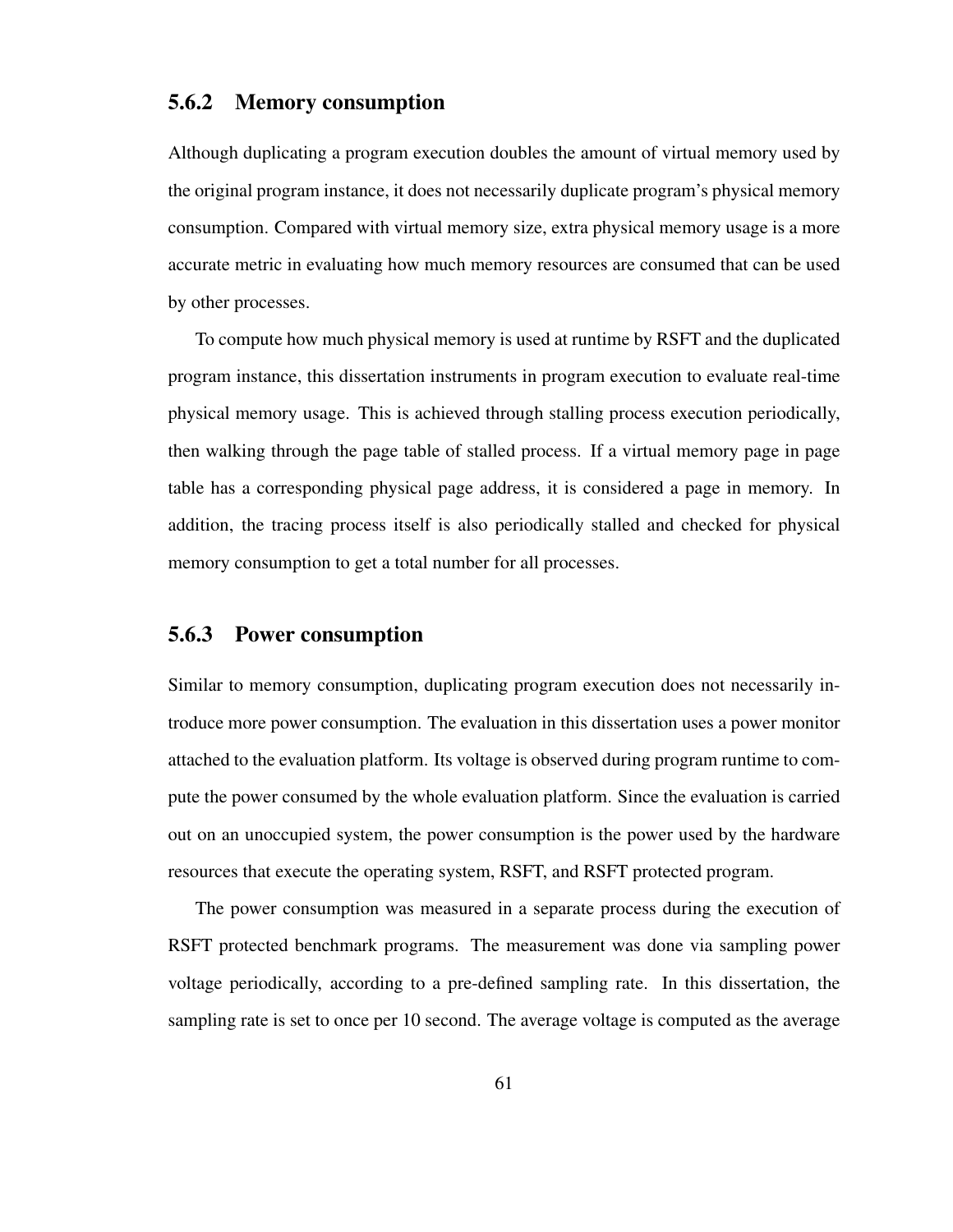of all samples. The power consumption is proportional to the time spent in executing the program, multiplied by the average consumption per sample.

This dissertation report total power consumption of the entire machine, including CPU, memory, disks etc. Full system power was measured at the maximum sampling rate (13 samples per minute) supported by the power distribution unit (AP7892 [55]). Newer chips have power monitoring units with higher sampling rates and clock gating per core. They could be used to obtain more accurate power consumption in the future.

#### 5.6.4 Transient Fault Recovery

The transient fault recovery scheme is evaluated using the following metrics : (1) Whether the faulty program execution can be recovered or not; (2) How much time is used to recover from a detected failure.

When a transient fault fail is detected, RSFT recovers the program execution using a previous verified checkpoint. Unlike previous solutions that must restart program from the very beginning, RSFT maintains the last verified checkpoint, and verifies again right before recovering from that checkpoint. However, due to the time spent on checkpointing and program state recovery, it is not free to recover from the fault. The mean time to recovery (MTTR) is also evaluated and reported in Chapter 6.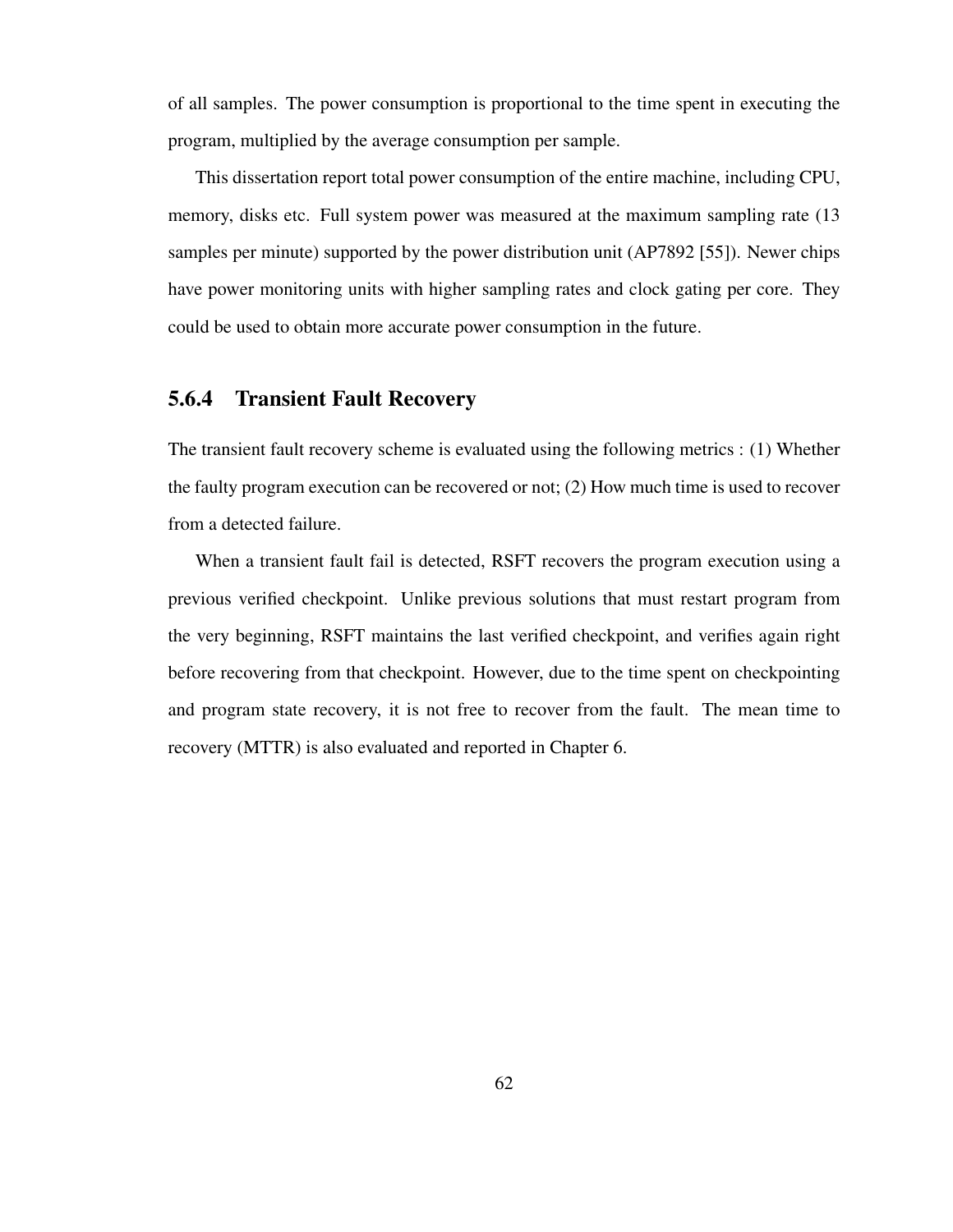# Chapter 6

# Evaluation

## 6.1 Reliability

The reliability of fault tolerant techniques can be evaluated by their windows of vulnerability and mean time to fault detection. This section focuses on these two metric: window of vulnerability and mean time to detection. Both were measured and analyzed with register fault simulation and memory fault simulation.

### 6.1.1 Window of Vulnerability

To study the window of vulnerability of RSFT, a process tracing tool (ptrace) was used to simulate single-event-upset (SEU) [41, 45, 59] transient faults at runtime in both register files and the memory (in a way similar to [20, 50, 21]). Figure 6.1 shows the fault distribution of injected faults. The x-axis shows the faults injected into register files (R) or memory (M) for each benchmark program. The y-axis is the percentage of faults in each category.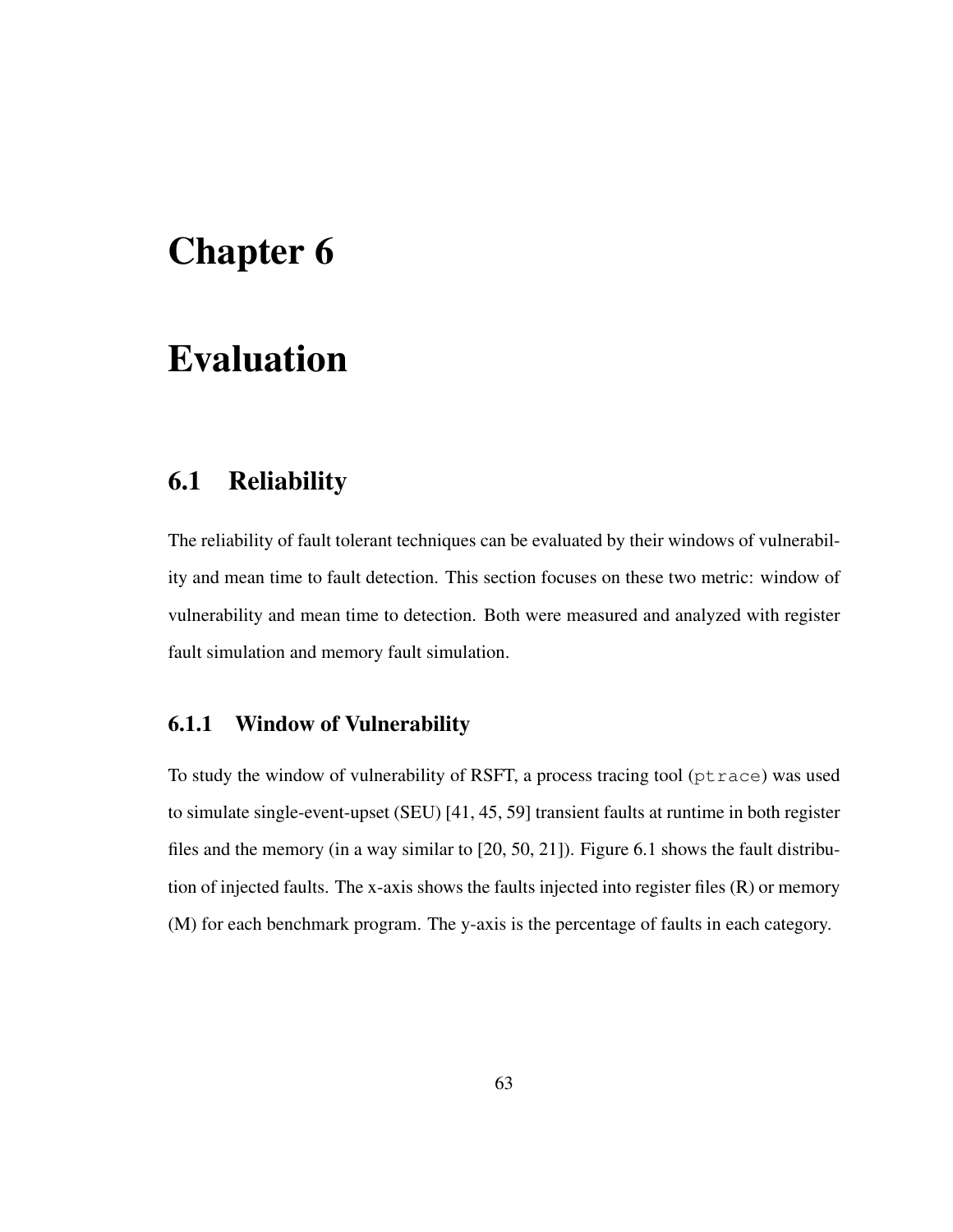

Figure 6.1: Register (R) and Memory (M) Transient Fault Distribution

#### Register Fault Tolerance

The R columns in Figure 6.1 shows the experimental results from injecting faults into the register file at program runtime. First, a profile run of the original program binary is timed to estimate how long it may take to execute the program. Before fault injection, our tool randomly selects one point in time, one random program instance, one random bit of a register, as well as one random register among general-purpose, floating point, XMM, and flag registers. During program runtime, this fault injection simulation issues an alarm after a random period of time. It then sends a signal to the randomly selected process, stops its execution, and flips the random bit of the selected register. The particular program instance then continues execution. In our evaluation, we only inject faults into the two redundant program instances, but not into the monitoring process. Since the monitoring process spends very little CPU time (CPU utilization is lower than 0.01%), it is extremely unlikely that a transient fault occurs while the monitoring process is executing. It must also be noted that this fault injection method does not inject faults into the operating system. Finally, the execution result of the fault-injected program is compared against the reference output to ensure that the RSFT-protected program's externally visible behavior is correct. Figure 6.1 shows the aggregated fault distribution over 3000 runs.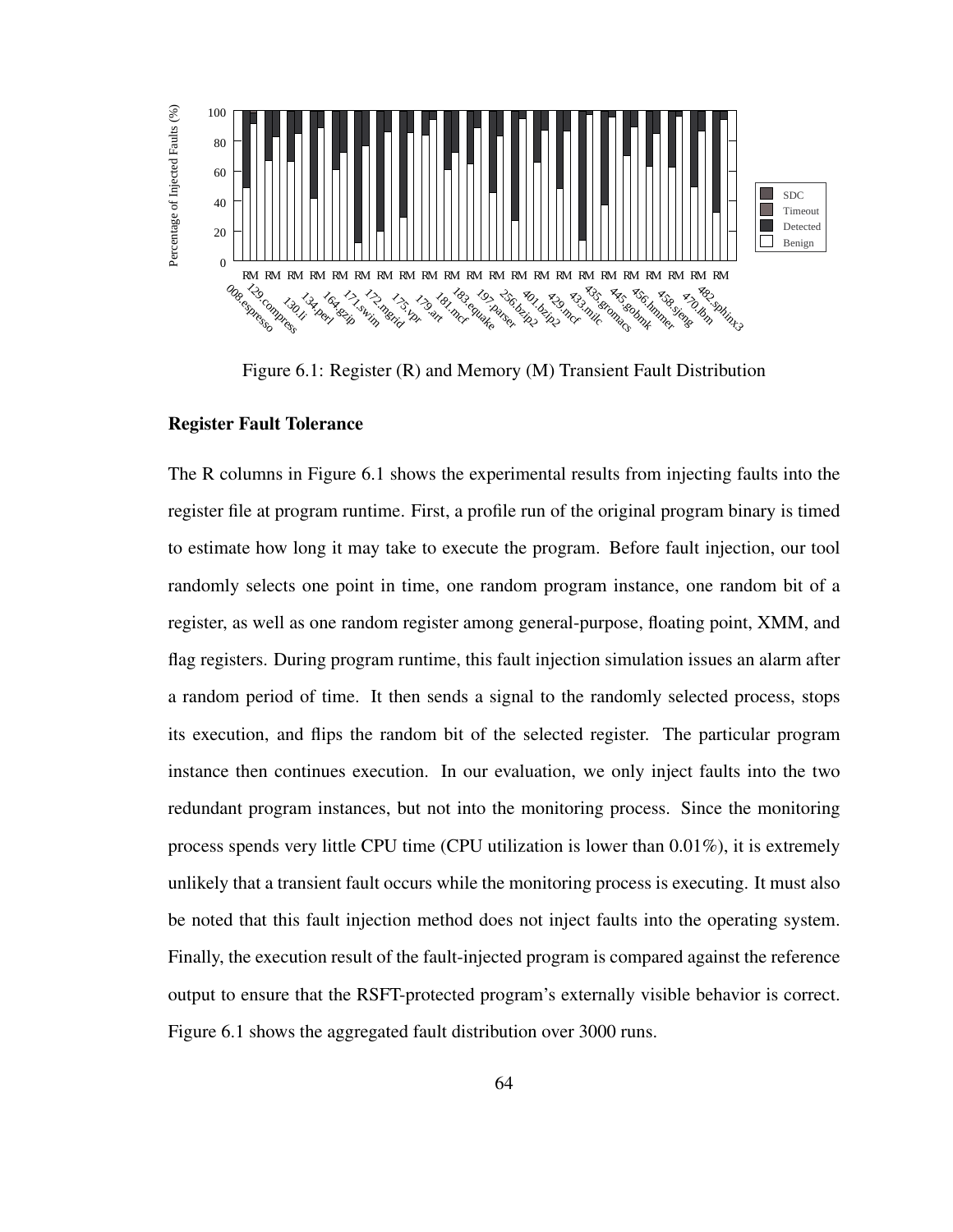| Benchmark       | Occurrence for Register Injected Faults (%) |                        |         |     | Occurrence for Memory Injected Faults (%) |                        |         |     |
|-----------------|---------------------------------------------|------------------------|---------|-----|-------------------------------------------|------------------------|---------|-----|
| Name            | <b>Benign Faults</b>                        | <b>Detected Faults</b> | Timeout | SDC | <b>Benign Faults</b>                      | <b>Detected Faults</b> | Timeout | SDC |
| 008.espresso    | 48.74                                       | 51.23                  | 0.03    | 0.0 | 91.32                                     | 7.47                   | 1.21    | 0.0 |
| 129.compress    | 66.69                                       | 33.31                  | 0.00    | 0.0 | 82.87                                     | 17.10                  | 0.03    | 0.0 |
| 130.li          | 66.13                                       | 33.83                  | 0.03    | 0.0 | 85.15                                     | 14.85                  | 0.0     | 0.0 |
| 134.perl        | 41.50                                       | 58.46                  | 0.03    | 0.0 | 88.90                                     | 11.06                  | 0.04    | 0.0 |
| 164.gzip        | 60.70                                       | 39.23                  | 0.07    | 0.0 | 72.27                                     | 27.73                  | 0.0     | 0.0 |
| 171.swim        | 11.92                                       | 87.97                  | 0.11    | 0.0 | 76.77                                     | 23.23                  | 0.0     | 0.0 |
| 172.mgrid       | 19.83                                       | 80.10                  | 0.07    | 0.0 | 86.13                                     | 13.87                  | 0.0     | 0.0 |
| 175.vpr         | 29.36                                       | 70.60                  | 0.04    | 0.0 | 85.27                                     | 14.70                  | 0.03    | 0.0 |
| 179.art         | 83.66                                       | 16.25                  | 0.09    | 0.0 | 94.35                                     | 5.61                   | 0.04    | 0.0 |
| 181.mcf         | 60.70                                       | 39.23                  | 0.07    | 0.0 | 72.27                                     | 27.73                  | 0.0     | 0.0 |
| 183.equake      | 64.94                                       | 34.98                  | 0.08    | 0.0 | 88.90                                     | 11.07                  | 0.03    | 0.0 |
| 197.parser      | 45.76                                       | 54.17                  | 0.07    | 0.0 | 83.37                                     | 16.60                  | 0.03    | 0.0 |
| $256.$ bzip $2$ | 26.92                                       | 72.98                  | 0.10    | 0.0 | 94.78                                     | 5.22                   | 0.0     | 0.0 |
| 401.bzip2       | 65.89                                       | 34.11                  | 0.0     | 0.0 | 87.10                                     | 12.90                  | 0.0     | 0.0 |
| $429$ .mcf      | 53.23                                       | 46.74                  | 0.03    | 0.0 | 55.33                                     | 44.67                  | 0.0     | 0.0 |
| $433$ .milc     | 13.67                                       | 86.25                  | 0.08    | 0.0 | 97.81                                     | 2.19                   | 0.0     | 0.0 |
| 435.gromacs     | 37.30                                       | 62.57                  | 0.13    | 0.0 | 95.87                                     | 4.10                   | 0.03    | 0.0 |
| 445.gobmk       | 70.18                                       | 29.79                  | 0.07    | 0.0 | 89.44                                     | 10.56                  | 0.0     | 0.0 |
| 456.hmmer       | 62.80                                       | 37.13                  | 0.10    | 0.0 | 84.90                                     | 15.10                  | 0.0     | 0.0 |
| 458 sjeng       | 63.57                                       | 36.33                  | 0.0     | 0.0 | 96.13                                     | 3.83                   | 0.03    | 0.0 |
| 470.1bm         | 49.42                                       | 50.55                  | 0.03    | 0.0 | 86.54                                     | 13.41                  | 0.05    | 0.0 |
| 482.sphinx3     | 32.20                                       | 67.73                  | 0.07    | 0.0 | 94.07                                     | 5.88                   | 0.05    | 0.0 |

Table 6.1: Distribution of the outcomes of injected faults. The numbers correspond to 3000 runs of each benchmark.

The values for register fault injection in Figure 6.1 show that a large percentage of transient faults injected are benign faults, which do not result in either program crash or wrong output. Among the non-benign faults, all faults injected are detected by RSFT via either value comparison, customized signal handling, or timeout watchdog. Timeout occurs very rarely (0.1% on average). It is not visible in Figure 6.1 but is shown in Table 6.1.

#### Memory Fault Simulation

The instruction-level redundancy and redundant multi-threading approaches only maintain one memory state, and rely on ECC memory to protect programs against memory transient faults. Process-based redundancy techniques maintain multiple memory states and can provide transient fault protection for memory. However, prior work using process-based redundancy, including PLR, does not duplicate physical memory pages unless one or more values are written to that page. This reduces their fault coverage against transient faults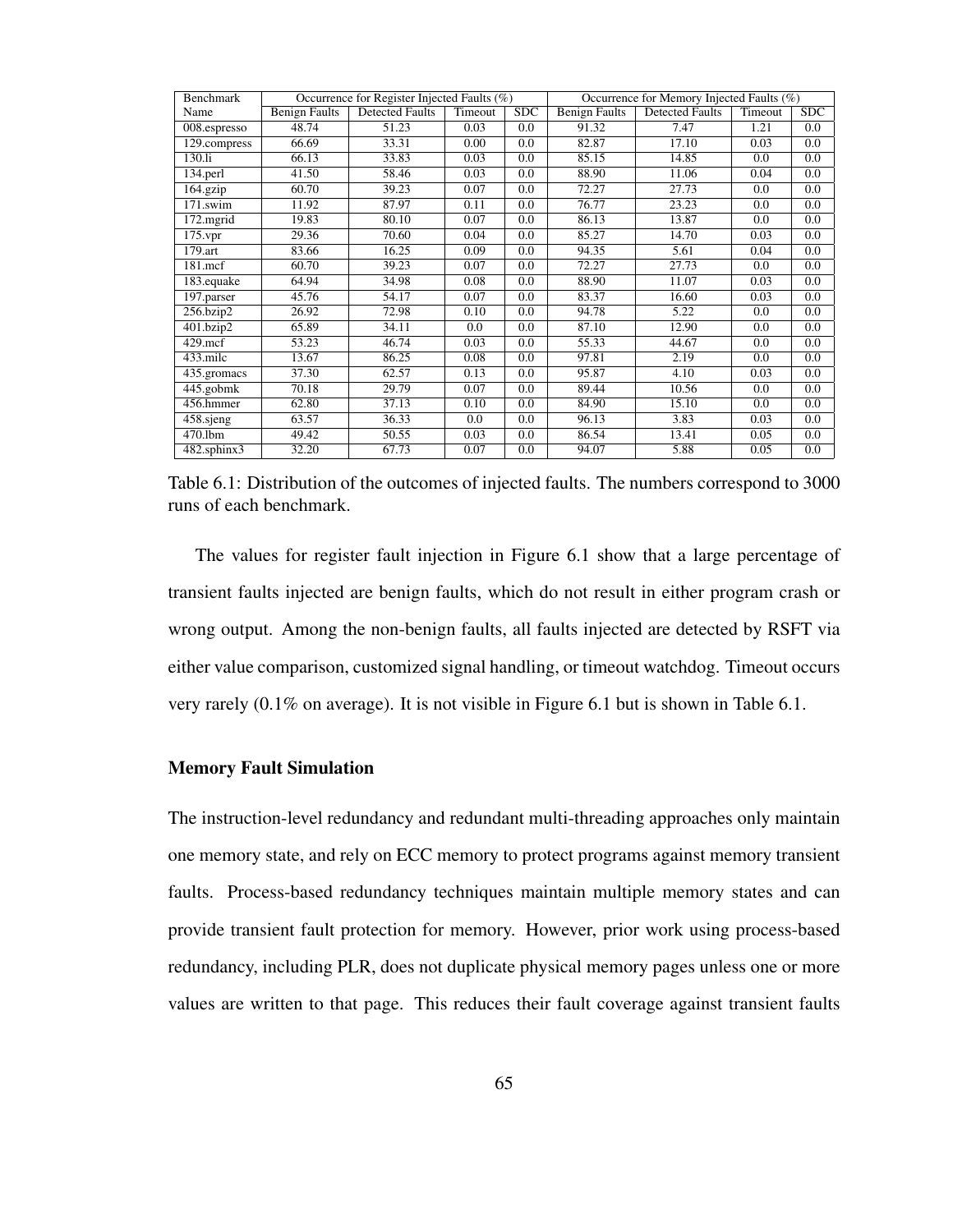in memory. This dissertation is simulates and evaluates the detection of transient faults in memory.

The M columns in Figure 6.1 and Table 6.1 demonstrate the experimental results from injecting faults into memory subsystems. Similar to injecting faults into register files, memory fault injection involves a profile run, and a random selection of a program point. Subsequently, memory fault injection randomly selects a virtual memory address owned by one random process, and randomly flips a bit of the value stored in that memory address, only if the page is physically in memory. This memory address may contain data or text of the program. Memory faults are injected into all running processes (the monitoring process, and two program instances), with the likelihood of the occurrence of the faults being proportional to the amount of memory used by each process. Each program was executed 3000 times with one memory fault injected each time.

Memory faults injected into RSFT itself may also be detected. For example, if a fault changes the value in memory that stores the system calls' arguments for later comparison, this fault will be detected when the values are compared against values from the other process later. Another example is that the memory fault injected may be transitively passed on to one of the processes and results in a value mismatch in later transient fault detection. However, if an injected memory fault changed a value in memory that is transitively passed on to both processes, and that value affects the final output, RSFT will not be able to detect it.

As shown in the Figure 6.1, memory faults usually do not result in erroneous program output. As observed in experiments, a large percentage of memory faults are benign faults. Only an average of 12.83% memory faults are non-benign faults and are detected by RSFT. For 179.art, the original program only consumes 10MB memory at runtime, therefore the probability of memory faults occurring in the monitoring process is as large as 50%. Experiment results shows that among 129 detected faults and 2 timeout out of 3000 runs, 16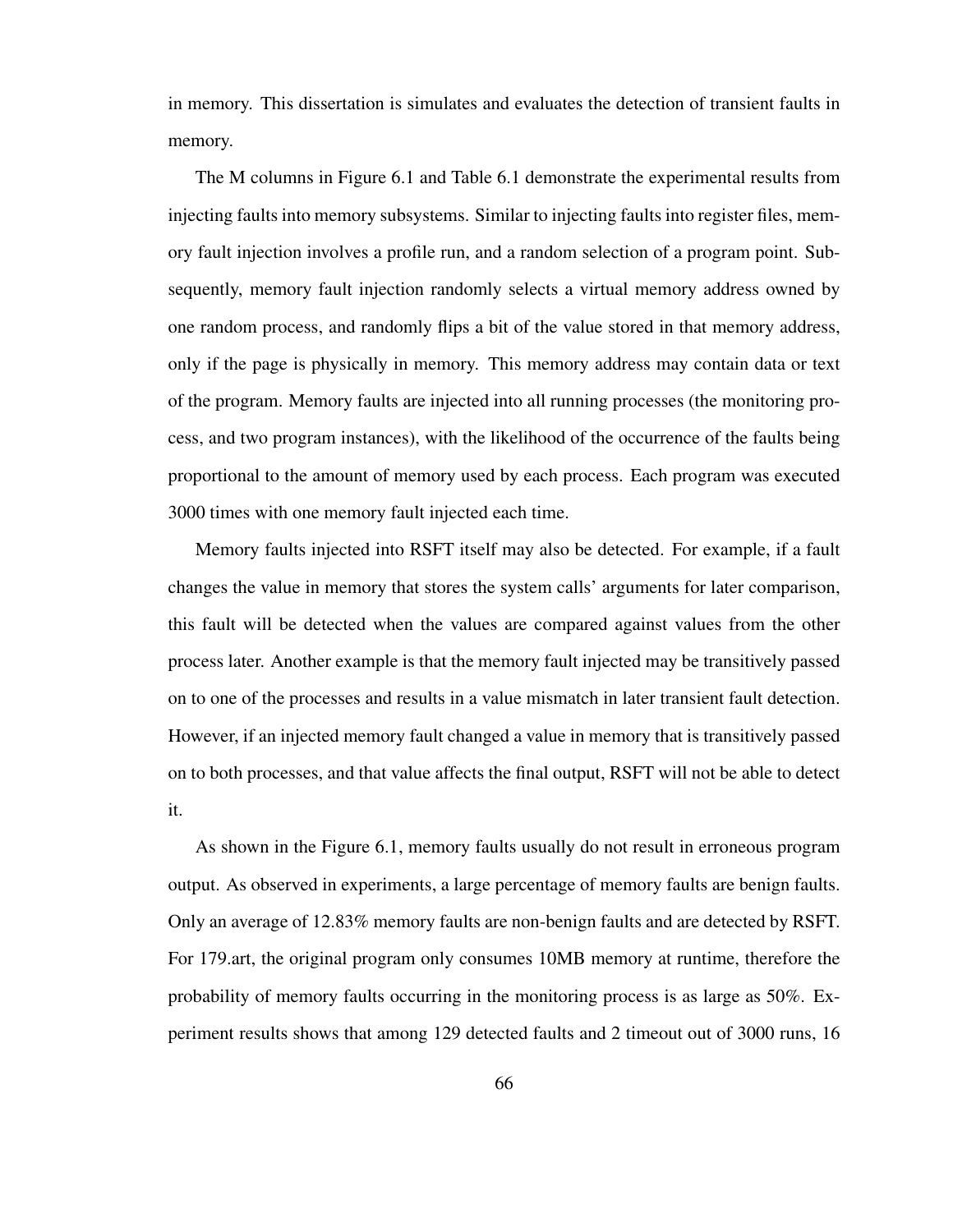

Figure 6.2: Mean time to detection for RSFT-NoSpec and RSFTwith and without fault recovery.

detected faults and 1 timeout are caused by memory faults in the monitoring process.

### 6.1.2 Mean Time to Detection

Because RSFT is a process-level redundant execution technique, low runtime overhead is achieved via infrequent value verification and system call interception. However, the low overhead also comes at a cost of delaying transient fault detection until it propagates to some value that escapes RSFT's SoR. To understand the delay of transient fault detection in RSFT, the mean time to detecting a fault is evaluated on all benchmark programs, as shown in Figure 6.2.

Figure 6.2 demonstrates that for most transient fault injected, RSFT is able to detect the faults within 10 seconds. 008.espresso, 134.perl and 164.gzip takes less than 10 seconds to complete, hence the mean time to detection is always less than 10 seconds. For programs that takes a long time to complete, such as SPEC2006 benchmark prorgrams, majority of transient faults, if not benign, are detected and reported within 300 seconds, or 5 minutes.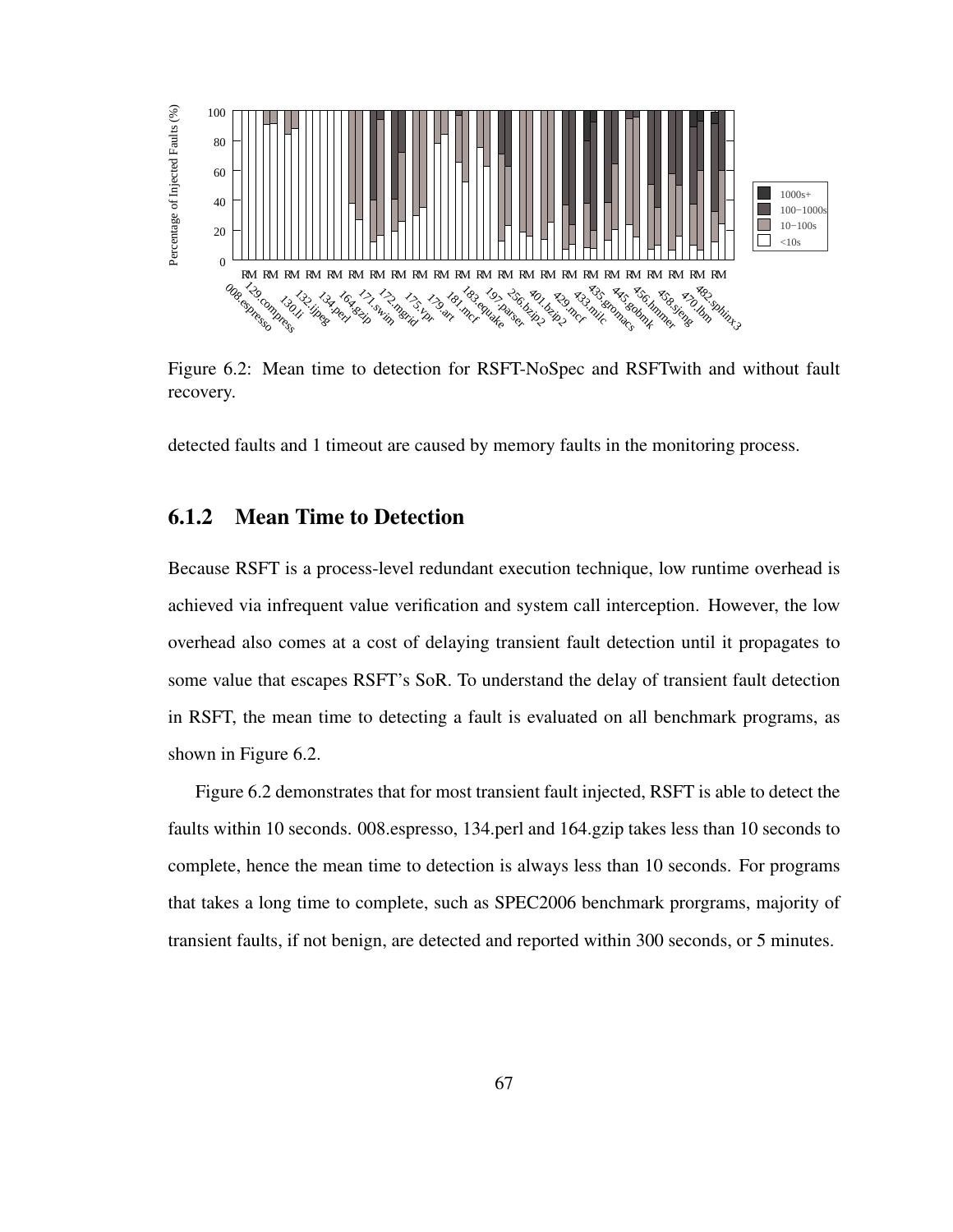## 6.2 Performance

This section discusses the performance overhead of RSFT , with and without recovery. The overhead includes runtime overhead, resource consumption overhead, such as memory and power.

#### 6.2.1 Runtime Overhead

Figure 6.3 shows the runtime overhead (vertical axis in the figure) of RSFT, normalized with respect to the original program execution without any transient fault detection. The result is compared with RSFT without speculation enabled. We also evaluated the performance overhead of dynamic instrumentation (PIN), which is the base of a previous related work PLR [49], on the same set of benchmarks. This is measured by executing the original program binary within the PIN framework on an unloaded machine, without any instrumentation. The average overhead of the framework alone is as high as 48.57%. Running redundant instances and runtime instrumentation on top of the framework, in addition to frequent synchronization, can only adds more runtime overhead. Compared with dynamic instrumentation approaches, such as PLR, RSFT provides the same applicability, but better coverage and much lower runtime overhead.

RSFT-NoSpec is implemented using barrier synchronizations at every system call, the same as what PLR does in Figure 2.4, but without the dynamic binary instrumentation overhead in PLR. This implementation does not speculate any program state after a system call is completed. Any program instance that issues a system call first stops program execution, waits until the other instance issues the same call, then starts executing the system call. Another synchronization is required upon returning from the system call execution in kernel. The return values of the system call is duplicated in both program instances at that point.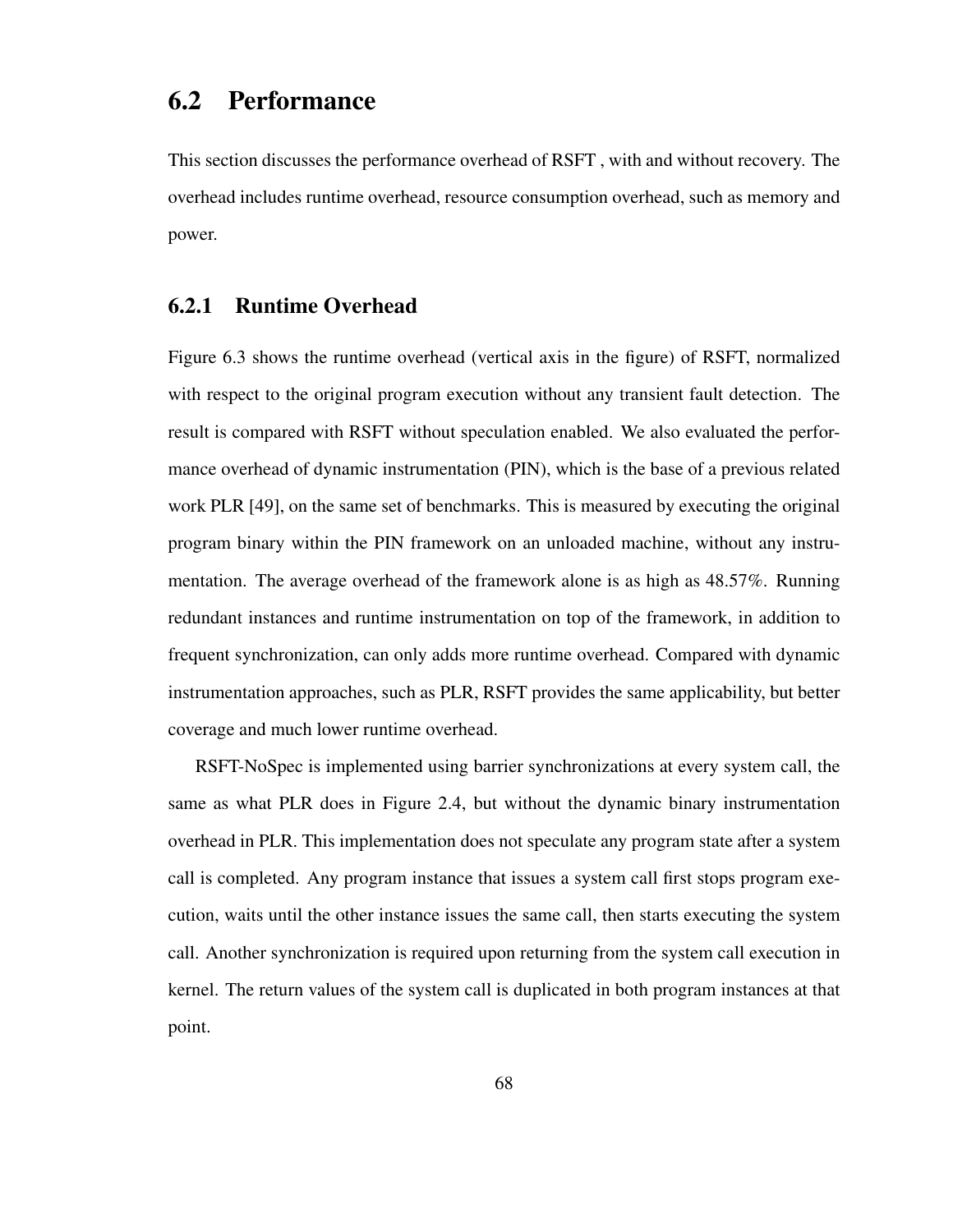

Figure 6.3: Performance overhead for RSFT-Detect with and without speculation, and RSFT-Recover

Some benchmarks, such as 183.equake, feature system calls in inner loops. This results in a large amount of inter-process barrier synchronization, if speculation is not available. Frequent synchronizations prevent overlapping of useful computation with fault checking, hence the synchronization overhead is placed on the critical path. As a result, running RSFT without speculation on 183.equake adds 45.86% overhead compared with the unprotected sequential program, while RSFT (with speculation) added only 16.60% performance overhead. Similarly, 171.swim and 433.milc share the same patterns, and gained huge performance improvement from speculation.

In this evaluation, RSFT never misspeculates because the system calls' return values are all correctly speculated. In cases where misspeculation occurs, it costs merely a couple of millisecond for the program to recover from a misspeculation.

#### 6.2.2 Physical Memory Usage

As a technique that maintains multiple memory states, RSFT adds considerable memory consumption to the system. A program and its redundant copy together occupy twice as much physical memory as the original unprotected program. RSFT itself, however, only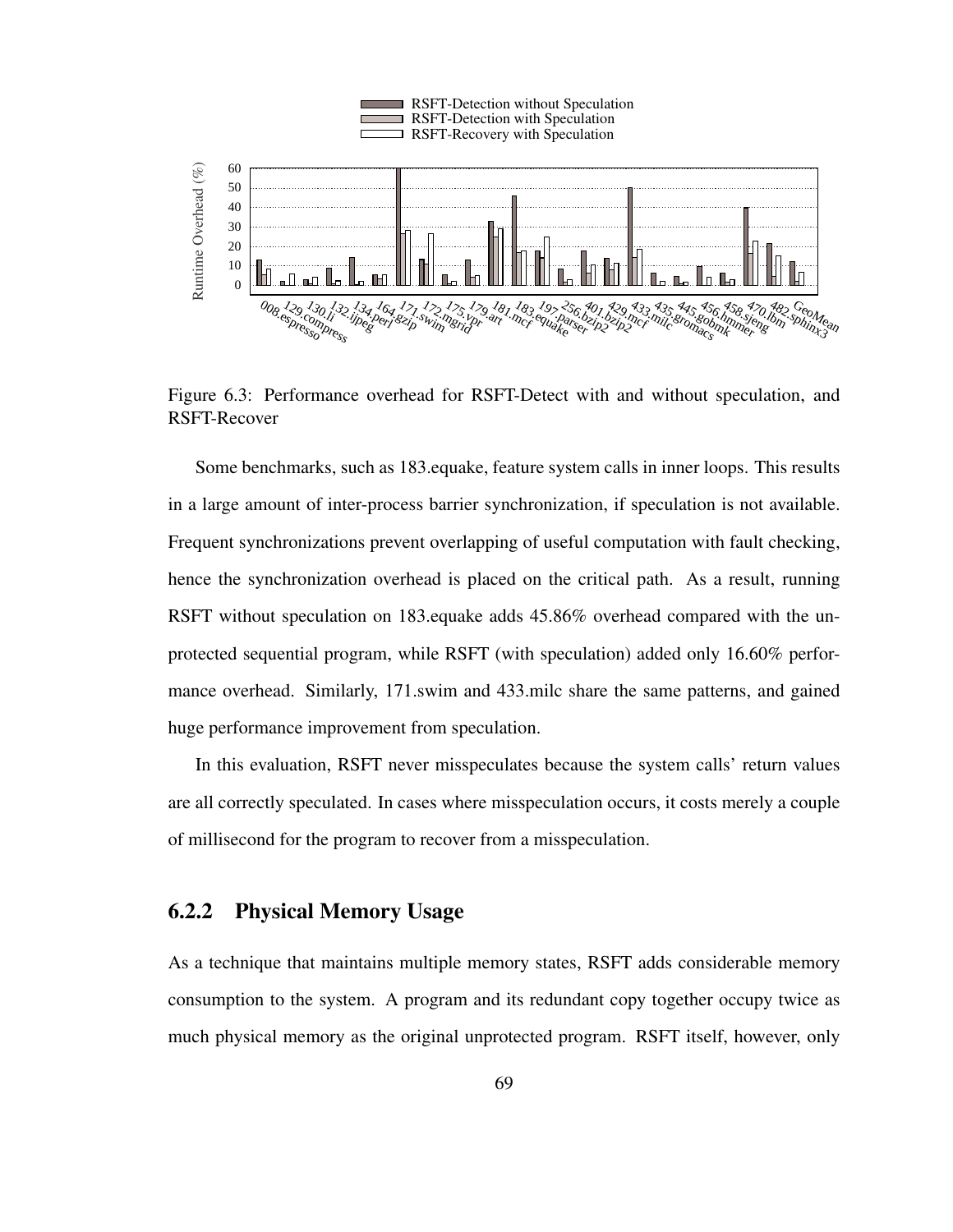

Figure 6.4: Physical memory overhead for RSFT with and without fault recovery.

maintains several static objects and dynamically allocates (and frees) some memory space to buffer data system call arguments for transient fault detection. It consumes around 9.5MB virtual memory at peak, since it is merely a thin layer between the applications and the underlying systems.

Figure 6.5 demonstrates the physical memory consumption measure at program runtime. The memory overhead of both RSFT-NoSpec and RSFT with and without fault recovery are measured and compared in this Figure as well.

Previous process-level redundant execution approaches, such as PLR, use triple-modular redundancy for fault recovery. As a result, their implementation must features three identical program instances in addition to the tracing process, adding even more overhead to memory consumption. Consequently, the implementation of RSFT introduces more memory overhead than the other implementations. Compared with fault recovery using triple redundancy and triple memory usage, RSFT provides a method to recover from transient faults fast, while only doubling the physical memory usage.

Because RSFT's random physical memory walking can be enabled and disabled at runtime, RSFT can use less physical memory at the cost of reduced fault coverage against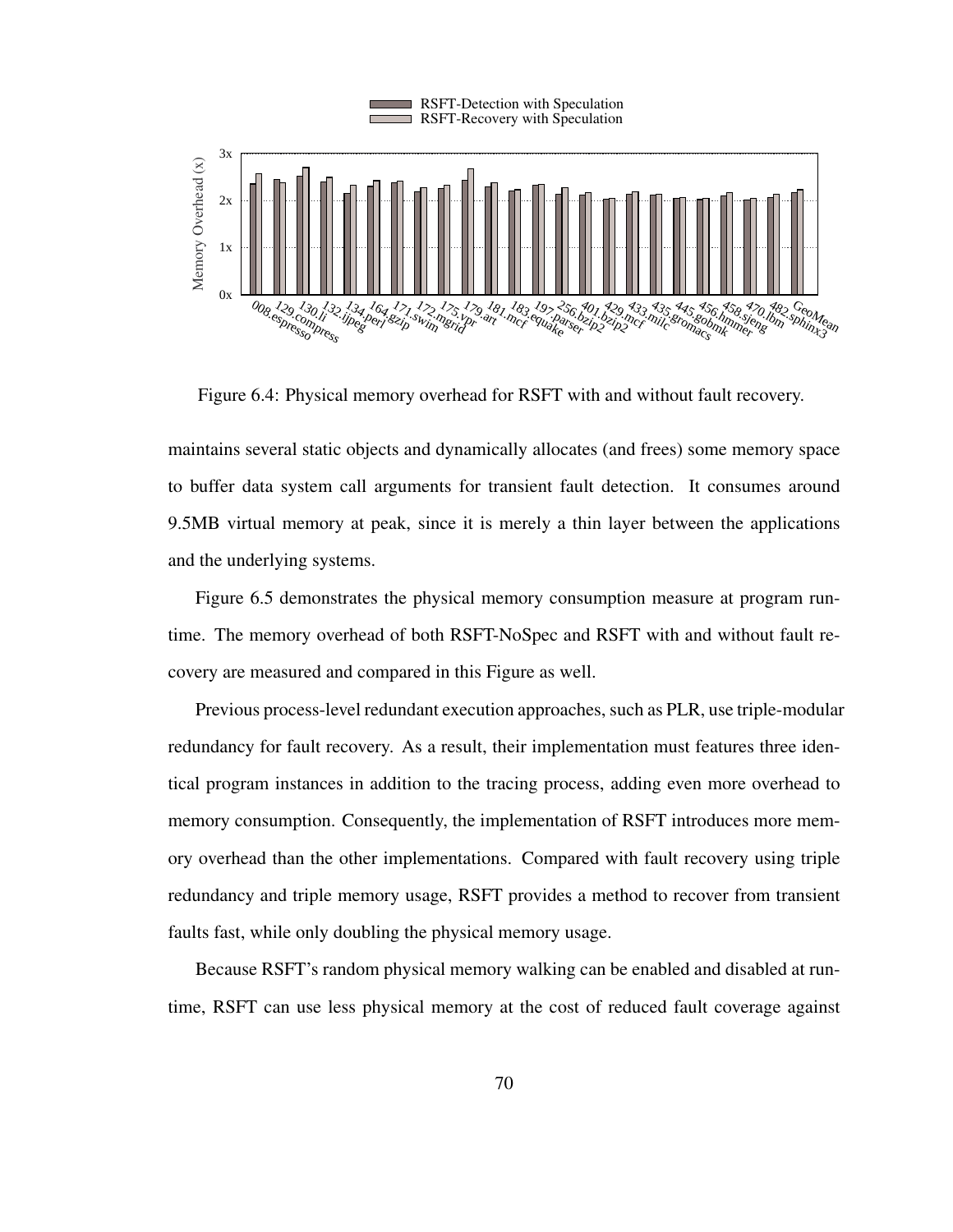memory transient faults.

Figure 6.5 indicates that the tracer program itself does introduce more physical memory usage to the system. Some benchmark programs have smaller memory footprint by itself. For example, 179.art only uses ttt physical memory pages at its peak. Because RSFT's tracing process itself uses mmm memory pages at runtime to keep its own data structure and stack, RSFT adds more memory pressure on programs like 179.art. Note that the software programs are becoming larger and more complex than ever with the evolve of modern architecture, the memory footprint of programs is also becoming bigger than ever. An example is that all SPEC 2006 benchmark programs consume much more memory than SPEC 2000 programs. Since the memory consumption of RSFT itself remains relatively constant, the memory pressure that RSFT adds to program execution will also become relatively smaller.

Although the memory consumption overhead seems to be high compared with the original memory usage, the real extra memory consumption, measured in meagbytes, is not significant. As the main memory is becoming an abundant resource in modern architecture, the extra memory used by RSFT is usually not a concern. Notice that using extra memory may introduce more swapping between main memory and the disk. This overhead is included in performance measured in Figure 6.3.

### 6.2.3 Power Consumption

The power consumption of RSFT with and without fault recovery is also evaluated in this dissertation for thorough understanding of the overhead of this technique. The computation in the redundant process and computation and the tracer process uses extra CPU cycles, hence increasing power usage as well.

However, the evaluation shows that the power consumption of RSFT protected pro-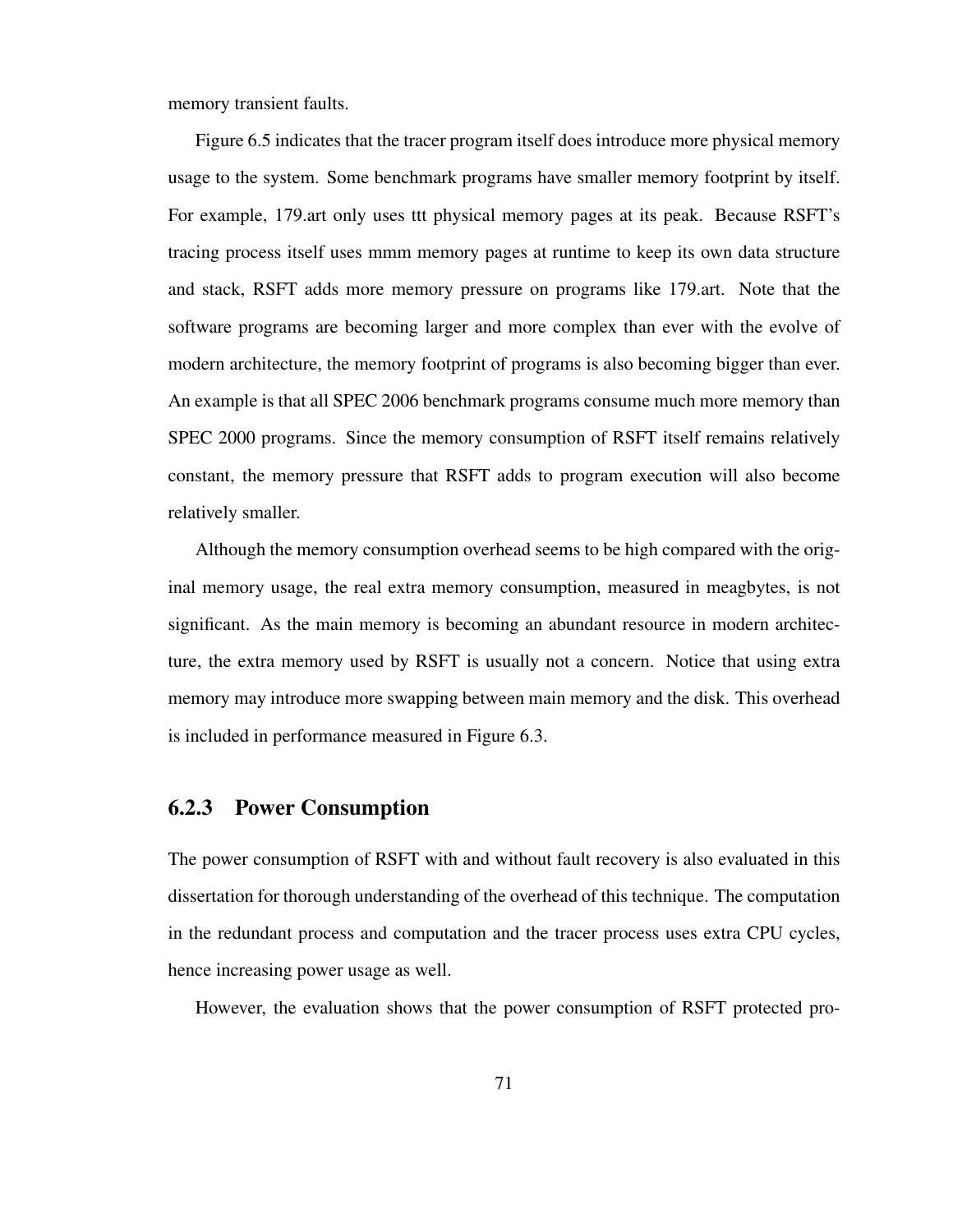

Figure 6.5: Physical memory overhead for RSFT with and without fault recovery.



Figure 6.6: Power consumption overhead for RSFT with and without fault recovery.

grams is no more than the original program, using the evaluation method presented the Chapter 5. Figure 6.6 shows the power consumption of RSFT with and without fault recovery, normalized to the unprotected original program.

The experiments show that the power consumption at any given sampling moment remains the same for the original program, and the duplication execution protected by RSFT. As a result, the power consumption overhead is proportional to the runtime overhead of RSFT with and without recovery.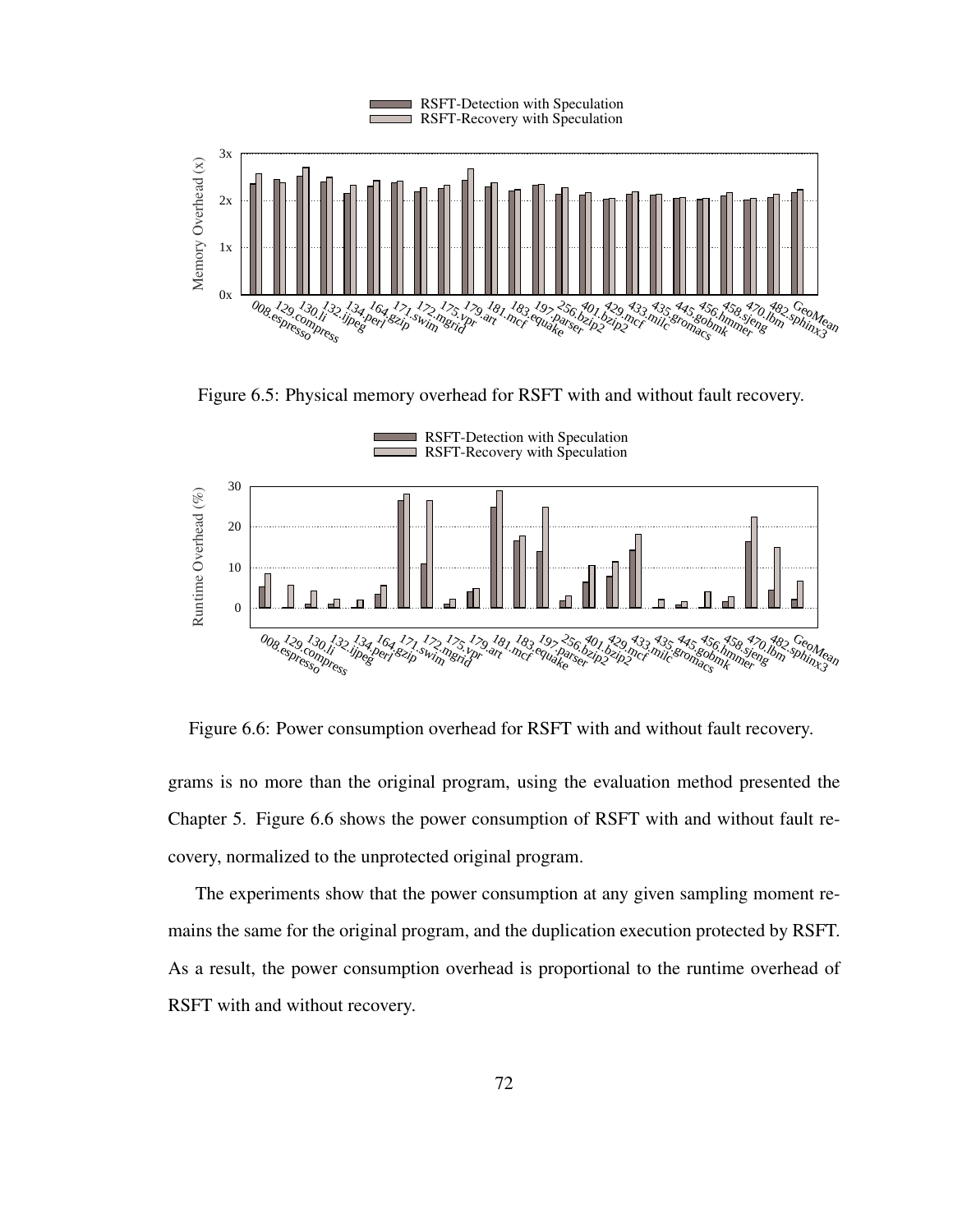### 6.2.4 Checkpointing Overhead

The checkpointing method in RSFT involves very low runtime overhead. RSFT clones child processes from both worker processes and verifies if they are identical using a background checker. The original two worker processes also have to pay the cost of memory page copy-on-write. If any physical page in memory is written, the original worker processes will have to create another physical page in memory, potentially misses the cache.

The overhead of checkpointing is negligible if it is performed infrequently. However, in cases where frequent checkpointing is needed, the performance overhead can be higher than desired. Figure 6.7 shows how much performance overhead changes with the frequency of checkpointing.

In the performance evaluation above, RSFT performs checkpointing either every 5000 system calls, or once per run, whichever is greater.

#### 6.2.5 Transient Fault Recovery Overhead

Another metric is how fast RSFT can recover a program from a transient fault caused failure. By using a process duplication and memory copy-on-write checkpointing method, transient fault recovery only involves waking up the checkpoint processes and continue execution from the point of last checkpoint. Hence recovery process is very fast in RSFT. Experiments show that recovering from a checkpoint process takes merely half a millisecond.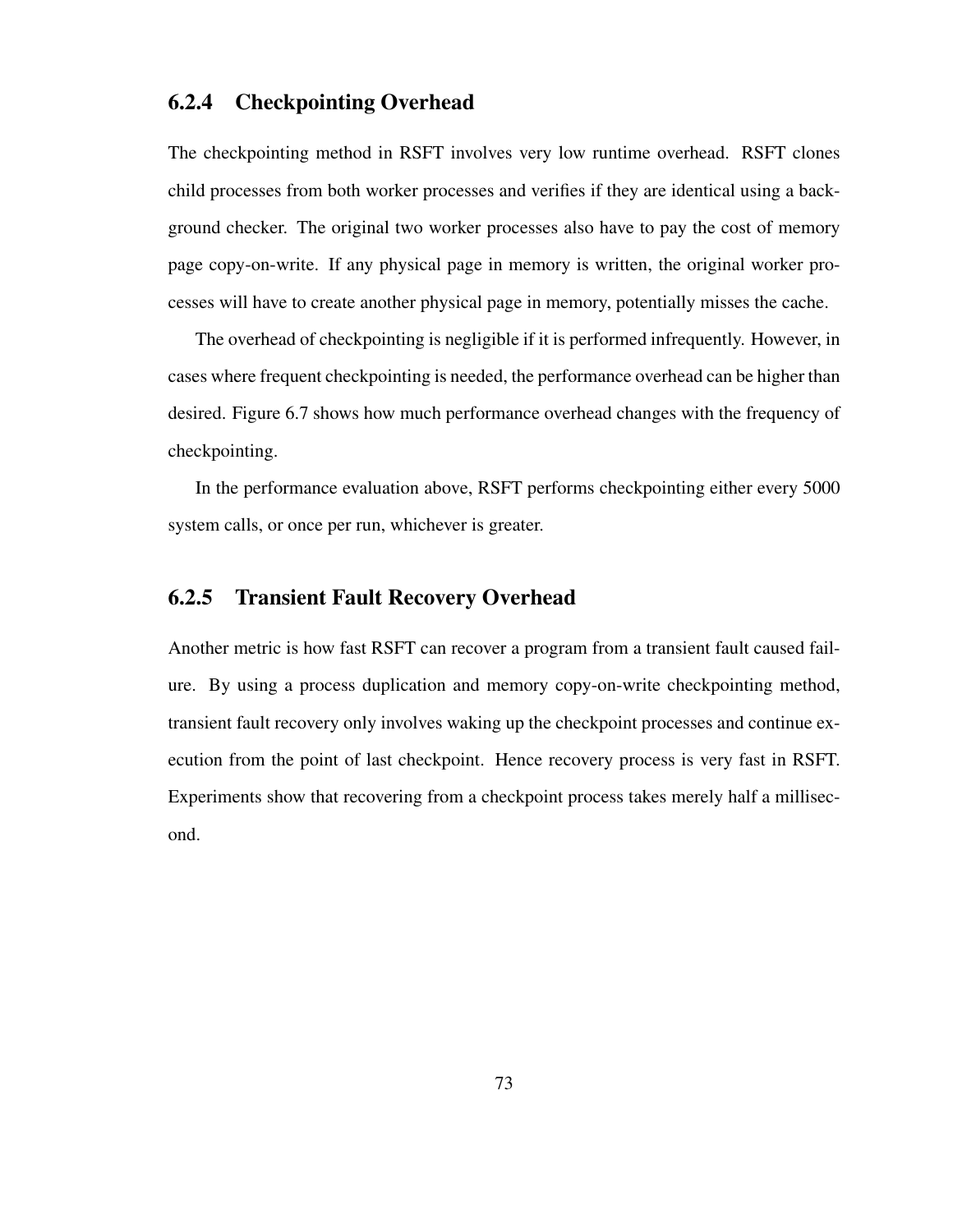

Figure 6.7: Checkpointing overhead for RSFT with and without fault recovery.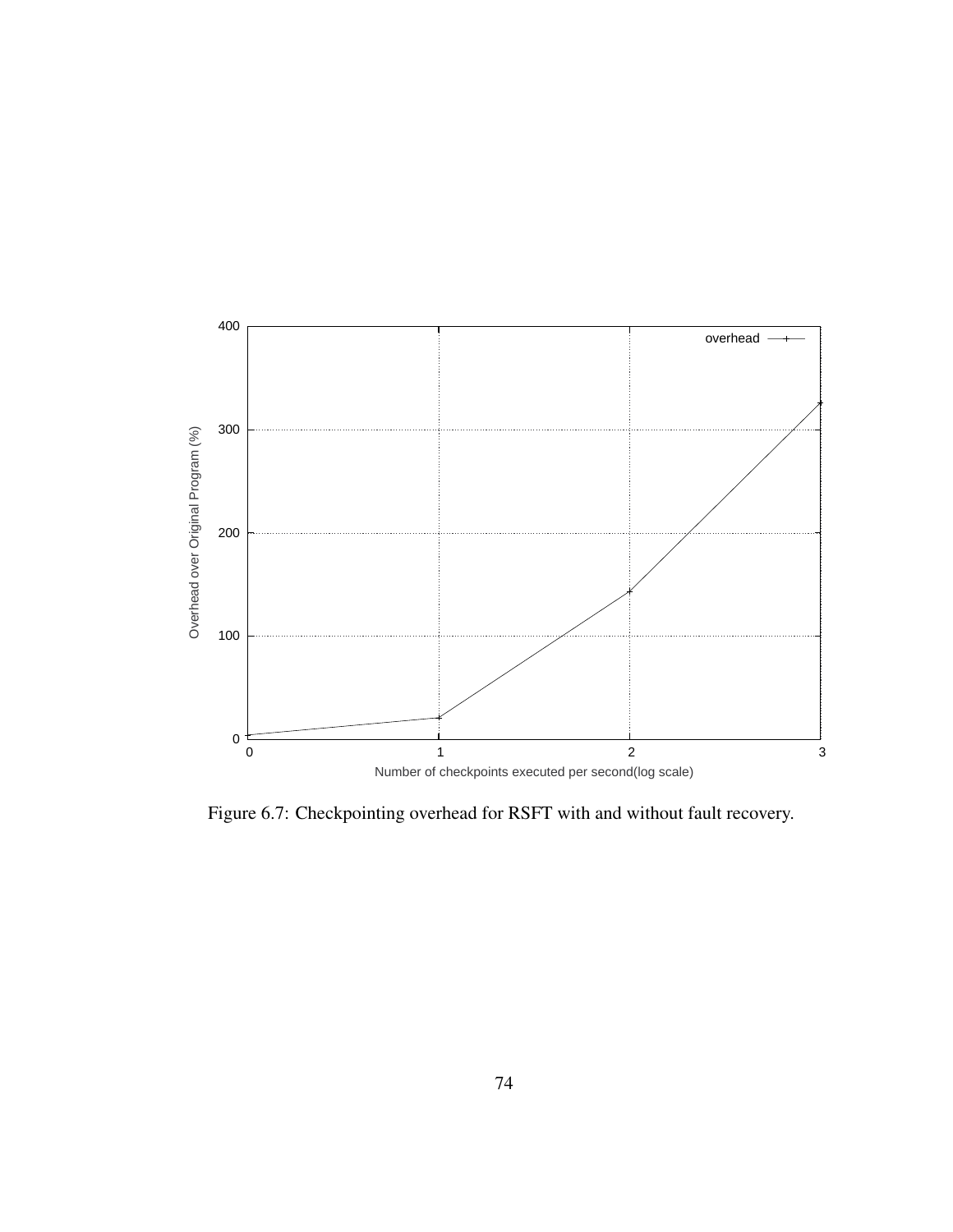# Chapter 7

## Related Work

Chapter 2 introduced the most related transient fault tolerant techniques. This section discusses some additional related work.

DIVA [63] uses additional hardware checkers to provide fault protection. DieHard [6] proposed by Berger et al. uses redundancy on general-purpose machines for memory fault tolerance. Exterminator [33] uses process replicas to detect memory errors with high probability. RSFT also detects transient faults in memory, as well as register files.

Tapus et al. [53] introduce a syntax and an operational semantics for speculative execution for reliability and fault tolerance. This work proves that the speculative execution model is equivalent to the non-speculative model. Weaver et al. [64] and Vijaykumar et al. [58] use program behavior to direct transient fault detection. These techniques follow the propagation of faults through the program to reduce unnecessary replication. RSFT achieves the same goal by only detecting non-benign faults when they are about to affect program output. Gaiswinkler et al. [13] use the compiler to generate diverse binaries for a program, thus detecting a majority of faults that affect register values. However, this technique has a lower fault coverage than RSFT, and may produce false-positives. Aidemark et al. [1] propose methods to detect software errors by executing an application multiple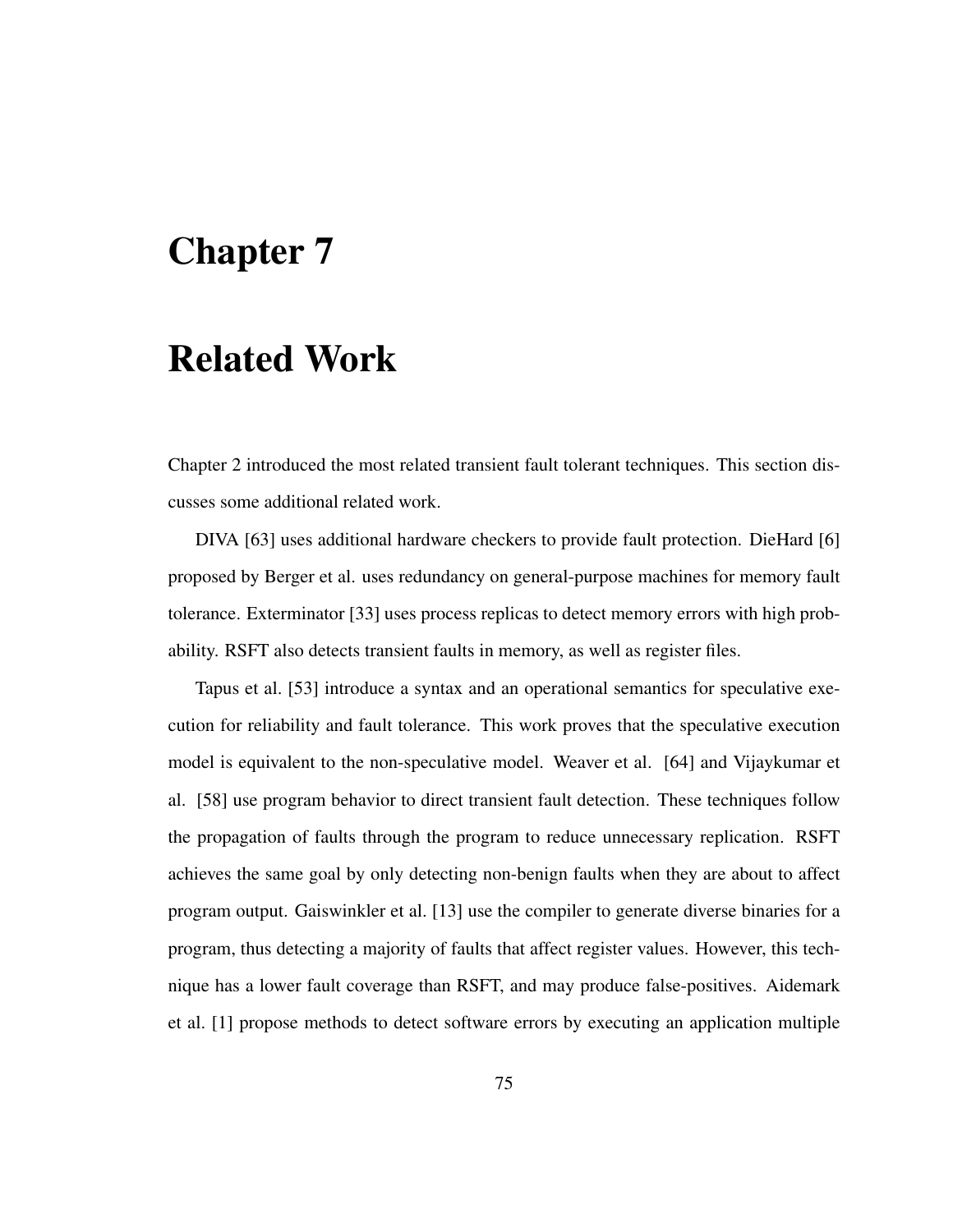times and majority voting.

Lee et al. propose Respec, an online multiprocessor replay technique using speculative logging for externally deterministic replay [24]. This technique optimistically logs less information about shared memory dependencies than needed for deterministic replay. If the replayed process diverges from recorded process, misspeculation recovery is performed. This paper and Respec follow the same idea that only externally visible behavior and final state of the program must be correct. Respec was introduced to replay externally visible behavior of shared memory multithreaded programs on commodity multiprocessor architecture. Similarly, RSFT can also be extended to provide transient fault detection for multithreaded programs with deterministic externally visible behavior.

Daniel et al. [11] explored the possibility of using process monitoring utilities of Unix systems for fault tolerance on cluster platforms with NFS. Process monitoring utilities are also exploited for related research topics, such as fault injection and program security checking [50, 21, 10, 20, 62]. Jarboui et al. present a software-implemented fault injection technique to identify different techniques for generating different software faults for operating systems [20]. In this work, they use the UNIX  $p$ t race function to trap kernel calls issued by the process where the faults are being injected. Sieh implements a fault injector using the UNIX ptrace process monitoring interface that can inject transient faults into most of the CPU registers, FPU and FPA registers, and into the virtual address space of the running process [50]. FERRARI [21] uses the UNIX ptrace function to corrupt the memory image of a process at runtime. The ptrace function is used to insert software trap instructions at the specific instruction address where a fault is to be injected. FERRARI can inject faults into the data and code segments of a running process as well as the registers and part of the main memory used by that process. It can also intercept the system calls made by the running process, and change their return values. Buchacker et al. develop a framework for testing the fault-tolerance of systems, where they inject faults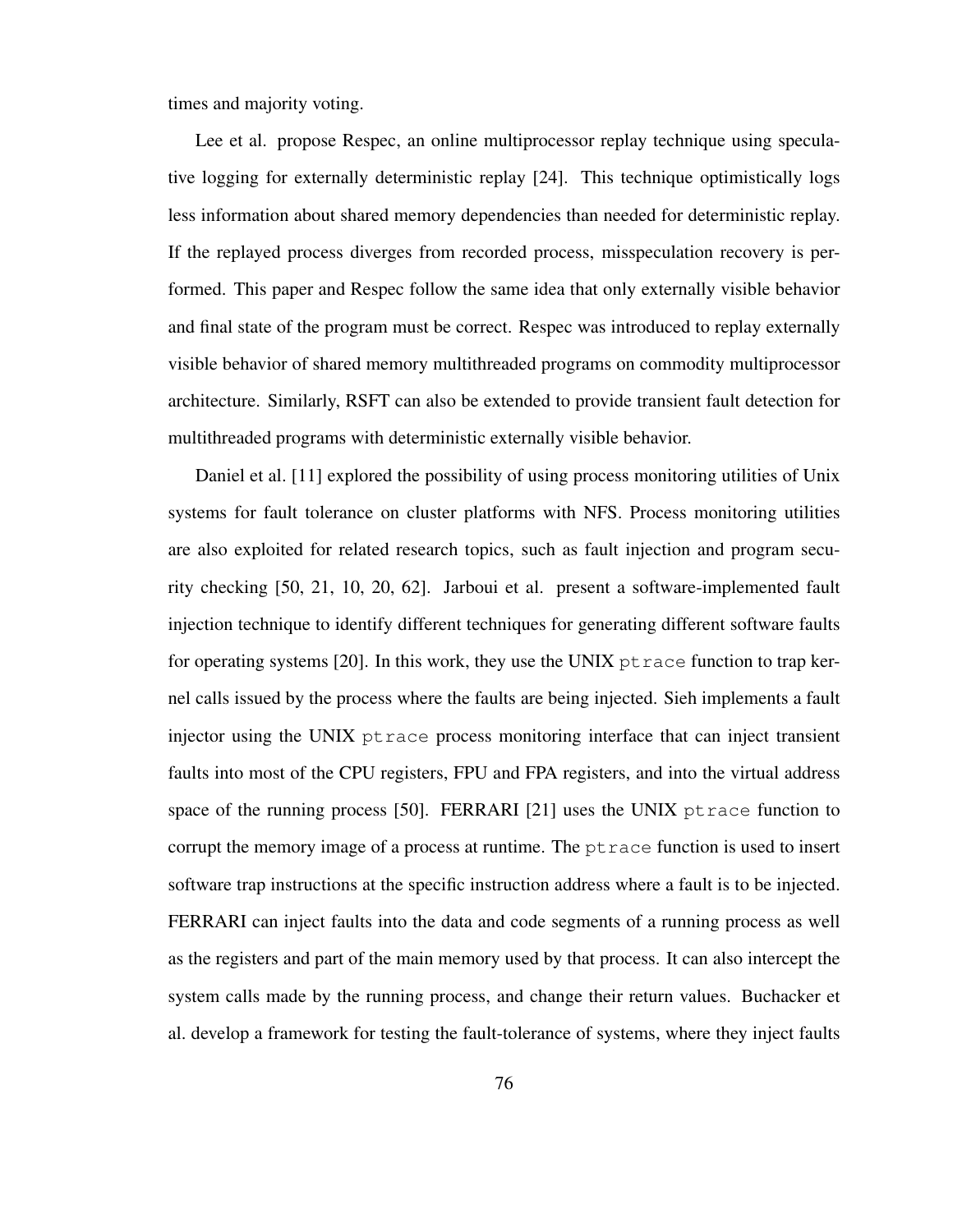into a simulated system of Linux machines using the ptrace interface [10]. This paper uses similar methods to inject faults into register files and main memory to study the fault coverage of RSFT.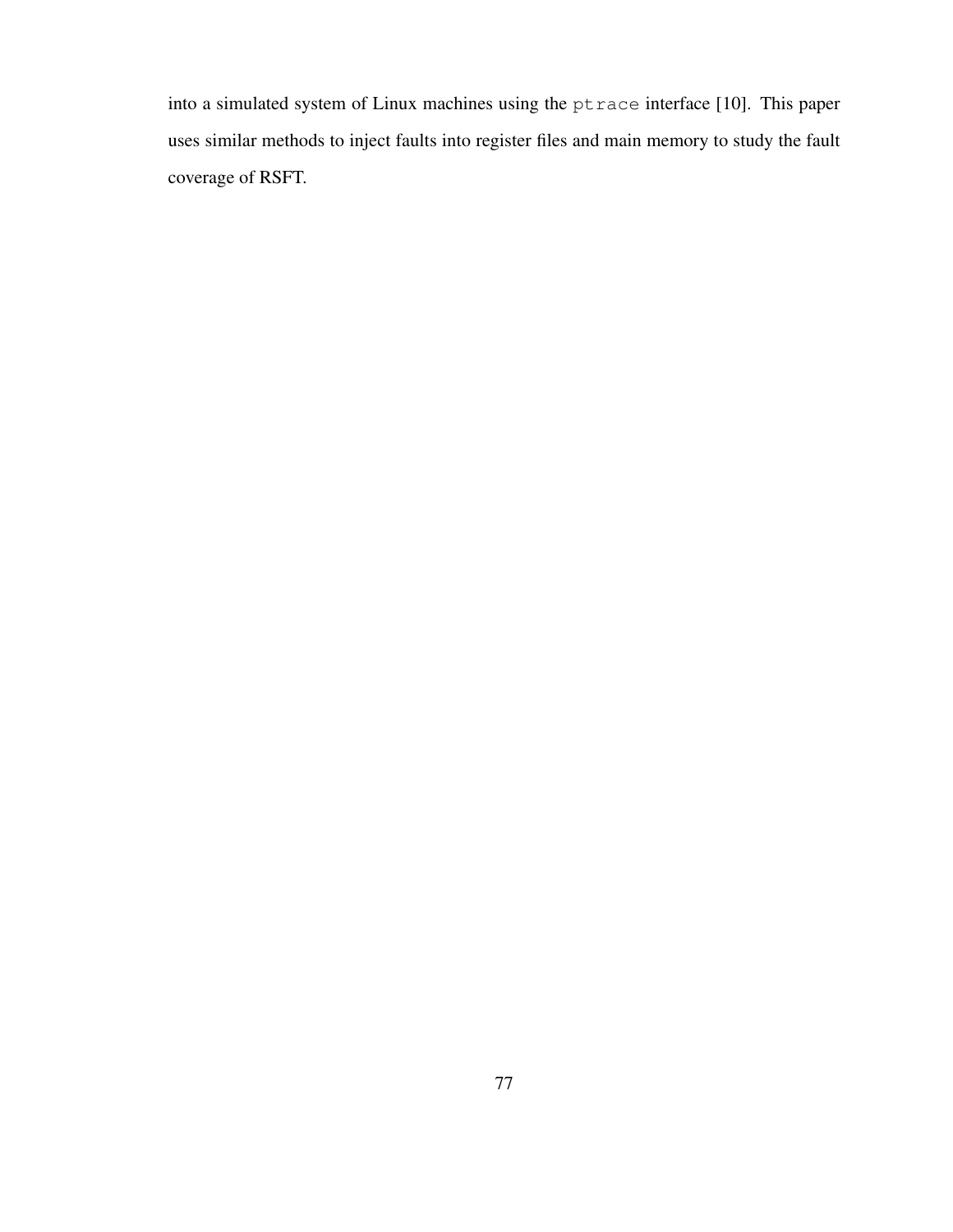# Chapter 8

# Conclusion and Future Work

This dissertation presents a software-only speculative transient fault tolerance system called RSFT. This system advances the state-of-the-art transient fault tolerance techniques by achieving lowest runtime overhead and highest fault coverage. This chapter summarizes the work presented in previous chapters and concludes. Section 8.2 discusses potential future research on this topic.

## 8.1 Conclusions

Architectural trends toward smaller transistors, higher transistor counts, and lower core voltage make transient faults a more critical reliability concern than ever. Redundant hardware provides transient fault detection at the cost of additional chip area and design cost. Software redundancy is more appealing for its flexibility and low cost. However, even the best available software techniques for transient fault detection have large performance overhead.

This dissertation presents Runtime Speculative Software-only Fault Tolerance(RSFT), the fastest software fault detection technique to date. Combining OS-level process monitor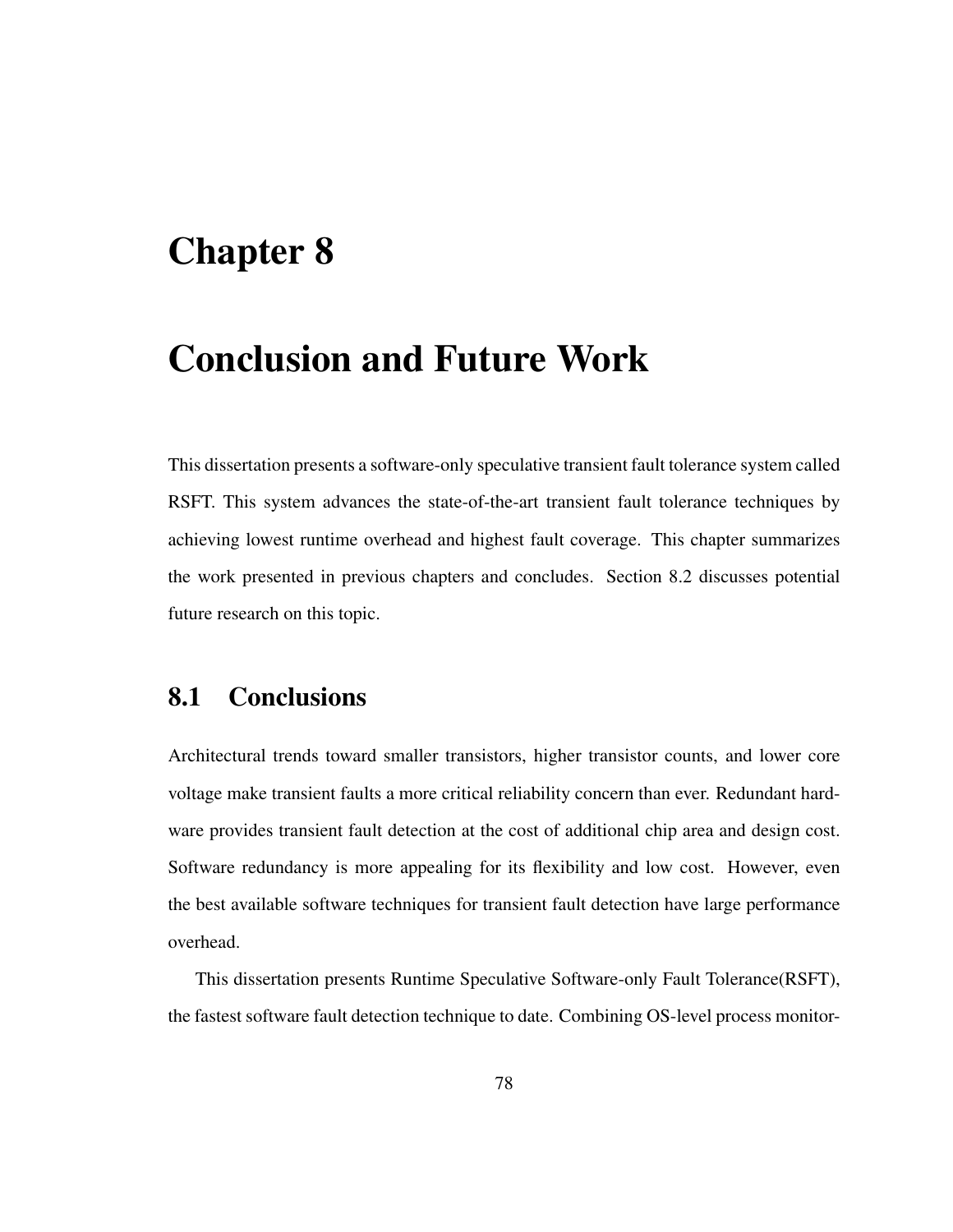ing, value speculation, and efficient misspeculation recovery, RSFT provides transient fault tolerance with only 6.17% runtime overhead. With the flexibility of software and the low runtime overhead, RSFT provides a practical transient fault protection scheme for modern multicore processors.

This dissertation introduces a complete system for transient fault tolerance, including speculative fault detection, runtime lightweight checkpointing and background memory scrubbing for fault recovery. This system provides both the ease of use and high performance as well as full fault coverage. This dissertation also study and evaluate the effect of transient fault hitting a program's physical memory space.

## 8.2 Future Directions

Potential future research directions based on the contribution of this dissertation include configurable fault protection and runtime performance tuning. The software-only speculative fault tolerance techniques proposed in this dissertation provides full fault protection at the application level. For large software systems that do not require high reliability for all its components, it may be beneficial to protect only the critical code regions.

For example, the numerical computation of a bank's online banking system is very sensitive to transient faults and must be fault tolerant. However, the graphic interface itself of an online banking system is not. Missing one pixel or changing the color of one pixel on the screen is not critical and seldom noticed, as long as the fault does not crash the system. Different programs may need different level of protection, with different granularity as well. Hardware fault tolerant solutions will not be able to adjust its policy depending on which program is currently scheduled to run on a particular processor. Software solutions, especially runtime techniques like RSFT is able to adjust to different fault tolerance requirements after the system is deployed. This can be realized via either programmer spec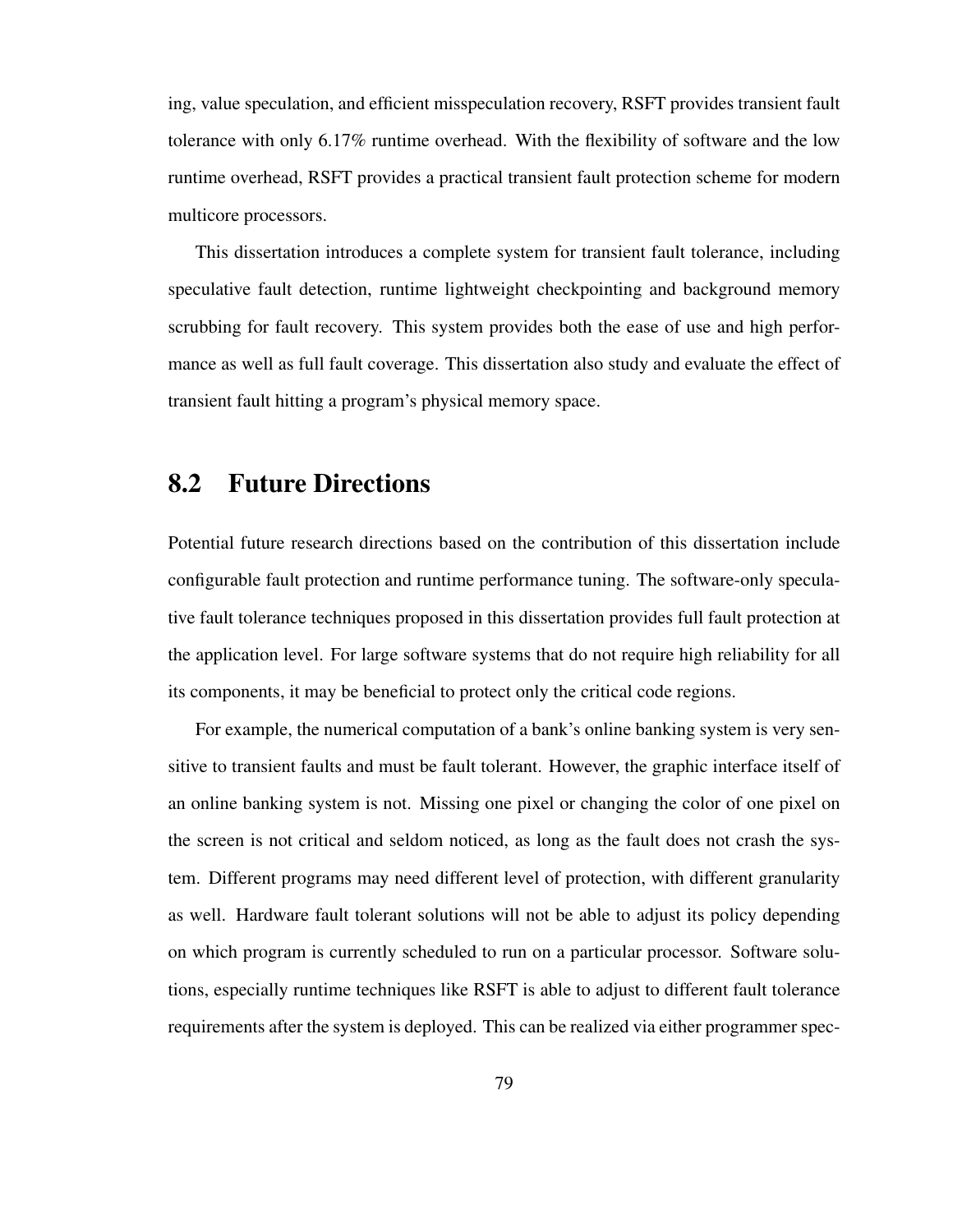ification, or runtime notification. The tracer process can only start fault tolerant execution once an environmental variable is set or a signal is received.

Another natural extension of this dissertation is applying the techniques described to distributed applications with non-deterministic outputs. This requires redefining faulty behavior of a program, as a program's redundant copy can behave differently from itself. One example is that a network application may send out heartbeat packets to the outside world. When a misspeculation occurs in one of the processes in RSFT, we have to know which system calls can be re-executed. This may require user level interference, such as pre-defining program behaviorin a way that RSFT can understand.

In the future, the methods use to evaluate and predict the reliability of a processor will be greatly appreciated. Recent research has attempted blah blah. These techniques can be used to dynamically determine the fault rate at runtime to adaptive configure checkpointing frequency as a response to the environmental changes.

Formal model checking methods have been proposed to verify transient fault tolerance techniques [37, 27, 23]. Proposals using symbolic execution or theorem proving have been applied to several existing fault tolerance techniques such as SWIFT. However, verification for binary level transient fault tolerance techniques still remains an open problem. Pattabiraman et al. [36] proposed SimPLIFIED, a symbolic fault injection framework for assembly level programs. However, this approach has high constraints. For example, SimPLIFIED only works for programs without floating point arithmetic, and is only applicable to programs with fault detection code embedded at assembly level. To verify and check for the correctness of RSFT, verification for multi-process programs must be provided.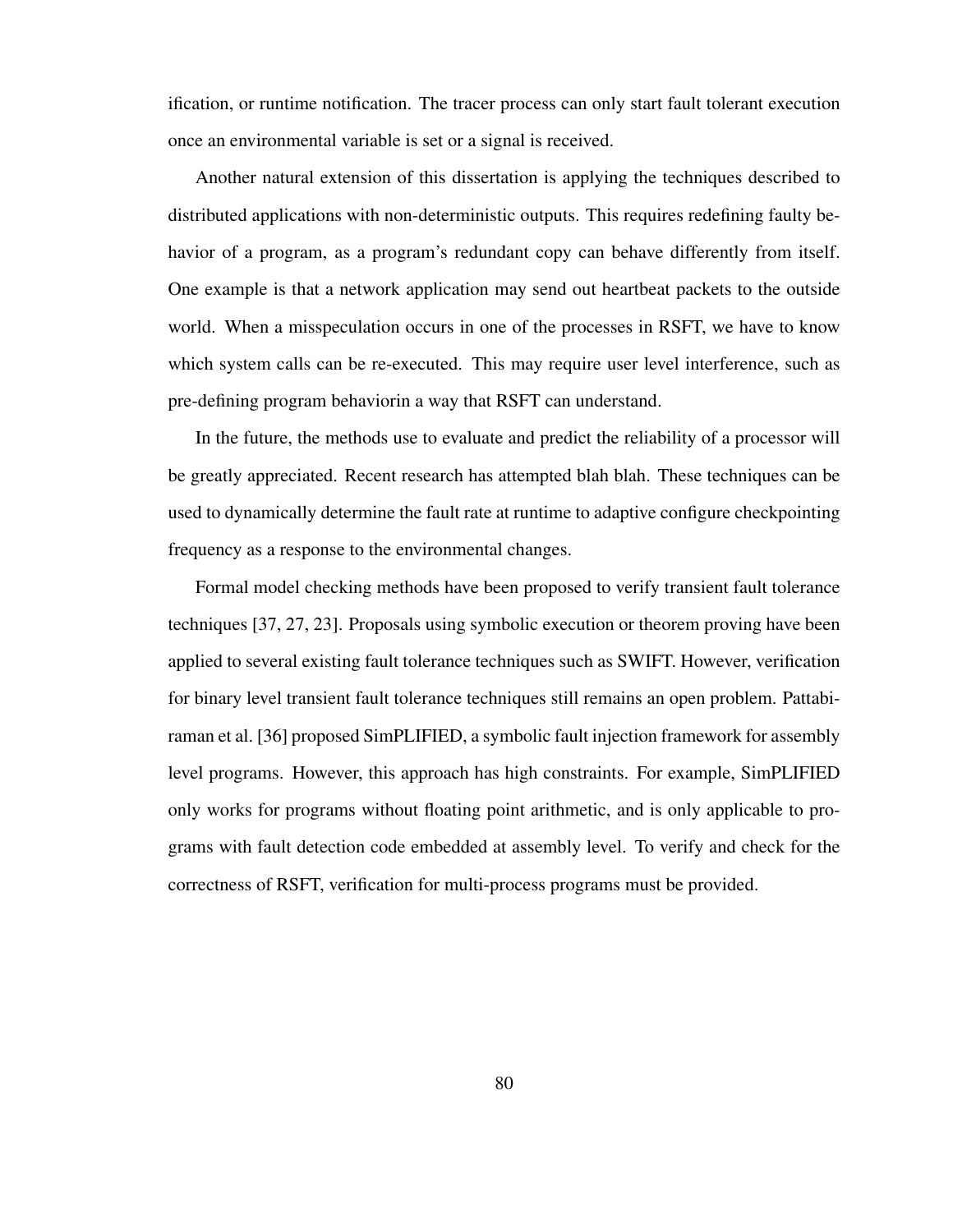## 8.3 Closing Remarks

Despite of all the efforts researchers made throughout the years, transient fault tolerance still remains one of the most difficult problems to solve. Among all the techniques proposed so far, hardware or software, most of them are far from being deployed in real commodity systems. The complexity and high cost of hardware approaches prevent their wide adoption. Existing software approaches, limited by either high performance penalty or limited fault coverage or limited applicability, still remain in research papers and are far from becoming practical.

This dissertation takes a step towards deploying a practical software method for transient fault tolerance, using the existing commodity hardware systems. Although RSFT has some window of vulnerability, but given its low overhead and high fault coverage, it has the potential of being applied to existing systems and provide transient fault protection at runtime.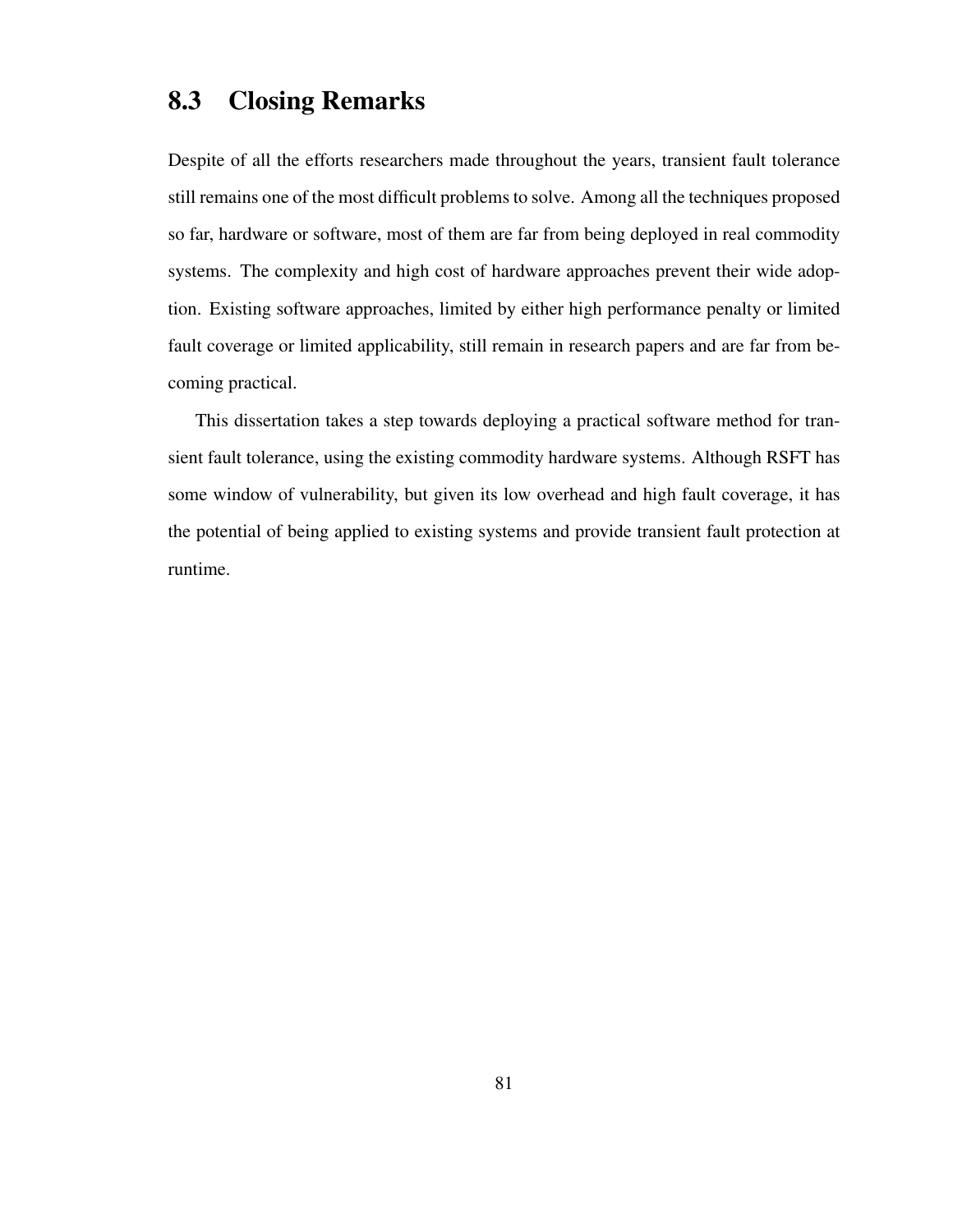# Bibliography

- [1] J. Aidemark, J. Vinter, P. Folkesson, and J. Karlsson. Experimental evaluation of time-redundant execution for a brake-by-wire application. In *DSN'02*, 2002.
- [2] H. Ando, Y. Yoshida, A. Inoue, I. Sugiyama, T. Asakawa, K. Morita, T. Muta, T. Motokurumada, S. Okada, H. Yamashita, Y. Satsukawa, A. Konmoto, R. Yamashita, and H. Sugiyama. A 1.3GHz fifth generation SPARC64 Microprocessor. In *Digest of Technical Papers of the 2003 IEEE International Solid-State Circuits Conference*, 2003.
- [3] H. Bar-El, H. Choukri, D. Naccache, M. Tunstall, and C. Whelan. The sorcerer's apprentice guide to fault attacks. *Proceedings of the IEEE*, volume 94, pages 370– 382, 2006.
- [4] R. C. Baumann. Soft errors in advanced semiconductor devices: the three radiation sources. *IEEE Transactions on Device and Materials Reliability*, 2001.
- [5] R. C. Baumann. Soft errors in commercial semiconductor technology: Overview and scaling trends. In *IEEE 2002 Reliability Physics Tutorial Notes, Reliability Fundamentals*, pages 121\_01.1 – 121\_01.14, April 2002.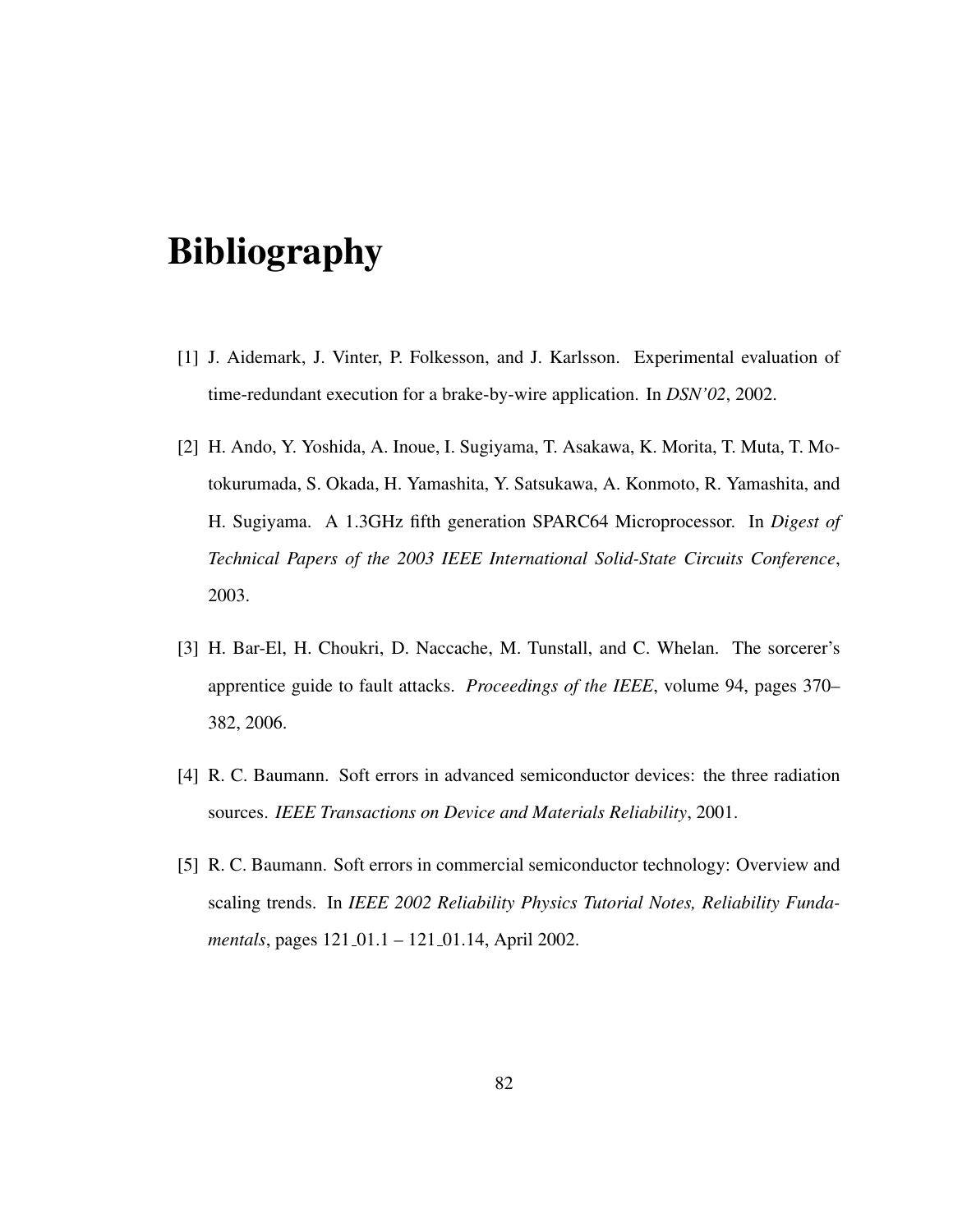- [6] E. D. Berger and B. G. Zorn. Diehard: Probabilistic memory safety for unsafe languages. In *Proceedings of the ACM SIGPLAN Conference on Programming Language Design and Implementation*, 2006.
- [7] D. Boneh, R. A. DeMillo, and R. J. Lipton. On the importance of checking cryptographic protocols for faults. *Journal of Cryptology*, volume 14, pages 101–119, 2001.
- [8] S. Borkar. Microarchitecture and design challenges for gigascale integration. In *MICRO'04*.
- [9] G. Bronevetsky, B. R. de Supinski, and M. Schulz. A foundation for the accurate predication of the soft error vulnerability of scientific applications. In *Proceedings of the 5th Silicon Erros in Logic - System Effects*, 2009.
- [10] K. Buchacker and V. Sieh. Framework for testing the fault-tolerance of systems including os and network aspects. In *Proceedings of the 6th IEEE International Symposium on High Assurance Systems Engineering*, 2001.
- [11] E. Daniel and G. S. Choi. Tmr for off-the-shelf unix systems. In *Proceedings of the 29th International Symposium on Fault-Tolerant Computing*, 1999.
- [12] S. Feng, S. Gupta, A. Ansari, and S. Mahlke. Shoestring: probabilistic soft error reliability on the cheap. In *ASPLOS'10*.
- [13] G. Gaiswinkler and A. Gerstinger. Automated software diversity for hardware fault detection. In *ETFA '09: Proceedings of the 14th IEEE Conference on Emerging Technologies Factory Automation, 2009*, 2009.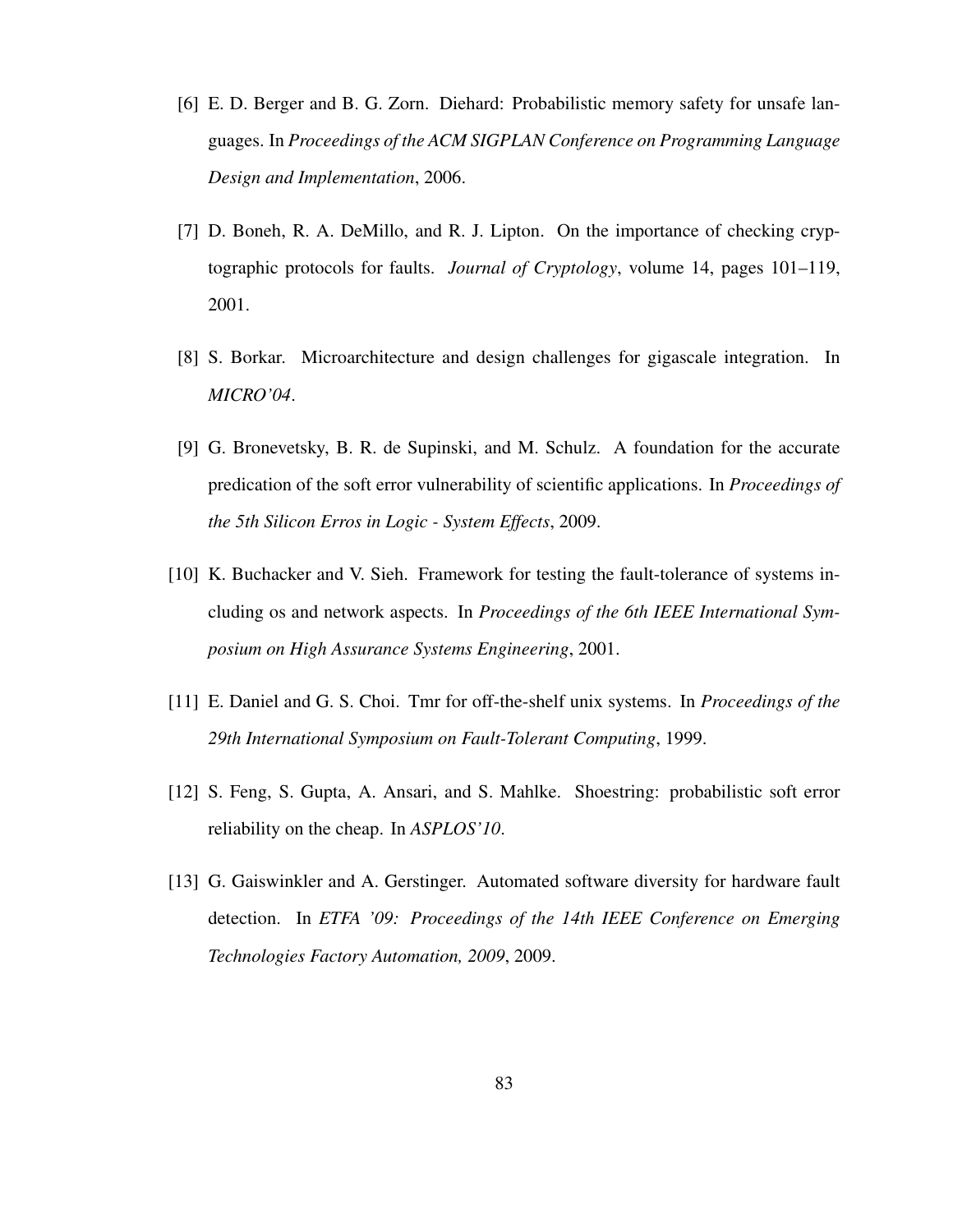- [14] C. Gniady and B. Falsafi. Speculative sequential consistency with little custom storage. In *Proceedings of the 2002 International Conference on Parallel Architectures and Compilation Techniques*, pages 179–188, 2002.
- [15] M. Gomaa, C. Scarbrough, T. N. Vijaykumar, and I. Pomeranz. Transient-fault recovery for chip multiprocessors. In *ISCA '03: Proceedings of the 30th Annual International Symposium on Computer Architecture*, pages 98–109, 2003.
- [16] S. Govindavajhala and A. Appel. Using memory errors to attack a virtual machine. In *Proceedings of the 2003 Symposium on Security and Privacy*, pages 153–165, May 2003.
- [17] S. Hareland, J. Maiz, M. Alavi, K. Mistry, S. Walsta, and C. Dai. Impact of cmos scaling and soi on software error rates of logic processes. *VLSI Technology Digest of Technical Papers*, 2001.
- [18] R. W. Horst, R. L. Harris, and R. L. Jardine. Multiple instruction issue in the NonStop Cyclone processor. In *Proceedings of the 17th International Symposium on Computer Architecture*, 1990.
- [19] T. B. Jablin, Y. Zhang, J. A. Jablin, J. Huang, H. Kim, and D. I. August. Liberty Queues for EPIC Architectures. In *Proceedings of the 8th Workshop on Explicitly Parallel Instruction Computing Techniques*, 2010.
- [20] T. Jarboui, J. Arlat, Y. Crouzet, and K. Kanoun. Experimental analysis of the errors induced into linux by three fault injection techniques. In *Proceedings of the 2002 International Conference on Dependable Systems and Networks*, 2002.
- [21] G. A. Kanawati, N. A. Kanawati, and J. A. Abraham. Ferrari: A flexible softwarebased fault and error injection system. *IEEE Transactions on Computers*, 1995.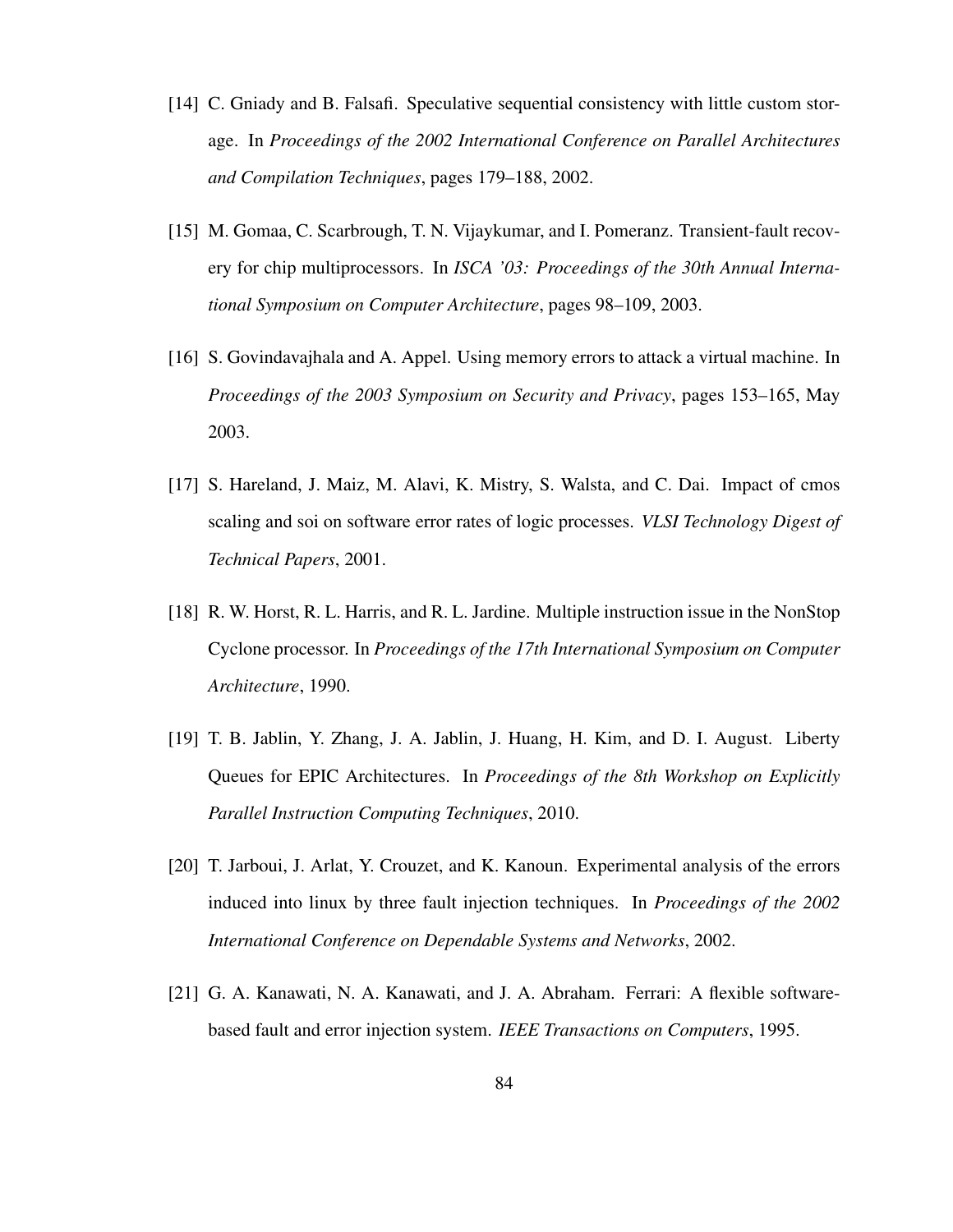- [22] T. Karnik, B. Bloechel, K. Soumyanath, V. De, and S. Borkar. Scaling trends of cosmic ray induced soft errors in static latches beyond 0.18. In *Proceedings of the Symposium on VLSI Technology*, pages 61–62, 2001.
- [23] D. Larsson and R. Hhnle. Symbolic fault injection. In *International Verification Workshop*, 2007.
- [24] D. Lee, B. Wester, K. Veeraraghavan, S. Narayanasamy, P. M. Chen, and J. Flinn. Respec: efficient online multiprocessor replayvia speculation and external determinism. In *ASPLOS'10*.
- [25] M. Li, P. Ramach, S. K. Sahoo, S. V. Adve, V. S. Adve, and Y. Zhou. Swat: An error resilient system. In *Proceedings of the Fourth Workshop on Silicon Errors in Logic - System Effects*, 2008.
- [26] A. Mahmood and E. J. McCluskey. Concurrent error detection using watchdog processors-a survey. *IEEE Transactions on Computers*, volume 37, pages 160–174, 1988.
- [27] M. L. Meolad and D. W. Walker. Reasoning about fault tolerant programs. In *Proceedings of the European Symposium on Programming*, 2010.
- [28] S. E. Michalak, K. W. Harris, N. W. Hengartner, B. E. Takala, and S. A. Wender. Predicting the number of fatal soft errors in los alamos national labratory's ASC Q computer. *IEEE Transactions on Device and Materials Reliability*, 2005.
- [29] S. S. Mukherjee. Detailed design and evaluation of redundant multithreading alternatives. In *In Proceedings of the 29th Annual International Symposium on Computer Architecture*, 2002.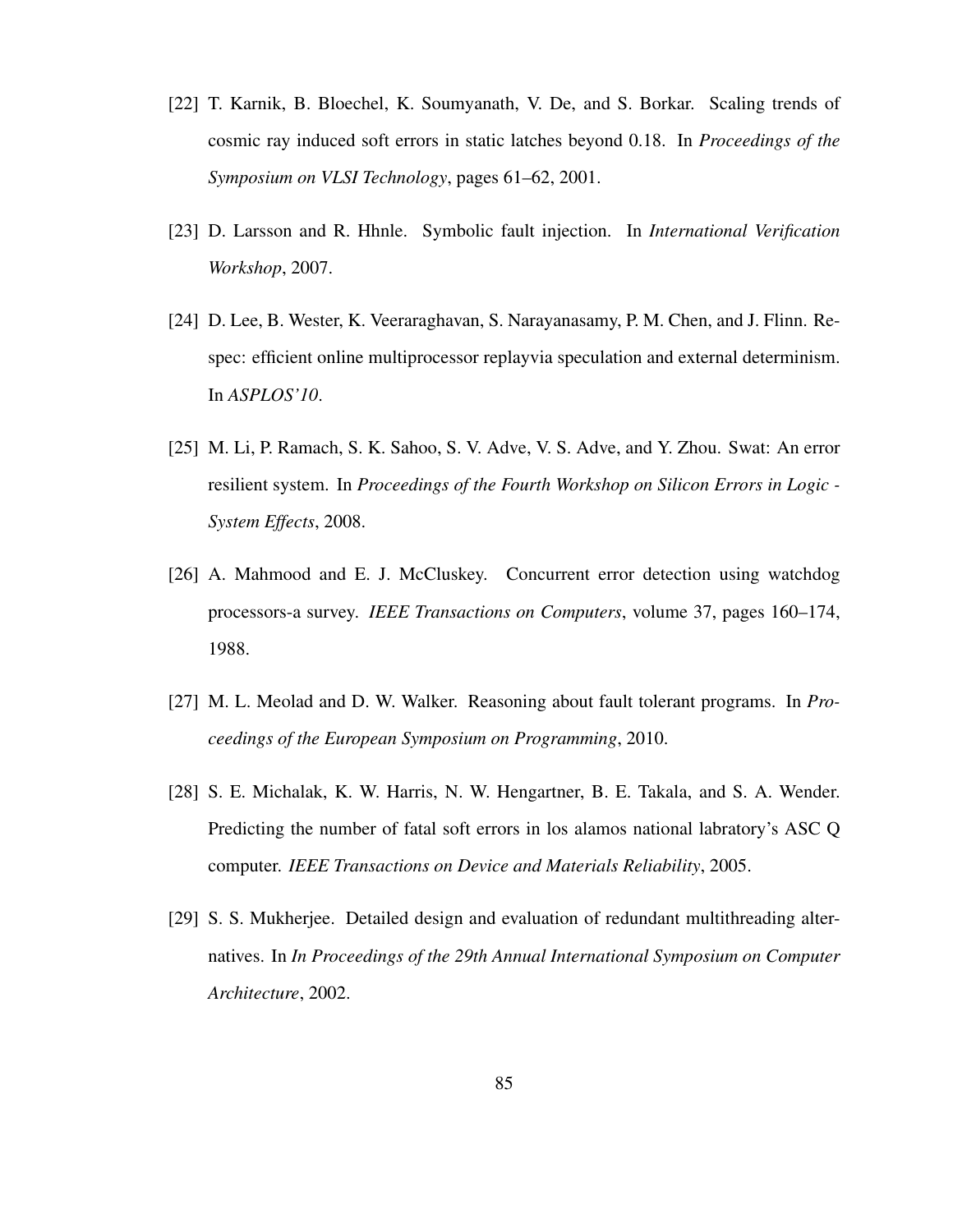- [30] S. S. Mukherjee, M. Kontz, and S. K. Reinhardt. Detailed design and evaluation of redundant multithreading alternatives. *SIGARCH Computer Architecture News*.
- [31] S. S. Mukherjee, C. Weaver, J. Emer, S. K. Reinhardt, and T. Austin. A systematic methodology to compute the architectural vulnerability factors for a highperformance microprocessor. In *Proceedings of the 36th Annual IEEE/ACM International Symposium on Microarchitecture*, 2003.
- [32] E. Normand. Single event upset at ground level. *IEEE Transactions on Nuclear Science*, volume 43, pages 2742–2750, Dec 1996.
- [33] G. Novark, E. D. Berger, and B. G. Zorn. Exterminator: automatically correcting memory errors with high probability. In *PLDI'07*.
- [34] T. J. O'Gorman, J. M. Ross, A. H. Taber, J. F. Ziegler, H. P. Muhlfeld, I. C. J. Montrose, H. W. Curtis, and J. L. Walsh. Field testing for cosmic ray soft errors in semiconductor memories. In *IBM Journal of Research and Development*, 1996.
- [35] N. Oh, P. P. Shirvani, and E. J. McCluskey. Error detection by duplicated instructions in super-scalar processors. In *IEEE Transactions on Reliability*, volume 51, pages 63–75, March 2002.
- [36] K. Pattabiraman, N. Nakka, Z. Kalbarczyk, , and R. Iyer. Symplfied: Symbolic program-level fault injection and error detection framework. In *Proceedings of International Conference on Dependable Systems and Networks*, 2010.
- [37] F. Perry, L. Mackey, G. A. Reis, J. Ligatti, D. I. August, and D. Walker. Fault-tolerant typed assembly language. In *Proceedings of the 2007 ACM SIGPLAN Conference on Programming Language Design and Implementation*, 2007.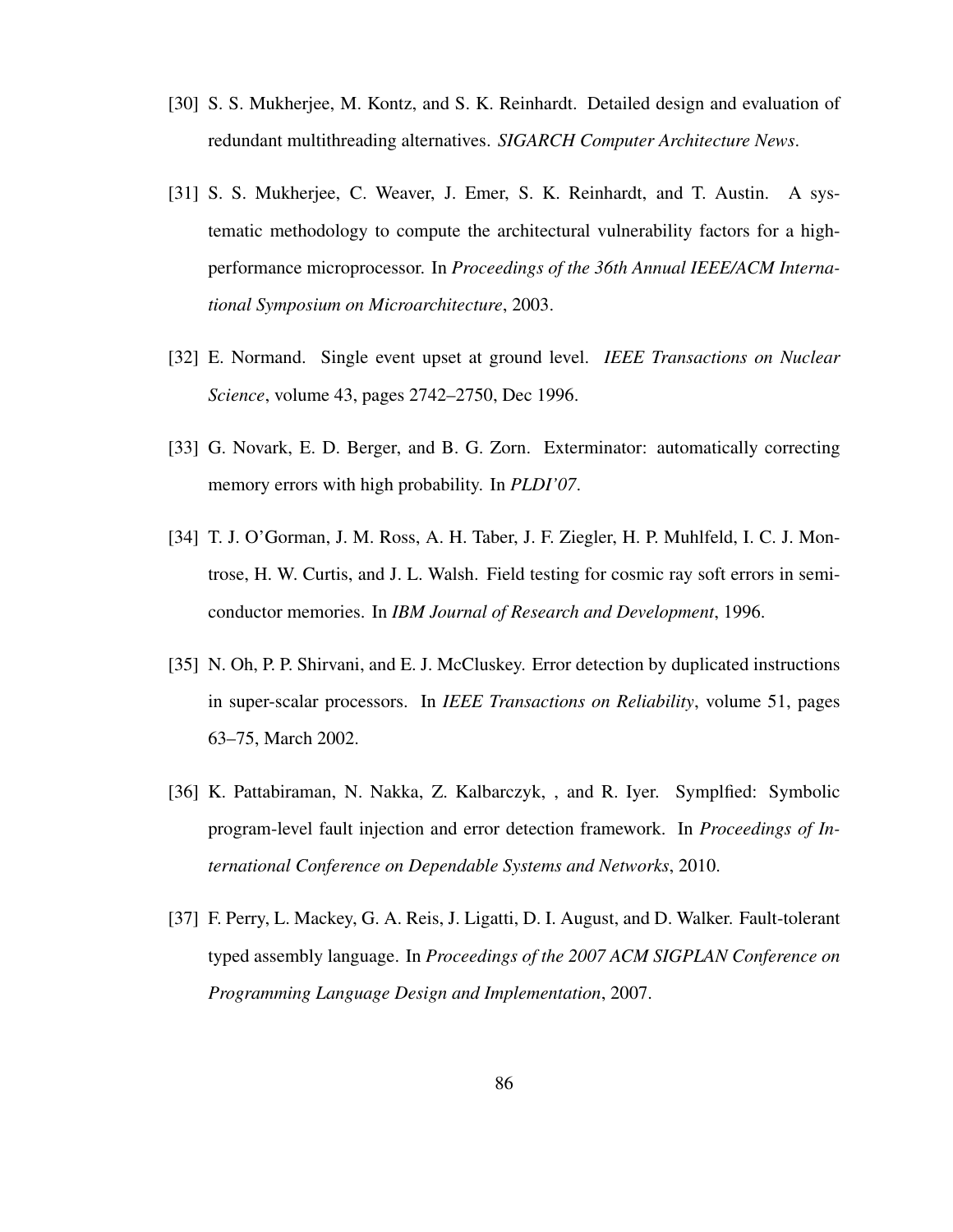- [38] R. Phelan. Addressing soft errors in ARM core-based SoC. ARM White Paper, December 2003.
- [39] M. Prvulovic, Z. Zhang, and J. Torrellas. Revive: Cost-effective architectural support for rollback recovery in shared-memory multiprocessors. In *Proceedings of the 29th annual international symposium on Computer architecture*, May 2002.
- [40] A. Raman, H. Kim, T. R. Mason, T. B. Jablin, and D. I. August. Speculative Parallelization Using Software Multi-threaded Transactions. In *ASPLOS'10*.
- [41] S. K. Reinhardt and S. S. Mukherjee. Transient fault detection via simultaneous multithreading. In *Proceedings of the 27th Annual International Symposium on Computer Architecture*, 2000.
- [42] G. A. Reis. *Software Modulated Fault Tolerance*. PhD thesis, Department of Electrical Engineering, Princeton University, Princeton, New Jersey, 2008.
- [43] G. A. Reis, J. Chang, D. I. August, R. Cohn, and S. S. Mukherjee. Configurable transient fault detection via dynamic binary translation. In *Proceedings of the 2nd Workshop on Architectural Reliability*, 2006.
- [44] G. A. Reis, J. Chang, N. Vachharajani, R. Rangan, and D. I. August. SWIFT: Software implemented fault tolerance. In *Proceedings of the 3rd International Symposium on Code Generation and Optimization*, 2005.
- [45] G. A. Reis, J. Chang, N. Vachharajani, R. Rangan, D. I. August, and S. S. Mukherjee. Design and evaluation of hybrid fault-detection systems. In *ISCA'05*.
- [46] E. Rotenberg. AR-SMT: A microarchitectural approach to fault tolerance in microprocessors. In *Proceedings of the 29th Annual International Symposium on Fault-Tolerant Computing*, 1999.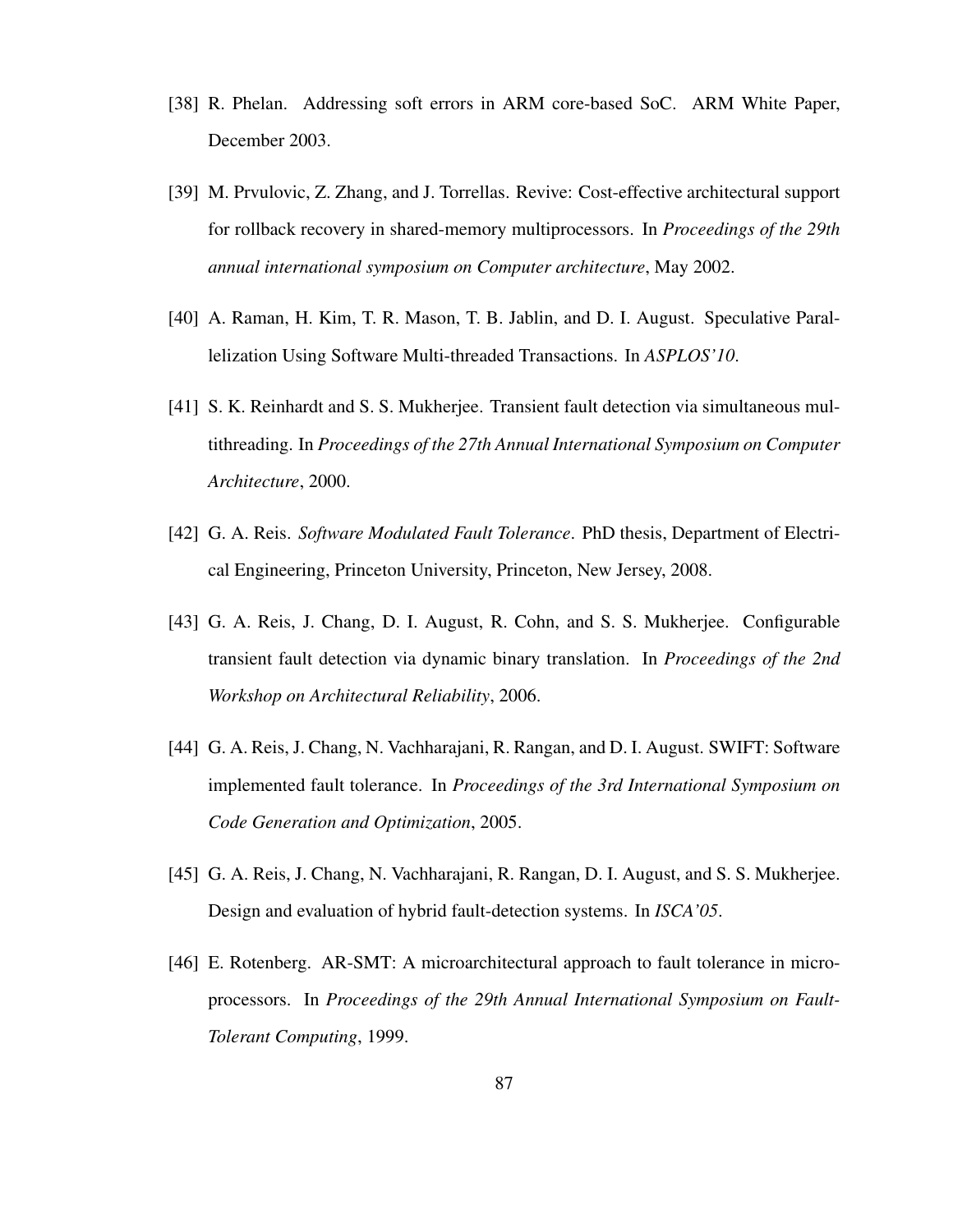- [47] N. Saxena and E. J. McCluskey. Dependable adaptive computing systems the ROAR project. In *International Conference on Systems, Man, and Cybernetics*, pages 2172– 2177, October 1998.
- [48] J. Segura and C. F. Hawkins. *CMOS Electronics: How It Works, How It Fails*. Wiley-IEEE Press, April 2004.
- [49] A. Shye, T. Moseley, V. J. Reddi, J. B. t, and D. A. Connors. Using process-level redundancy to exploit multiple cores for transient fault tolerance. In *DSN'07*.
- [50] V. Sieh. Fault-injector using unix ptrace interface. In *Internal Report 11/93, IMMD3, Universitt ErlangenNrnberg*, 1993.
- [51] T. J. Slegel, R. M. Averill III, M. A. Check, B. C. Giamei, B. W. Krumm, C. A. Krygowski, W. H. Li, J. S. Liptay, J. D. MacDougall, T. J. McPherson, J. A. Navarro, E. M. Schwarz, K. Shum, and C. F. Webb. IBM's S/390 G5 Microprocessor design. In *IEEE Micro*, volume 19, pages 12–23, March 1999.
- [52] J. C. Smolens, B. T. Gold, J. Kim, B. Falsafi, J. C. Hoe, and A. G. Nowatzyk. Fingerprinting: Bounding soft error detection latency and bandwidth. In *Architectural Support for Programming Languages and Operating Systems*, October 2004.
- [53] C. Tapus and J. Hickey. Distributed speculative execution for reliability and fault tolerance: an operational semantics. 2009.
- [54] T.C. and M. H. Woods. Alpha-particle-induced soft errors in dynamic memories. *IEEE Transactions on Electron Devices*, volume ED-26, page 2, 1979.
- [55] The Metered rack PDU AP7892. Web site: http://www.apc.com/resource.
- [56] Y. Tosaka, S. Satoh, K. Suzuki, T. Sugii, H. Ehara, G. Woffinden, and S. Wender. Impact of cosmic ray neutron induced soft errors on advanced submicron CMOS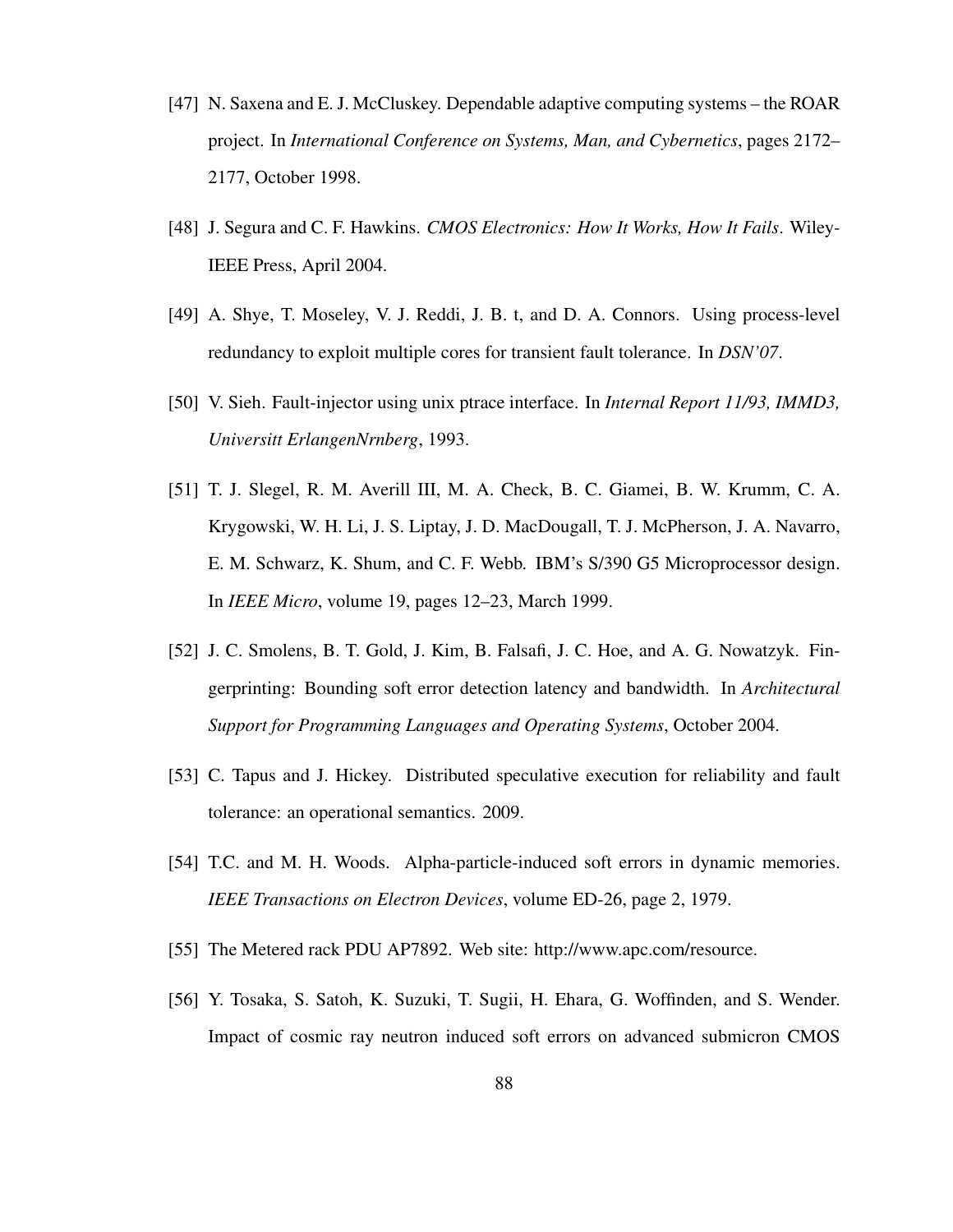circuits. In *Proceedings of the Symposium on VLSI Technology*, pages 148–149, June 1996.

- [57] M. Tremblay and Y. Tamir. Support for fault tolerance in VLSI processors. volume 1, pages 388–392, May 1989.
- [58] T. N. Vijaykumar, I. Pomeranz, and K. Cheng. Transient-fault recovery using simultaneous multithreading. In *Proceedings of the 29th ISCA*, 2002.
- [59] D. Walker, L. Mackey, J. Ligatti, G. A. Reis, and D. I. August. Static typing for a faulty lambda calculus. *SIGPLAN Notices*, 2006.
- [60] C. Wang, H.-S. Kim, Y. Wu, and V. Ying. Compiler-managed software-based redundant multi-threading for transient fault detection. In *CGO '07: Proceedings of the International Symposium on Code Generation and Optimization*, pages 244–258, Washington, DC, USA, 2007.
- [61] N. J. Wang, J. Quek, T. M. Rafacz, and S. J. patel. Characterizing the effects of transient faults on a high-performance processor pipeline. *Dependable Systems and Networks, International Conference on*, volume 0, page 61, 2004.
- [62] R. N. M. Watson. Exploiting concurrency vulnerabilities in system call wrappers. In *Proceedings of the first USENIX workshop on Offensive Technologies*, 2007.
- [63] C. Weaver and T. M. Austin. A fault tolerant approach to microprocessor design. In *DSN'01*.
- [64] C. Weaver, J. Emer, S. S. Mukherjee, and S. K. Reinhardt. Techniques to reduce the soft error rate of a high-performance microprocessor. In *Proceedings of the 31st Annual International Symposium on Computer Architecture*, 2004.